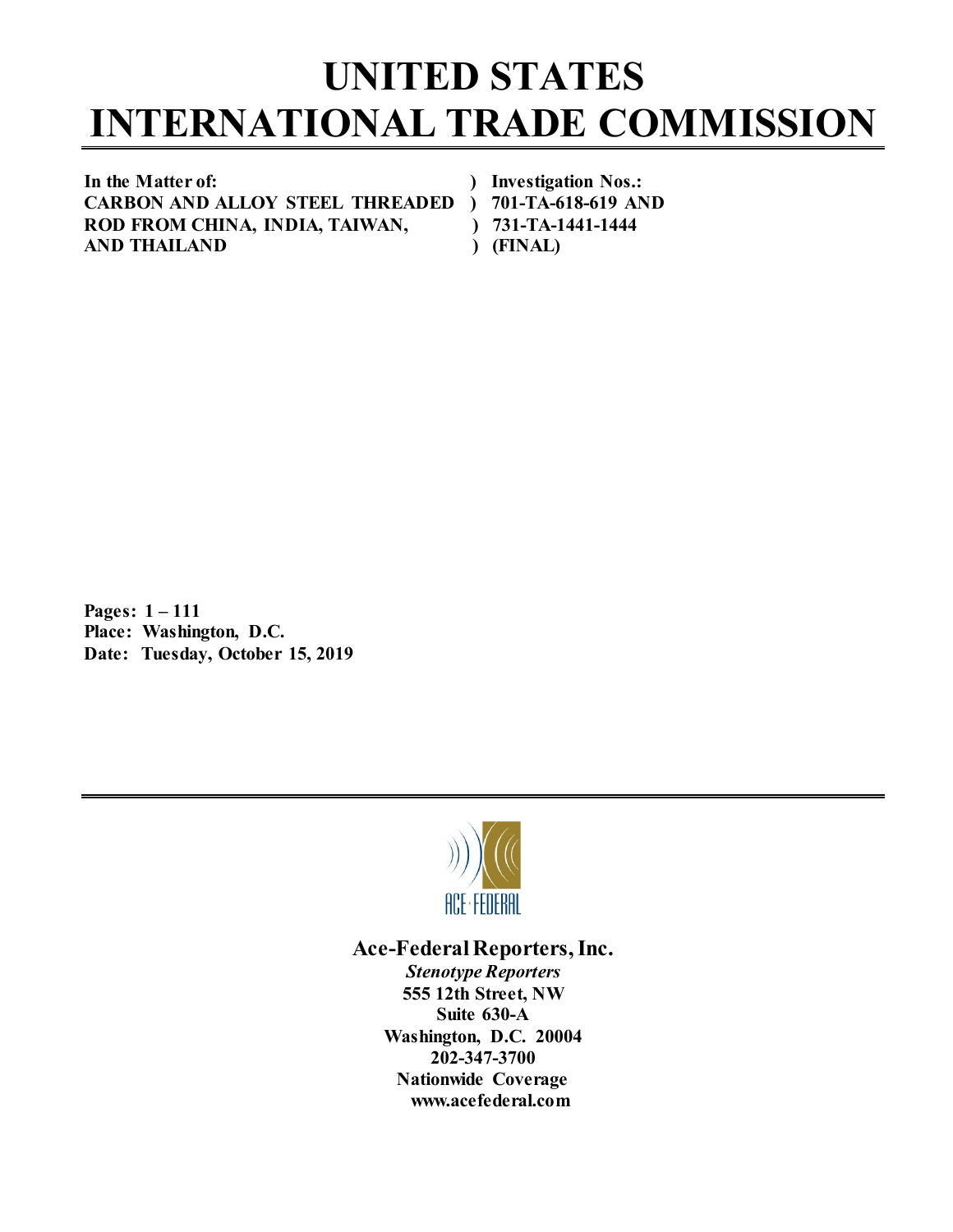1 THE UNITED STATES INTERNATIONAL TRADE COMMISSION 2 In the Matter of: ) Investigation Nos.: 3 CARBON AND ALLOY STEEL THREADED ) 701-TA-618-619 and 4 ROD FROM CHINA, INDIA, TAIWAN ) 731-TA-1441-1444 5 AND THAILAND ) (Final) 6 7 8 9 Tuesday, October 15, 2019 10 Main Hearing Room (Room 101) 11 U.S. International 12 Trade Commission 13 500 E Street, S.W. 14 Washington, D.C. 15 The meeting commenced, pursuant to notice, at 16 9:33 a.m., before the Investigative Staff of the United 17 States International Trade Commission, Chairman David S. 18 Johanson, presiding. 19 APPEARANCES: 20 Commissioners Present: 21 Chairman David S. Johanson (presiding) 22 Commissioner Rhonda K. Schmidtlein 23 Commissioner Jason E. Kearns 24 Commissioner Randolph J. Stayin 25 Commissioner Amy A. Karpel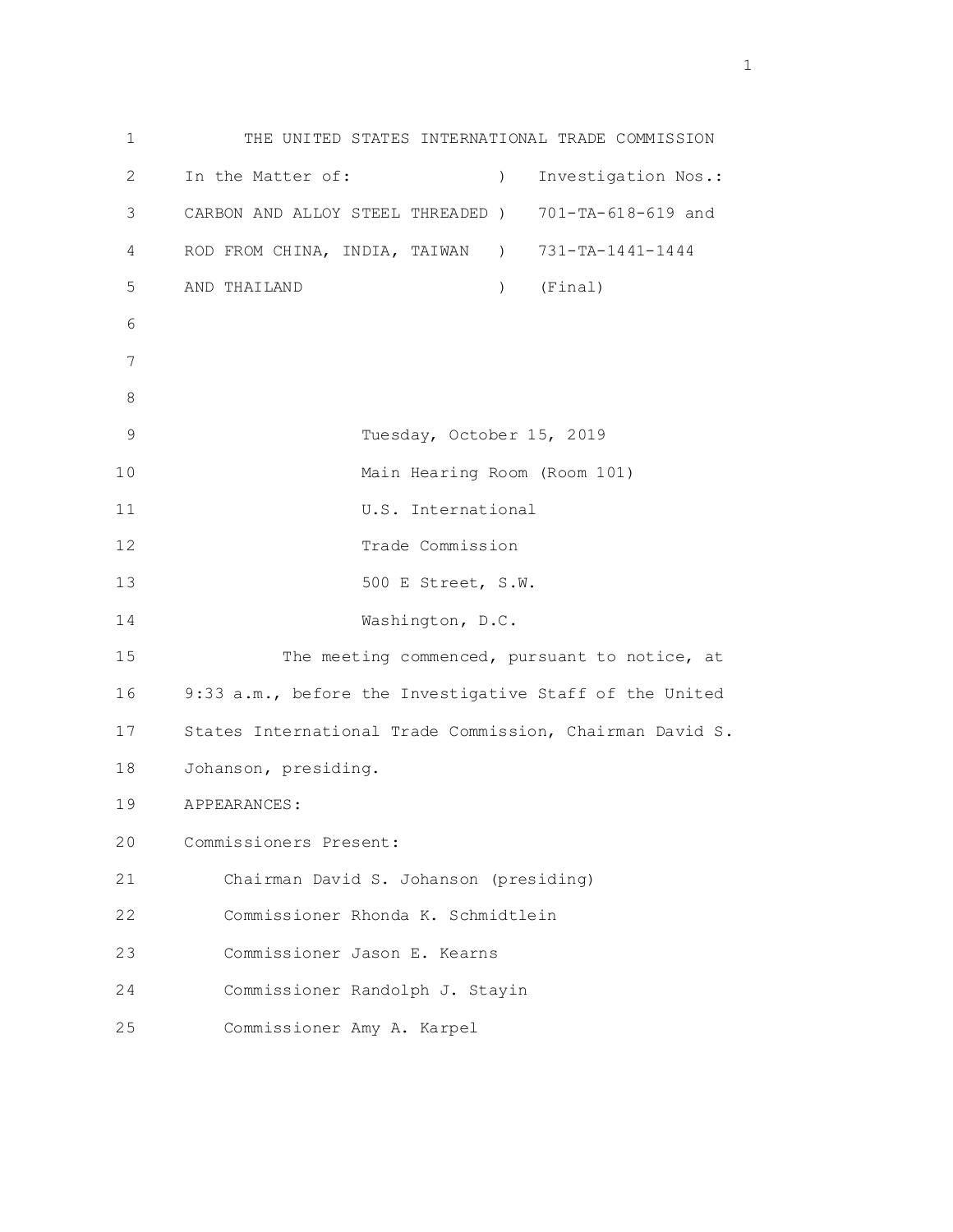- 1 Staff:
- 2 WILLIAM R. BISHOP, SUPERVISORY HEARINGS AND INFORMATION 3 OFFICER 4 TYRELL T. BURCH, MANAGEMENT ANALYST 5 SHARON BELLAMY, RECORDS MANAGEMENT SPECIALIST 6 7 AHDIA BAVARI, INVESTIGATOR 8 KRISTINA LARA, INVESTIGATOR 9 GREGORY LA ROCCA, INTERNATIONAL TRADE ANALYST 10 JAMES HORNE, INTERNATIONAL ECONOMIST 11 DAVID BOYLAND, ACCOUNTANT/AUDITOR 12 PATRICK GALLAGHER, ATTORNEY/ADVISOR 13 ELIZABETH HAINES, SUPERVISORY INVESTIGATOR 14 15 16 17 18 19 20 21 22 23 24
	- 25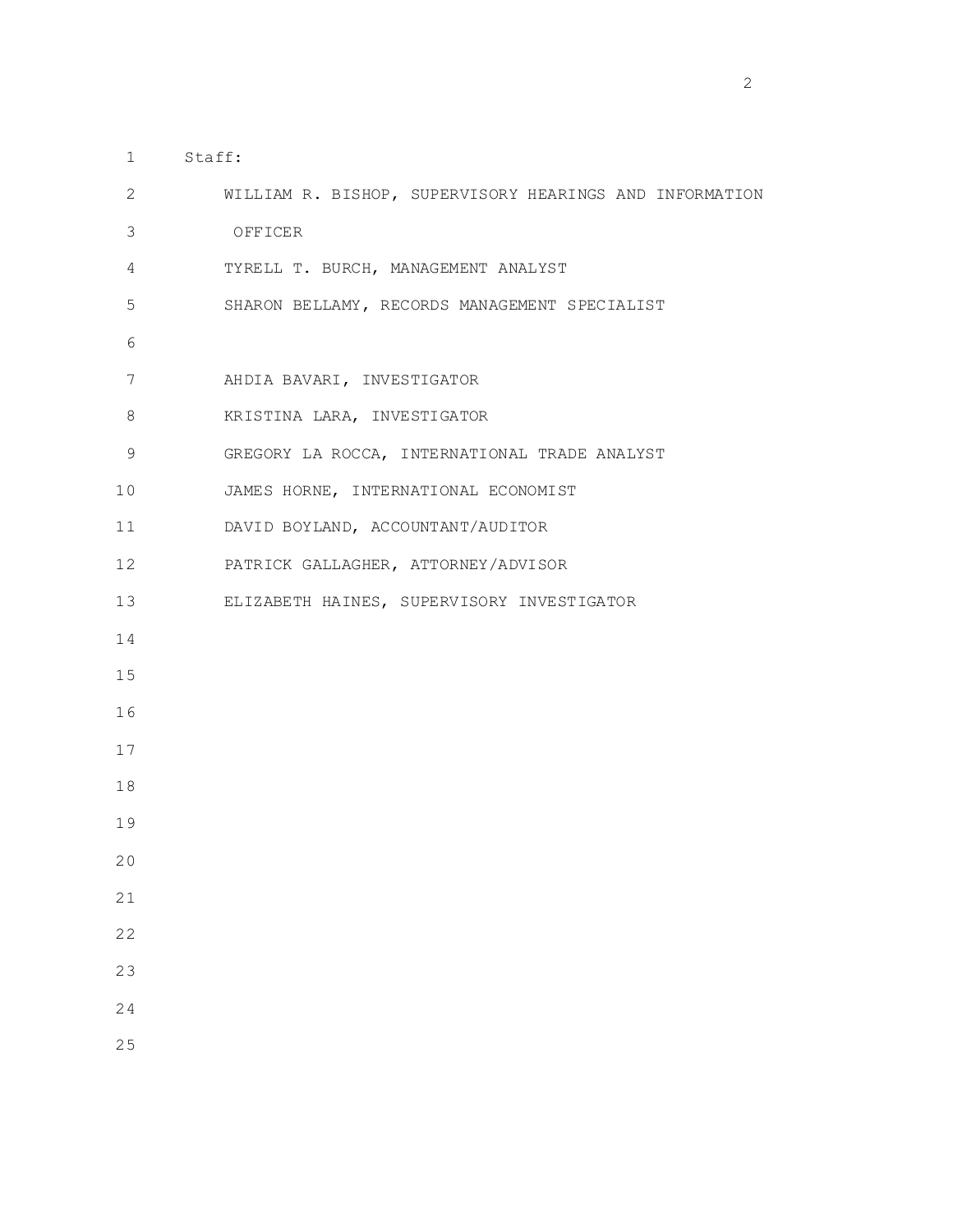```
 1 Opening Remarks: 
         2 Petitioner (Luke A. Meisner, Schagrin Associates) 
3 
         4 In Support of the Imposition of Antidumping and 
         5 Countervailing Duty Orders: 
         6 Schagrin Associates 
         7 Washington, DC 
         8 on behalf of 
         9 Vulcan Threaded Products, Inc. 
        10 Christopher Graham, Senior Vice President, 
        11 Long Product Group 
        12 Dennis Black, General Manager, 
       13 Vulcan Threaded Products, Inc.
        14 Alan Logan, Customer Service Manager, 
        15 Vulcan Threaded Products, Inc. 
        16 Brent Jenkins, Bar Mill Product & Marketing Manager, 
        17 Vulcan Threaded Products, Inc. 
       18 Walter Gross, President,
       19 Bay Standard Manufacturing, Inc.
        20 Paul Diorio, President, 
        21 Dan-Loc Group 
        22 Roger B. Schagrin, Elizabeth J. Drake, Luke A. Meisner 
       23 - Of Counsel
        24 CLOSING REMARKS: 
        25 Petitioner (Roger B. Schagrin, Schagrin Associates)
```
<u>3</u>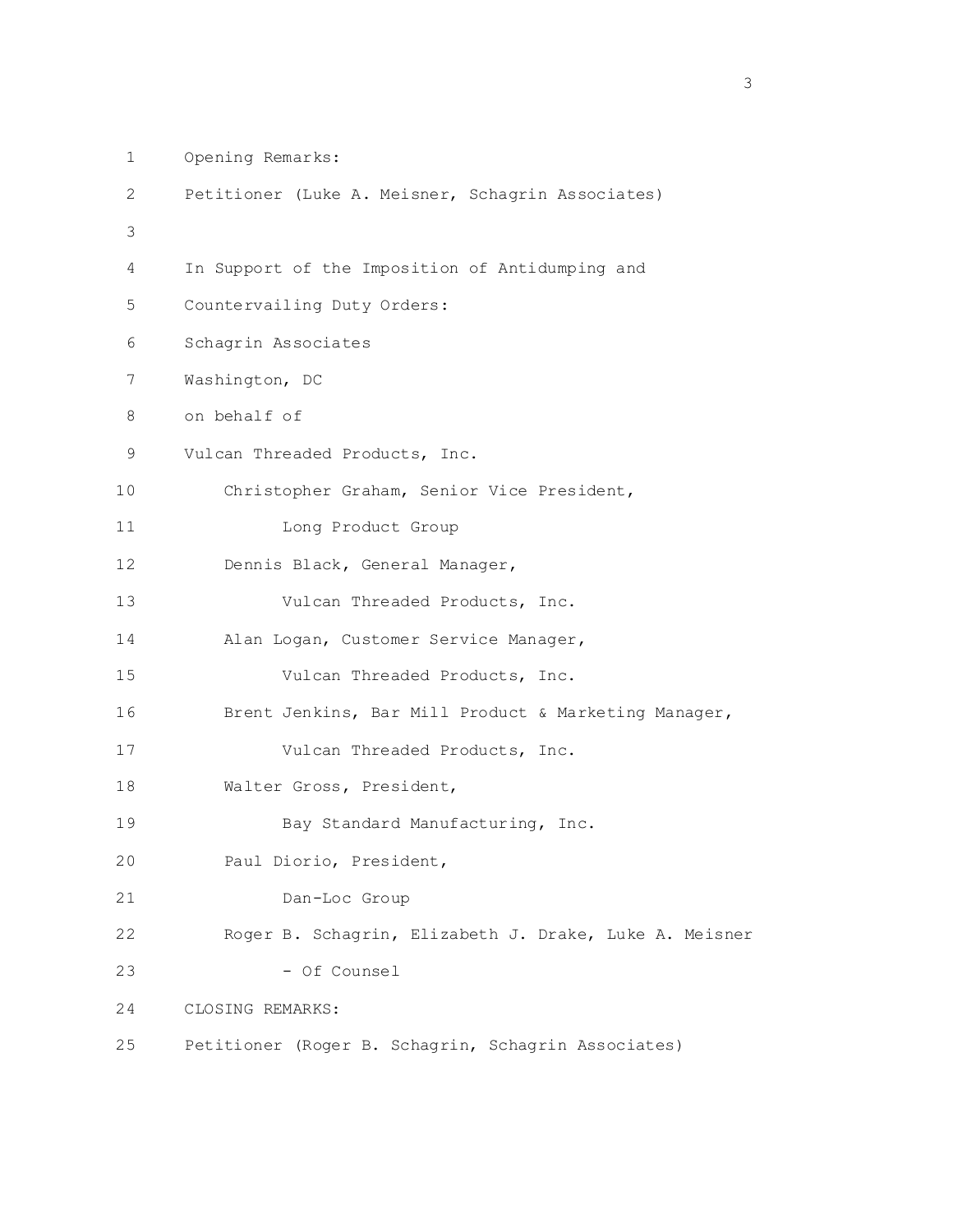| $1\,$        | INDEX                                      |      |
|--------------|--------------------------------------------|------|
| $\mathbf{2}$ |                                            | Page |
| 3            | Luke A. Meisner, Schagrin Associates       | 6    |
| 4            | Elizabeth J. Drake, Schagrin Associates    | 10   |
| 5            | Christopher Graham, Senior Vice President, |      |
| 6            | Long Product Group                         | 20   |
| 7            | Dennis Black, General Manager,             |      |
| 8            | Vulcan Threaded Products, Inc.             | 23   |
| 9            | Alan Logan, Customer Service Manager,      |      |
| 10           | Vulcan Threaded Products, Inc.             | 29   |
| 11           | Walter Gross, President,                   |      |
| 12           | Bay Standard Manufacturing, Inc.           | 32   |
| 13           | Paul Diorio, President,                    |      |
| 14           | Dan-Loc Group                              | 35   |
| 15           | Roger B. Schagrin, Schagrin Associates     | 108  |
| 16           |                                            |      |
| 17           |                                            |      |
| 18           |                                            |      |
| 19           |                                            |      |
| 20           |                                            |      |
| 21           |                                            |      |
| 22           |                                            |      |
| 23           |                                            |      |
| 24           |                                            |      |
| 25           |                                            |      |
|              |                                            |      |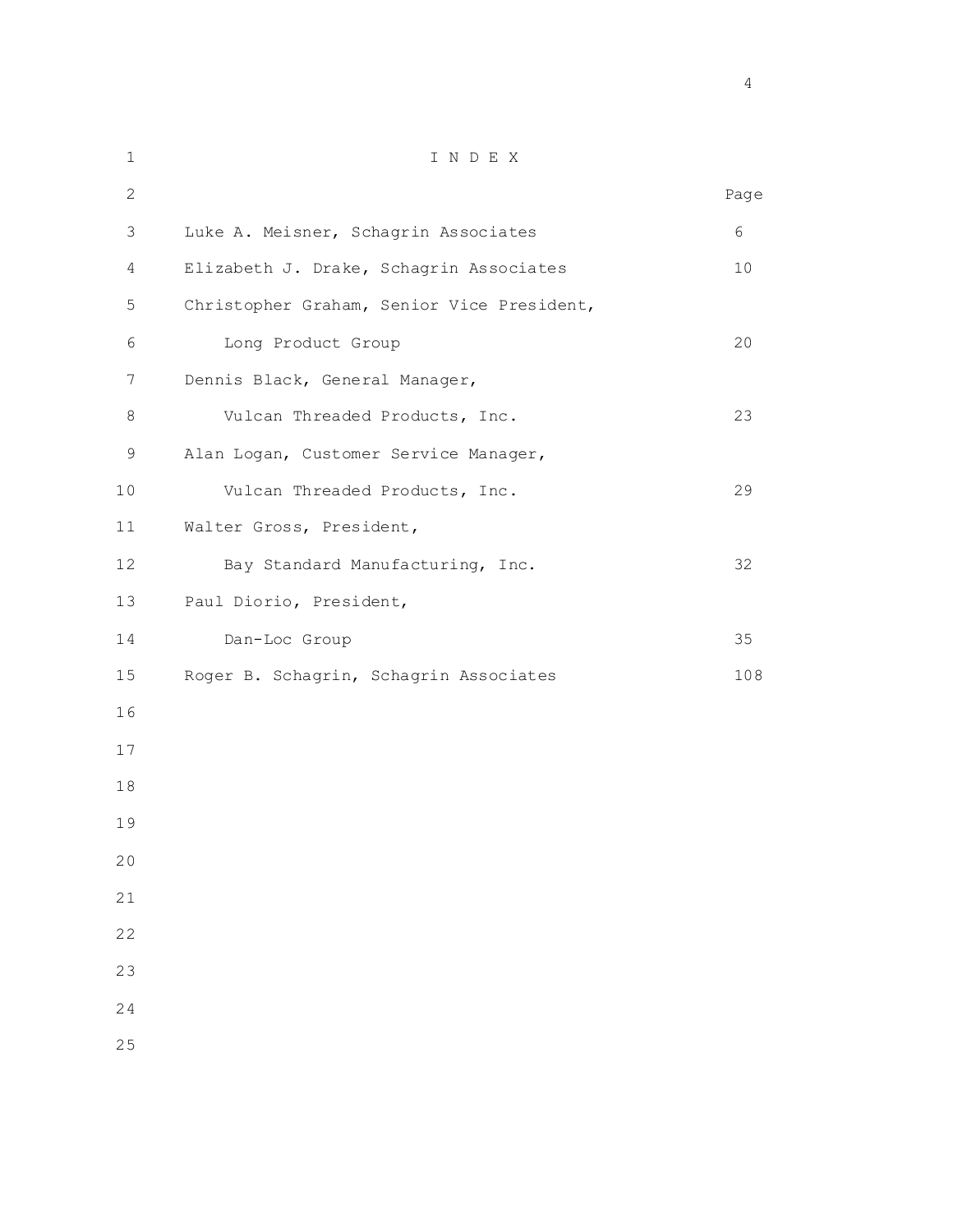| 1            | PROCEEDINGS                                                  |
|--------------|--------------------------------------------------------------|
| $\mathbf{2}$ | (9:33 a.m.)                                                  |
| 3            | MR. BISHOP: Will the room please come to order.              |
| 4            | CHAIRMAN JOHANSON: Good morning. On behalf of                |
| 5            | the U.S. International Trade Commission, I welcome you to    |
| 6            | this hearing on the Final Phase of Investigation Numbers     |
| 7            | 701-TA-618 to 619 and 731-TA-1441 to 1444, Final, involving  |
| 8            | Carbon and Alloy Steel Threaded Rod from China, India,       |
| 9            | Taiwan, and Thailand.                                        |
| 10           | The purpose of these final investigations is to              |
| 11           | determine whether an industry in the United States is        |
| 12           | materially injured or threatened with material injury, or    |
| 13           | the establishment of an industry in the United States has    |
| 14           | materially retarded by reason of imports of carbon and alloy |
| 15           | steel threaded rod from China, India, Taiwan, and Thailand.  |
| 16           | Schedules setting forth the presentation of this             |
| 17           | hearing, notices of investigation, and transcript order      |
| 18           | forms are available at the public distribution table. All    |
| 19           | prepared testimony is to be given to the Secretary. Please   |
| 20           | do not place testimony directly on the public distribution   |
| 21           | table.                                                       |
| 22           | All witnesses must be sworn in by the Secretary              |
| 23           | before presenting testimony. I understand that parties are   |
| 24           | aware of the time allocations. Any questions regarding the   |
| 25           | time allocations should be directed to the Secretary.        |
|              |                                                              |

the state of the state of the state of the state of the state of the state of the state of the state of the state of the state of the state of the state of the state of the state of the state of the state of the state of t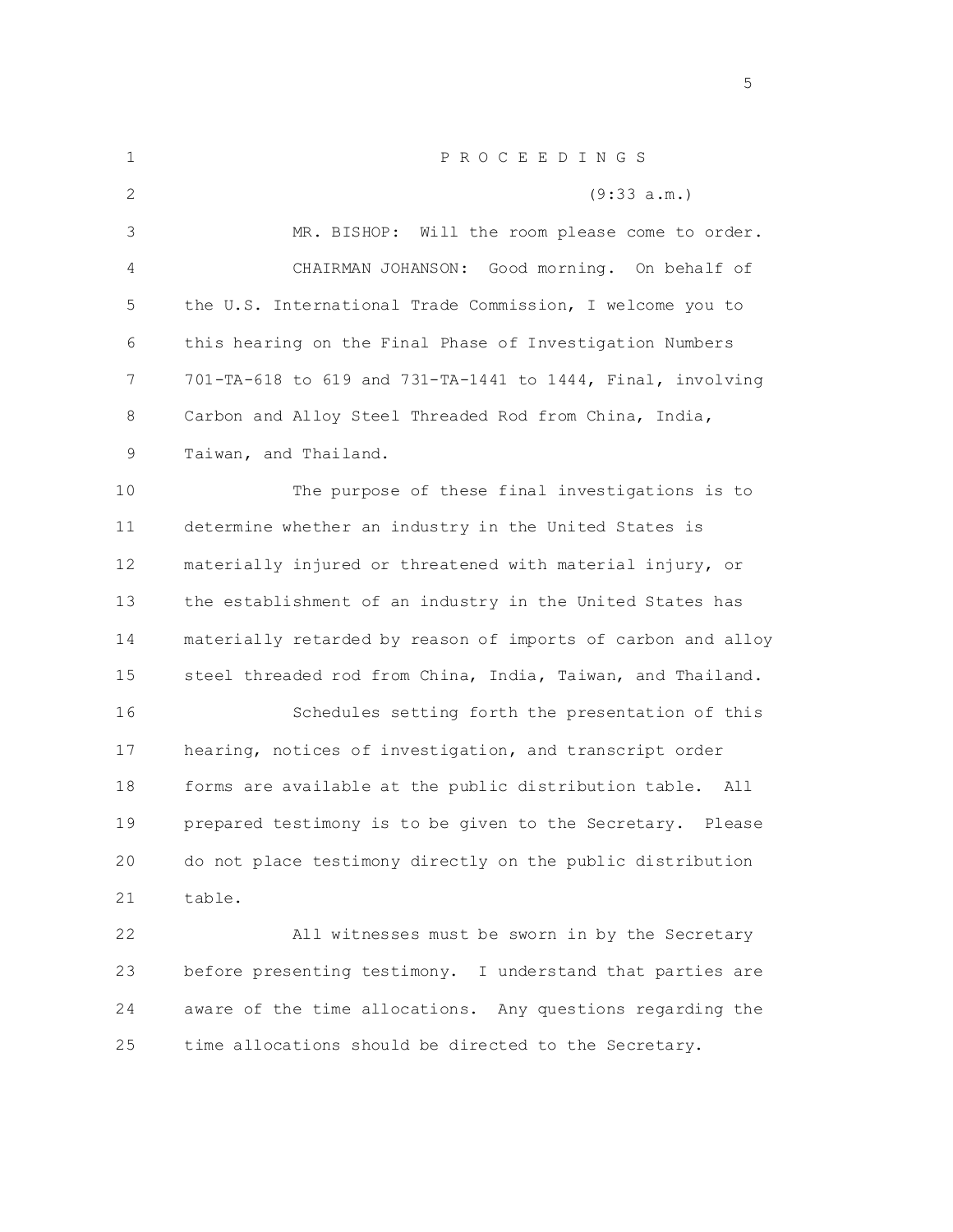1 Speakers are reminded not to refer in their 2 remarks or answers to questions to business proprietary 3 information. Please speak clearly into the microphones, and 4 state your name for the record for the benefit of the Court 5 Reporter and for those sitting in the back of the room. 6 If you will be submitting documents that contain 7 information you wish classified as business confidential, 8 your requests should comply with Commission Rule 201.6. 9 Mr. Secretary, are there any preliminary matters? 10 MR. BISHOP: Mr. Chairman, I would note that all 11 witnesses for today's hearing have been sworn in. There are 12 no other preliminary matters. 13 CHAIRMAN JOHANSON: Very well. Let us begin with 14 opening remarks. 15 MR. BISHOP: Opening remarks on behalf of 16 Petitioner will be given by Luke A. Meisner of Schagrin 17 Associates. 18 Mr. Meisner, you have five minutes. 19 OPENING STATEMENT OF LUKE A. MEISNER 20 MR. MEISNER: Good morning, Chairman Johanson and 21 members of the Commission. My name is Luke Meisner from the 22 Law Firm of Schagrin Associates. We represent the 23 Petitioner in these investigations, Vulcan Threaded 24 Products. 25 Today you will hear from the witnesses how the

en de la construction de la construction de la construction de la construction de la construction de la constr<br>La construction de la construction de la construction de la construction de la construction de la construction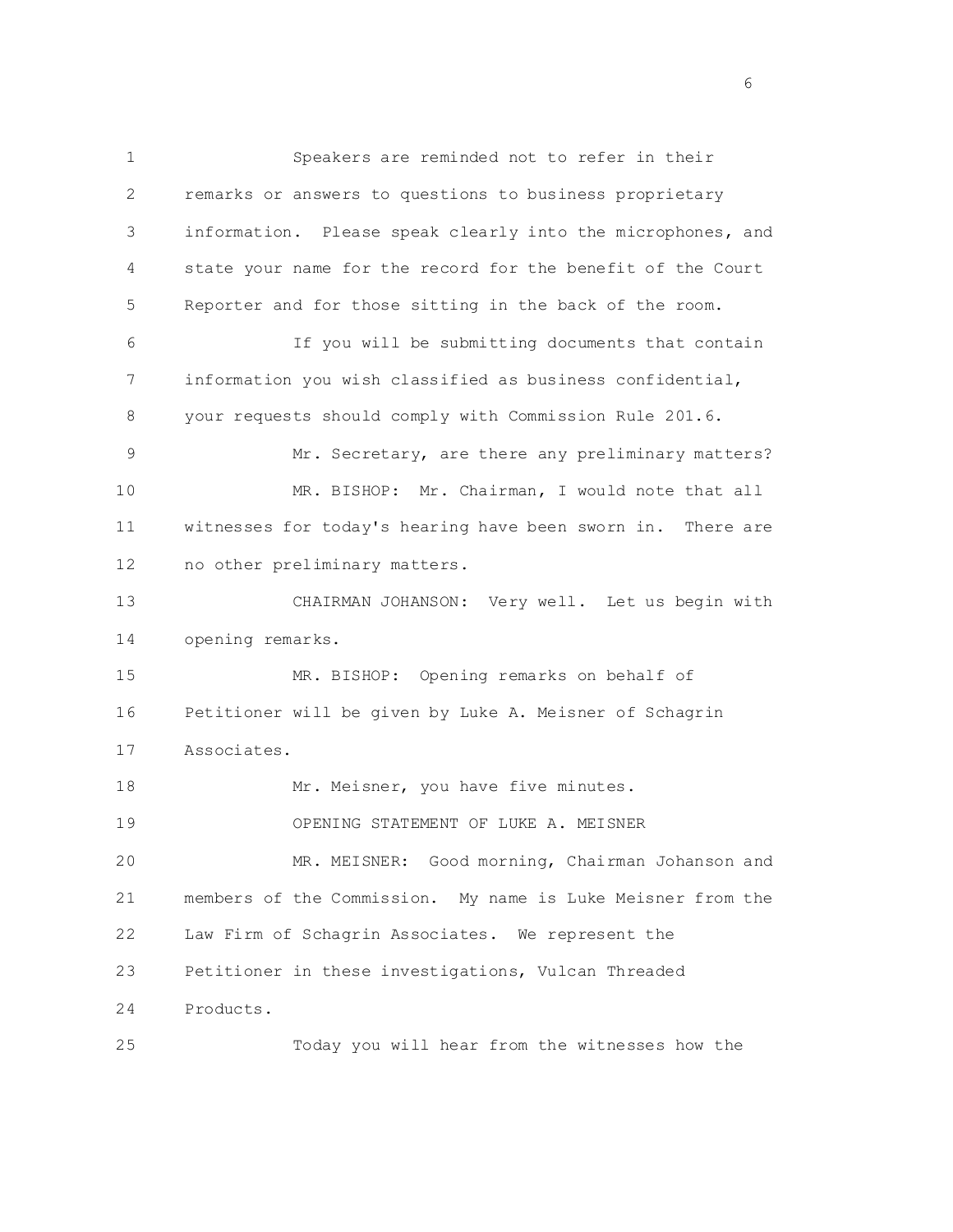1 domestic industry invested in assets to produce steel 2 threaded rod during a time when demand for the product was 3 increasing. But despite increasing demand for this product, 4 the domestic industry experienced declines in its financial 5 performance and other indicators.

 6 The reason is simple: Unfairly traded imports of 7 steel threaded rod from China, India, Taiwan, and Thailand. 8 As I am sure you are aware, this is not the first time this 9 domestic industry has been forced to seek relief from unfair 10 trade.

 11 In April of 2009, an antidumping duty order was 12 issued against carbon steel thread rod from China. Since 13 that time, the Chinese producers have shifted from carbon 14 products to alloy products.

 15 In 2013, the domestic industry filed petitions 16 against imports from India and Thailand. Commerce found 17 dumping and subsidization, but the Commission reached a 18 negative determination. Today, the need for relief from 19 unfair trade is even more compelling.

 20 For example, when the prior petitions were filed 21 in 2013, imports of carbon products from India and Thailand 22 had peaked at 47 million pounds. Last year, imports of 23 carbon products from these two countries reached a new high 24 of 65 million pounds. And imports from all of the subject 25 countries exceeded 250 million pounds last year.

<u>7</u> The contract of the contract of the contract of the contract of the contract of the contract of the contract of the contract of the contract of the contract of the contract of the contract of the contract of the contra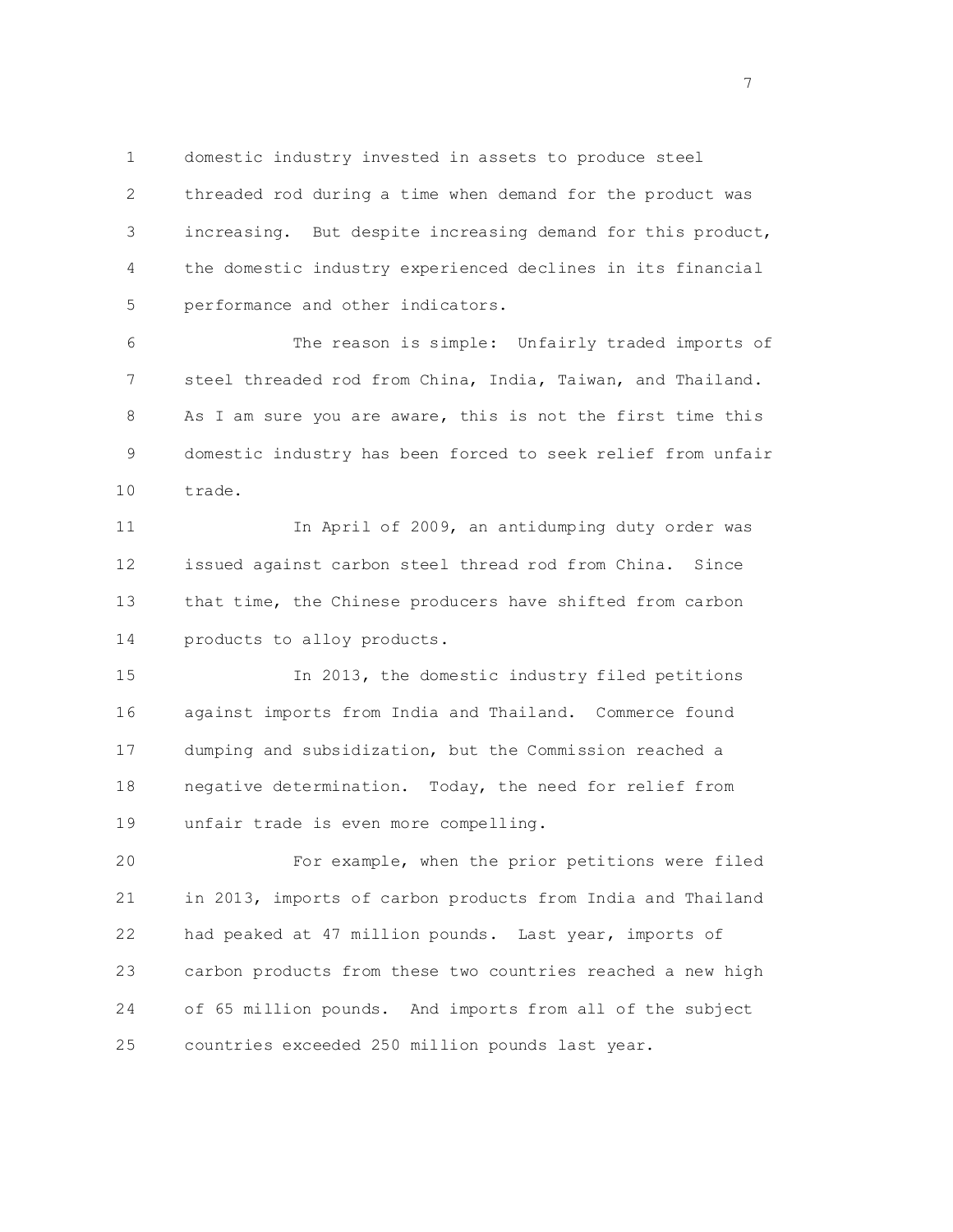1 All of the statutory factors that the Commission 2 considers in its injury analysis are met. On volume, the 3 information collected by the Commission staff shows that 4 subject imports compete with each other and the domestic 5 like product, and should thus be cumulated for the 6 Commission's analysis.

 7 Looking at subject imports cumulatively from 2016 8 to 2018, subject imports increased by over 47 percent and 9 they continued to increase another 22 percent in the first 10 half of 2019.

 11 At the same time, subject imports continued to 12 capture a remarkable share of the U.S. market. I think it 13 is safe to say that the Commission has never before seen a 14 case like this one where subject imports constitute such a 15 dominant part of the U.S. market.

 16 Subject imports have captured this market share 17 by underselling the domestic like product. They undersold 18 the domestic like product in 87 percent by volume of pricing 19 comparisons. And purchasers confirmed that they switched 20 over 23 million pounds of purchases to subject imports due 21 to price.

 22 Persistent underselling also negatively impacted 23 price. Raw material costs rose over the POI, but subject 24 imports prevented the domestic industry from raising prices 25 to keep pace with these rising material costs. That leads

e a seu a construír a construír a construír a construír a construír a construír a construír a seu a construír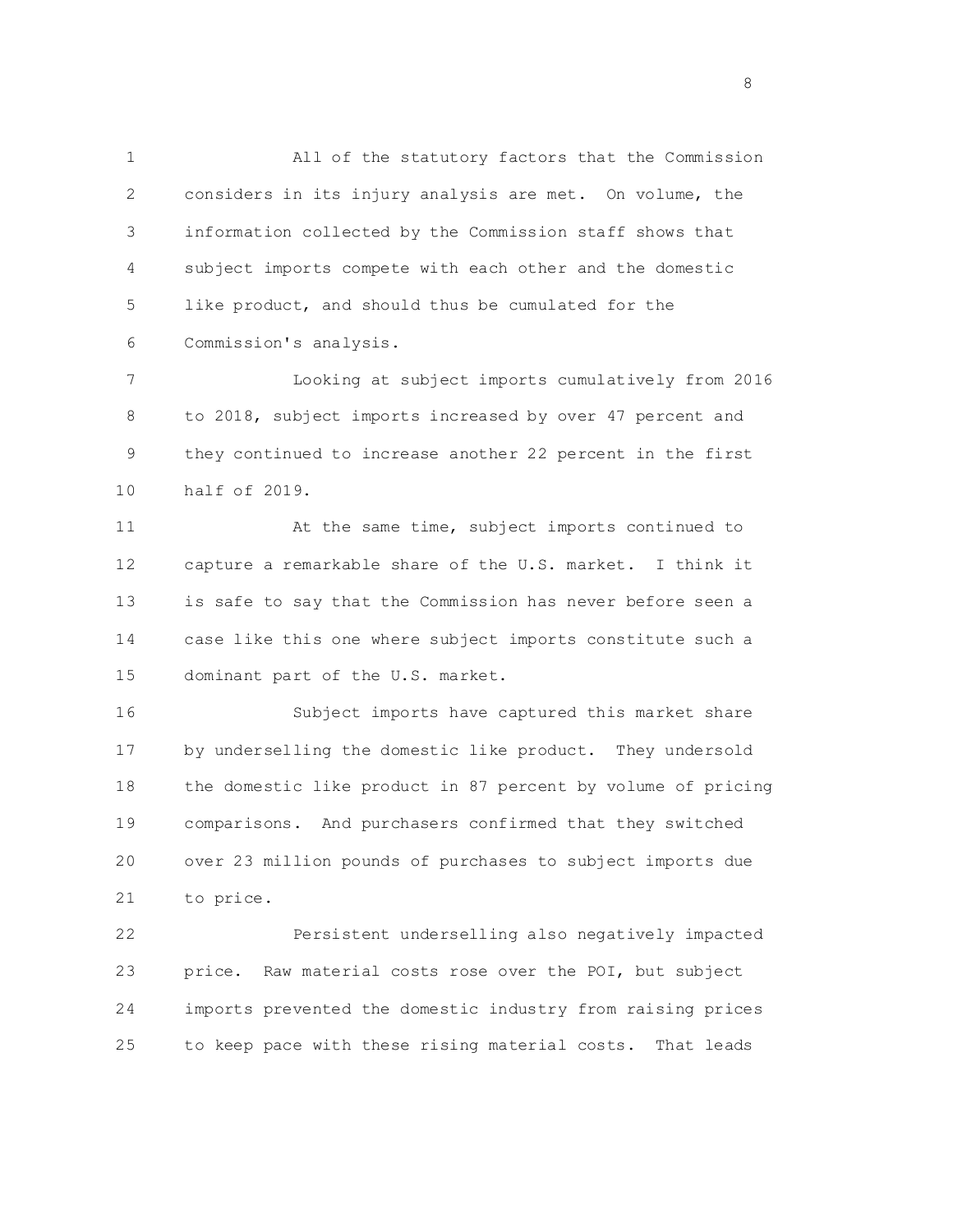1 us to impact on the domestic industry.

| $\mathbf{2}$ | Consider these facts: Demand for steel threaded              |
|--------------|--------------------------------------------------------------|
| 3            | rod boomed over the POI, but the domestic industry's         |
| 4            | production, shipments, and employment lagged far, far behind |
| 5            | this boom.                                                   |
| 6            | Vulcan purchased production equipment in August              |
| 7            | 2017 that has literally been collecting dust because Vulcan  |
| 8            | has not been able to use the equipment to make additional    |
| 9            | steel threaded rod in this country.                          |
| 10           | You will hear from other domestic producers that             |
| 11           | they were forced to import steel threaded rod instead of     |
| 12           | making it in their domestic facilities. Why? Because         |
| 13           | import prices were lower than their cost of manufacturing.   |
| 14           | Finally, the domestic industry saw declines in               |
| 15           | its operating income and net income that can only be         |
| 16           | explained by the impact of subject imports.                  |
| 17           | In addition to having already caused material                |
| 18           | injury, subject imports also threaten additional material    |
| 19           | injury. Foreign producers have massive capacity and receive  |
| 20           | large export subsidies that encourage them to target the     |
| 21           | United States.                                               |
| 22           | Without the discipline of orders in place,                   |
| 23           | subject imports will continue to surge and capture           |
| 24           | additional U.S. market share.                                |
| 25           | These cases have the potential to make a                     |

en de la construction de la construction de la construction de la construction de la construction de la constr<br>19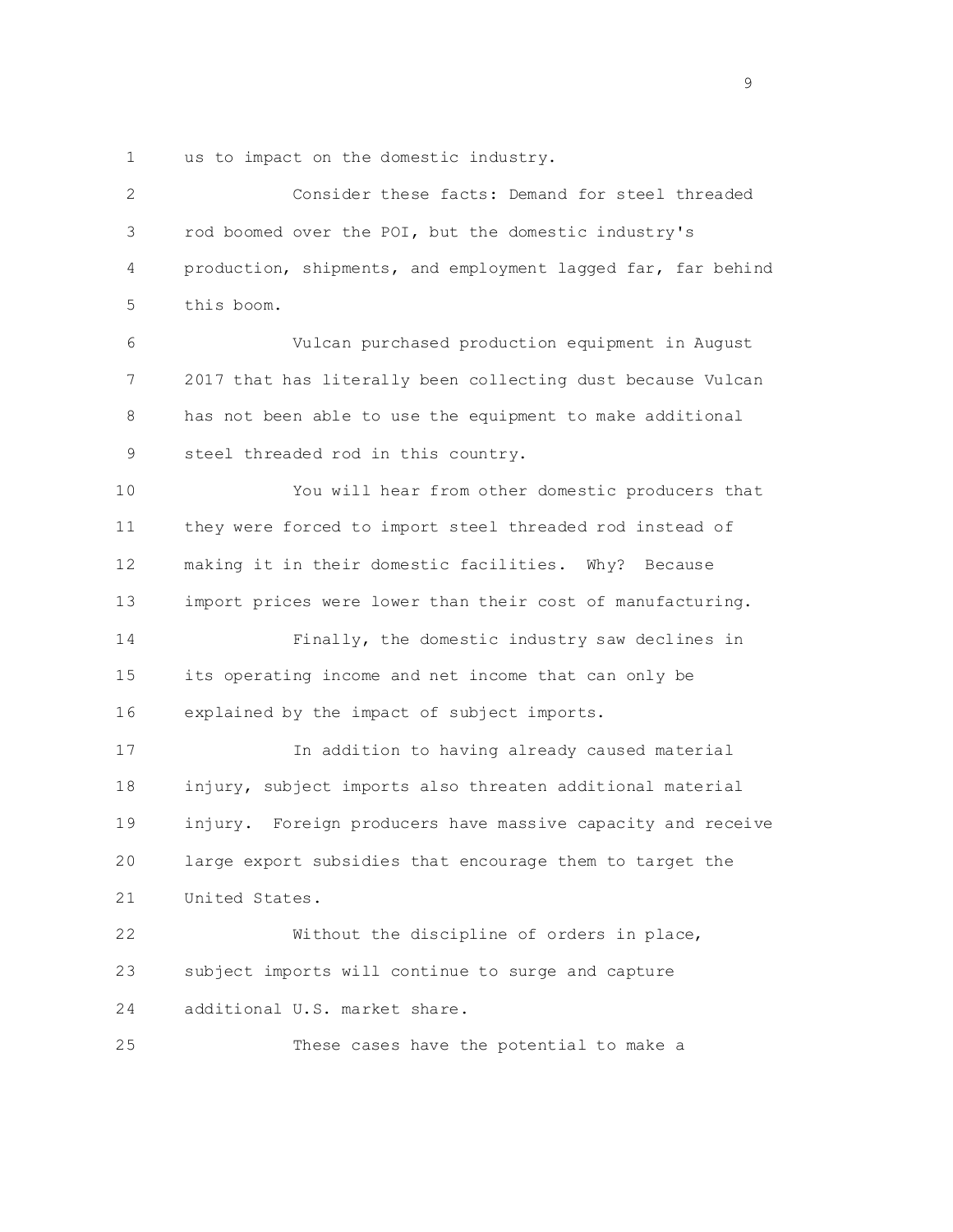1 beneficial and lasting impact. You will hear many witnesses 2 testify today how their companies are eager to make 3 investments in new production capacity, if final orders are 4 issued in these cases. 5 These investments would create new jobs and 6 revitalize the communities where they operate. That is 7 precisely why the trade remedy laws were created and why we 8 are here before you today. 9 Accordingly, we ask that you reach an affirmative 10 final determination in this investigation. Thank you. 11 MR. BISHOP: Thank you, Mr. Meisner. 12 Mr. Chairman, the panel in support of the 13 imposition of antidumping and countervailing duty orders 14 have been seated. This panel has 60 minutes for their 15 direct testimony. 16 CHAIRMAN JOHANSON: You all may proceed whenever 17 you'd like. 18 STATEMENT OF ELIZABETH DRAKE 19 MS. DRAKE: Thank you, Chairman Johanson. This 20 is Elizabeth Drake of Schagrin Associates, on behalf of the 21 Petitioner. We would like to begin our session with a short 22 PowerPoint presentation reviewing some of the key publicly 23 available facts of record in these investigations. 24 (PowerPoint presentation follows:) 25 I will come up in just a sec. I will go ahead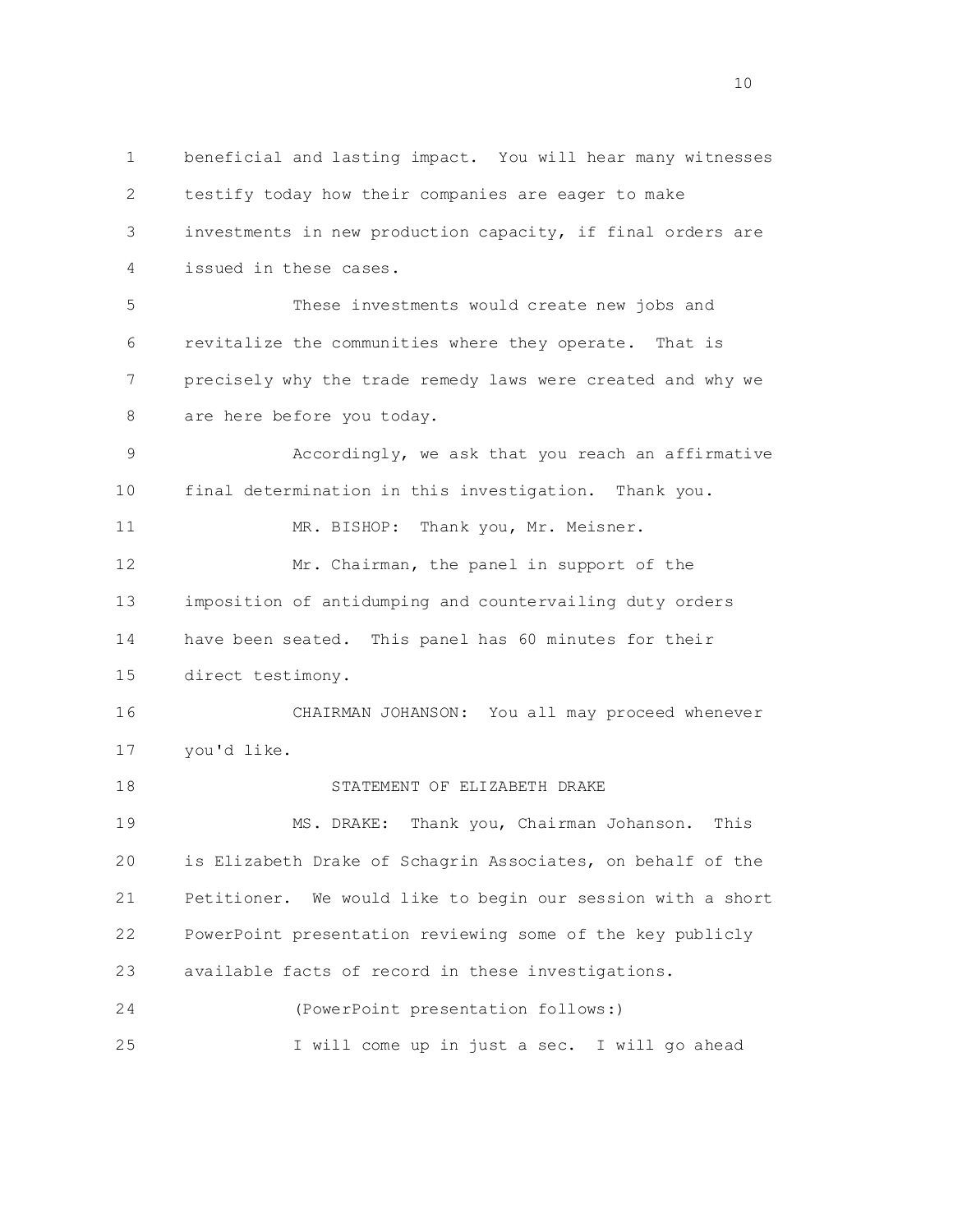1 and start just with an overview of the topics that we're 2 going to address. Here we go.

 3 First we will address cumulation, and then we 4 will talk about the conditions of competition. Then we will 5 address the volume of subject imports, their adverse price 6 effects, the impact they have had on the domestic industry, 7 and the threat of additional injury that those imports pose.

 8 With regard to cumulation, we think the record 9 strongly supports cumulating imports from all four 10 countries. They are fungible. The Commission's staff 11 report shows that a large majority of purchasers report that 12 imports from each of the subject countries are always or 13 frequently interchangeable with each other and with the 14 domestic like product, and most purchasers report that 15 imports from each of the four countries and the domestic 16 like product are comparable across a large majority of 17 purchasing factors.

 18 These imports and the domestic like product are 19 present in the same channels, largely in distribution; 20 they're available in all regions of the country; and they've 21 been present in every month of the Period of Investigation. 22 These imports should, therefore, we cumulated.

 23 Turning to conditions of competition, during the 24 Period of Investigation supply was plentiful both from 25 foreign producers and from the domestic industry, which was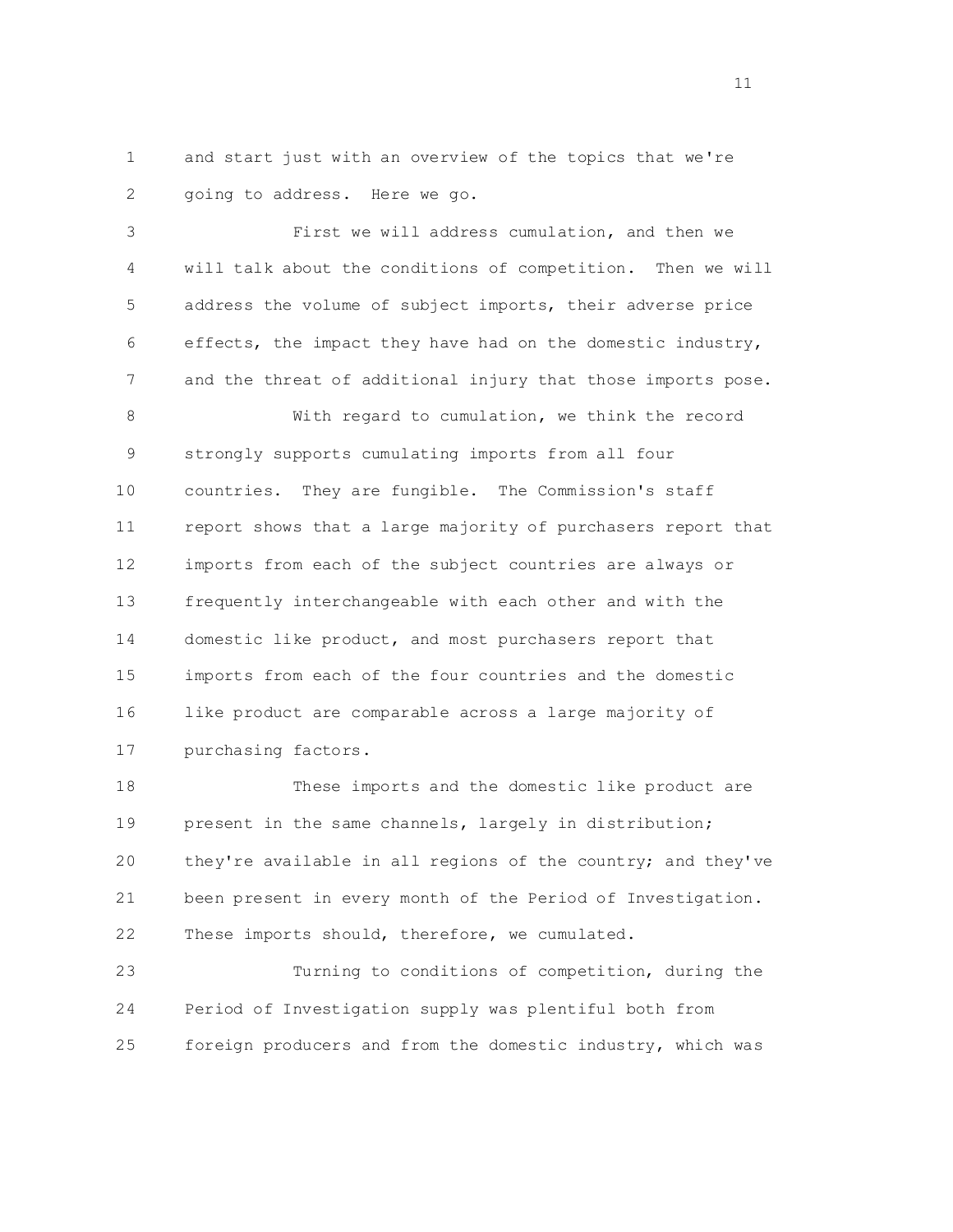1 operating at very low rates of capacity utilization.

 2 The period was also characterized by a very rapid 3 rise in demand. But that demand is starting to fall. To of 4 the two key end use markets for steel threaded rod are 5 nonresidential construction and the oil and gas industry. 6 Construction rose by 48 percent over the Period of 7 Investigation, and the oil and gas rig count rose by more 8 than 10 percent. But both of those peaked in late 2018 and 9 have been falling since that time, which makes the domestic 10 industry vulnerable to further injury given the fact they 11 haven't been able to participate in the sharply rising 12 demand during the POI.

 13 Another important condition of competition is the 14 high degree of substitutability between subject imports and 15 the domestic like product. The chart here on the left has 16 the percentage of purchasers reporting that imports from 17 each of the subject countries are always or frequently 18 interchangeable with the domestic like product. And that 19 ranges from 69 percent to over 80 percent of purchasers for 20 each of the subject countries.

 21 The chart on the right has the percentage of 22 purchasing factors on which purchasers report that the 23 subject imports and domestic like product are comparable. 24 And for 12 out of 15, or 13 out of 15 factors, they are 25 rated as comparable, a notable exception being price, in

 $\frac{12}{2}$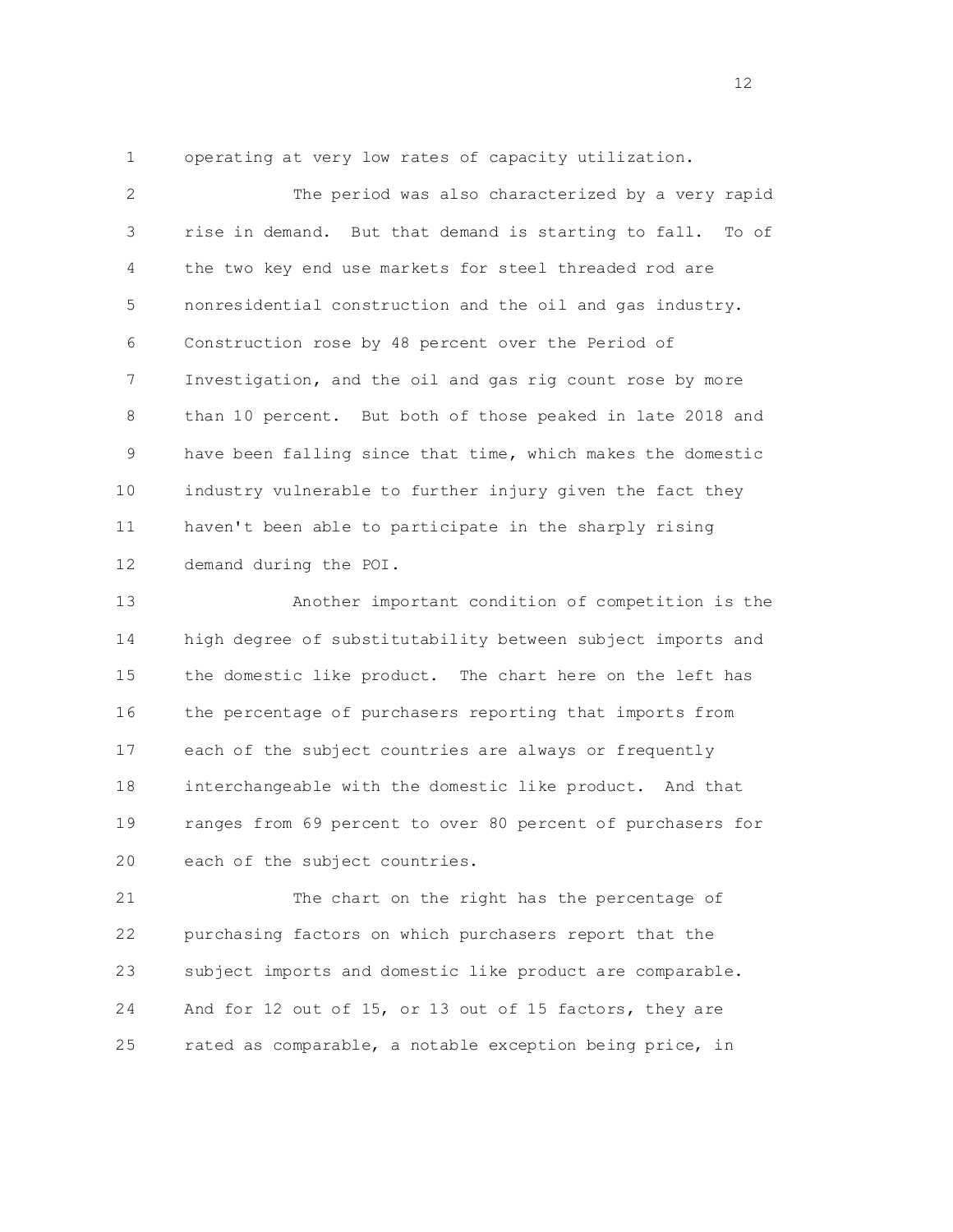1 which purchasers agree that the subject imports from all 2 four countries are priced lower than the domestic like 3 product.

 4 Given the high degree of interchangeability 5 between the standard commodity products built to standard 6 specifications, price is a very important factor in 7 purchasing decisions.

 8 Over 85 percent of purchasers report that price 9 is one of their top three purchasing factors, and it as also 10 the most frequently cited number one purchasing factor by 11 purchasers.

12 In addition, 80 percent of purchasers report that 13 price is a very important purchasing factor, with all of the 14 remaining reporting that it is at least somewhat important. 15 While there are a few other factors that are rated as 16 important as price, such as availability and quality, these 17 are the factors that purchasers report are comparable for 18 domestic product and imports, price being the outlier where 19 they are not comparable.

 20 So we have very interchangeable products 21 competing on the basis of price.

 22 Another important condition of competition in the 23 domestic market for steel threaded rod is that demand for 24 threaded rod is inelastic, meaning that changes in prices 25 for threaded rod do not lead to large changes in demand.

na matsay na katalog as na katalog as na katalog as na katalog as na katalog as na katalog as na katalog as na<br>Tagairta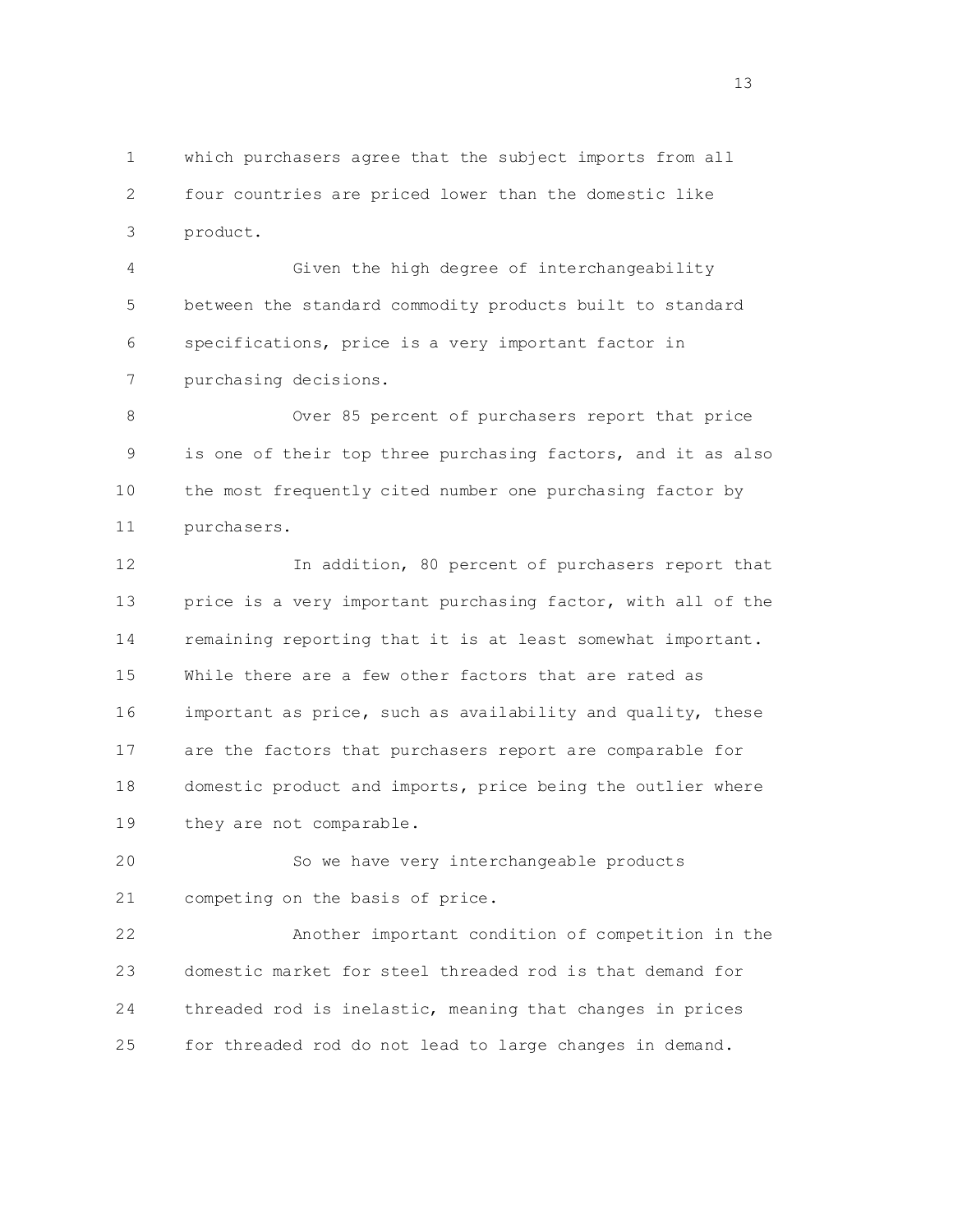1 This is because there are no substitutes for threaded rod, 2 and because it's a very small share of end use costs. So a 3 construction company building a four-story building needs to 4 have threaded rod, and that threaded rod is a tiny 5 percentage of its overall cost. So it's not going to not 6 build that building simply because costs go up by 10 or 20 7 percent. So demand is inelastic.

 8 A final condition of competition that's important 9 for the Commission to consider is the fact that raw material 10 costs were rising during the period of investigation, which 11 impacted the domestic industry together with the import 12 competition.

 13 Turning to volume, the volume of subject imports 14 is significant by any measure. Imports rose from nearly 180 15 million pounds in 2016 to over 260 million pounds in 2018, 16 an increase of over 47 percent, and they continue to 17 increase by over 22 percent in the interim period. These 18 imports are also significant relative to domestic 19 consumption.

 20 This next slide is based on public data from the 21 Preliminary Determination, not based on the confidential 22 data in the prehearing staff report, but we believe they 23 would be similar. But the Preliminary Determination showed 24 that subject imports already held a very large, 50 percent 25 of the U.S. market in 2016, and that increased to over 58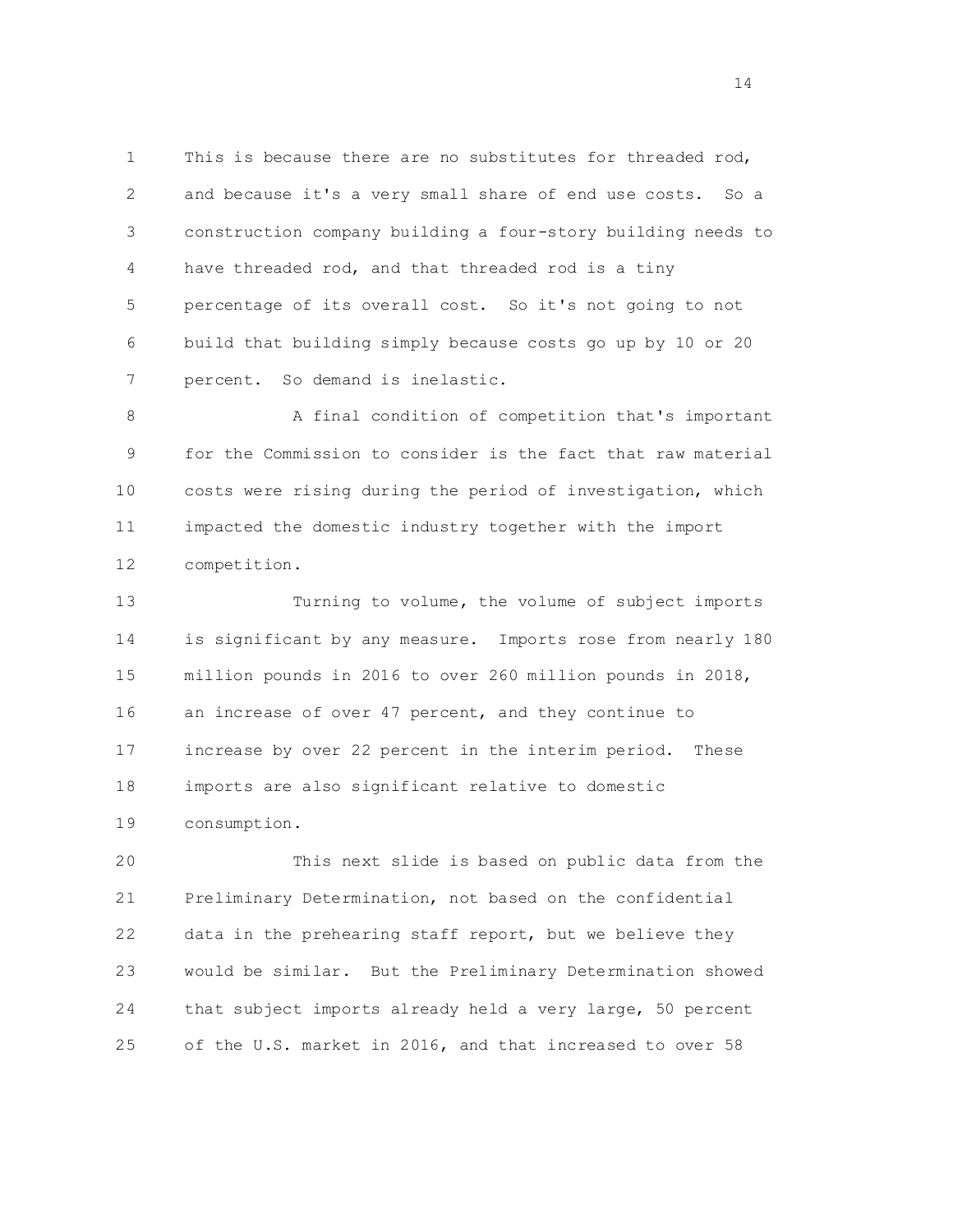1 percent of the U.S. market in 2018.

| 2  | So although demand is rising rapidly, subject                |
|----|--------------------------------------------------------------|
| 3  | imports rose much more rapidly and they did so at the        |
| 4  | expense of the domestic industry. The bottom bar is--the     |
| 5  | bottom part of the bar is the domestic industry whose market |
| 6  | share fell from 46 percent in 2016 to 39 percent at 2018.    |
| 7  | And the very top light-colored bar is nonsubject imports,    |
| 8  | which clearly are not a very important factor in the market. |
| 9  | So we think the volume of subject imports is clearly         |
| 10 | significant in this case by any measure.                     |
| 11 | Though subject imports have also had adverse                 |
| 12 | price effects in terms of underselling, the Commission staff |
| 13 | report shows that subject imports undersold the domestic     |
| 14 | like product in over 68 percent of quarterly comparisons,    |
| 15 | and that the volume of subject imports that undersold the    |
| 16 | domestic like product accounted for over 87 percent of the   |
| 17 | total volume of imports reported as pricing products.        |
| 18 | This underselling also occurred at significant               |
| 19 | margins, averaging over 13 percent, and reaching as high as  |
| 20 | 62 percent. And the fact that this underselling coincided    |
| 21 | with the increase in subject import market share at the      |
| 22 | expense of the domestic industry we think supports finding   |
| 23 | that this underselling is significant.                       |
| 24 | Another factor showing the significance of this              |
|    |                                                              |

25 underselling is the lost sales and lost revenue allegations

15 and 15 and 15 and 15 and 15 and 15 and 15 and 15 and 15 and 15 and 15 and 15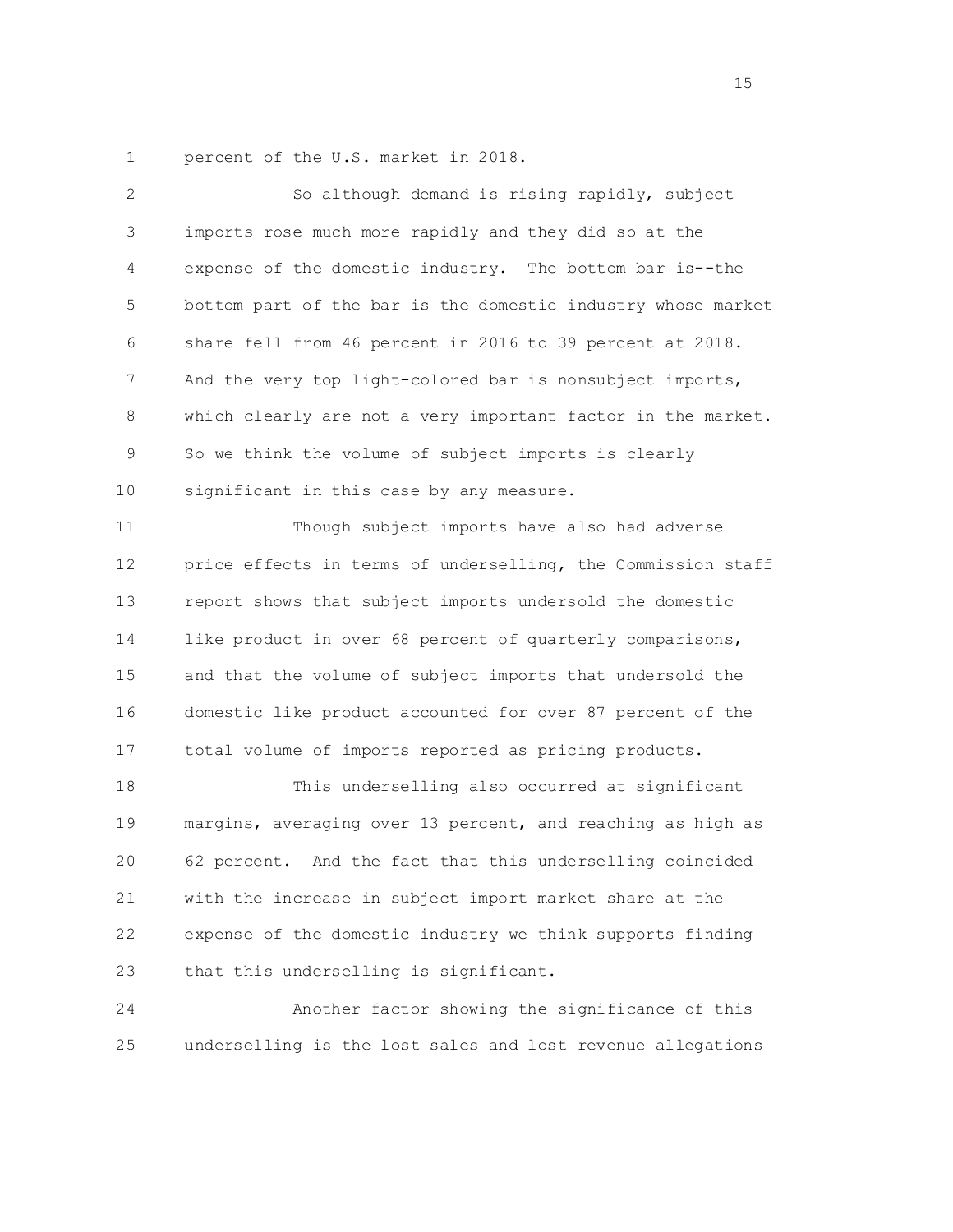1 that were confirmed in the Commission staff report with 22 2 out of 35 purchasers confirming that they switched from 3 domestic to subject imports, and 14 of those 22 purchasers 4 reporting that the primary reason was price, accounting for 5 over 23 million pounds of purchases over the Period of 6 Investigation.

7 And just to put that in context, that is equal to 8 over a quarter of the total increase in subject imports 9 being confirmed as lost sales due primarily to lower prices.

 10 Subject imports have also had adverse price 11 effects through price suppression. Again, this is based on 12 public data from the preliminary phase of the investigation. 13 You can see that though the domestic industry was able to 14 raise its prices somewhat over the Period of Investigation, 15 these lagged behind the increases in its cost of goods sold 16 due to the competition with lower-priced subject imports.

 17 In 2016, the domestic industry's ratio of COGs to 18 sales was already high, nearly 72 percent. By 2018, it had 19 reached over 79 percent. And again, with rising demand and 20 demand being inelastic, there would be no reason that the 21 domestic industry would not be able to pass along these cost 22 increases but for the increasing presence of low-priced 23 unfairly traded imports.

 24 The combination of these adverse volume and price 25 effects had a very negative impact on the domestic industry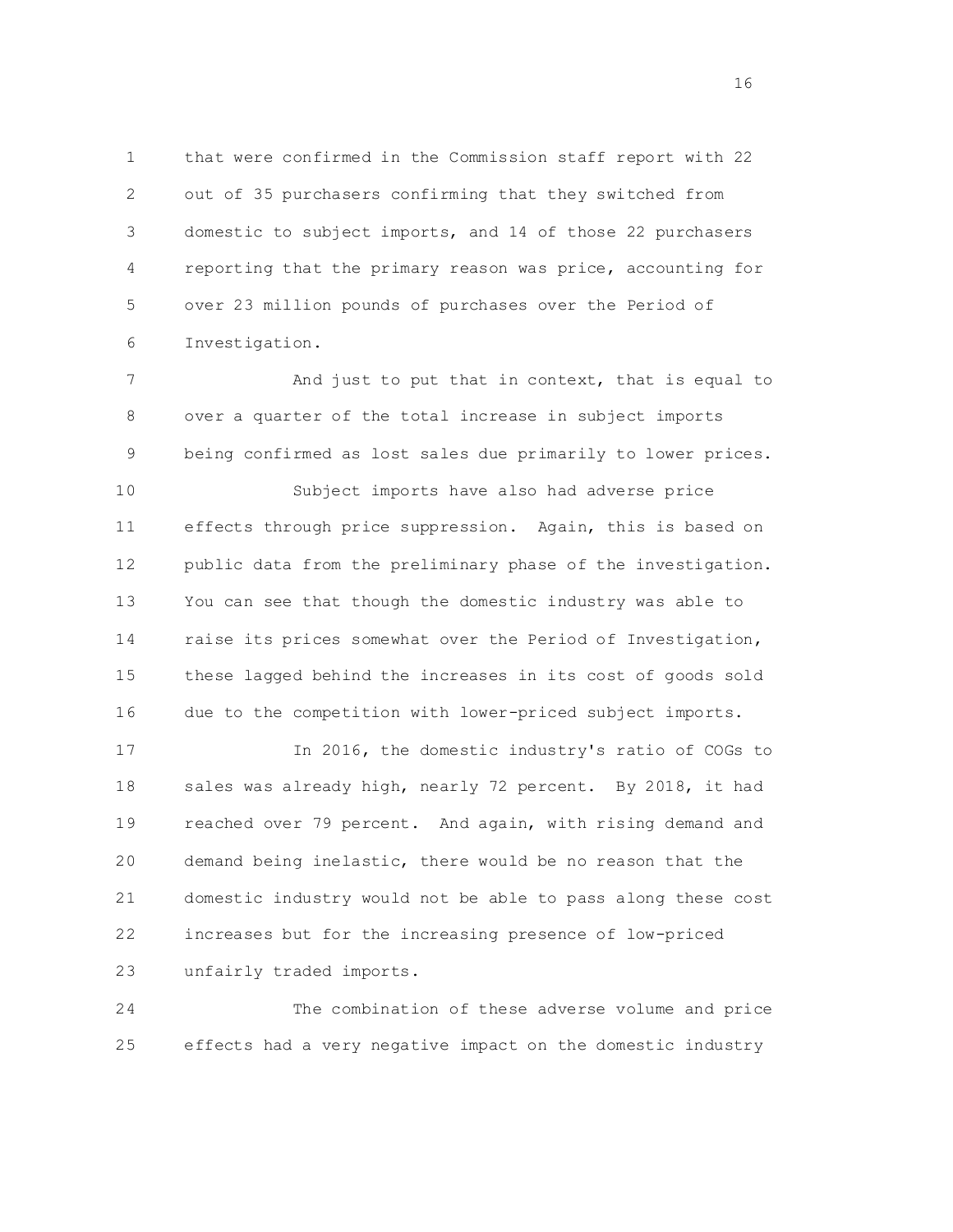1 during the Period of Investigation. Again, this is public 2 information from the preliminary phase. From 2016 to 2018, 3 consumption rose by over 27 percent. Subject imports rose 4 much more rapidly. That's the second bar. By over 45 5 percent. And the domestic industry's indicators lagged far 6 behind.

 7 Domestic production rose by less than 10 percent. 8 Domestic U.S. shipments rose by only a little over 7 9 percent. Domestic employment, by about 4-1/2 percent. And 10 domestic hours by only 6 percent.

 11 So as demand was peaking at the top edge of those 12 graphs we were looking at earlier, the domestic industry was 13 losing out on the most important part of the market due to 14 the more quickly rising subject imports.

 15 Subject imports also negatively impacted the 16 financial performance of the domestic industry. Again this 17 is based on the preliminary phase. But we saw a decline 18 both in operating income and in net income over the Period 19 of Investigation. The lighter bar is operating income 20 margin, and the darker bar is net income margin. They moved 21 in tandem with operating income falling from 13.8 percent of 22 sales in 2016 to just 9.5 percent in 2018. And the net 23 income margin falling from 11.9 percent in 2016 to 8.4 24 percent in 2018.

25 So by every indicator, the domestic industry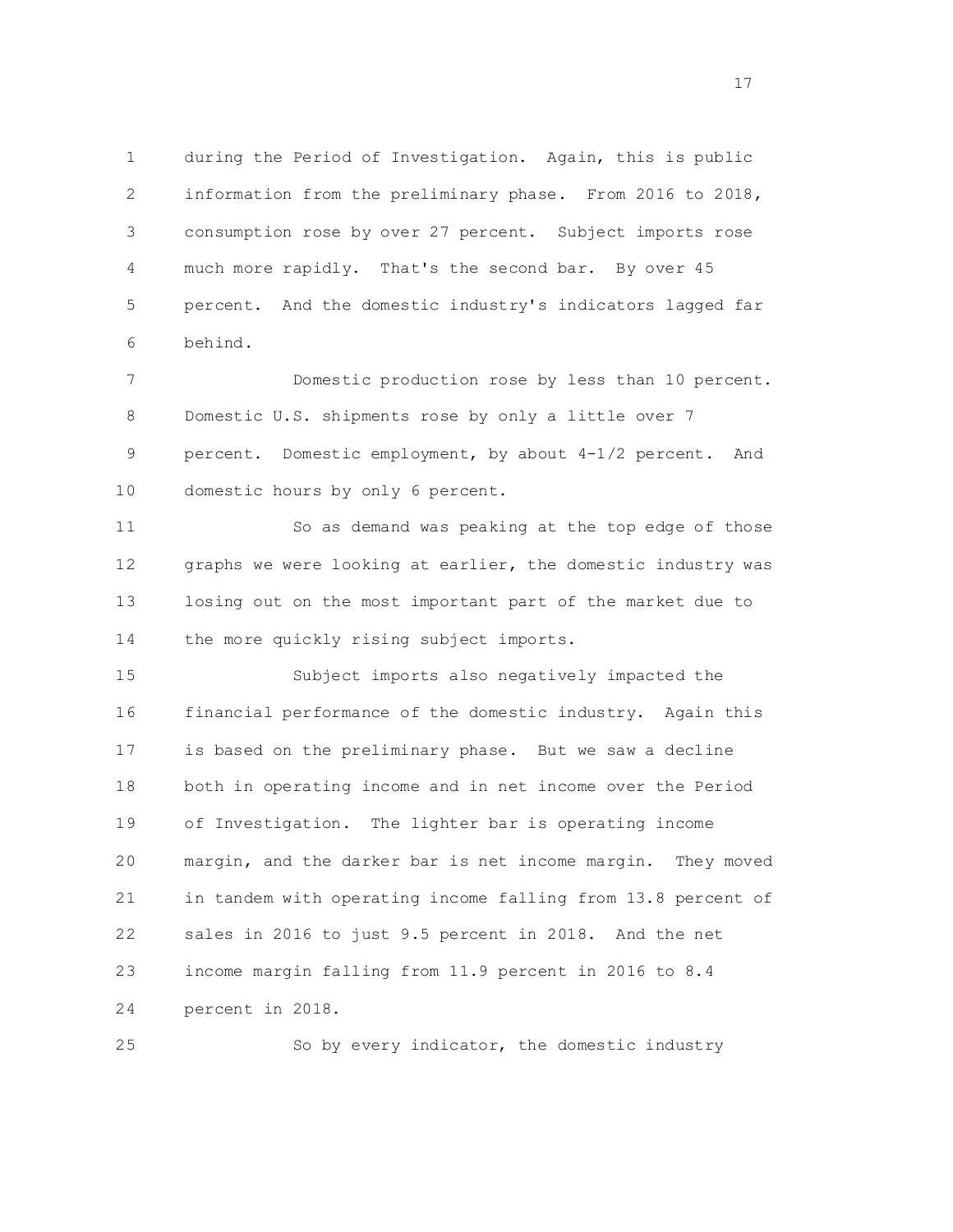1 either lagged the increase in demand or actually saw a 2 decline despite that increasing demand due to competition 3 with subject imports.

 4 In addition to the material injury the domestic 5 industry has already suffered, they are facing an imminent 6 threat of further injury if orders are not imposed on 7 subject imports. For the reasons that the Commission should 8 cumulate for present injury, we believe if the Commission 9 examines threat it should also exercise its discretion to 10 cumulate imports for the purposes of threat.

 11 First, it is important to note that the 12 Commission received no responses from foreign producers in 13 China or Thailand, so it is deprived of a full picture of 14 the full extent of the size of these producers and the 15 extent to which they have excess capacity. But we believe 16 even the data that the Commission does have, including 17 public record data, establishes that these are very large 18 industries and that they have excess capacity; that they are 19 stimulated in China and India by export subsidies to further 20 increase their exports; and that they are highly focused on 21 the very attractive U.S. market; and that they have already 22 proven that they are able and willing to use underselling to 23 gain market share, and will only continue to do so if orders 24 are not imposed. And as demand begins to soften, the 25 domestic industry will be even more vulnerable to

 $18<sup>18</sup>$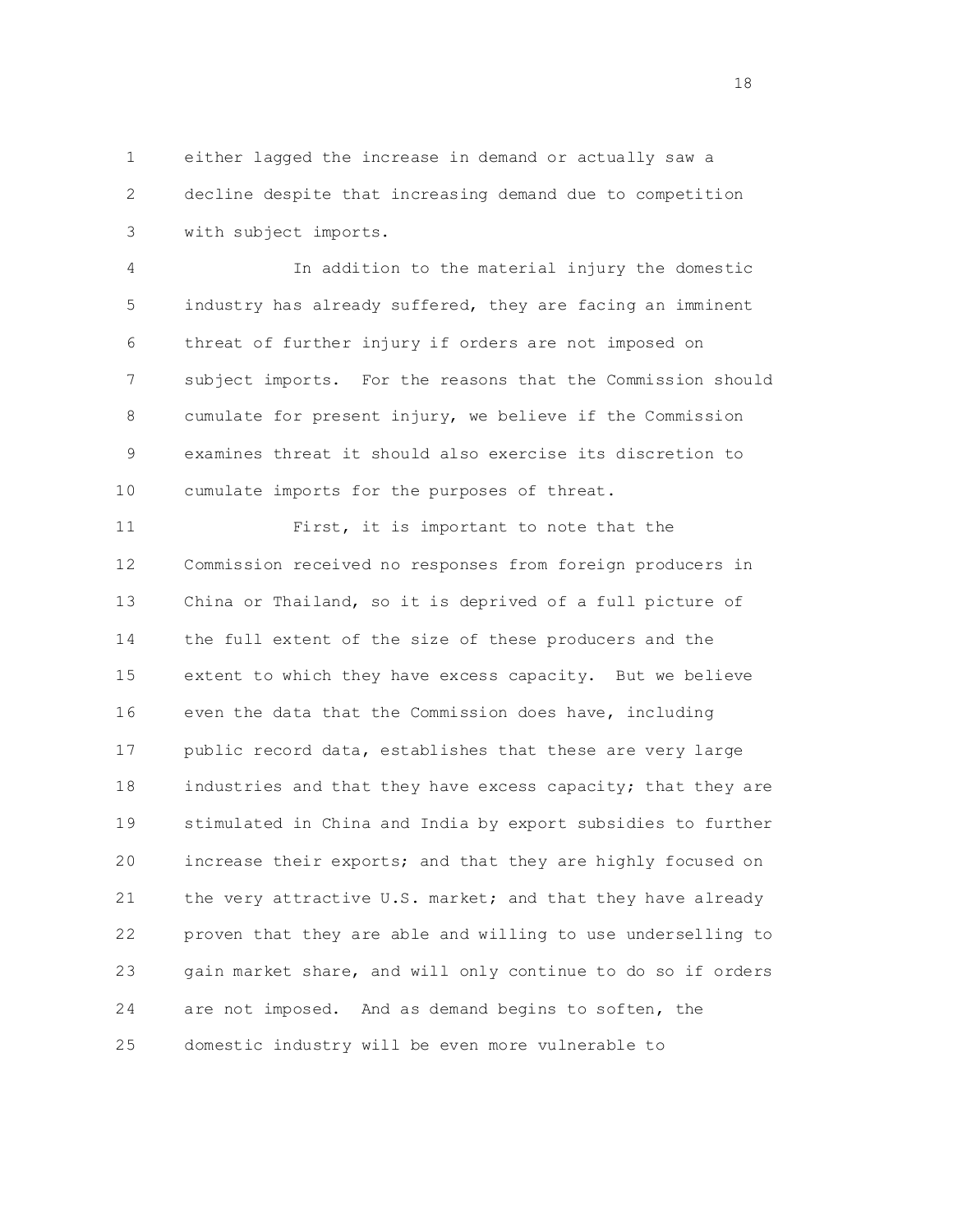1 competition from these unfairly traded imports.

 2 This last slide sort of gives a graphic 3 presentation of the threat that the domestic industry is 4 facing based on prior trends.

 5 The chart on the left shows imports of carbon and 6 alloy steel threaded rod from China. An antidumping order 7 was imposed on carbon threaded rod from China in 2009. And 8 since that time, it has pretty effectively disciplined some 9 of the carbon imports from China, but the Chinese producers 10 have simply switched to alloy or so-called alloy threaded 11 rod exports in order to access the U.S. market, and those 12 imports of alloy threaded rod from China have more than 13 quadrupled from 2010 to 2018.

 14 The chart on the right shows imports from India 15 and Thailand of carbon threaded rod and, as Mr. Meisner 16 noted, there were petitions filed on imports of carbon 17 threaded rod from India and Thailand in 2013. At that 18 point, imports were at a peak of over 46 million pounds. 19 But since the cases have ended, those imports have only 20 continued to increase and last year were at 65 million 21 pounds. And again, this is just carbon threaded rod from 22 those two countries.

 23 So clearly if the domestic industry is not able 24 to get relief at this point, we fear that we will only see 25 continued such rapid increases in the imminent future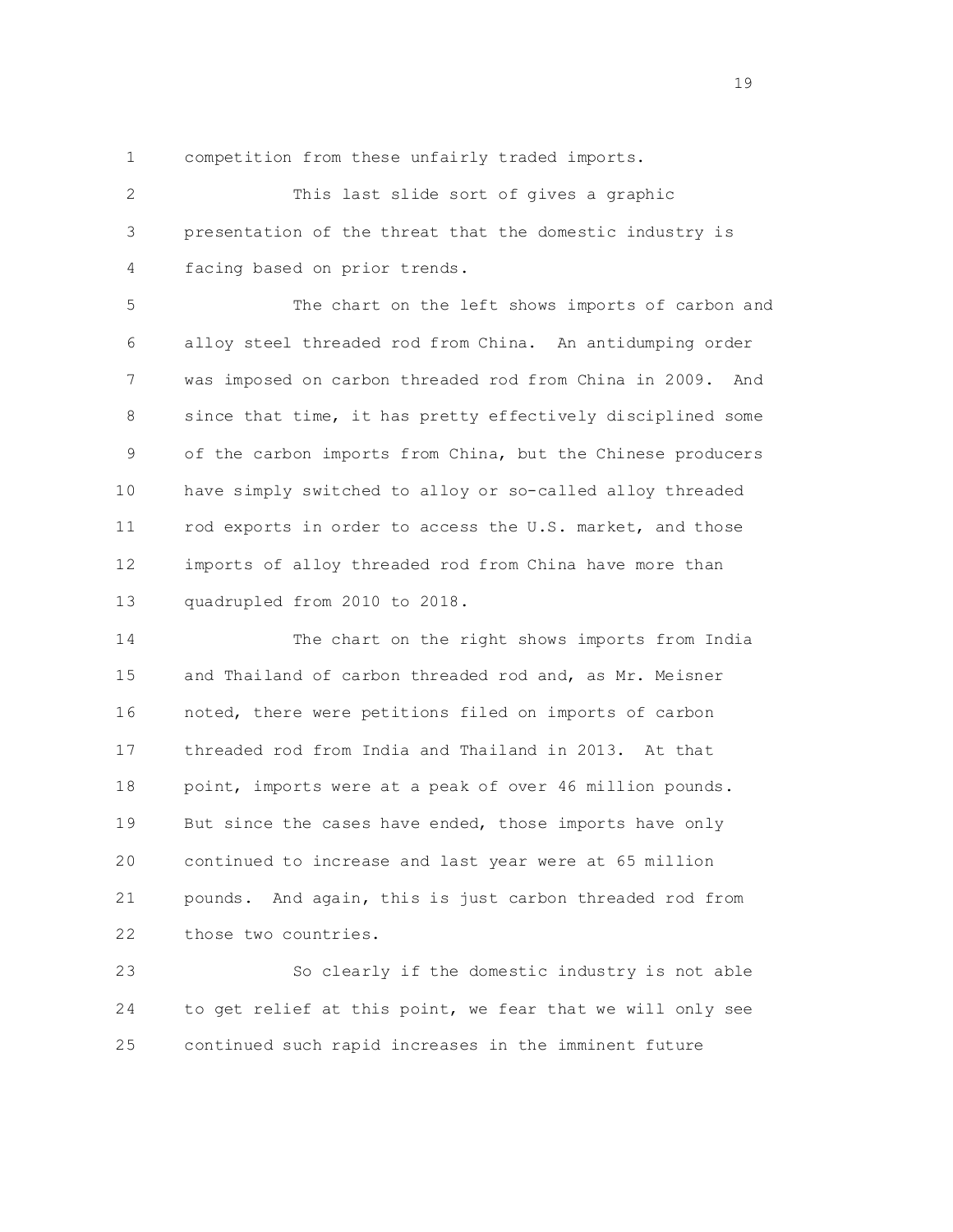1 causing more material injury to the domestic industry.

| 2  | And with that, I would like to turn it over to               |
|----|--------------------------------------------------------------|
| 3  | Mr. Schagrin and our witnesses. Thank you.                   |
| 4  | MR. SCHAGRIN: Good morning Chairman Johanson                 |
| 5  | and members of the Commission. My name is Roger Schagrin of  |
| 6  | the firm of Schagrin Associates, counsel to the Petitioner.  |
| 7  | I'd like to make a special welcome to the Commission to      |
| 8  | Commissioners Stayin and Karpel. We're glad you joined this  |
| 9  | wonderful professional body, and look forward to seeing you  |
| 10 | often over the next nine years, but I'm sure you don't want  |
| 11 | to see us too often. So we'll try to restrain ourselves and  |
| 12 | make it occasional.                                          |
| 13 | With that, I'd like to introduce our first                   |
| 14 | witness from the industry this morning. We have a very       |
| 15 | broad industry representation from three companies and a     |
| 16 | number of executives who together have well over a century   |
| 17 | of experience in this product in the steel industry. Chris   |
| 18 | Graham is the senior vice president of the Warren Products   |
| 19 | Group of Steel Dynamics. Chris.                              |
| 20 | STATEMENT OF CHRIS GRAHAM                                    |
| 21 | MR. GRAHAM: Good morning Chairman Johanson                   |
| 22 | and members of the Commission. For the record my name is     |
| 23 | Chris Graham. I'm the executive vice president of Long       |
| 24 | Products for Steel Dynamics Incorporated, also known as SDI. |

25 I've been in the steel industry for 35 years, ten with the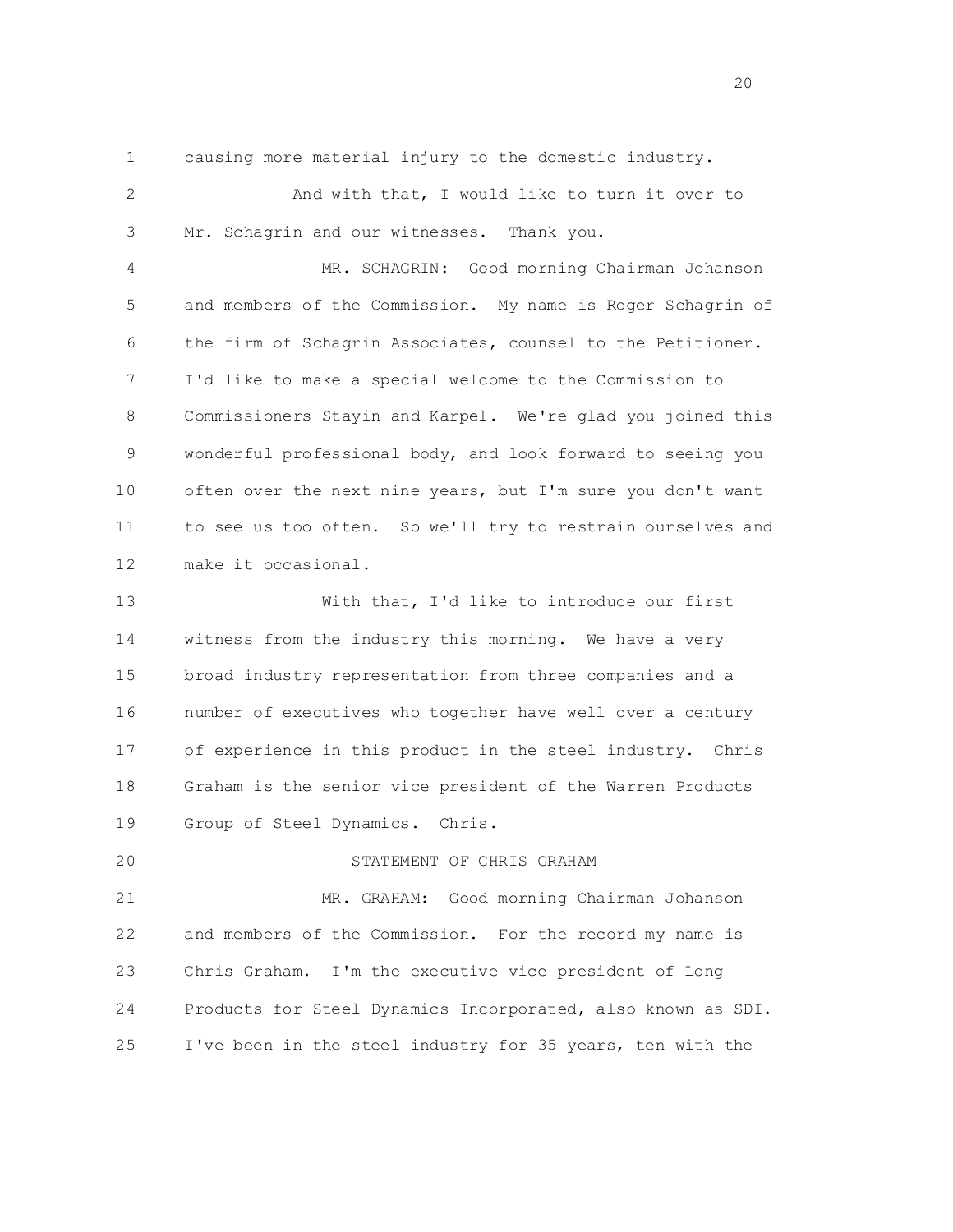1 Nucor Corporation and 25 with SDI.

| 2  | I've had the privilege of watching our company                |
|----|---------------------------------------------------------------|
| 3  | grow from 15 employees in 1994 to over 8,000 employees        |
| 4  | today. Our Long Products platform, which employs about        |
| 5  | 2,600 people is comprised of four steel mills and one         |
| 6  | manufacturing plant capable of making over four million tons  |
| 7  | of steel and steel-related products annually. These           |
| 8  | operations produce eye beams, rebar, railroad rail, angles,   |
| 9  | channels, forklift masks, specialty shapes and rounds and     |
| 10 | threaded rod.                                                 |
| 11 | Our Long Product facilities are located in                    |
| 12 | Alabama, Indiana, Kentucky, Virginia and West Virginia.<br>In |
| 13 | 2016, SDI acquired a company in Pelham, Alabama by the name   |
| 14 | of Vulcan Threaded Products. SDI was the target acquired of   |
| 15 | the family that built, owned and operated Vulcan for over 30  |
| 16 | years. Today I'm joined by three Vulcan colleagues, Dennis    |
| 17 | Black, Alan Logan and Brent Jenkins.                          |
| 18 | Vulcan has two very distinct product lines.                   |
| 19 | ne is cold finished bar, which is sold for use in             |
| 20 | automotive, farm equipment and machinery.<br>There's little   |
| 21 | import competition for this product, the other being          |
| 22 | threaded rod, which is primarily sold to distributors in the  |
| 23 | construction and energy markets. This market has been         |
| 24 | hugely impacted by imports. In 2017, as part of our Vulcan    |
| 25 | growth strategy, we purchased the distressed Indiana assets   |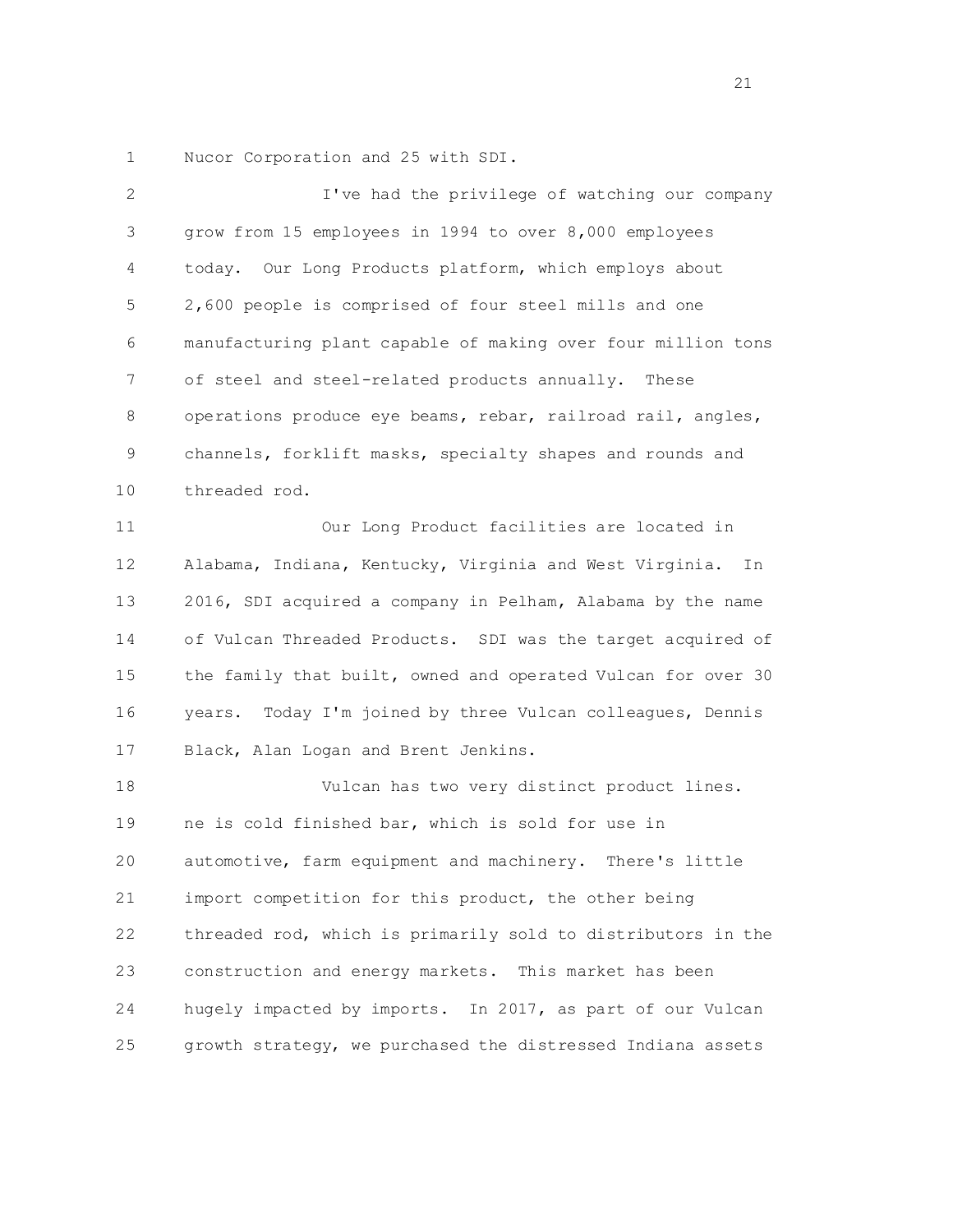1 of the Acme All-American Threaded Rod Company. Our

 2 intention was to move the equipment to our Vulcan plant in 3 Alabama and operate it there.

 4 However, by the time the deal closed, imports 5 had increased so significantly that we couldn't justify the 6 cost of moving, installing and operating the acquired 7 assets. We've chosen instead to leave them mothballed for 8 the last two years. Steel Dynamics' ongoing commitment to 9 grow in the United States is being demonstrated once again 10 by our recent \$1.9 billion investment in a three million ton 11 a year greenfield hot rolled and cold rolled steel mill in 12 Sinton, Texas, just outside of Corpus Christi.

 13 This investment is a testament to the 14 competitive of the American steel worker when the playing 15 field is close to being level. This playing field was made 16 more level by the affirmative injury determinations made by 17 this very Commission on core, hot rolled and cold rolled in 18 2016 and 2017. We thank the Commission for those decisions. 19 The specter of trying to compete with unfairly 20 priced flat rolled imports has historically kept domestic 21 steelmakers from investing in the vast Southwest United 22 States market. Partly as a result of the imposition of 23 duties to offset unfair trade, a new domestic steel mill is 24 finally being built in an area starved for domestic supply. 25 We came here today not looking for help for an

22<br>22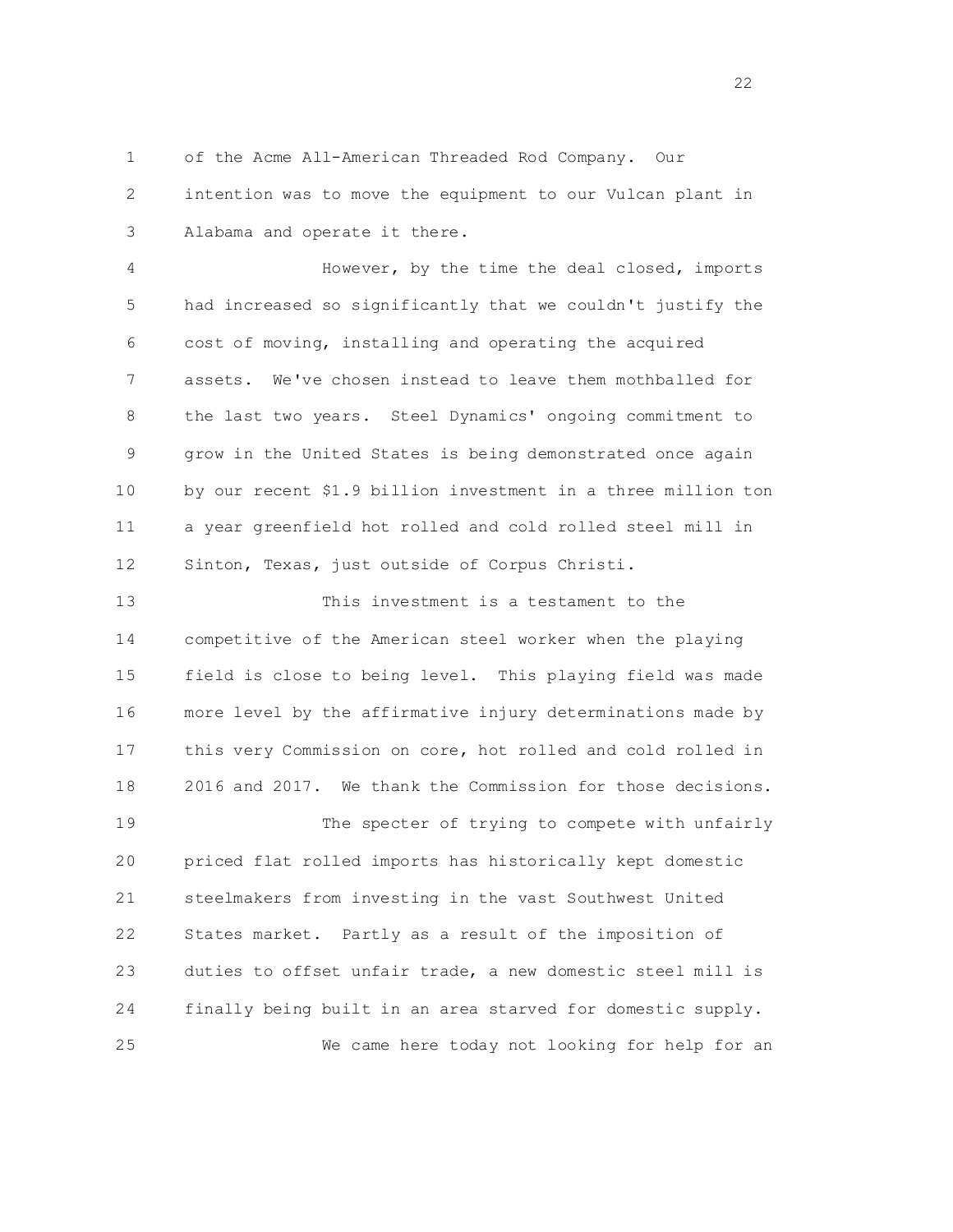1 inefficient company. We're here representing the employees 2 of Vulcan and Steel Dynamics, the most efficient producers 3 in their industries. As we've demonstrated in the flat 4 rolled arena, a leveling of the playing field encourages the 5 best companies to invest further. SDI stands ready to make 6 investments in the threaded rod market. An initial 7 investment of 15 to 20 million dollars in a new facility has 8 already been contemplated, and is in the planning stages. 9 This investment will allow Vulcan to replace a substantial 10 share of the unfairly traded imports in the U.S. market if 11 orders are imposed.

 12 We understand our west coast competitor is 13 undertaking similar expansion plans. Before turning it over 14 to my colleagues on behalf of SDI, and in particular on 15 behalf of our Vulcan associates, I want to express our 16 thanks for all of your hard work. SDI believes that when 17 the playing field is level, our highly motivated employees 18 using the best resources in a safe and environmentally sound 19 workplace, will out-compete anybody in the world. For these 20 reasons, I ask you to make an affirmative injury 21 determination.

 22 MR. SCHAGRIN: Thanks Chris. The next witness 23 is Dennis Black, the General Manager of Vulcan Threaded 24 Products. Dennis.

25 STATEMENT OF DENNIS BLACK

en andere de la provincia de la provincia de la provincia de la provincia de la provincia de la provincia de l<br>23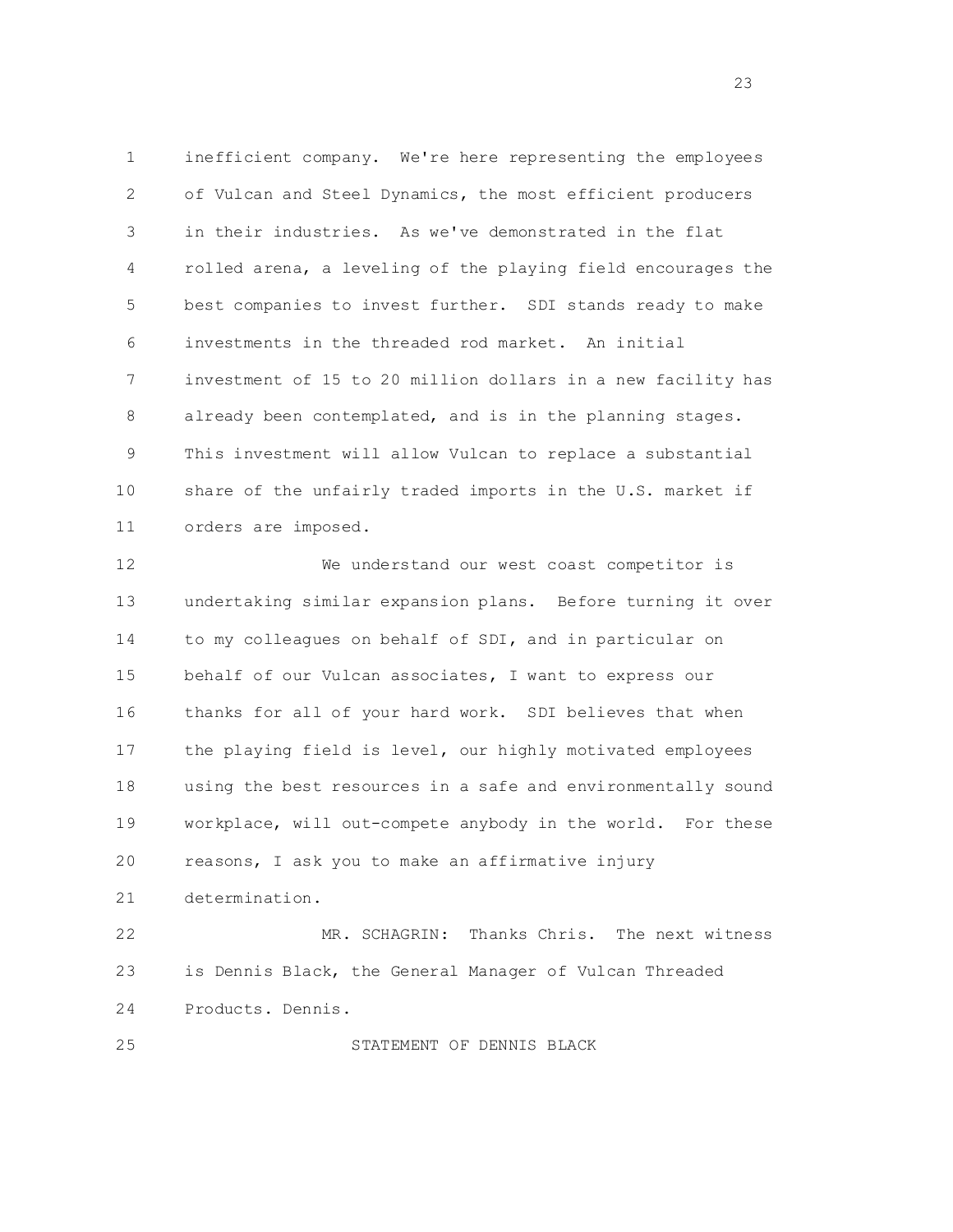1 MR. BLACK: Good morning Chairman Johanson and 2 members of the Commission. For the record, I'm Dennis 3 Black. I'm the general manager of Vulcan Threaded Products. 4 Vulcan is a division of Steel Dynamics, which purchased the 5 company in August 2016. Since that time, we have purchased 6 major equipment and assets of All-America Threaded Products, 7 from its principal place of business in Indianapolis, 8 Indiana in August 2017.

 9 I will discuss this further later, but I have 10 been in the steel industry for 28 years, including 17 years 11 with SDI. Vulcan was founded in Birmingham, Alabama in 12 1978. It is our only facility. Besides threaded rod, heat 13 treated and cold finished bars are our only other products. 14 We have developed plans for a second facility to produce 15 threaded rod using the additional equipment that we've 16 purchased, but we've been unable to follow through on these 17 plans because of the surge of low priced imports.

 18 To produce threaded rod, we purchase carbon or 19 alloy rod on the open market and bring it into our facility. 20 Smaller diameter products are uncoiled. For larger 21 diameters, we buy straight bars. In all cases, we then 22 draw, straighten and cut it to length for the customers' 23 needs. We then take it to the machines where we thread the 24 entire rod. Then much of the product is either hot-dipped 25 galvanized or zinc plated. Our products are also heat

 $\overline{24}$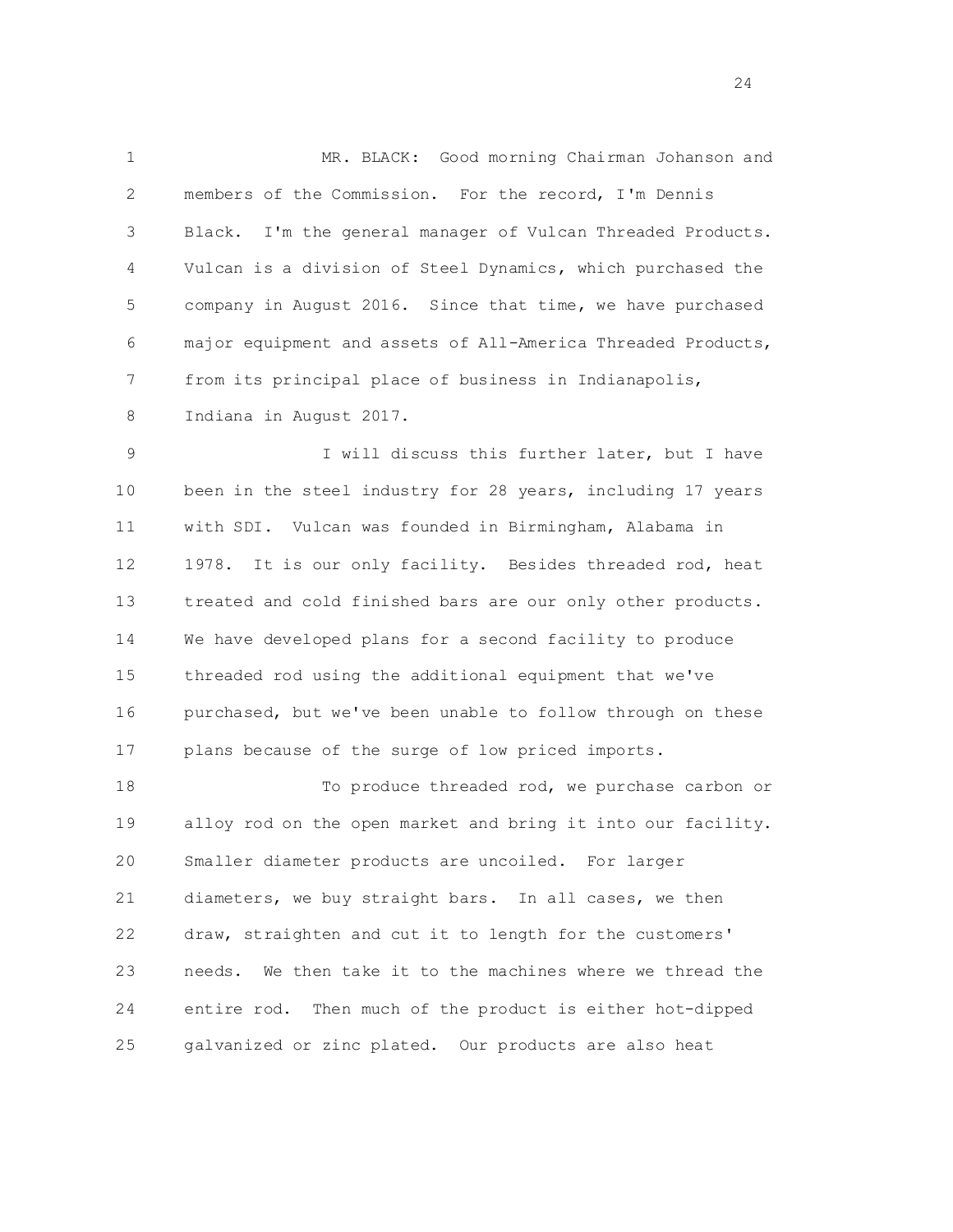1 treated, as are some medium carbon products. The products 2 are then packaged and shipped.

 3 Threaded rod is used primarily in construction 4 to hang all manners of products for cable trays, lighting, 5 pipe, air conditioning and vents, or to hold down things 6 such as pipelines. The use of carbon and alloy threaded rod 7 overlap, but like all steel products, flat rolled, plate, 8 bar, alloy with its higher costs is used when customers need 9 more strength. Alloy can be usually substituted for carbon, 10 and imported alloy is so cheap that it is in fact a 11 substitute for domestic carbon rod.

 12 Within our first year in business, after SDI 13 acquired Vulcan, we were disappointed with our volume and 14 decided we could increase our volumes and get more pricing 15 power. We purchased the equipment and much of the business 16 of Acme All-America Threaded Products at their largest plant 17 in Indianapolis, Indiana. After this purchase, we planned 18 on installing this equipment to increase product. Instead, 19 we've only been able to increase production on our existing 20 equipment, but we have not been able to use the

21 newly-purchased equipment.

 22 Based on our market information and available 23 Customs entry data information from subscription services, 24 we know that virtually every U.S. producer besides Vulcan is 25 a major importer of threaded rod. We cannot hold this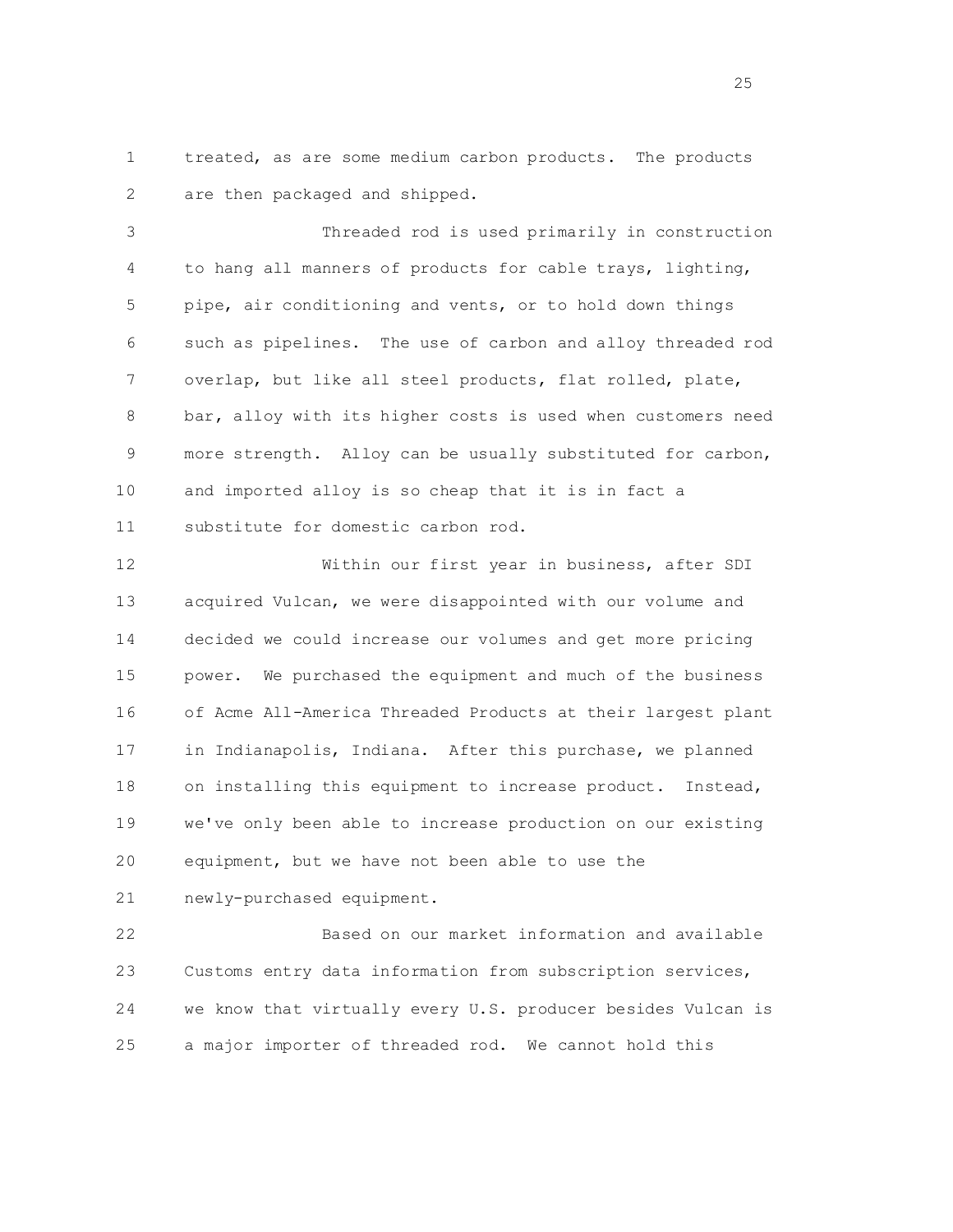1 against them because the subject imports are available at 2 less than domestic producers' cost of production. Vulcan 3 does not import carbon and alloy threaded rod.

 4 The primary channel of distribution for 5 threaded rod is through nationwide large distributors of the 6 range of construction products. These companies are large, 7 international and have strong purchasing power. They do and 8 will negotiate directly with their suppliers. Let me give 9 you an indication of the positive effect of these cases. 10 Our one nationwide distributor had previously only bought 11 from us when the boat was late.

 12 Recently, this distributor visited our plant 13 to discuss a nationwide supply agreement with us. It is not 14 final and I'm sure they are awaiting your vote to see if 15 they can keep importing unfairly traded imports or need a 16 large domestic supplier. Then there are smaller regional 17 supply houses located in various parts of the country. The 18 big box hardware stores are smaller parts of this supply 19 chain.

 20 This is because threaded rod is not commonly 21 used in do-it-yourself projects. Instead, it is used for 22 industrial building, high rises, hospitals and various 23 commercial construction applications. Our raw materials are 24 far and away the largest share of our costs. As a 25 processor, we don't get to just pass along our raw material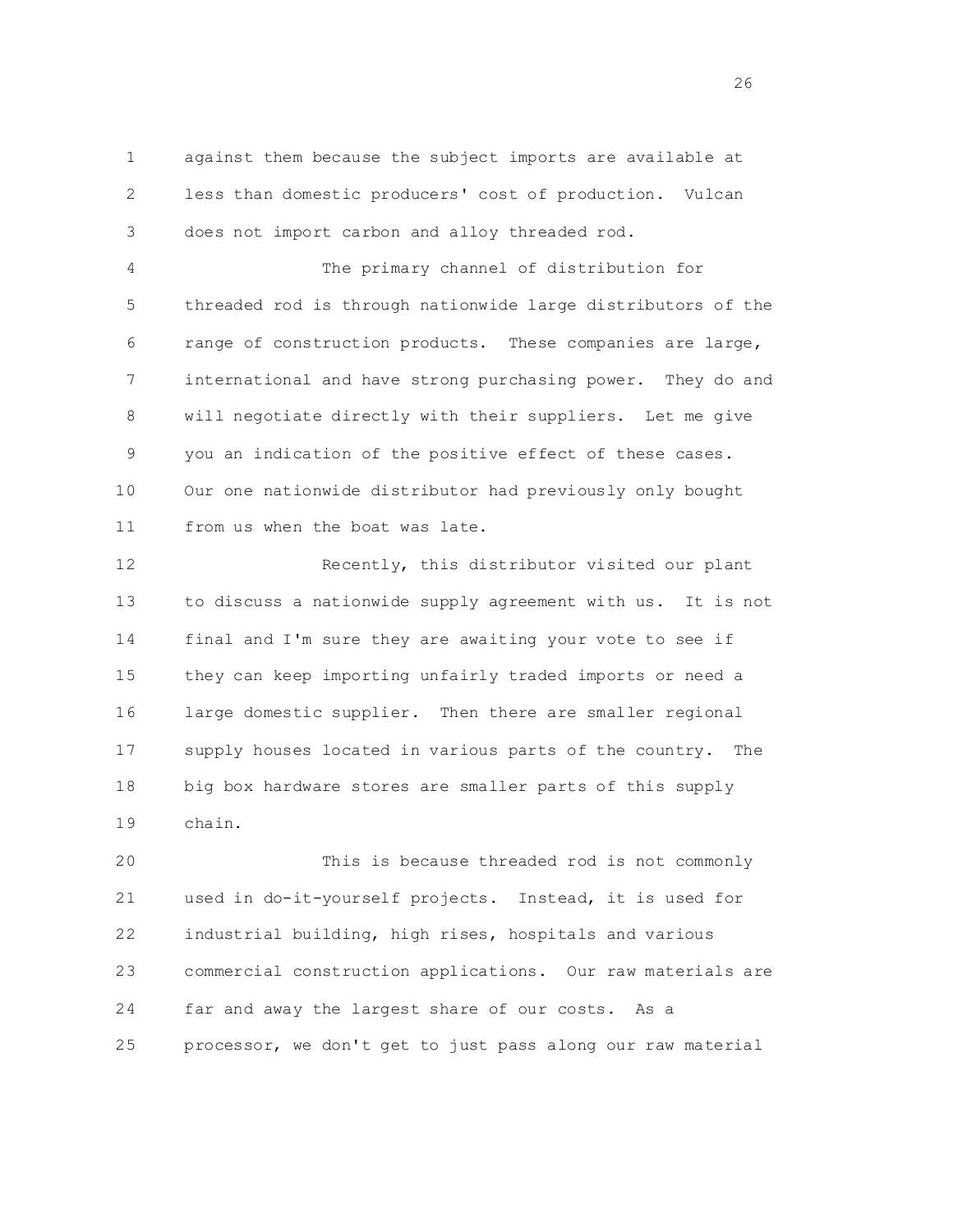1 costs. Prices for threaded rod are set by supply and 2 demand for the finished product. In 2018, our costs went up 3 dramatically. We attempted to raise our own prices to cover 4 these costs, but these efforts failed because subject 5 imports were available at such large quantities at much 6 lower prices.

 7 As to our raw material purchases, while SDI 8 produces bar, we purchase all of our steel raw materials on 9 an arms length basis from whichever domestic supplier has 10 the lowest delivered price to our plant. In fact, the vast 11 majority of our steel purchases come from suppliers other 12 than SDI because they have freight advantages.

 13 Vulcan is a stand-alone profit and loss 14 center. Fortunately for us but not for SDI, steel prices 15 fell significantly in 2019. This helped our profit margins 16 compared to 2018, but as you can see they are nowhere near 17 2016 or 2017 levels. We also had poor volume, as imports 18 continued to flood into the market and we believe we lost 19 further market share.

 20 Vulcan's previous cases covered only 21 carbon-threaded rod. When SDI began to focus on the import 22 problems in the threaded rod market, we brought a fresh look 23 and new counsel to analyze this issue. Let me briefly 24 explain why we believe carbon and alloy threaded rod are one 25 like product. First, we make carbon and alloy in the same

27 and 27 and 27 and 27 and 27 and 27 and 27 and 27 and 27 and 27 and 27 and 27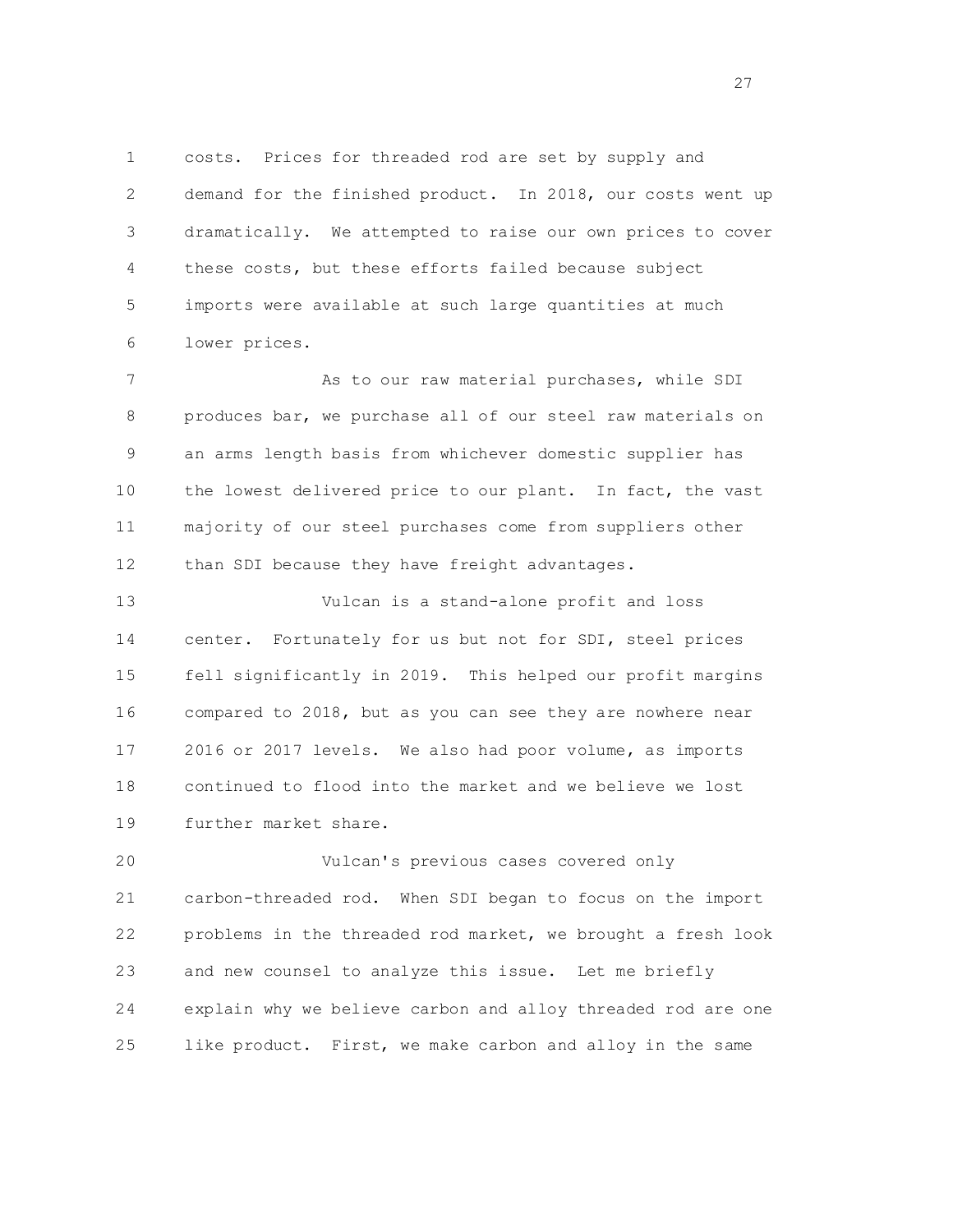1 plant in Birmingham. Second, we use the same or similar 2 machines to produce both alloy and carbon-threaded rod with 3 the same processes.

 4 Third, the uses are similar along a continuum 5 with the alloy, as in all steel products being used in 6 applications that are more critical. Fourth, the same 7 suppliers sell us carbon and alloy raw materials. Fifth, 8 almost half of our customers buy both carbon and alloy rod 9 from us. Finally, while our prices for alloy are higher 10 than our prices for carbon, subject import prices for alloy 11 threaded rod are often similar to our carbon prices.

 12 Vulcan is a great company located in the 13 Southeast, and it has access to the southwest as well. 14 These regions have outpaced the overall U.S. market in terms 15 of construction growth. SDI brought to Vulcan a renewed 16 emphasis on productivity. SDI has a compensation system 17 based on team output. I can tell you that our associates at 18 Vulcan make significantly more than they did before.

 19 We also share eight percent of our corporate 20 profits with our associates as bonuses. SDI wants to make 21 significant investments in addition to the 2016 and 2017 22 investments in Vulcan business. However, that requires a 23 return on investment compared to other investments SDI could 24 make. That return is simply not there, as long as 25 aggressively priced imports continue to distort the market.

en andere en de la provincia de la provincia de la provincia de la provincia de la provincia de la provincia d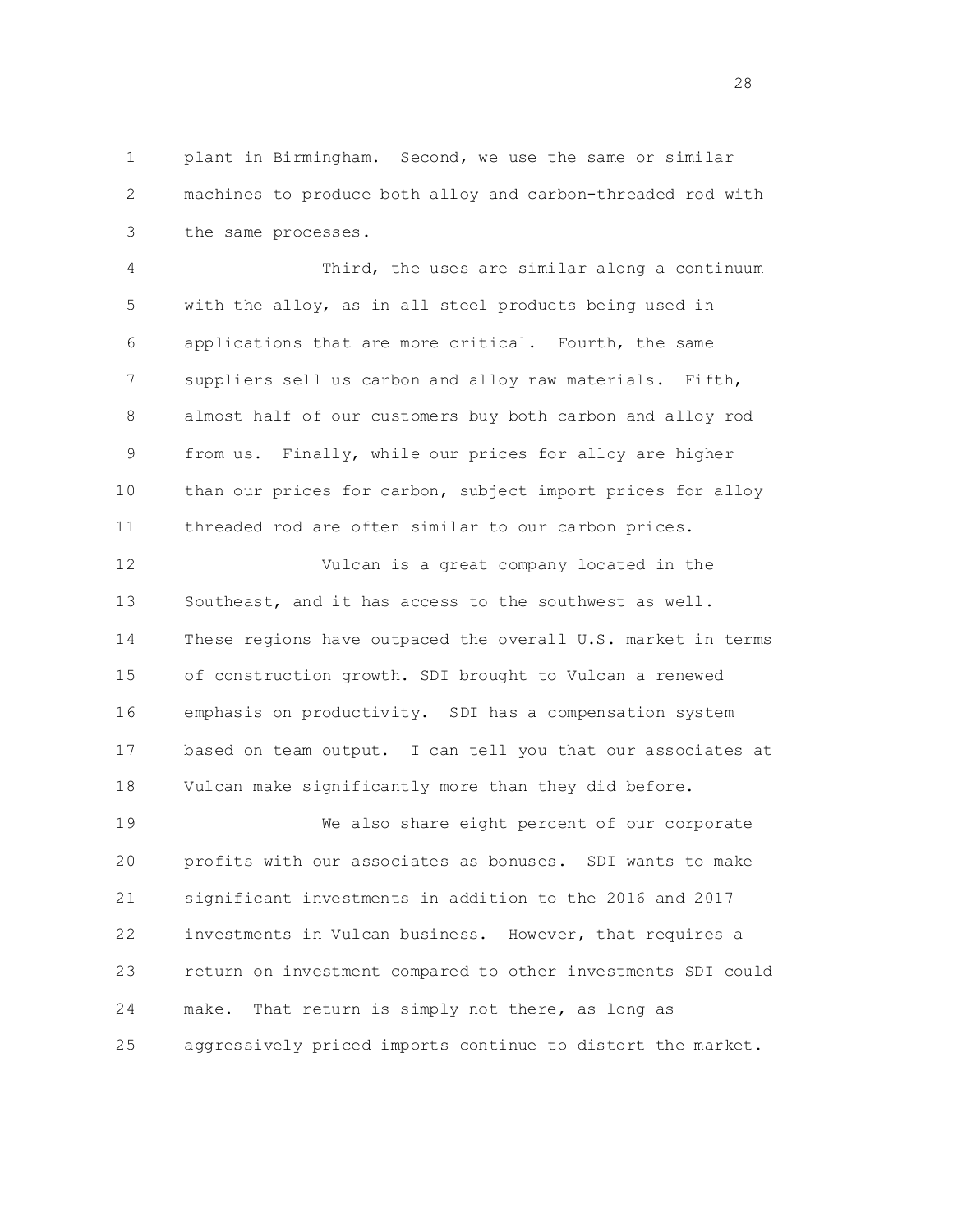1 Without a doubt, we are sure the imports of carbon and 2 alloy-threaded rod have a higher share of the domestic 3 market than any other steel product SDI produces. 4 SDI has never been afraid of competing on a 5 level playing field. On behalf of all of our associates at 6 Vulcan, I would like to make -- I would like you to make an 7 affirmative determination. Thank you. 8 MR. SCHAGRIN: Thank you, Dennis. Our next 9 witness is Alan Logan, the Customer Service Manger of 10 Vulcan. Alan. 11 STATEMENT OF ALAN LOGAN 12 MR. LOGAN: Good morning, Chairman Johanson, and 13 members of the Commission. For the record, my name is Alan 14 Logan, and I'm the Customer Service Manager at Vulcan. I've 15 been with Vulcan for 33 years and I was involved in the 16 other two cases that Vulcan brought on threaded rod in 2009 17 and 2013. 18 As the Commission is aware, the China dumping 19 case on carbon rod was successful. However, after the 20 successful China case, we had to attack instances in which 21 alloys were added to the carbon product to circumvent the 22 duties. We did one circumvention petition on borax but we 23 haven't had the time or money to chase every one of the 24 dozen alloy elements that can be added to the carbon steel 25 to avoid the anti-dumping duties.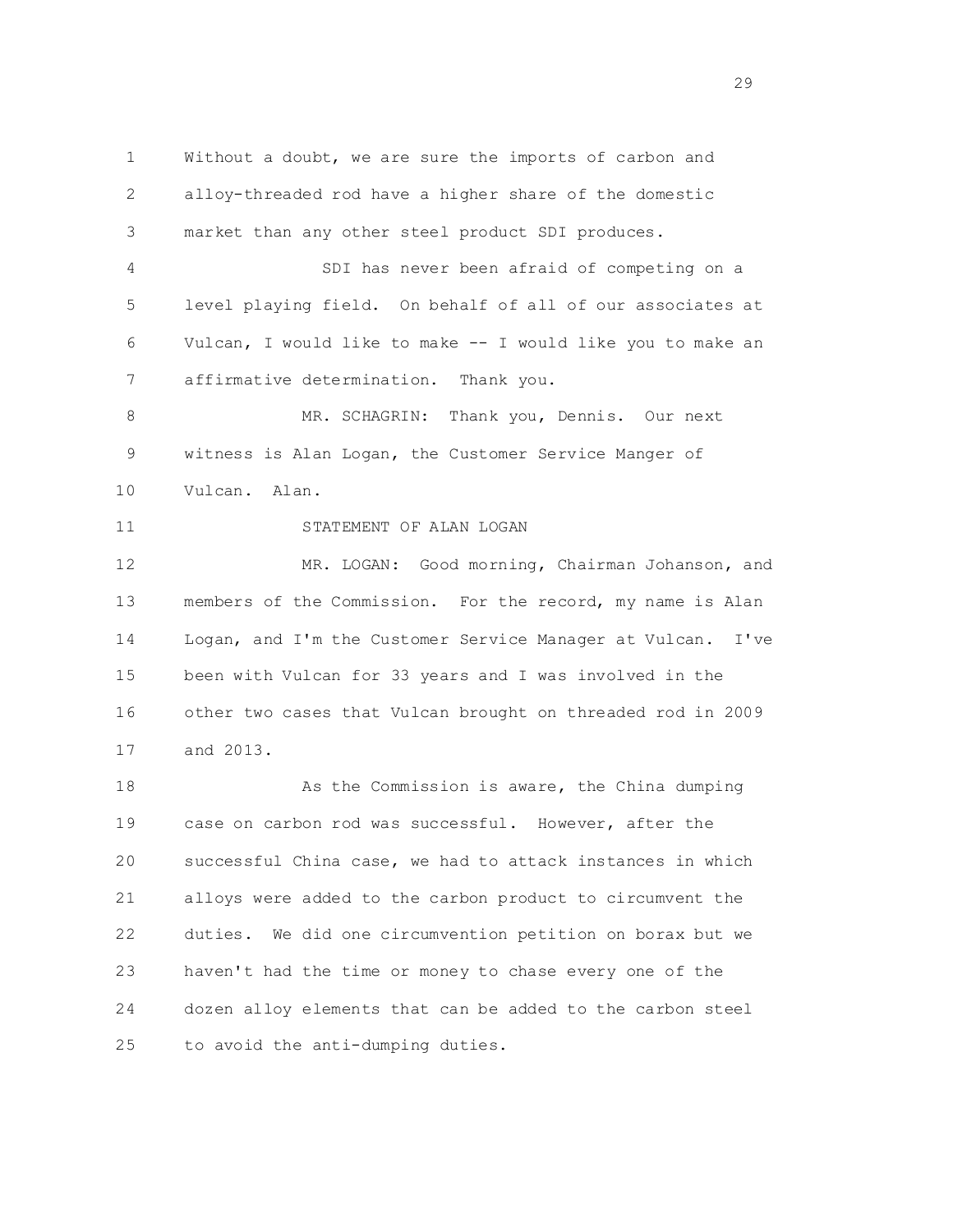1 In the meantime, imports of alloy steel threaded 2 rod from China have more than quadrupled since the Order was 3 imposed on carbon steel threaded rod. Unfortunately, we 4 were unsuccessful on our case in 2013 against Thailand and 5 India at the Commission. As can be seen from our petition, 6 imports of carbon threaded rod from these two countries 7 peaked at 46.5 million pounds in 2013 when we filed our 8 petitions. They have only grown since that case has ended, 9 reaching 65.4 million pounds in 2018. In just the first 10 half of 2019, they were 45 million pounds.

 11 Our parent company, SDI, strongly supports 12 President Trump's Section 232 duties to remedy the damage to 13 the steel industry and help address world steel overcapacity 14 that threatens our national security. Unfortunately, as a 15 very small segment of SID, our threaded rod products fall 16 outside of Section 232. This has made import competition 17 even worse. In fact, the import situation for carbon and 18 alloy threaded rod is the worse I have seen in my career. 19 Obviously, we believe the record bears out that

 20 unfairly traded imports from China, India, Taiwan, and 21 Thailand are injuring the domestic industry. Because of 22 import pressures our previous owners, who were also the 23 company's founders were unable to invest heavily in the 24 business. Our entire workforce was happy to see the company 25 acquired by SDI, which has a good reputation for

 $30<sup>2</sup>$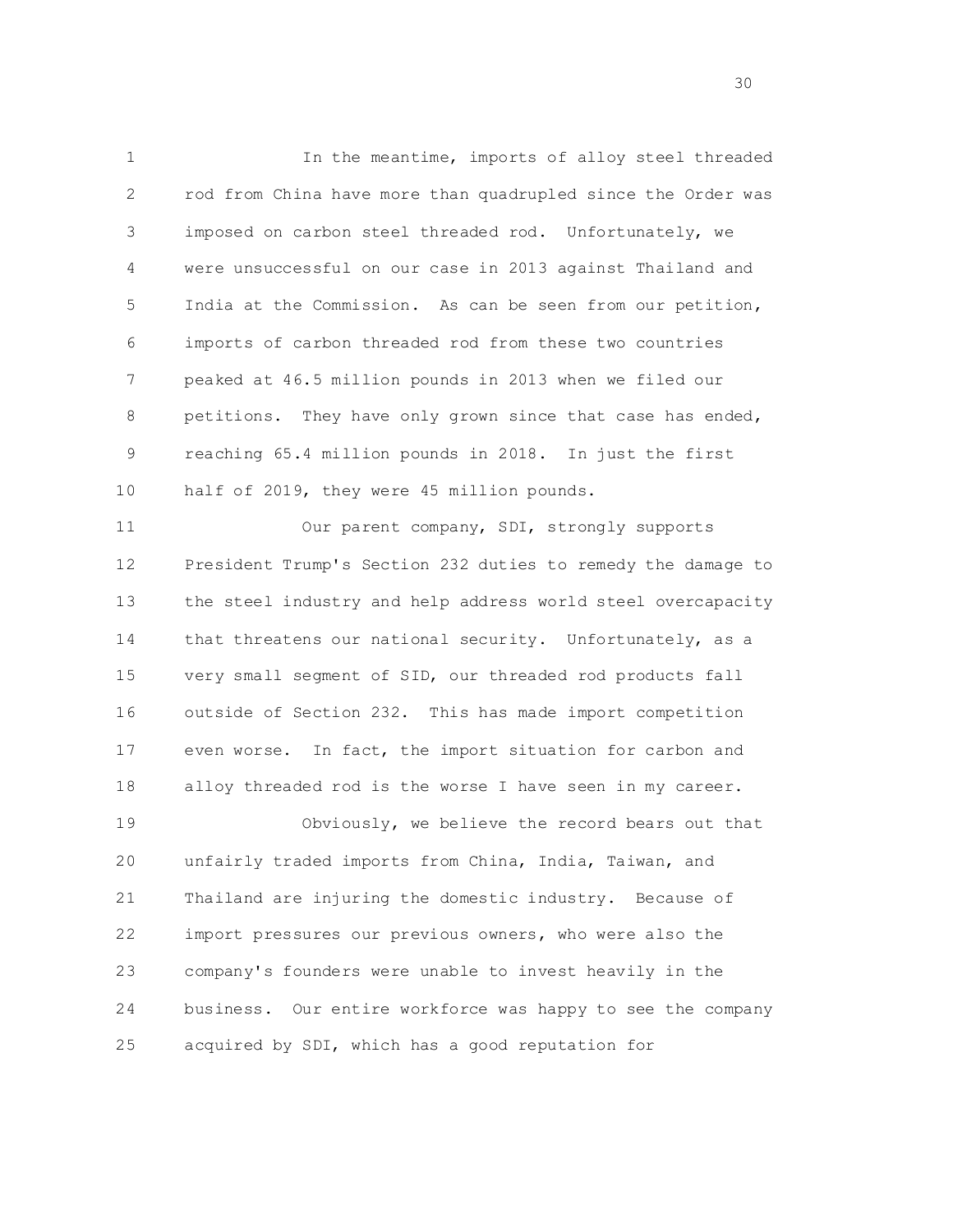1 operational excellence in the steel industry.

| 2  | Our positive views were reinforced by SDI's                    |
|----|----------------------------------------------------------------|
| 3  | willingness to make another purchase within a year of the      |
| 4  | acquisition of Vulcan to acquire the major threaded rod        |
| 5  | assets of Acme All America treaded rod. Unfortunately,         |
| 6  | while we did pick up a good chunk of All America's business,   |
| 7  | our plans to operate their equipment at a second Vulcan        |
| 8  | location has not come to fruition. Instead, we use more of     |
| 9  | our own equipment and, as simply put, their equipment into     |
| 10 | storage at our facility.                                       |
| 11 | Even more troubling about the timing of the                    |
| 12 | import surge is that during a period when construction and     |
| 13 | demand for our products was really strengthening between       |
| 14 | 2016 and 2018, our industry didn't see the benefit.<br>The     |
| 15 | growth and demand all went to imports. Now, construction       |
| 16 | has weakened, leaving us in a very vulnerable position.        |
| 17 | Unlike 2013, where the negative vote came before a big         |
| 18 | increase in demand, a negative vote now would mean lights      |
| 19 | out for our threaded rod division.                             |
| 20 | Dennis has spoken about the channels of                        |
| 21 | distribution for threaded rod where we compete head-to-head    |
| 22 | Threaded rod is a commodity product with<br>with imports.      |
| 23 | common specifications for both domestic product and subject    |
| 24 | This means business is done on the basis of price.<br>imports. |
| 25 | Subject imports have been significantly lower than Vulcan's    |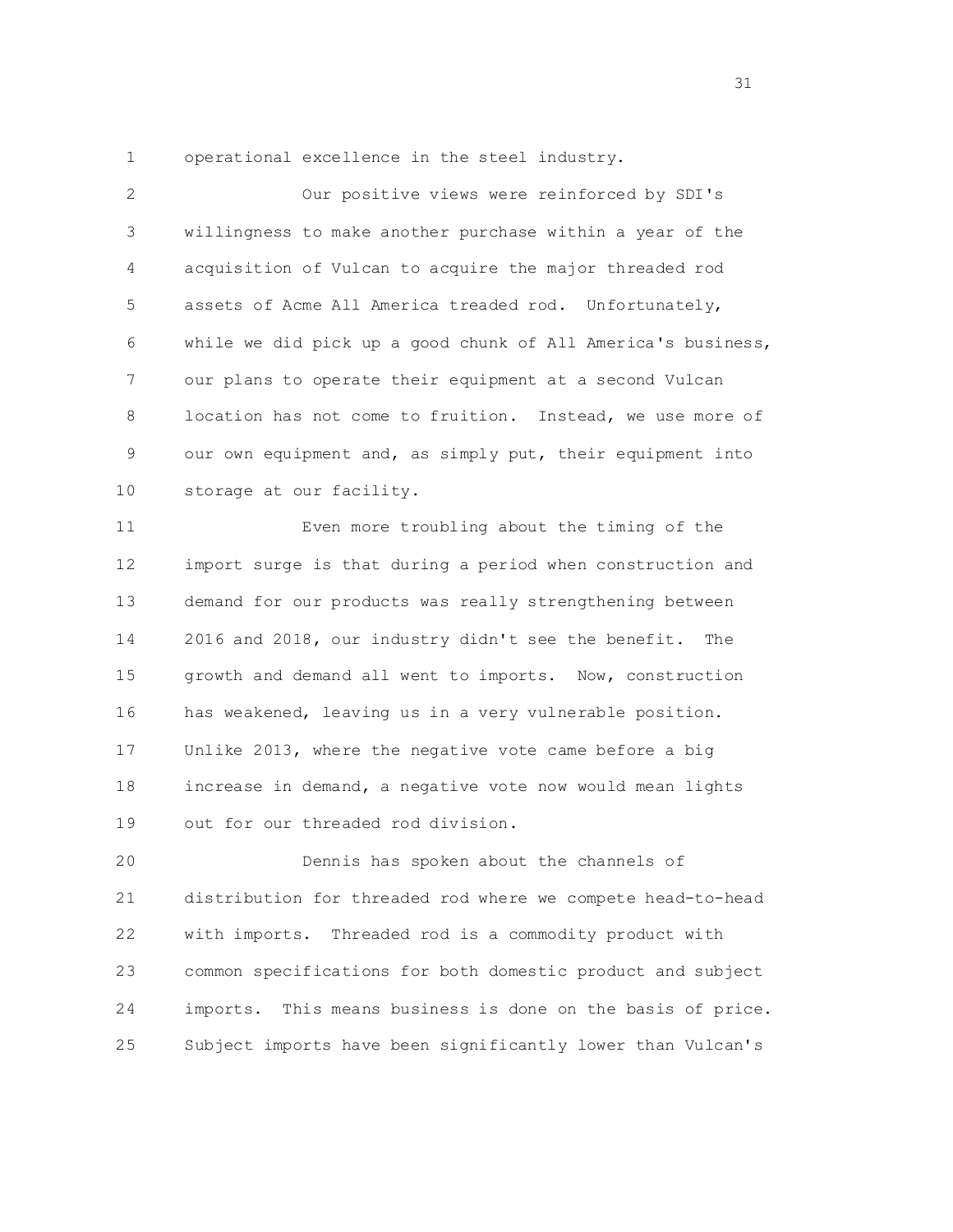1 prices, which explain how they were able to seize such a 2 high share of the market.

 3 This aggressive price undercutting has directly 4 harmed our company, as can be seen in the numerous lost 5 sales and lost revenue allegations contained in the petition 6 and in our questionnaire responses. We know that our profit 7 margins are abysmal. As Dennis stated, our small Vulcan 8 Company is at a crossroads. Without import relief, it is 9 likely that the threaded rod part of our business will have 10 to be shut down and we will only be able to continue in the 11 bar business.

12 With relief, we can grow by investing in 13 underutilized assets, expand our geographic reach, and 14 increase our employment. On behalf of everyone at Vulcan, 15 we hope the Commission allows us to pursue this second path. 16 Thank you.

17 MR. SCHAGRIN: Thank you, Alan. And we're 18 pleased that in addition to the Petitioner, Vulcan, and all 19 of their executives, to be joined by the presidents of two 20 of the other U.S. producers who have come in today to argue 21 for relief for their companies.

 22 The first of those two presidents is Wally 23 Gross, the President of Bay Standard Manufacturing. Thank 24 you for coming in from San Francisco, Wally.

25 STATEMENT OF WALTER GROSS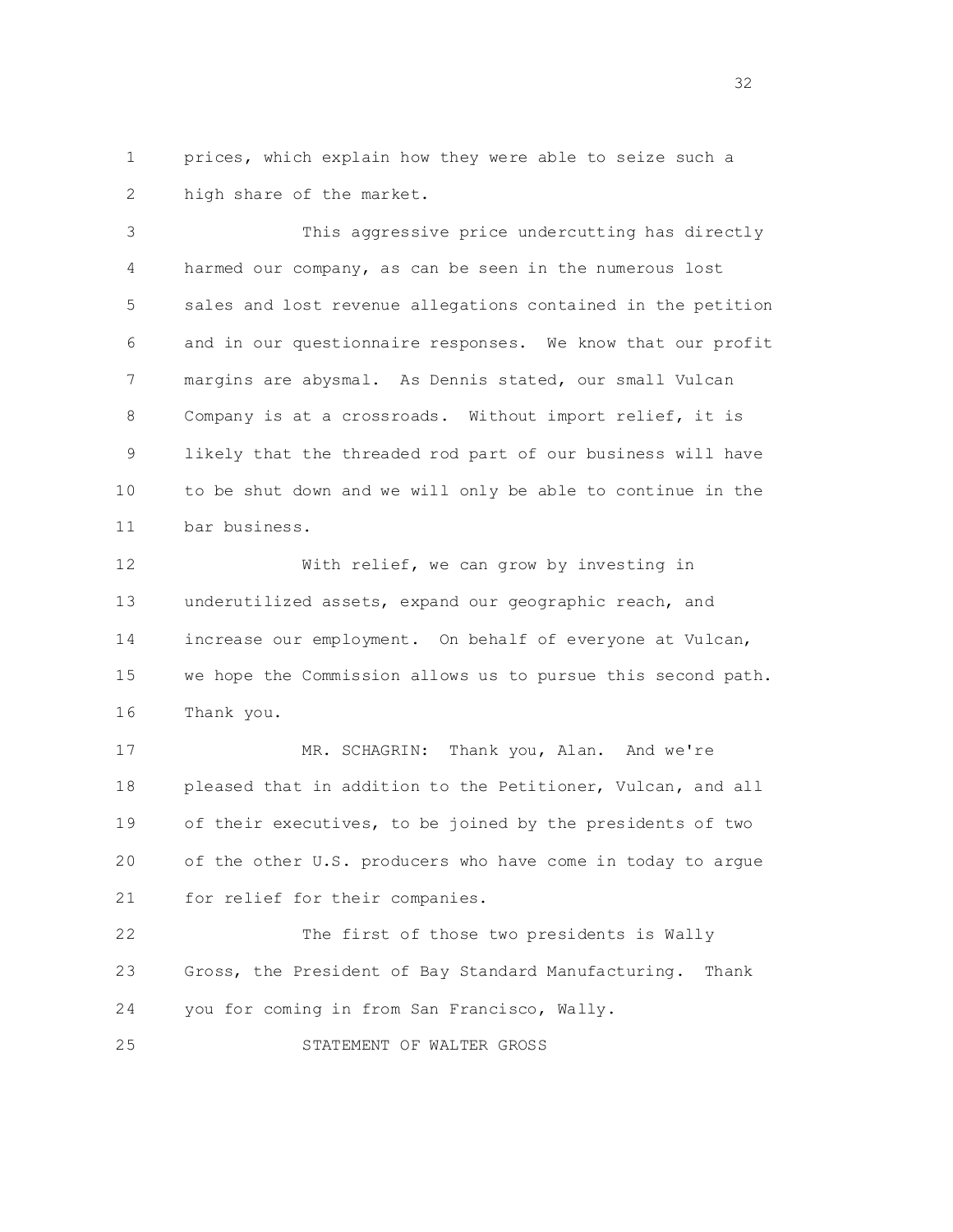1 MR. GROSS: Good morning, Chairman Johanson, and 2 members of the Commission. For the record, my name is Wally 3 Gross. I am the President of Bay Standard Manufacturing, 4 Inc. Our manufacturing facility is in Brentwood, 5 California, located in the East Bay area of San Francisco. 6 In addition to our manufacturing plant, we have six 7 distribution facilities in the Western United States. 8 Bay Standard is a family-owned company 9 celebrating its 60th year of business. We have been engaged 10 in producing threaded rod for the past 50 years. We 11 currently have 150 employees. I have been at Bay Standard 12 seven years now, but have over 30 years in the fastener 13 industry. I'm here today because we strongly support these 14 cases. We produce both Carbon and Alloy Steel Threaded Rod. 15 We are the largest producer in the Western United States. 16 We're able to source raw material, round bar and coil, from 17 several sources, including NuCor's, Arizona and Utah plants, 18 Cascade's Oregon plant, and Gerdau Ameristeel's Texas and 19 Minnesota plants.

 20 Recognizing a substantial all thread market that 21 we could not compete in with our domestic product due to 22 imports being less than our manufacturing costs, we started 23 importing both carbon and alloy threaded rod into 2015. In 24 2018, imported rod made up 10 percent of our sales, but 25 since the duties were imposed in these cases, we strongly

and the state of the state of the state of the state of the state of the state of the state of the state of th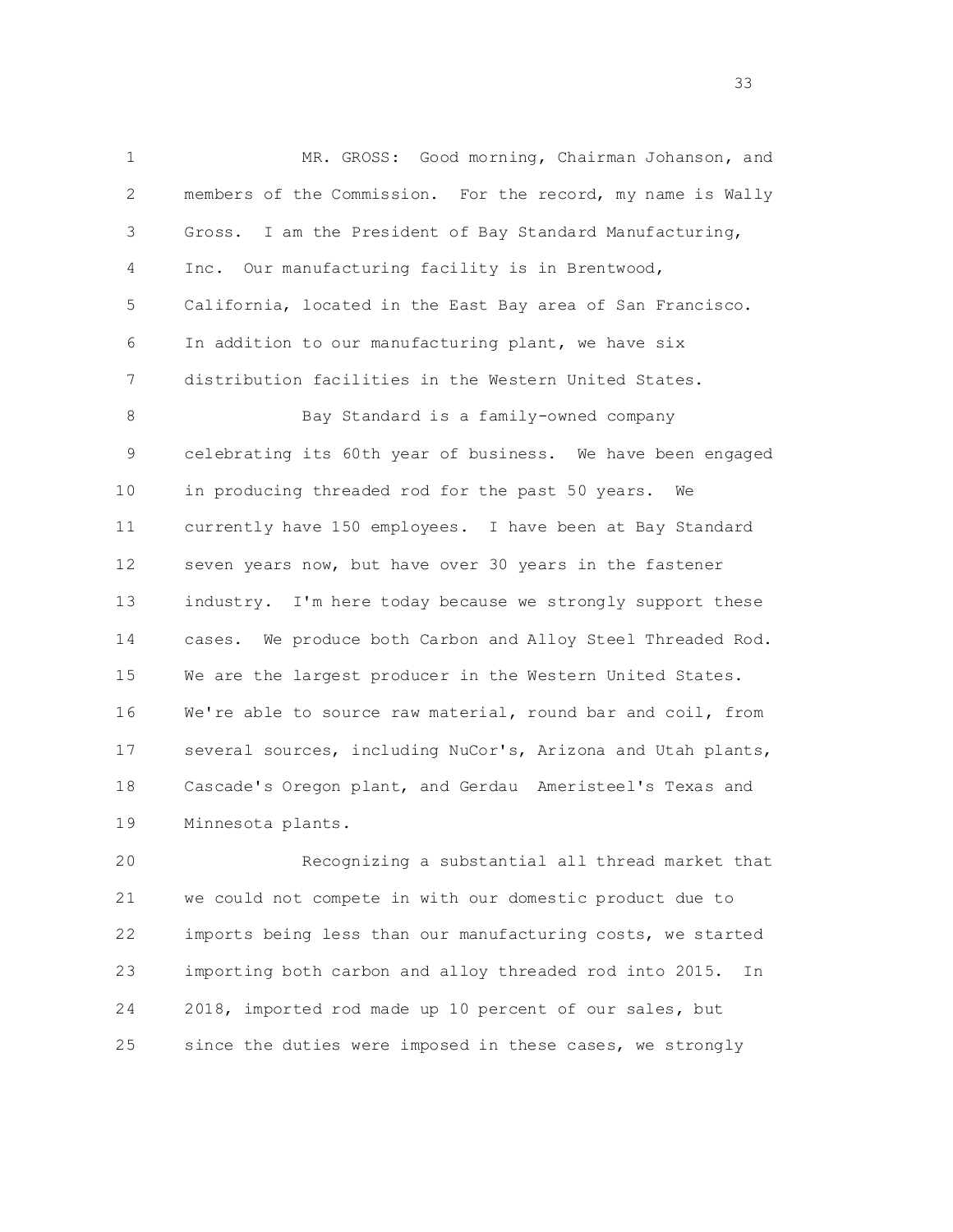1 support. We have, for the most part, stopped importing and 2 will instead manufacture these threaded rod products in 3 California.

 4 How could we still manufacture anything in the 5 face of this low-priced import competition? The potential 6 for catastrophic earthquakes along the Pacific Coast has 7 played to our advantage. Building codes have changed to 8 include engineered seismic tie-down systems whose main 9 component is all thread rod. Essentially, all thread is 10 used from the anchor bolt to the top of the structure, 11 giving the building support in the event of an earthquake.

 12 Last minute job site changes in specific 13 material and handling requirements have helped us compete 14 with imports, but before these cases were filed imports of 15 threaded rod from China and Taiwan in grades used in this 16 application were coming in and threatening our ability to 17 compete. For the bulk of the West Coast market, Bay 18 Standard simply could not manufacture carbon and alloy 19 threaded rod and sell to distributors against imports. We 20 used imports to fight other importers.

21 That is come at a cost to Bay Standard. In 22 2018, we had to eliminate an entire threading line used to 23 roll smaller diameters because we could not compete against 24 these imports. To be able to sell our manufactured threaded 25 rod, importers have forced us to become a manufacturer that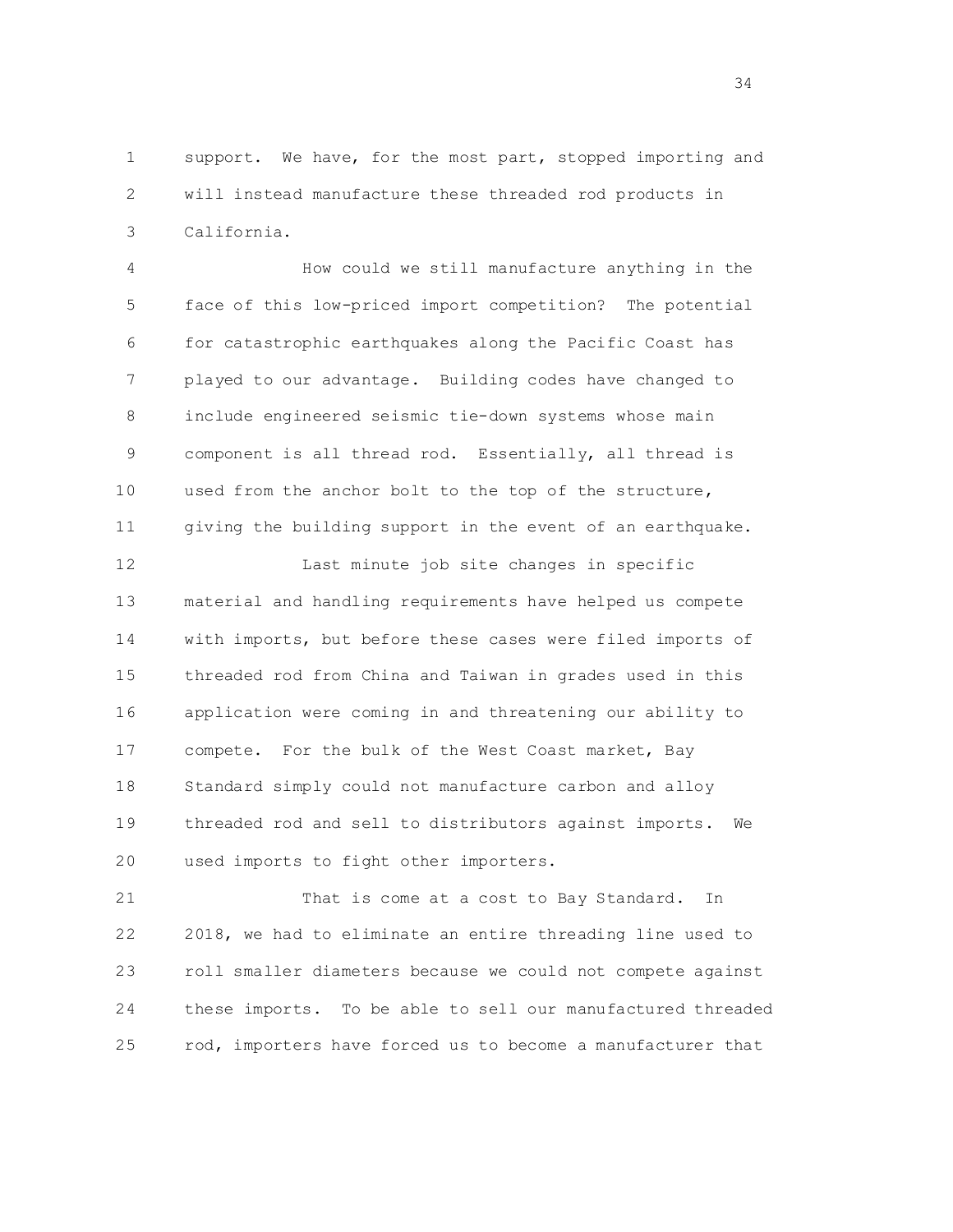1 has to offer value-added services, such as specialized 2 handling, labeling, and assembly. This had negative effects 3 on the company with increased overhead and reduced margins. 4 As I told your staff at the staff conference in 5 March of this year, the ownership of Bay Standard was 6 willing and able to make significant investments to increase 7 our production capacity to meet the West Coast demand taken 8 by these unfairly traded imports. I am pleased to share 9 with you that when and if the duties become permanent Bay 10 Standard will begin to procure the necessary machinery to 11 significantly increase our production. The plan moving 12 forward would be to double our manufacturing capacity in 12 13 to 18 months. With that, we would expect to double our 14 production workforce and increase employment at our 15 distribution facilities. 16 For these reasons, we wholeheartedly support 17 these cases and ask you to make affirmative injury 18 determinations. Thank you. 19 MR. SCHAGRIN: Thank you, Wally. And we're also 20 pleased to be joined by Paul Diorio, the President of 21 Dan-Loc Group, from Houston, Texas. Paul. 22 STATEMENT OF PAUL DIORIO 23 MR. DIORIO: Good morning, Commissioner Johanson 24 and members of the Commission. For the record, my name is 25 Paul Diorio. I am the President of Dan-Loc Group, LLC.

 $35<sub>35</sub>$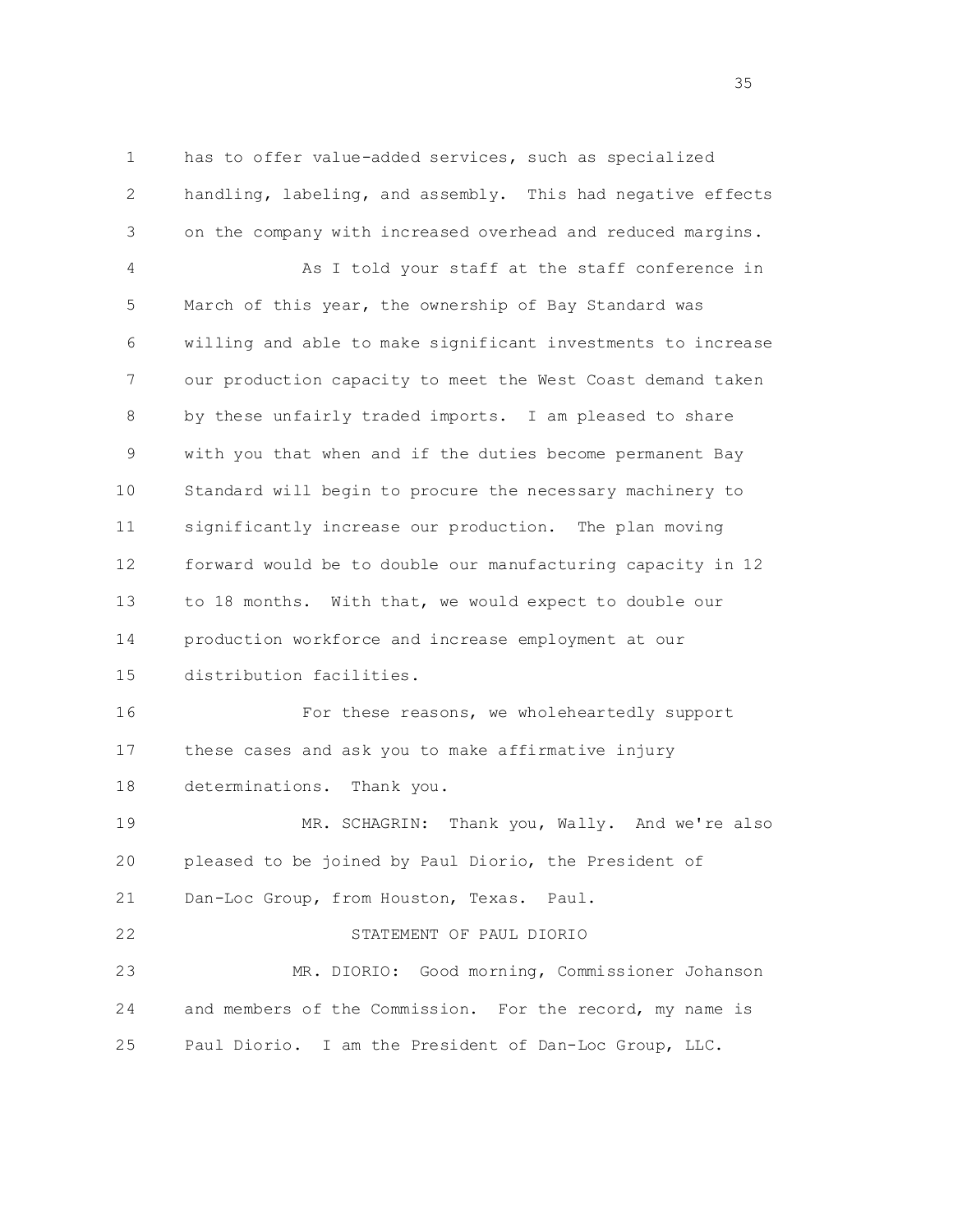1 Dan-Loc has the capacity and the capability to produce 2 threaded rod and all-thread studs at our manufacturing 3 facility in Houston. In addition to our manufacturing 4 plant, we have distribution facilities in Houston, Ohio and 5 Louisiana.

 6 Dan-Loc Bolt & Gasket was created in 1961 and it 7 was a premier U.S. producer of all-thread rod and studs for 8 many years. In 2015, Tex Thread acquired Dan-Loc Bolt & 9 Gasket. The combined company is called the Dan-Loc Group. 10 I joined Tex Thread in 2007. After Tex Thread acquired 11 Dan-Loc Bolt & Gasket, we believed the combined entities had 12 a number of advantages and the two companies would 13 complement each other. Dan-Loc Bolt & Gasket used 14 domestically-produced steel to manufacture threaded rod, and 15 Tex Thread was primarily an importer and processor of 16 threaded rod.

 17 Unfortunately, the rapid increase in imports 18 since that time have prevented us from reaping the rewards 19 we anticipated from this investment. As the Commission is 20 aware, threaded rod is a commodity product made to standard 21 specifications. Purchasers and end users are constantly 22 looking for the lowest price. We sell mostly through the 23 oil and gas sector and our customers include OEMs, 24 distributors and engineering procurement and construction 25 EPC companies.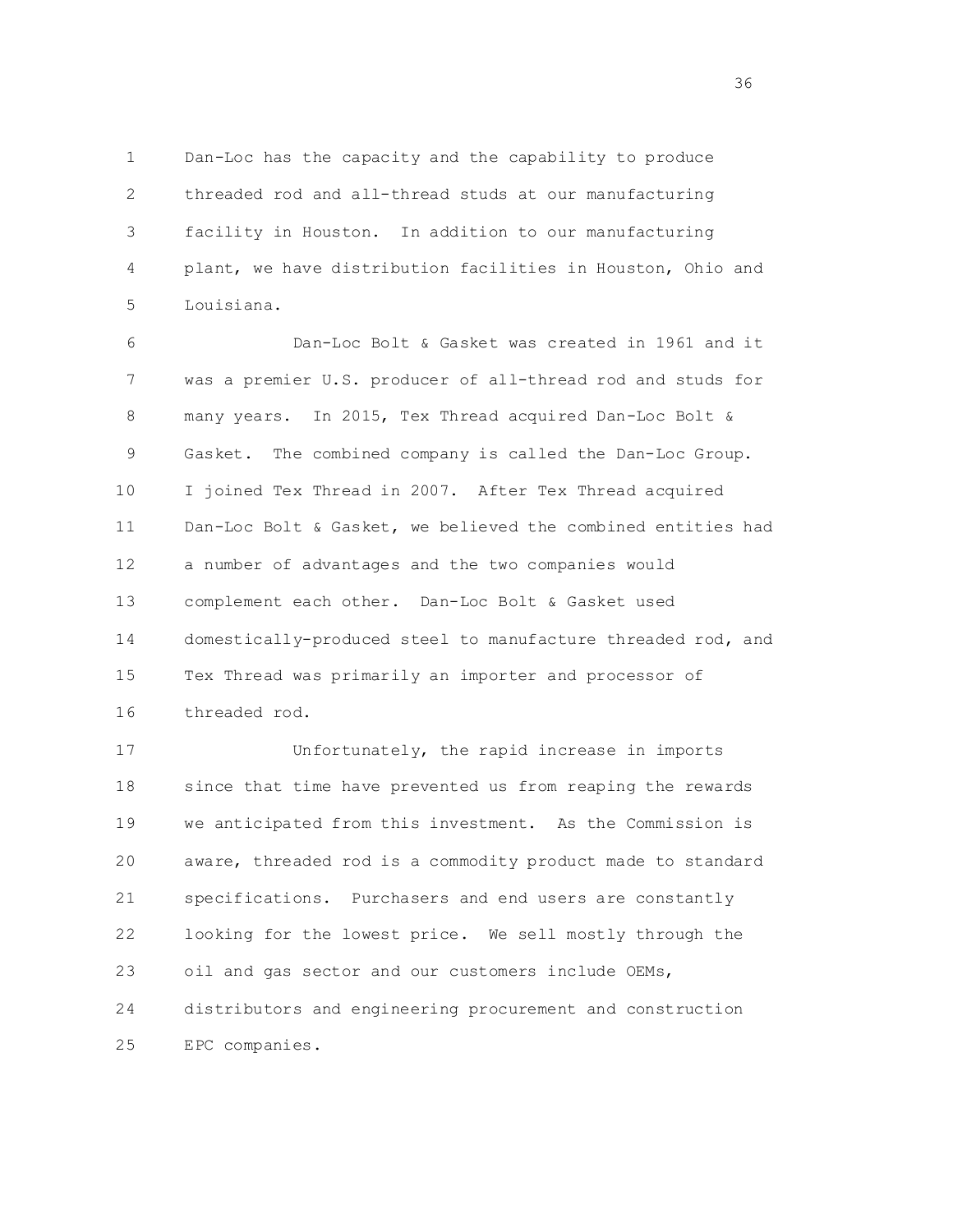1 Regardless of the segment or channel we are 2 selling into, competition all comes down to price for this 3 highly fungible product. Imports that entered at much lower 4 prices kept us from fully participating in the market uptick 5 as consumption increased from 2016 to 2018. In order to 6 compete, we ourselves were forced to increasingly rely on 7 imports to serve this price-sensitive market.

8 As a result, our capacity utilization rate at our 9 Houston facility was extremely low. Even though there was 10 plenty of domestic steel available to us to make into 11 threaded rod, and the overall market demand was strong, and 12 despite the fact that we had just acquired this facility in 13 2015 to take advantage of domestic manufacturing assets, we 14 were operating at just 10 to 15% of our capacity due to low 15 import prices.

 16 We were forced to close our distribution center 17 in Gardena, California in December of 2016 and yet another 18 distribution center in Virginia Beach in May of 2017. 19 Hurricane Harvey hit Houston in August of 2017, causing 20 extreme property damage to our facility. On the heels of 21 the storm, a furnace fire completely destroyed our 22 heat-treating furnace. We made the difficult decision to 23 just remove the damaged equipment instead of trying to 24 replace it. We simply could not justify replacing our 25 heat-treatment line, given our low-capacity utilization rate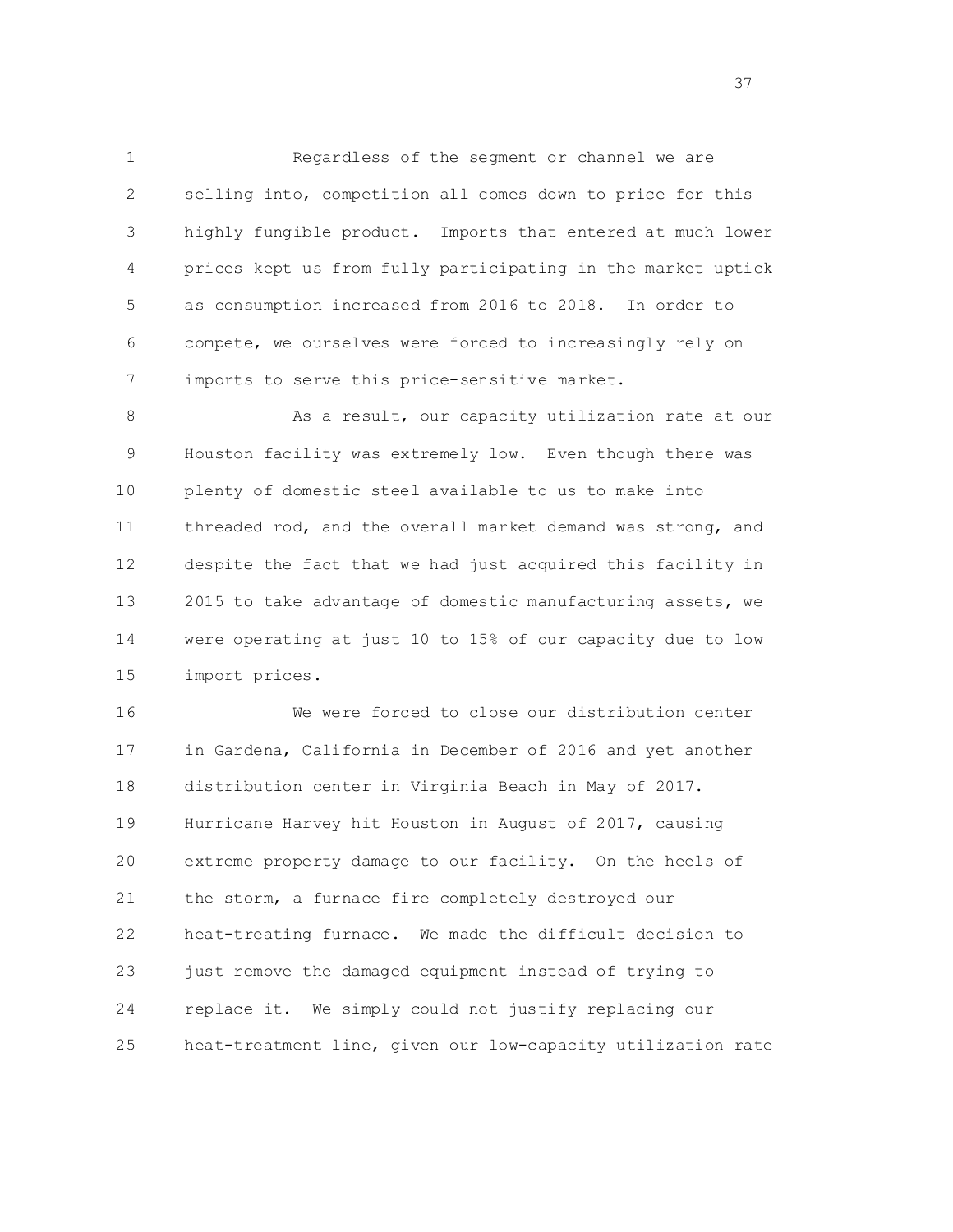1 in the face of continued competition from rising volumes of 2 aggressively-priced imports.

 3 We still produce threaded rod, but our capacity 4 shrank after we lost our heat-treatment furnace. 5 Fortunately, if these cases are successful, we are planning 6 to expand capacity significantly. We currently operate 7 eleven roll-threaders in Houston. Dan-Loc has purchased 8 four more in the past two weeks and is in the process of 9 buying three to six additional thread-rolling machines in 10 anticipation of CVD and AD orders being imposed on imports 11 from China, India, Taiwan and Thailand.

 12 We will be buying domestic steel and are ready to 13 cut it and roll it to have it ready for the market. In May 14 of this year, we had to lay off thirty people. If these 15 cases succeed, we will be hiring new workers by this coming 16 spring, at the latest.

 17 I am excited for the opportunity for Dan-Loc to 18 once again be a cost-competitive and profitable U.S. 19 manufacturer of threaded rod and all-thread studs. Our 20 company has endured unfair import competition that has grown 21 steadily each year, causing severe harm to our workforce, 22 company and our industry. With relief in place, the plans 23 we embarked on in 2015 will finally be given a chance to 24 succeed. I look forward to any questions you may have. 25 Thank you.

 $38\,$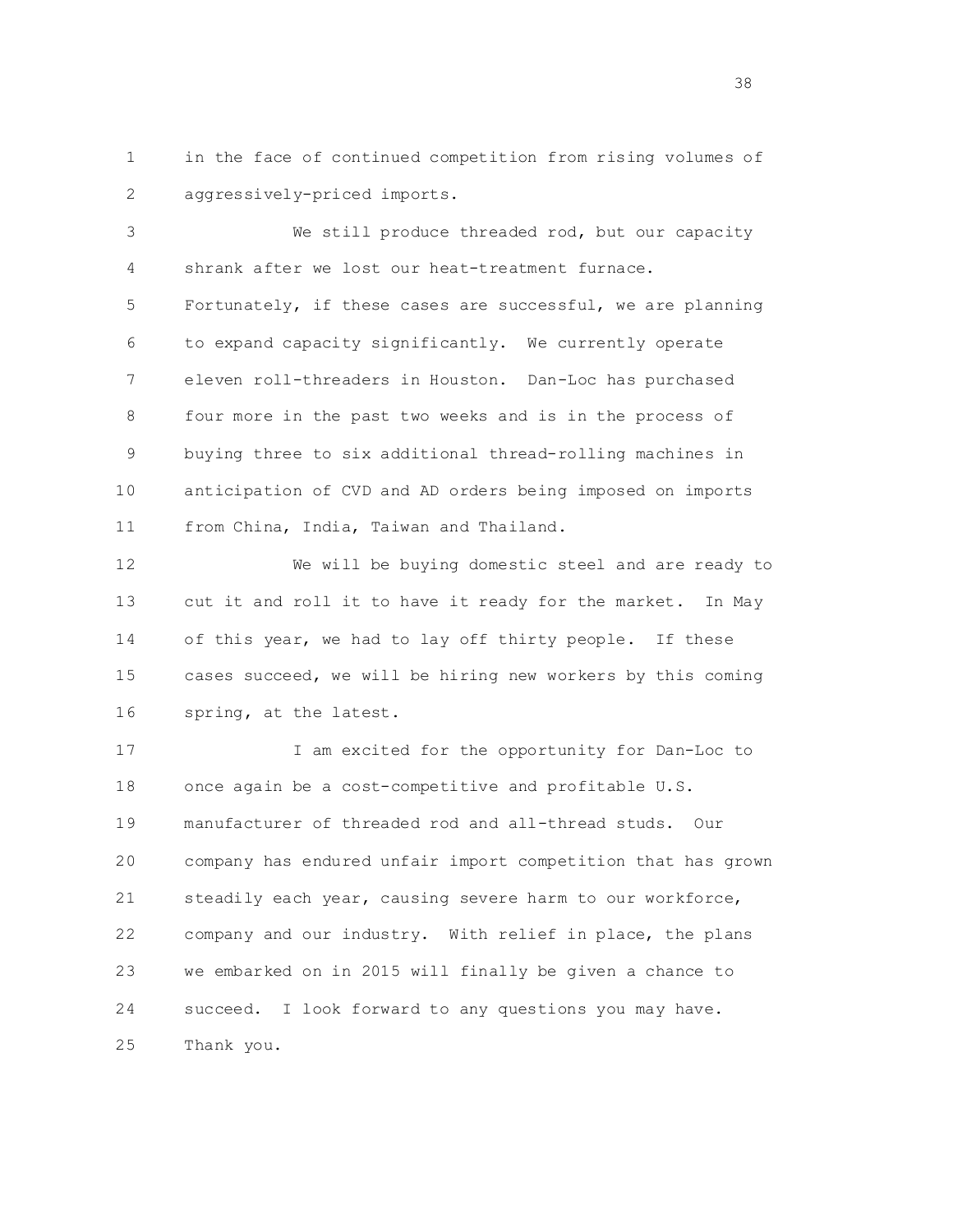1 MR. SCHAGRIN: Chairman Johanson and members of 2 the Commission, you've now in addition to your really 3 excellent pre-hearing staff report, you've heard directly 4 from members of this industry as to how this industry has 5 been battered by imports. That completes our direct 6 testimony. We'd be happy to answer the Commission's 7 questions.

 8 CHAIRMAN JOHANSON: I'd like to thank you all for 9 appearing here today. And it's kind of fun to learn about 10 this interesting product. My office overlooks this building 11 being put up next door and I've seen a lot of construction 12 going on. I assume that new building has probably thousands 13 of steel-threaded rod products in it. So when I was 14 preparing for this hearing, I could actually visualize what 15 this product is used for, which kind of helped out a bit.

 16 I'm going to begin Commissioner questions today. 17 The staff report at 2-8 notes that two purchasers indicated 18 that Vulcan was unable to supply them with domestic product. 19 Can you please comment on this?

 20 MS. DRAKE: This is Elizabeth Drake of Schagrin 21 Associates. Because the identity of the purchasers is 22 confidential, obviously we could not share that information 23 with Vulcan. But I think overall, if the Commission looks 24 at the very low level of capacity utilization in this 25 industry and the fact that Vulcan has not been able to put

 $39<sup>9</sup>$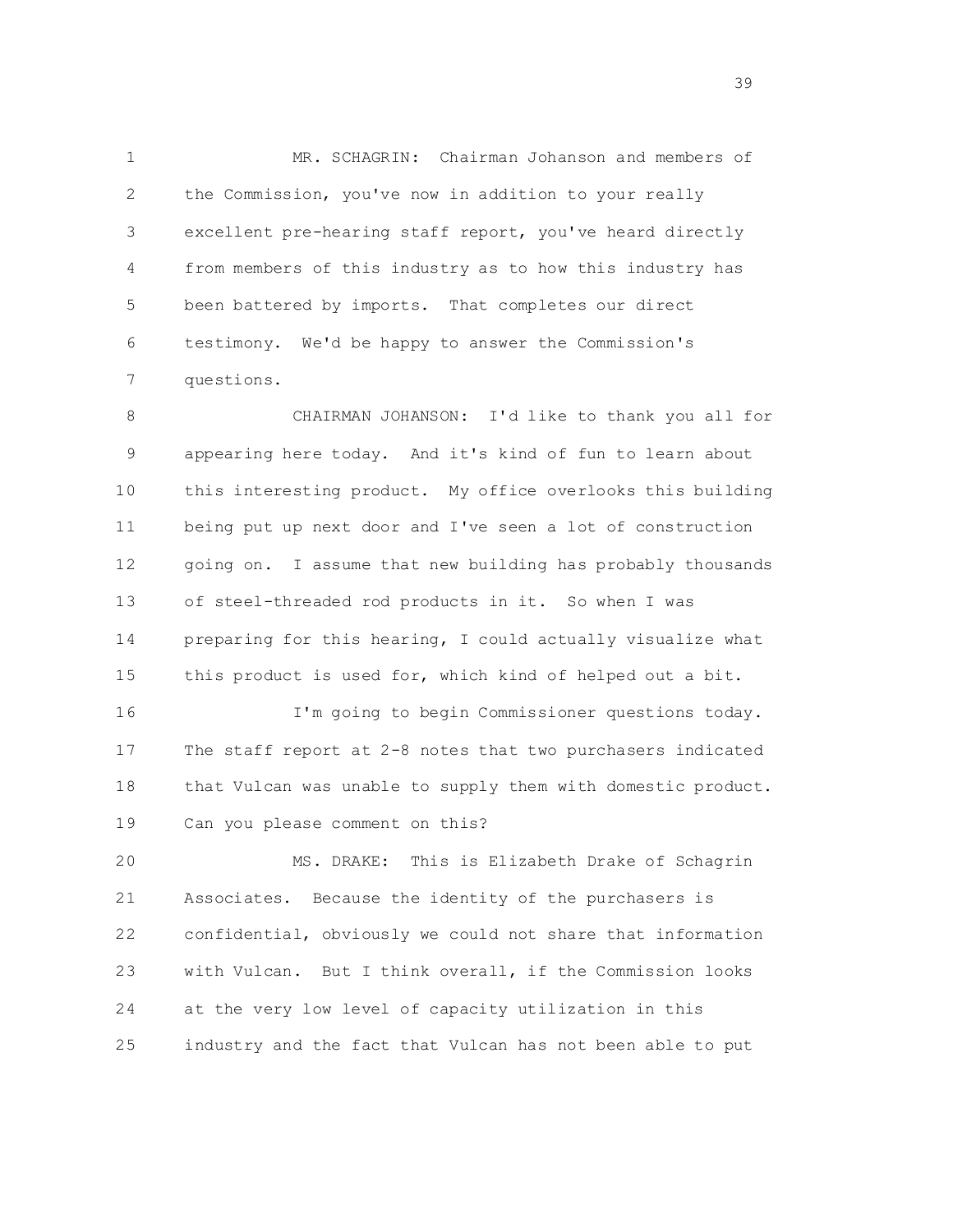1 into operation the assets that it bought in 2017, clearly 2 any individual examples where a particular product might not 3 have been available at a particular time, doesn't indicate 4 any real shortness of supply in the market. This is an 5 industry that has massive available capacity to supply the 6 market, but simply has been unable to due to the prices that 7 are being demanded.

8 MR. SCHAGRIN: Chairman Johanson, in general, 9 these companies make products for inventory in standard 10 sizes, but it's always possible that a customer who may have 11 been waiting for import and a boat's gonna be late, says to 12 a U.S. producer, "I need this tomorrow," and the U.S. 13 producer might say, "I don't have it in stock right now, but 14 I'll have it next week," and we think that can happen in any 15 industry. But in general, over this entire period of 16 investigation, none of the members of the domestic industry 17 had any problems supplying the U.S. marketplace. 18 CHAIRMAN JOHANSON: Do you all know if any

 19 producers have declined to supply purchasers during the 20 period of investigation?

 21 MR. JENKINS: Not to my knowledge. Without 22 knowing the details, but I mean, we supply all the common 23 items that most customers would want.

 24 CHAIRMAN JOHANSON: Okay. 25 MR. GROSS: All I can say, from our standpoint,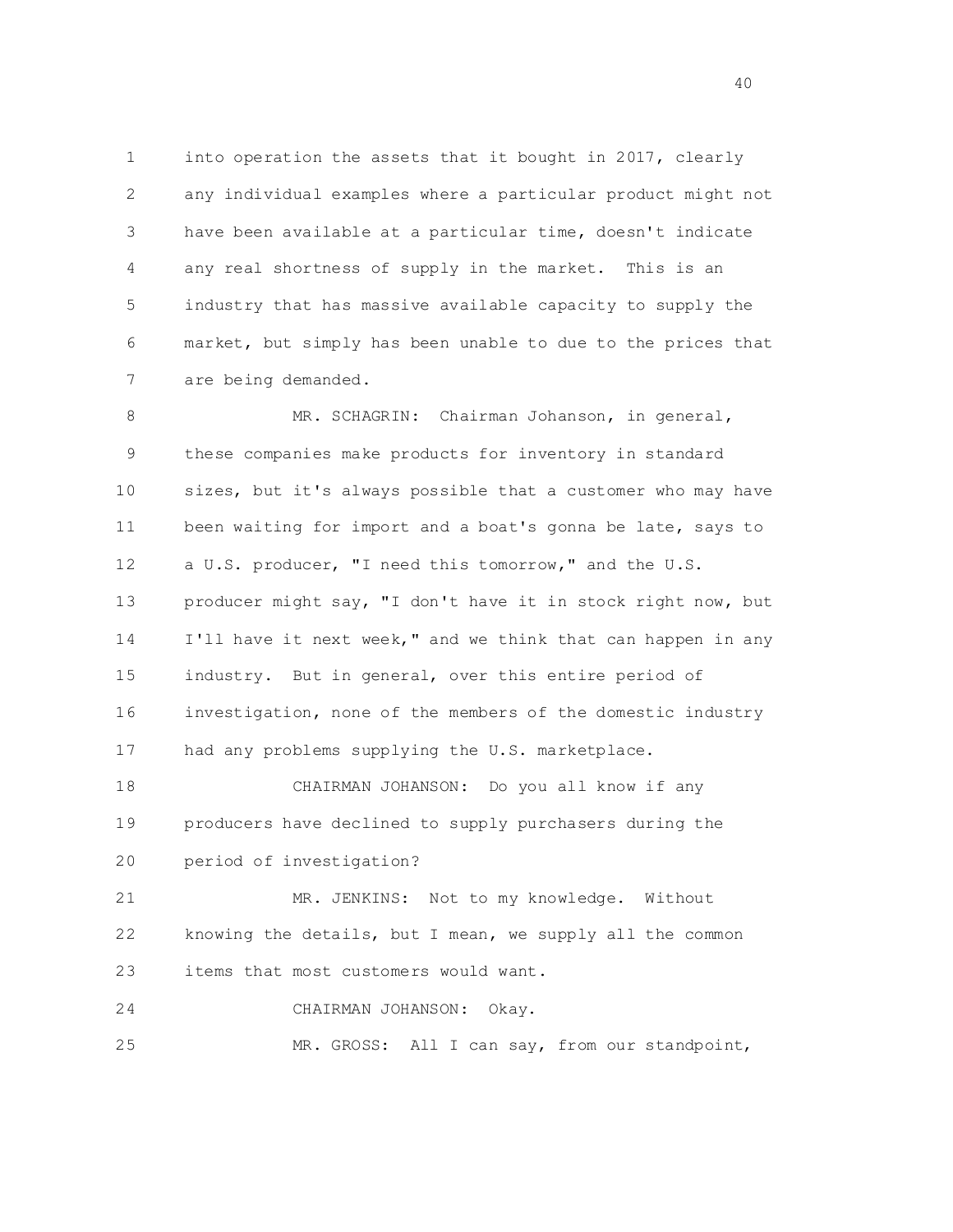1 is we've never turned down an inquiry to produce all-thread 2 rod, ever.

 3 CHAIRMAN JOHANSON: Okay, thanks for your 4 responses. I appreciate it. You all raised the issue of 5 raw material costs, and an important issue in this 6 investigation, of course, concerns the increase in raw 7 material costs during the period of investigation. Could 8 you all please describe your experience with raw material 9 costs over the period of investigation? And to what do you 10 attribute the rise in these costs?

 11 MR. BLACK: Obviously, some of the cost increase 12 was just supply from steel mills and that's just the normal 13 supply and demand. I think 232 could've had some influence. 14 I don't know if I'm the expert on the amount, but I mean, 15 that would've been mostly in 2018. I think in recent times, 16 the pricing has declined, but obviously, most of my raw 17 materials, I buy on the open market.

 18 MR. GROSS: Certainly, Section 232 had an upward 19 price pressure on pricing from the steel mills, there's no 20 two ways about it. The plight was to be able to pass that 21 on to our customers, and we found it very difficult, 22 especially with the threat of low-priced imports. Unless we 23 were servicing a very specialized product, which what we 24 really focus our sales on.

25 The issue I have, and I'm in support of the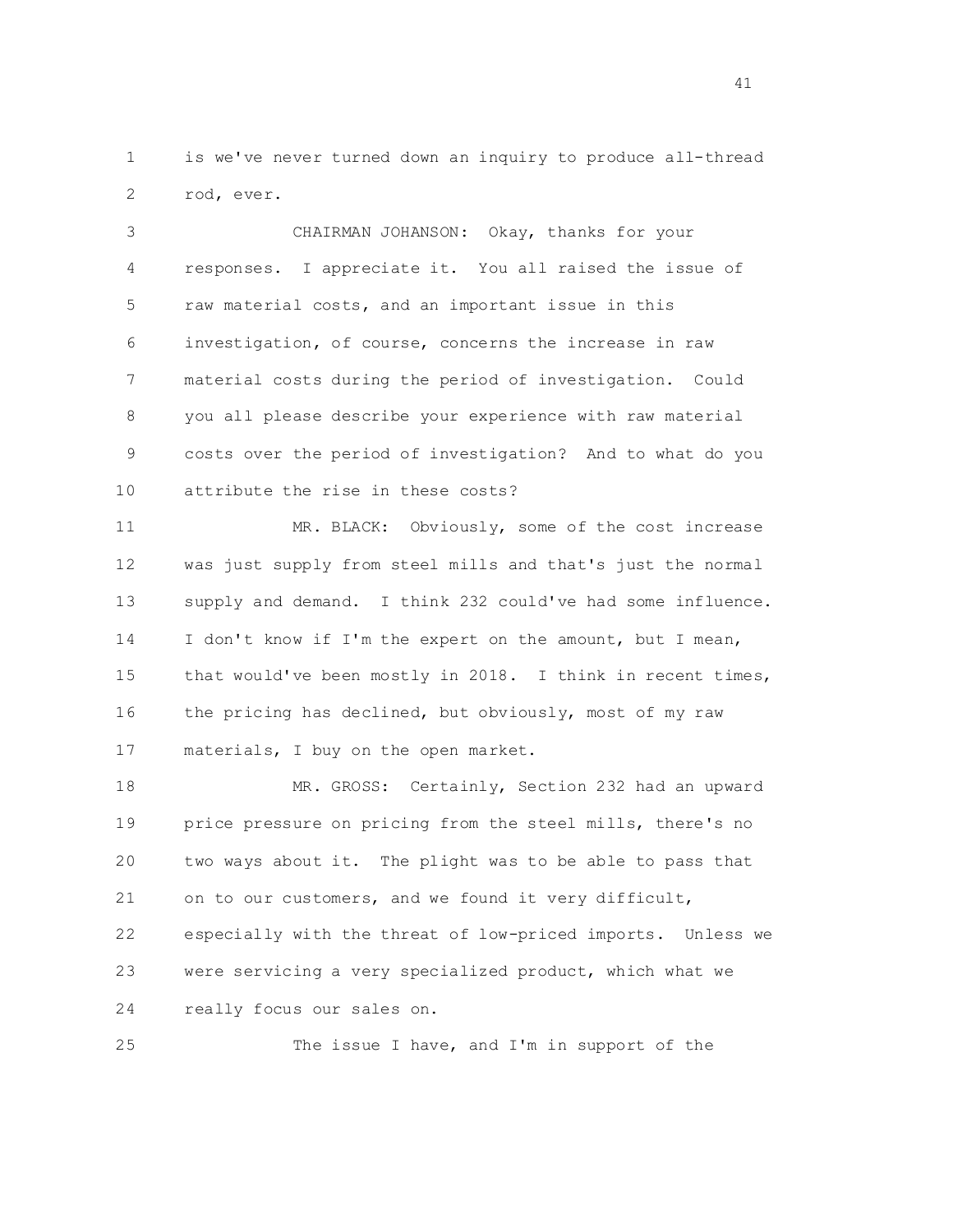1 Section 232, is the all-thread rod market is such of a 2 strong downstream product line to support that litigation 3 and affirmative determination on your part would essentially 4 support Section 232.

 5 MR. SCHAGRIN: The only thing I would point out, 6 Chairman Johanson, as well as the 232 duties, which as you 7 know, from the staff report, does not cover the products 8 subject to this investigation. Threaded rod is not covered 9 by 232, but rod and bar are, and then in addition to that, 10 during your period of investigation, the Commission made 11 affirmative determinations on wire rod from ten countries, 12 which is the predominant input here, so in addition, all the 13 foreign producers of rod have a double incentive to move 14 their product down into threaded rod to the U.S.

 15 It allows them to avoid the dumping orders on 16 wire rod and allows them to avoid the 232 duties on rod and 17 bar. So this downstream industry has really borne the brunt 18 of a lot of pressure on their raw materials and they're very 19 much in need of relief from unfair trade on their finished 20 product.

 21 CHAIRMAN JOHANSON: Mr. Schagrin, could you 22 comment a bit further of the 232s? Are you contending what 23 is happening, as opposed to sending in a product covered by 24 the 232, they reformulate their manufacturing? Or are they 25 focused on this sector? Is that what you're describing?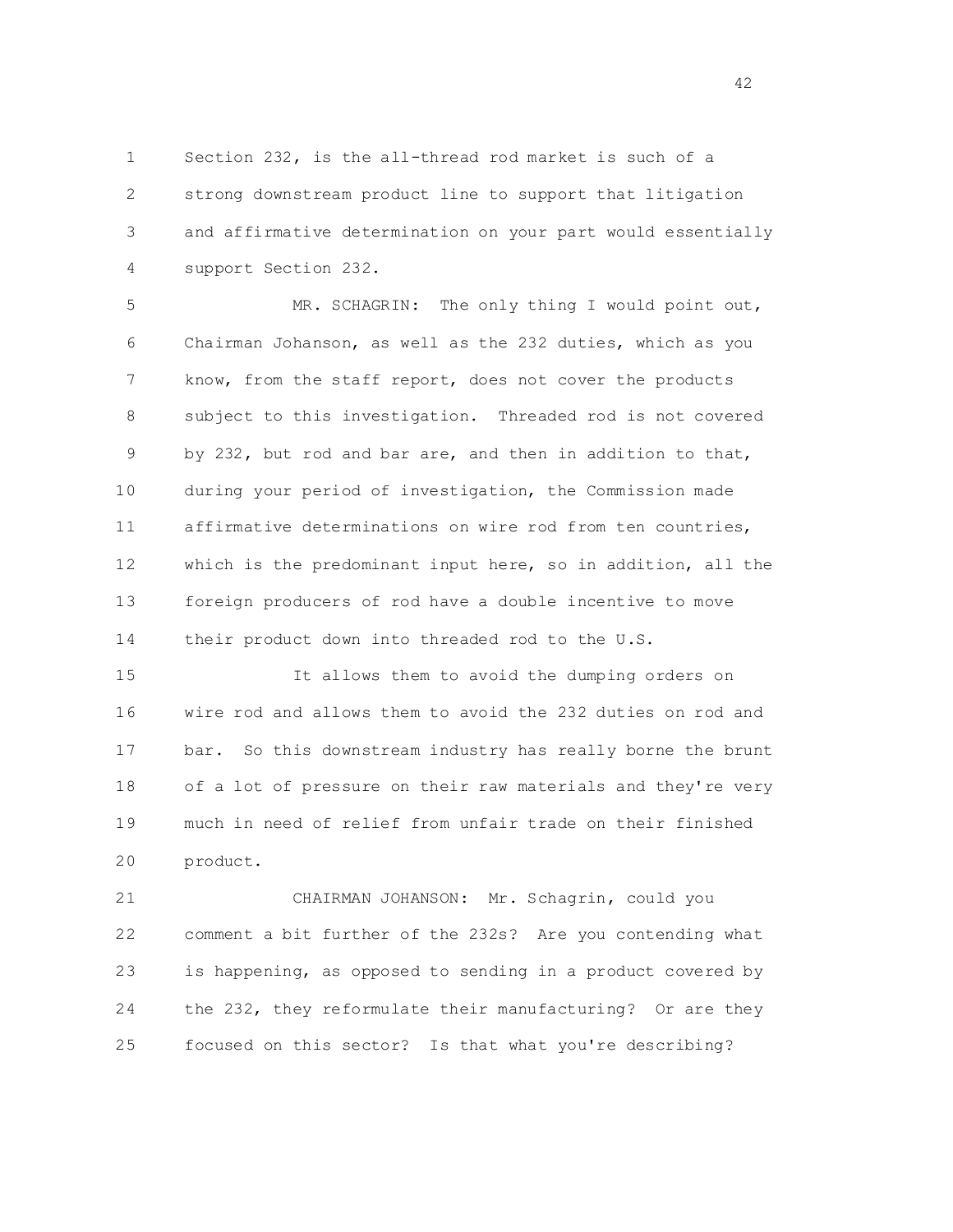1 MR. SCHAGRIN: Yes, that's exactly what's 2 happening, Chairman Johanson. Whether it's within the same 3 facility or it's a producer of the threaded rod in China, 4 India, Taiwan, Thailand, that has been getting rod in their 5 own markets at below market prices because those producers 6 would face the 25% tariff if they sent the rod to the United 7 States.

 8 CHAIRMAN JOHANSON: Thanks. And, if possible, 9 I'd like to hear from the industry witnesses regarding how 10 raw material cost increases were managed during the period 11 of investigation and how they impacted your bottom line.

12 MR. BLACK: As far as how we were managed, 13 obviously, we tried to pass along as much increases to 14 cover, you know, costs and everything else, but definitely 15 we could not cover all the increases, so, I mean, for the 16 most part, you know, you can look at the '17 and '18, and 17 the margins and earnings were impacted, because not 18 everything could be recouped --

 19 Because, even as an American supplier, I would 20 say that, you know, if someone could buy from us, they'd 21 normally prefer it over import, but when the price gets too 22 different, 10, 15%, I can't speak for the customers. They 23 did move to imports. So we have to stay within a certain 24 range or we'll start seeing floods of customers leaving us. 25 So, I can say we just trial-and-error at times. I mean if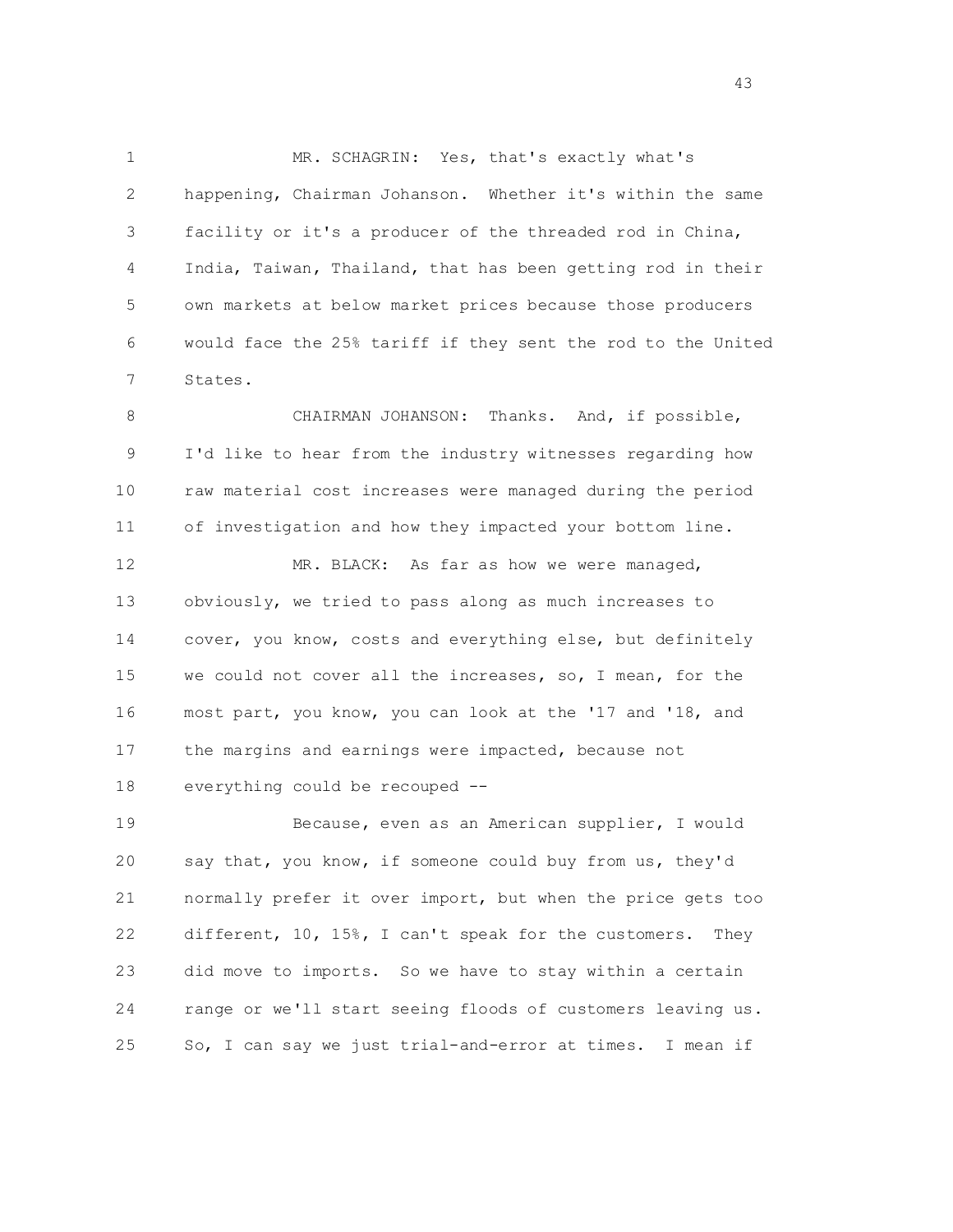1 you start seeing people leave, you have to readjust pricing, 2 so we were not able to recoup most of it, to be very honest. 3 MR. GRAHAM: Chris Graham, Vulcan Steel Dynamics. 4 One part of managing the raw materials costs are that the 5 Vulcan team are allowed to go buy steel from whomever they 6 can procure it from at a competitive rate, meaning they may 7 buy it from Steel Dynamics' competitors domestically. 8 They pressured--they, being Dennis and his team, 9 Vulcan--talked to their, in-house, their in-company steel 10 supply, and said, "Look, we need to get steel at these 11 rates, and we need to get it down to these prices," and even 12 though that steel mill wasn't running full, they weren't 13 able to get down to the numbers that Dennis needed to. 14 We would expect that our plants always take an 15 aggressive position short of protection to maintain low 16 costs. I think we've exhausted a lot of that, and the fact 17 that one of our mills literally couldn't afford to produce 18 it at what Dennis' team would need to even pay the light 19 bills, break-even, says something.

 20 MS. DRAKE: Chairman Johanson, Elizabeth Drake, 21 just briefly, I think the Commission is aware of other 22 industries which try to manage increases in raw material 23 costs through certain pass-through or indices that are in 24 their contracts with their customers, but that's not typical 25 of this industry at all, the vast majority of the sales are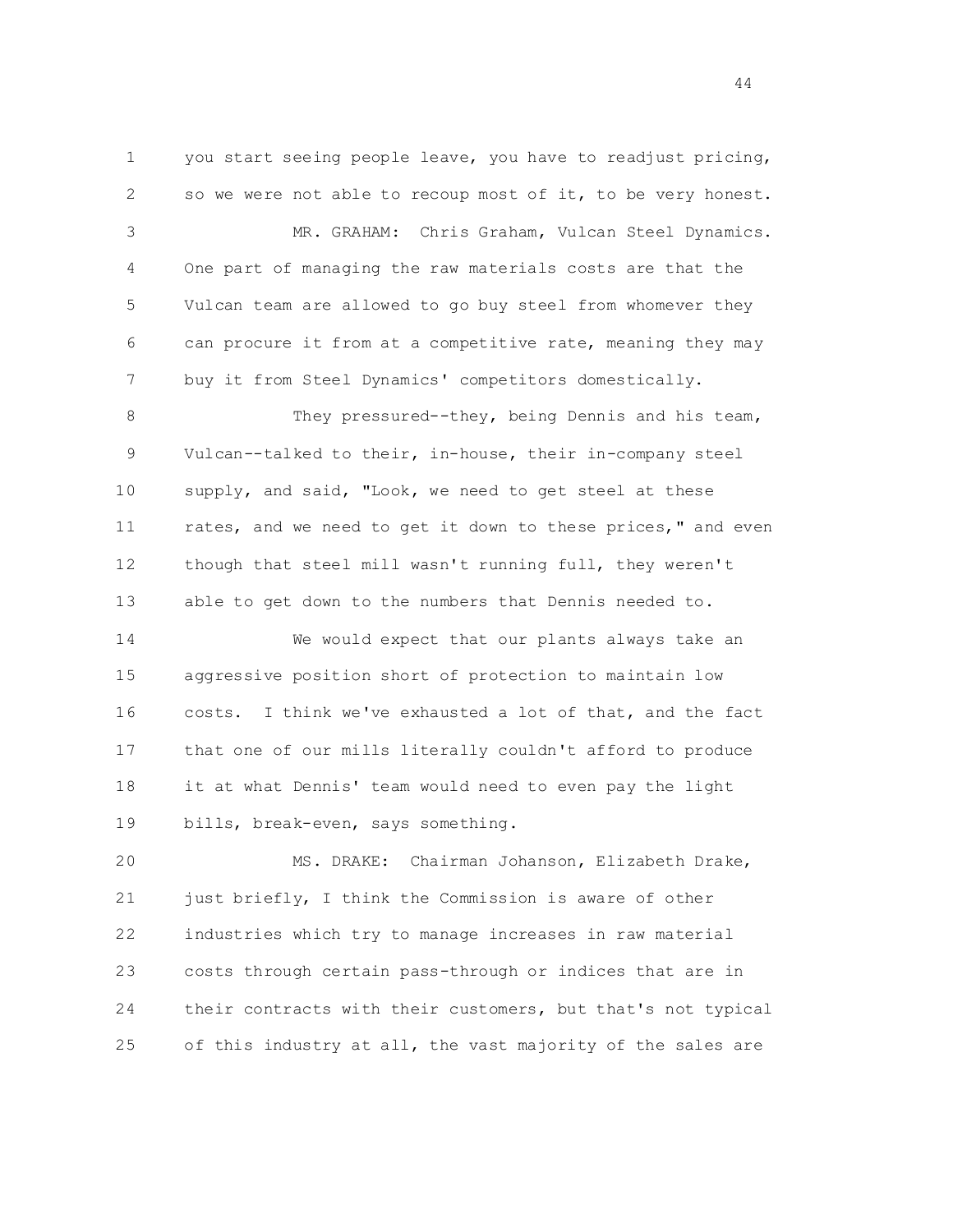1 on a spot basis and transaction-by-transaction, so there's 2 none of those mechanisms available that automatically adjust 3 the finished product price for fluctuations in raw material 4 prices, which cause for the squeeze that Mr. Black was 5 describing.

 6 MR. GROSS: We do sell certain fixed-price 7 contract on very short-term contracts, usually extended six 8 months, with the volatility of the steel industry. But 9 we've had to change our position with some of our 10 high-volume customers and retract our typical contracts with 11 them to review every thirty days. And by the nature of my 12 customers and when they're quoting jobs that might not start 13 for six months, profit margins suffered at every stage of 14 the game, but it was just a matter of working through it and 15 just staying on top of it and trying to keep your pulse to 16 the market.

 17 CHAIRMAN JOHANSON: All right, thanks for your 18 responses. The red light's on, so we'll now turn to 19 Commissioner Kearns.

 20 COMMISSIONER KEARNS: Great. I wanna also thank 21 you all for being here today. We appreciate your testimony. 22 A few questions about pricing here. The pricing product 23 coverage for China is much lower than coverage for other 24 sources. Given that China's the largest import source, why 25 is the coverage is so slow, and how should that affect our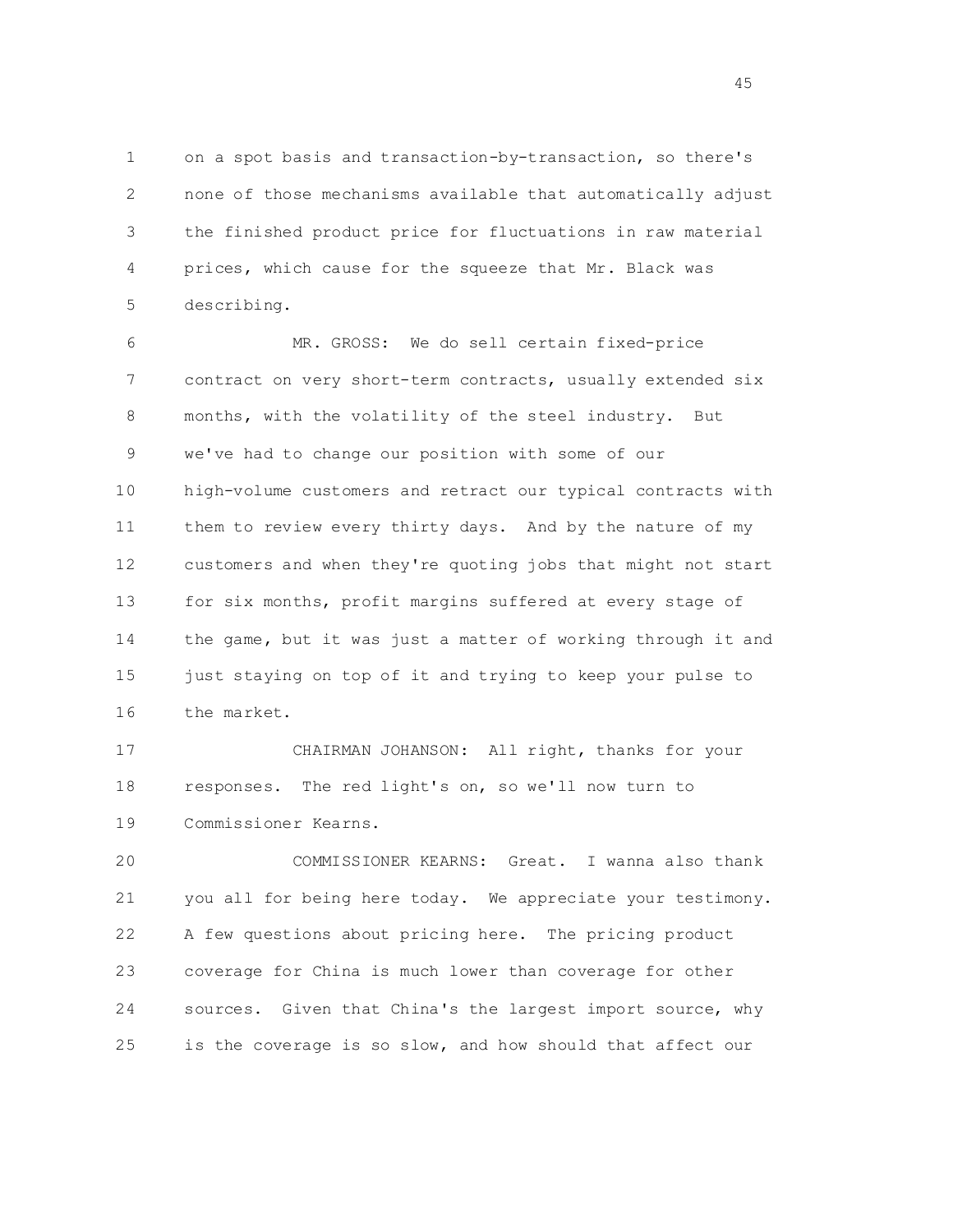1 analysis?

 2 MR. SCHAGRIN: Commissioner Kearns, this is 3 probably for counsel, because so much information is 4 confidential, but we actually think that, in spite of best 5 efforts of your staff, the problem is just the lack of 6 responsiveness by importers, as well as the Chinese 7 producers.

8 So we actually think that there's a lot of 9 imports from China. Of course, there would be more in the 10 alloy products than the carbon, because the carbon was 11 already covered by dumping orders. So you also have a 12 little bit of a restriction in the quantity of the pricing 13 products that would be covered by importers because 14 presumably they haven't been bringing in much of the carbon 15 product already covered by dumping orders. So you'd have 16 more information on Chinese product pricing in the alloyed 17 pricing products.

 18 COMMISSIONER KEARNS: Okay, thank you. And since 19 you mentioned that, I'm curious. You know, our pricing--our 20 products are distinguished between alloy and carbon, as you 21 mentioned, but given the overlap in competition, would you-- 22 is there anything you want to say about that, the couple of 23 products we have here that are alloys? Do those products 24 still compete against the other products we're looking at 25 here for pricing?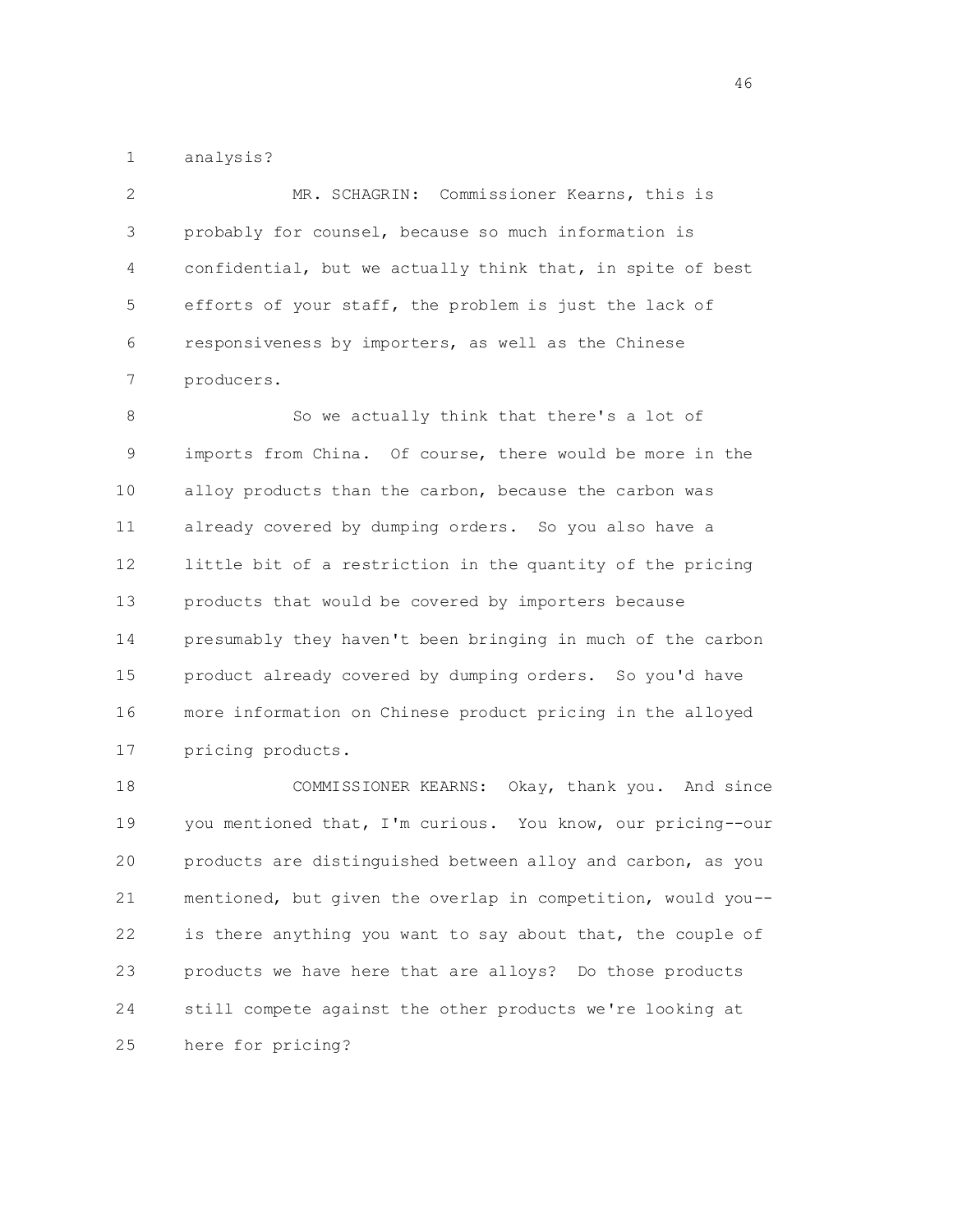1 MR. SCHAGRIN: Yes, and I think you heard it in 2 the testimony, that when the Chinese had the dumping order 3 go into effect on carbon, they do what they've done in other 4 products. And I believe that you were just starting at the 5 time we did the plate cases, which was almost identical to 6 this, where we had an order on carbon plate from China since 7 1997, and then the cases from 2017 covered carbon and alloy 8 from China and 11 other countries. And what the Chinese 9 have done in threaded rod, as they did in plate, is they do 10 two things. One, they call everything alloy in order not to 11 pay the duties, but when Customs checks things--and they 12 just don't have enough staff to check them--a lot of times 13 the claimed alloying agents aren't even real. They're just 14 put down on the entry documents so that it can enter the 15 alloy tariff category and not pay the dumping duty on 16 carbon.

 17 And then you can chase your tail forever with the 18 Chinese trying to figure out, you know, how much is really 19 carbon being claimed as alloy and being sold in the channels 20 for carbon, and how much is really alloy.

 21 But the second thing they do--they've done 22 certainly in threaded rod; you've heard it from the 23 witnesses--is, for these gentlemen there's a significant 24 difference in cost in the raw materials between alloy and 25 carbon. But the Chinese have been selling. And you saw how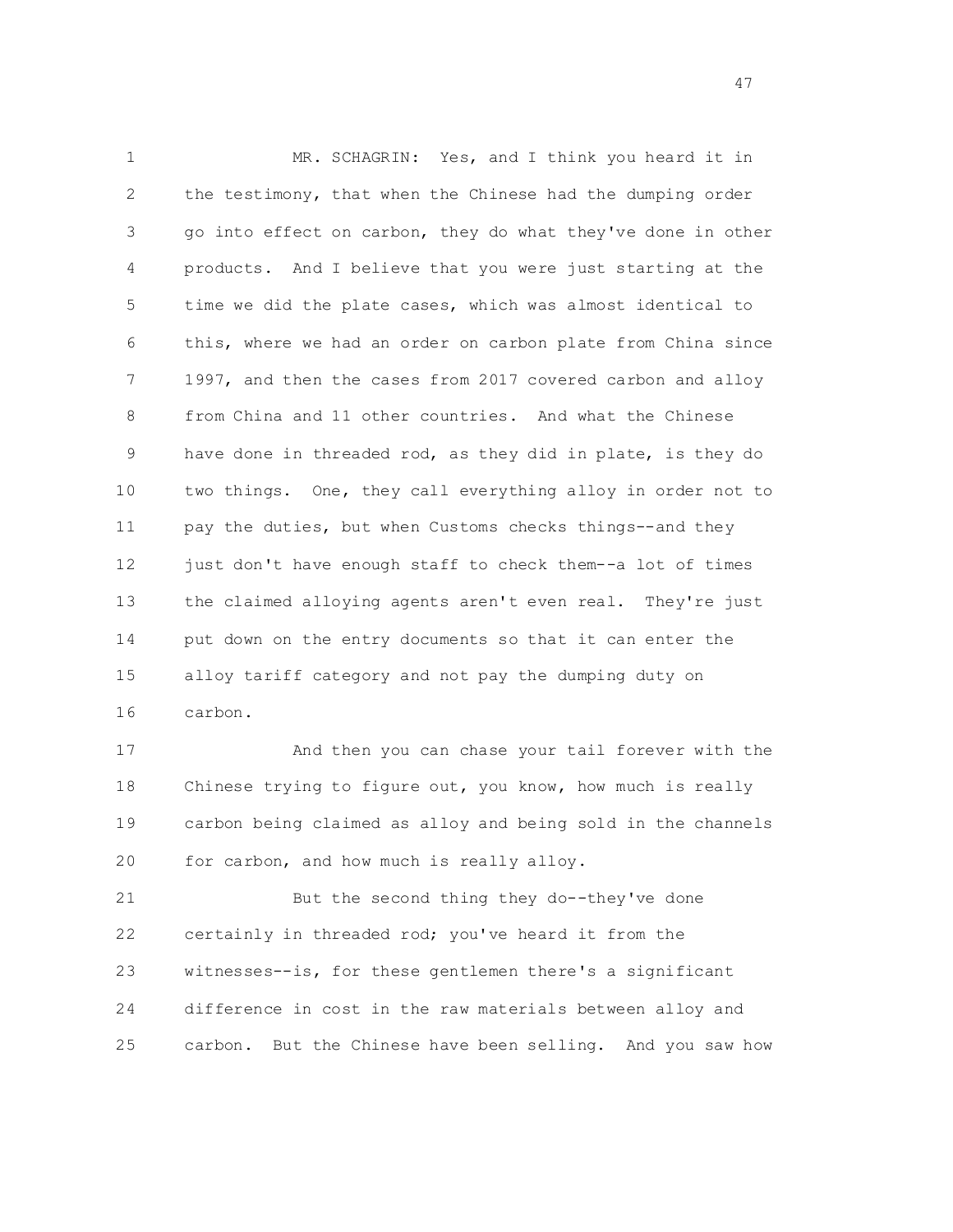1 massive the imports of alloy from China have been. They've 2 been selling alloy at the equivalent of domestic carbon 3 prices. And anybody like the building Chairman Johanson, if 4 this contractor can, in these kinds of buildings you would 5 use carbon product, but if he can buy alloy at the same 6 price as carbon, he's always buy alloy. It's just like, you 7 know, wouldn't you like the Bentley at the Cadillac price? 8 Yeah, if you're going to sell it to me. And that's what the 9 Chinese have been doing. And that explains the massive 10 increase in imports from China.

 11 COMMISSIONER KEARNS: Thanks. And this is a bit 12 of a tangent, maybe, but on domestic like product, I mean 13 you all have mentioned that there's no clear dividing line 14 between alloy and carbon. So then why didn't you--the case 15 earlier on China, why was that only on carbon?

 16 MR. SCHAGRIN: Mr. Logan may care to comment, but 17 like other steel products, there have been changes. That 18 case goes back a little over a decade, and there have been 19 changes in the continuum of steel products in the steel 20 mills between low carbon, medium carbon, and alloy. And I 21 think the same thing happened in threaded rod, as I saw in 22 plate, where there were just changes between 1996 and 2017 23 in the steel mills and in the marketplace.

 24 Mr. Logan, would you like to add something? 25 MR. LOGAN: One reason was because the material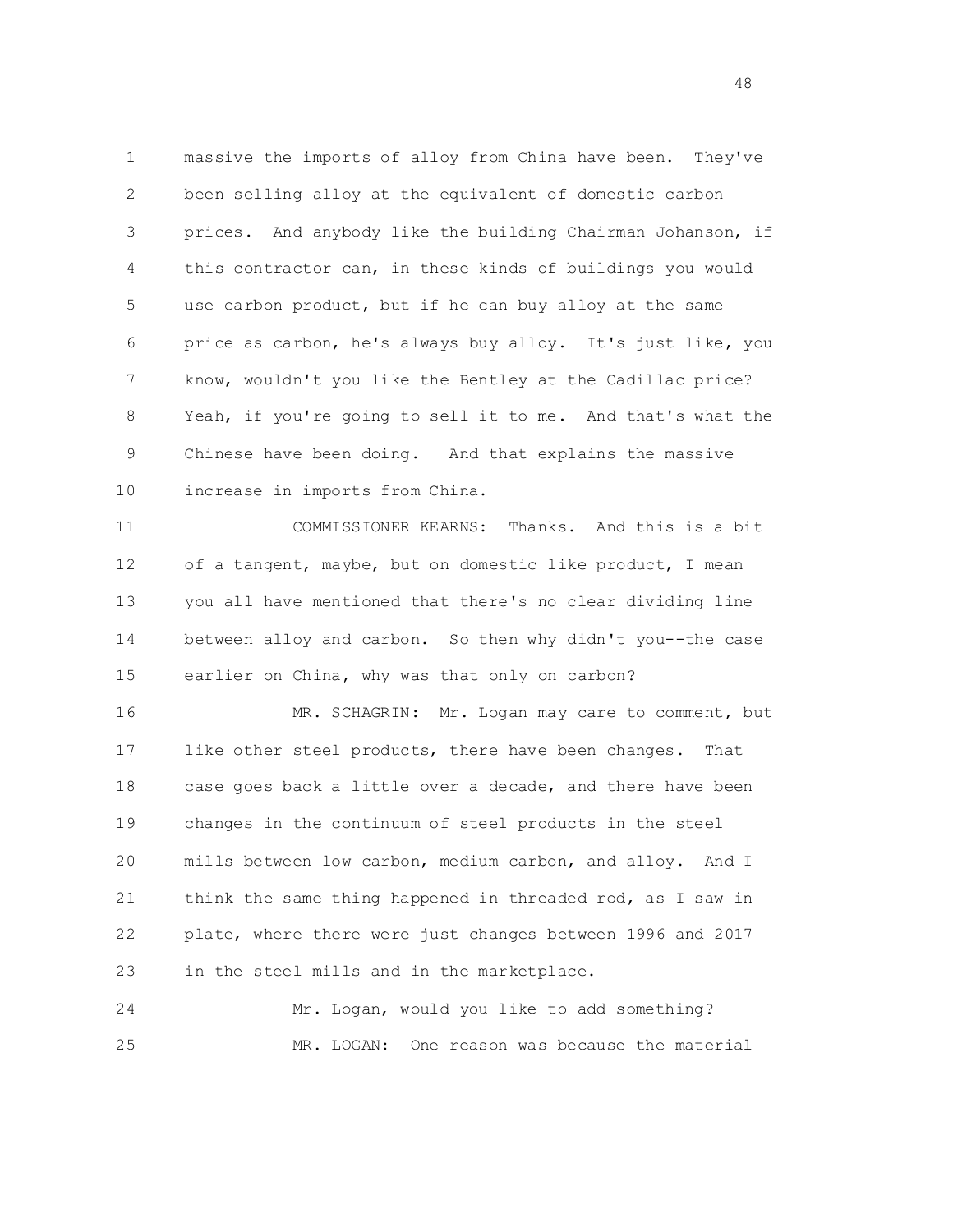1 coming in, or alloy material coming in, was not as 2 significant back 10 or 12 years ago. We found out very 3 quickly after we won that case that it was going to be very 4 significant in the future. 5 COMMISSIONER KEARNS: I'm sorry? You're saying 6 that the imports weren't significant? 7 MR. LOGAN: On the alloy side, from our 8 standpoint. 9 COMMISSIONER KEARNS: Okay. 10 MR. LOGAN: Also, we've just seen a--from just 11 the marketplace itself and what the market is demanding, a 12 crossing of we're doing more medium carbon type of products 13 that are quench and tempered, and they're appalled-- 14 yesterday, Mr. Diorio said that pricing for alloy product is 15 so cheap that if somebody calls and wants a carbon-type 16 product, that he can easily substitute the alloy for it. 17 The market will obviously accept the higher-strength product 18 if they can get it at the carbon price. 19 COMMISSIONER KEARNS: Okay, thank you. 20 Getting back to price here a little bit, and I 21 wanted to turn to average unit value. There's a pretty 22 large difference in the AUVs for the subject countries. Do 23 you have any idea why the AUVs for Taiwan are substantially 24 higher than the other AUVs? And why China's AUVs are higher 25 than those for Taiwan and Thailand?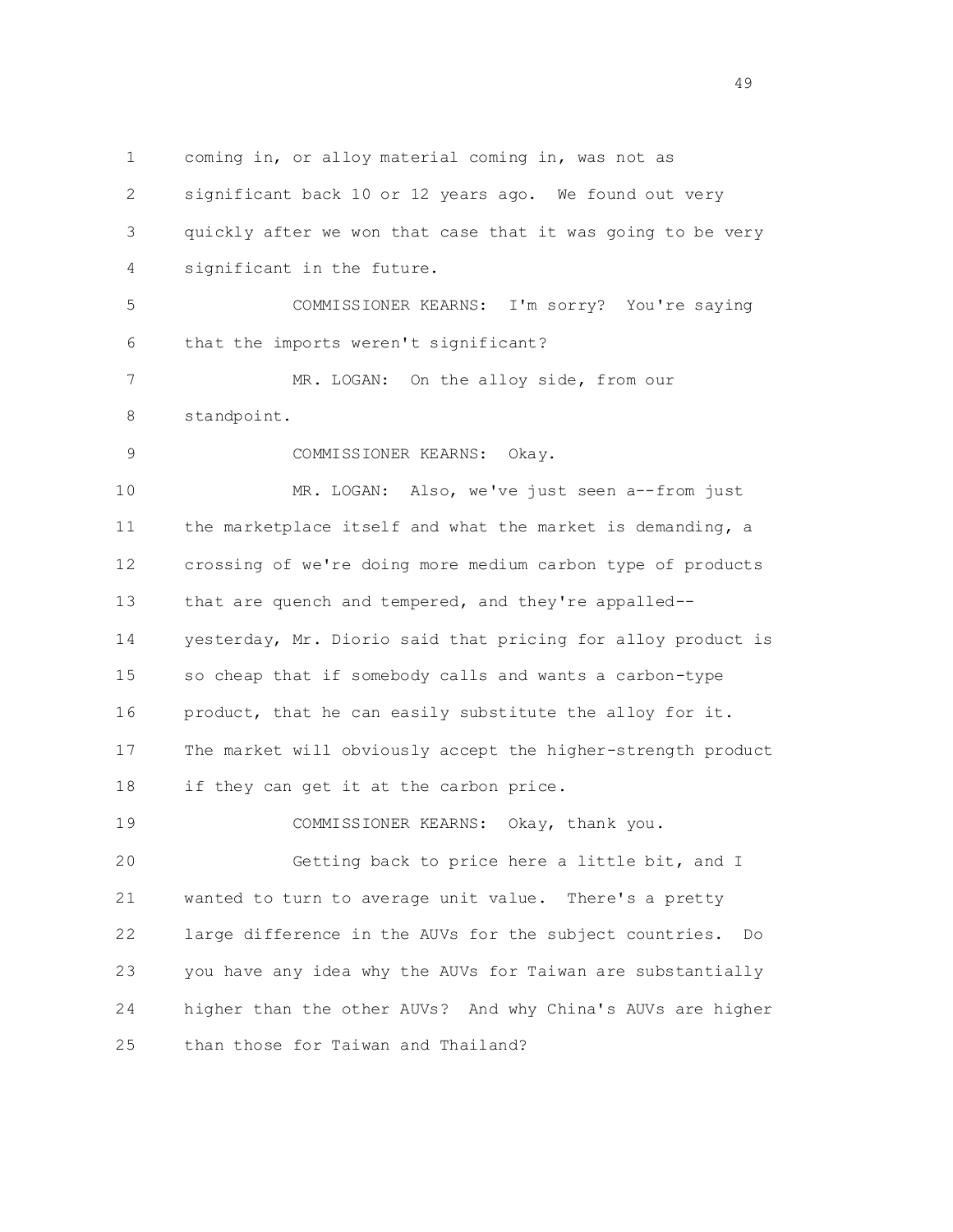1 MR. SCHAGRIN: I think a lot of it is 2 confidential, but in general it has to do with the mix 3 between carbon and alloy. I mean, even for these countries 4 there is generally higher prices for alloy than for carbon. 5 So depending on which of the subject countries, what their 6 product mix is, like you would expect China having the 7 duties on carbon and not on alloy, that would explain their 8 higher average unit value.

 9 But when we get into the pricing products and 10 get, you know, same-for-same, then you can see that the 11 pricing for the various imports are similar. And you have 12 very, very overwhelming evidence of underselling of the 13 domestic industry.

 14 COMMISSIONER KEARNS: Okay, does that undercut 15 your argument before that China is selling alloy at such a 16 low price that you're having to face that competition in 17 carbon?

18 MR. SCHAGRIN: It doesn't undercut it, 19 Commissioner Kearns, but, you know, certainly in general, 20 even for the Chinese, alloy will be higher than carbon. But 21 so it's not every single import, not every pound of alloy 22 from China is priced at a carbon price, and we see even in 23 the dumping duties a range of dumping duties for Chinese 24 companies. But as members of the industry have said, they 25 have witnesses alloy prices from China at the same level as

 $50<sub>50</sub>$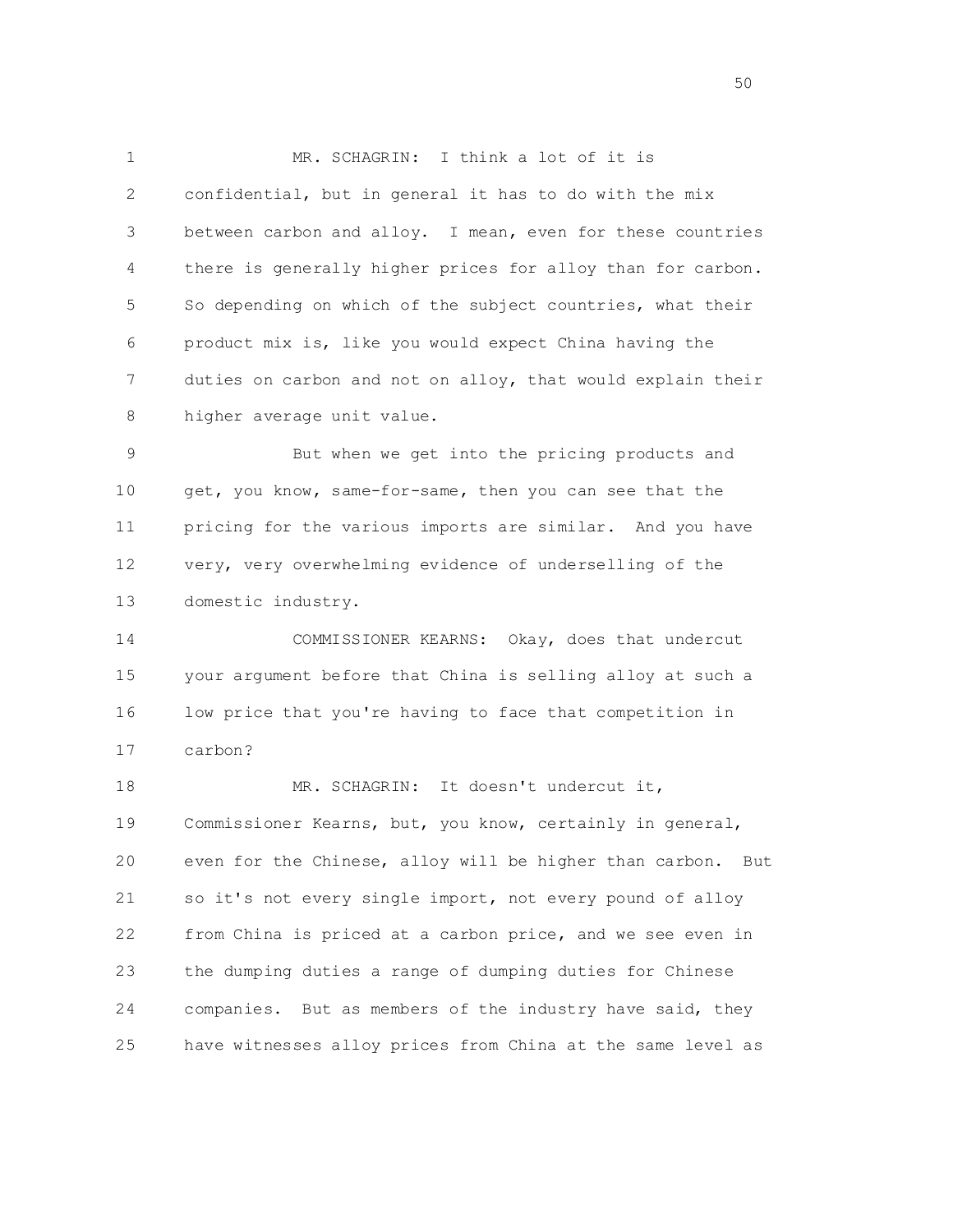1 domestic carbon prices. But it wouldn't apply to every 2 pound imported from China. 3 COMMISSIONER KEARNS: Okay. Continuing on with 4 pricing, can you explain why for pricing product for 5 domestic prices increased while subject import prices were 6 falling? 7 MR. SCHAGRIN: Just because that information is 8 confidential, can we do that in our posthearing brief, 9 Commissioner Kearns? 10 COMMISSIONER KEARNS: Sure. 11 MR. SCHAGRIN: Thanks. 12 COMMISSIONER KEARNS: And you may have the same 13 answer for this, but how do you explain the predominance of 14 overselling for pricing product three? 15 MR. SCHAGRIN: I think the same thing. We will 16 do it in the posthearing. Because, unless I'm incorrect, 17 because I have the public staff report which I read, I think 18 all the information on the pricing products is confidential. 19 COMMISSIONER KEARNS: Okay, thanks. And I'd like 20 to better understand how prices are set in the market. I 21 guess I'll start with, do any of you sell by contract? And 22 if so, to what extent do your contracts take raw material 23 costs into account in setting prices? 24 MR. BLACK: It's Dennis Black. As far as 25 contracts, we normally don't have many contracts to speak of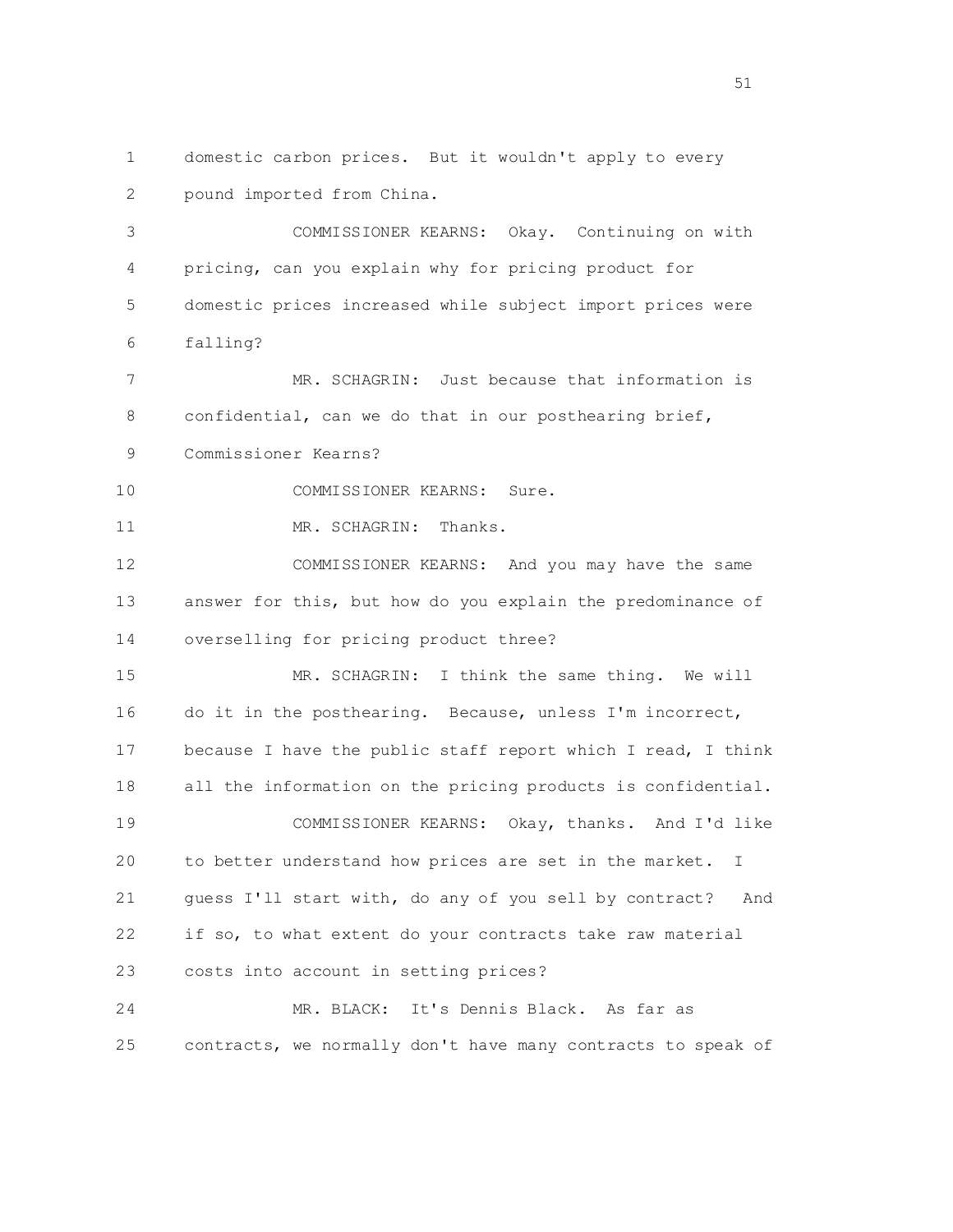1 on the threaded rod products. We may have some pricing for 2 larger customers that may last a quarter, at max. And 3 that's only for a few select larger customers. But for the 4 most part, none of those mechanisms for scrap or steel 5 pricing are included. It's really just a market price. And 6 a lot of times, over the last couple of years, it's trying 7 to compete with imports where that falls. But there's no 8 mechanism, no contracts to speak of for threaded. 9 COMMISSIONER KEARNS: Okay. 10 MR. GRAHAM: Chris Graham, Steel Dynamics. I 11 would say that customers in certain markets are going to 12 resist contract pricing when they know that the supply chain 13 is wildly unstable, changing, dropping. That they would be 14 slow to enter into any kind of a long-term agreement that 15 would keep them from capitalizing on the next move an 16 importer might make. 17 COMMISSIONER KEARNS: Any of the other producers? 18 MR. DIORIO: Paul Diorio. Most of our stuff is 19 spot buys. So we get relatively instantaneous feedback on 20 pricing. If our win rate on our quoting begins to drop, 21 we'll lower our prices the next time to that same customer 22 until we find the bottom. And again, it's driven by 23 low-cost imports. That's what we're driving down to. 24 COMMISSIONER KEARNS: Mr. Gross? 25 MR. GROSS: Wally Gross, Bay Standard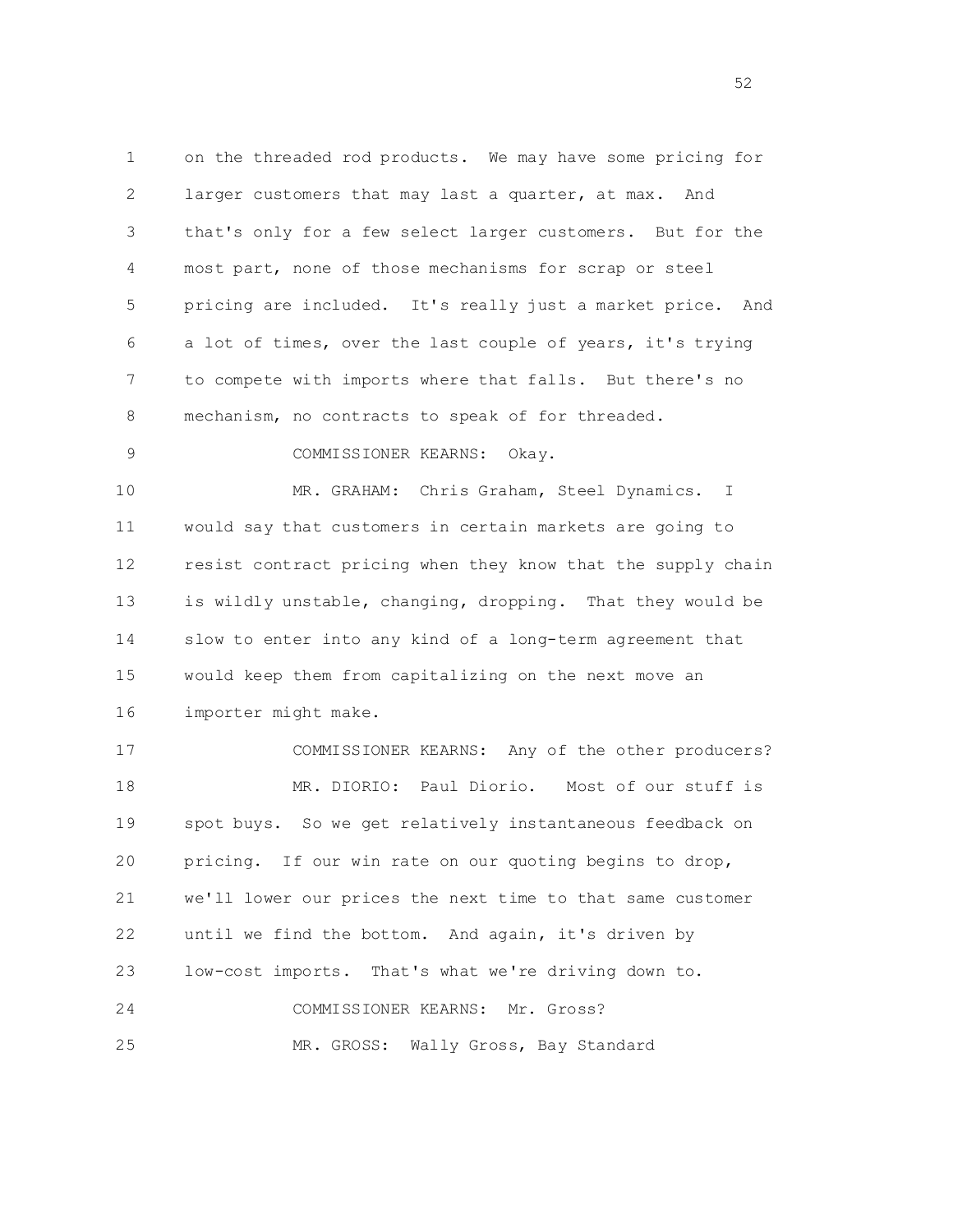1 Manufacturing. Steel price obviously makes up such a high 2 percentage of our finished product because it's the 3 predominant factor. As I mentioned earlier, by nature of 4 our business we sell, our high-volume customers are very 5 specific in the wood-to-wood construction. Quoting on 6 projects, that again could pull six months to a year out. 7 So we constantly stay in communications with our customers, 8 depending on what happens in the market, in trying to lock 9 in pricing for them so they can successfully make money down 10 the road, which has a negative impact on my carrying-cost of 11 inventory.

 12 Because many times they'll commit to me, I will 13 procure the raw material to produce and hold it for them for 14 a number of months. So since that time period, my inventory 15 clearing costs have gone up significantly to support that 16 type of business, okay?

 17 I do also have customers that will buy material 18 from me, and I will sit on the raw material and produce it 19 at a later time on certain scenarios like that. But for the 20 most part, with pricing going up, we restrict what we're 21 willing to do with our customers and review pricing every 30 22 days.

 23 COMMISSIONER KEARNS: Okay, so if I heard you 24 right, then you do have contracts with some of your 25 customers, right?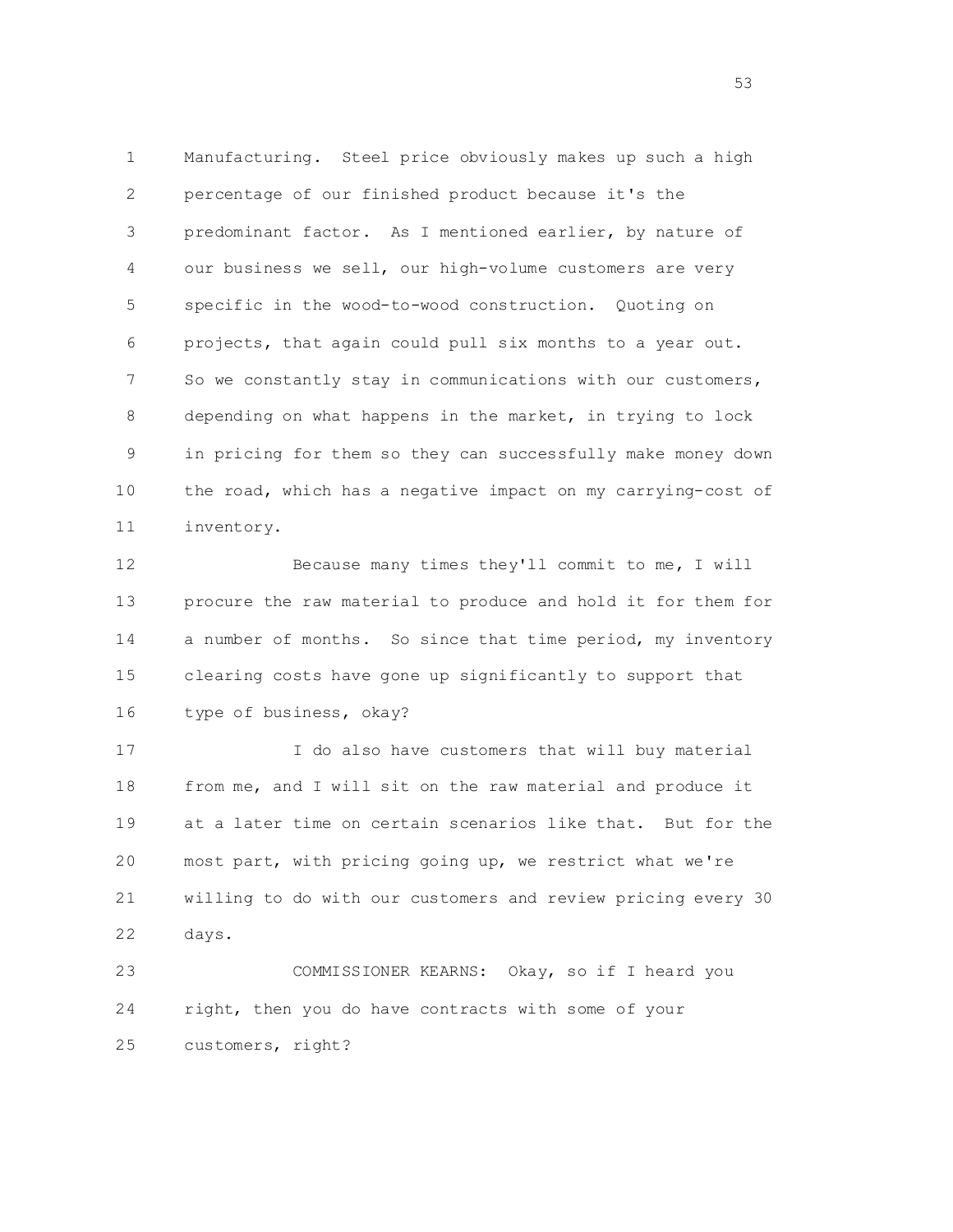1 MR. GROSS: Wally Gross, Bay Standard, yes, we do 2 have fixed pricing with three of our large seismic customers 3 that engineer these seismic systems for construction. 4 COMMISSIONER KEARNS: Okay. And if I understood 5 what you said, too, then raw material costs do play into 6 your discussions with them, and your contracts? Or no? 7 MR. GROSS: Wally Gross, Bay Standard. Yes, they 8 are a significant discussion in our--I price setting. 9 COMMISSIONER KEARNS: Okay, and is it actually 10 part of the contract, or not? 11 MR. GROSS: We are not that sophisticated. 12 COMMISSIONER KEARNS: Okay. 13 MR. GROSS: Because it's very hard to base 14 pricing on things like scrap values. So it's really just 15 about reviewing current steel market pricing and updating 16 pricing as we go along. It's not really tied to any other 17 factor besides that. 18 COMMISSIONER KEARNS: Okay, and how long are the 19 contracts that you have with those three? 20 MR. GROSS: Well, again, I'll extend--like in 21 this current market where it's soft, I typically, at this 22 stage, am offering 90-day price reviews. 23 COMMISSIONER KEARNS: Okay-- 24 MR. GROSS: Okay, and if things get very 25 volatile, we'll go to more like a 30-day review that could

 $54<sup>54</sup>$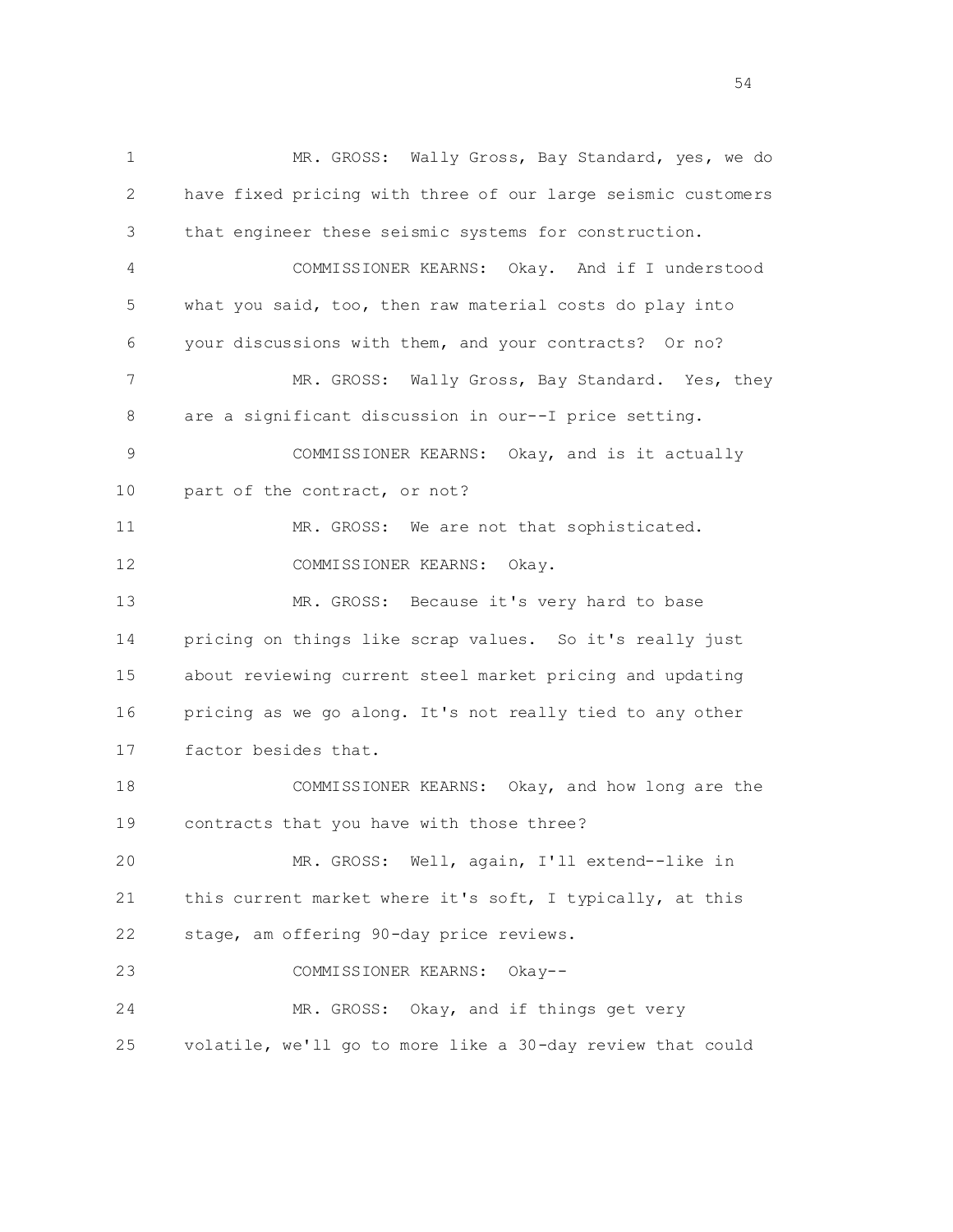2 COMMISSIONER KEARNS: Okay, that's helpful. 3 Thank you, very much. 4 CHAIRMAN JOHANSON: Commissioner Stayin? 5 COMMISSIONER STAYIN: Thank you. I would like to 6 start with the issue of capacity. Do we have in the United 7 States the capacity to provide the threaded rod that is 8 required by our industry, construction and all the other 9 uses? 10 I address this to Mr. Gross. Do you think that 11 we have enough capacity in the U.S. market to meet the 12 demand? Or do we need to also bring in imports in order to 13 meet that demand? 14 MR. GROSS: Wally Gross, Bay Standard 15 Manufacturing. All thread rod is a very simple product to 16 produce, and this is one of the reasons why I think we've 17 faced such opposition from offshore. When I say we're 18 willing and able to double our production in the next 12 to 19 18 months, it's that the time period is simply to get the 20 equipment, get it installed, hire the employees and increase 21 our capacities. 22 As long as there's demand there, that will not 23 stop. We will continue to add capacity to meet demand, and 24 I'm sure our friends at Vulcan have the same mind set. With 25 orders we can chase it, but if we have no chance, we have to

1 work in their favor or my favor. It works both ways.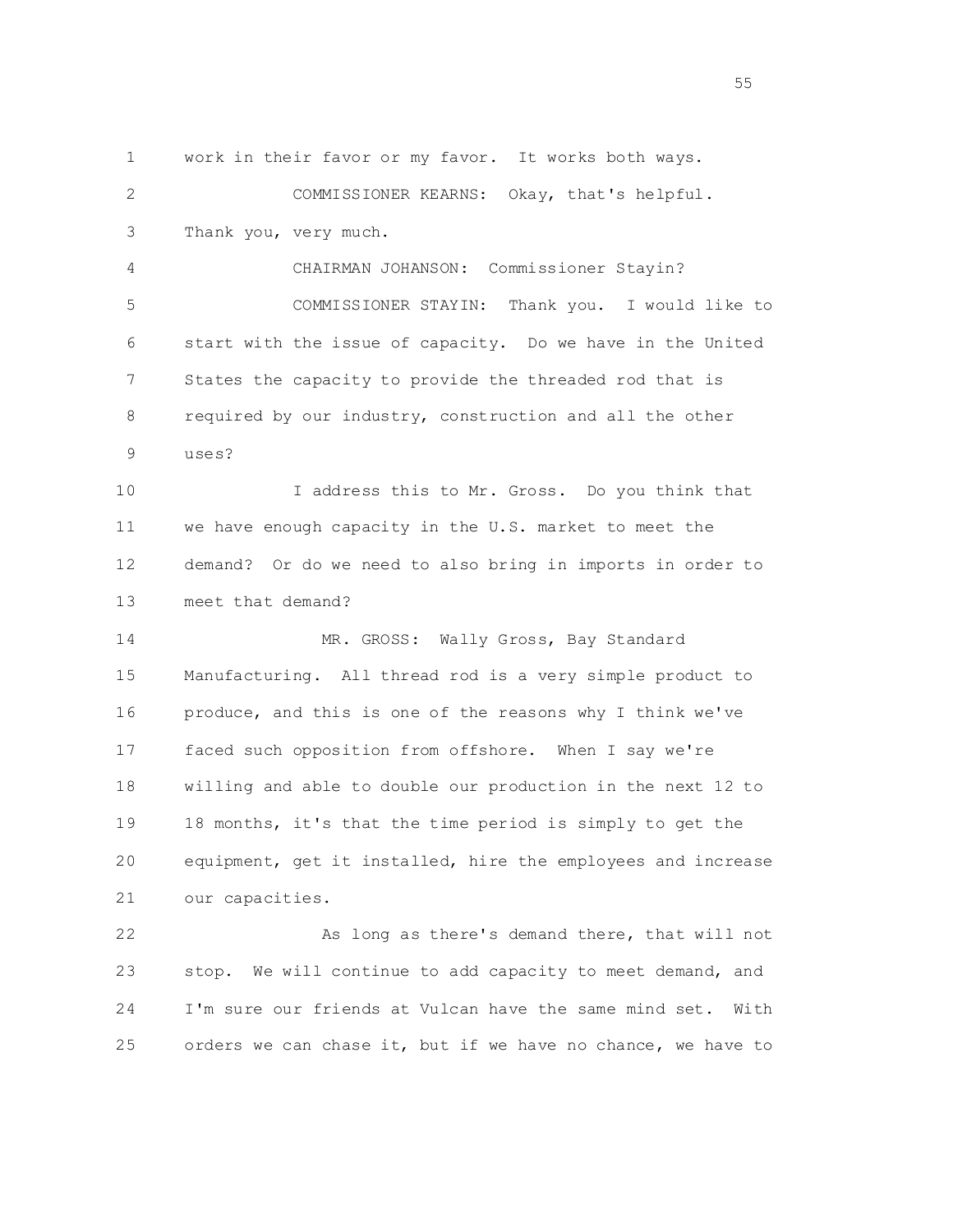1 sit and wait for some protection.

| 2  | Dennis Black from Vulcan Threaded<br>MR. BLACK:                          |
|----|--------------------------------------------------------------------------|
| 3  | Products. As far as capacity, especially on the low carbon               |
| 4  | side, we acquired the assets of All-America Threaded                     |
| 5  | Products of Indianapolis. Those assets are in a warehouse                |
| 6  | in storage. So obviously we've been trying to figure out                 |
| 7  | what to do with those, and based on market conditions we                 |
| 8  | have not been able to deploy those assets in what we think               |
| 9  | is a meaningful payback.                                                 |
| 10 | We've looked at different scenarios, obviously                           |
| 11 | depending on the outcome of these cases and of that sorts.               |
| 12 | I think on the alloy side, you know, we were -- we're a                  |
| 13 | relatively small player, even though we're probably the                  |
| 14 | biggest in the U.S. We look at a lot of our customers and a              |
| 15 | lot of people in Houston, I don't want to speak for Paul,                |
| 16 | that used to manufacture a lot more and don't now.<br>So I               |
| 17 | think there's a lot of people in the last decade that used               |
| 18 | to, and due to pricing from China just can't. And so Paul                |
| 19 | can speak to that better than I can on the alloy side.                   |
| 20 | But I think on low carbon, I think what Wally                            |
| 21 | can do, what I can do at the existing facility plus redeploy             |
| 22 | assets that I have in a warehouse, I don't see an issue.<br>$\mathbf{I}$ |
| 23 | think the alloy side needs more people like Paul to crank                |
| 24 | back up, where he idled that. He moved from being a                      |
| 25 | manufacturer to an importer, and hence why we're sitting                 |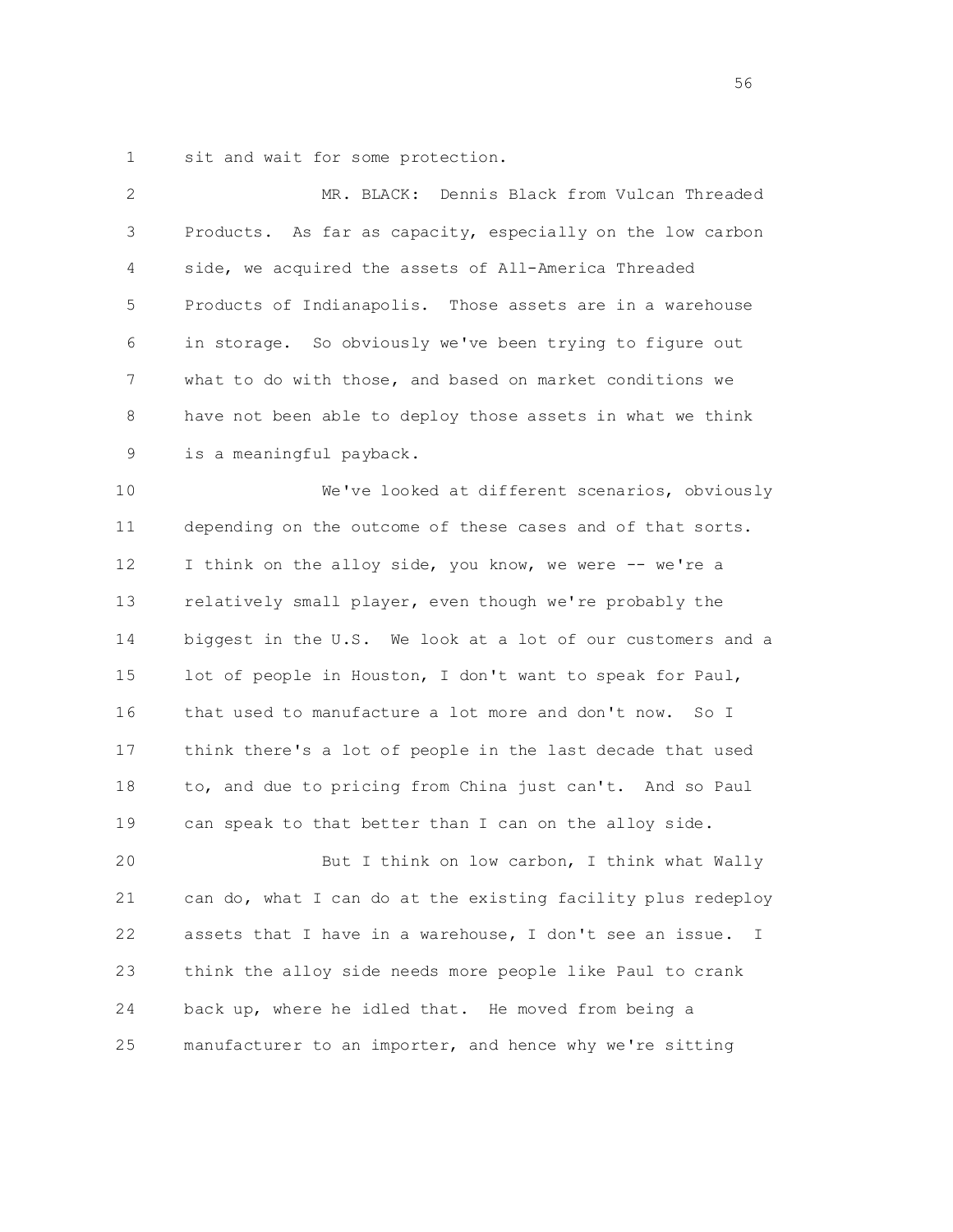1 here.

| 2           | Chris Graham, Steel Dynamics.<br>MR. GRAHAM:                   |
|-------------|----------------------------------------------------------------|
| 3           | We would contend that the incredibly high rate of imports      |
| 4           | come from, you know, we're being represented by the bulk of    |
| 5           | the threaded rod manufacturing base in the United States.      |
| 6           | It used to be bigger. The fact that imports are controlling    |
| 7           | so much, we would probably argue that no, we cannot because    |
| 8           | there's only a couple of us left.                              |
| $\mathsf 9$ | But that we, that these are good jobs, these                   |
| 10          | are good manufacturing positions. Vulcan in Alabama, the       |
| 11          | one plant that employs over 250 folks, and we think that       |
| 12          | there's room to rebuild an even better industry given a        |
| 13          | better playing field. But I would argue unless someone         |
| 14          | takes exception that the import tactics have put us into a     |
| 15          | position where no, today we could not supply everything.<br>Is |
| 16          | that a fair statement Dennis?                                  |
| 17          | MR. BLACK: Dennis Black. Yes, it is.                           |
| 18          | Without changes, I agree with that.                            |
| 19          | Commissioner Stayin, this is<br>MR. SCHAGRIN:                  |
| 20          | Roger Schagrin. I've been told just because some of these      |
| 21          | industry members have been in this industry for over 30        |
| 22          | years, that just as recently as 15 or 20 years ago there       |
| 23          | were about 30 U.S. producers.                                  |
| 24          | So it's not that those producers couldn't                      |
| 25          | supply the U.S. market. It's that imports have essentially     |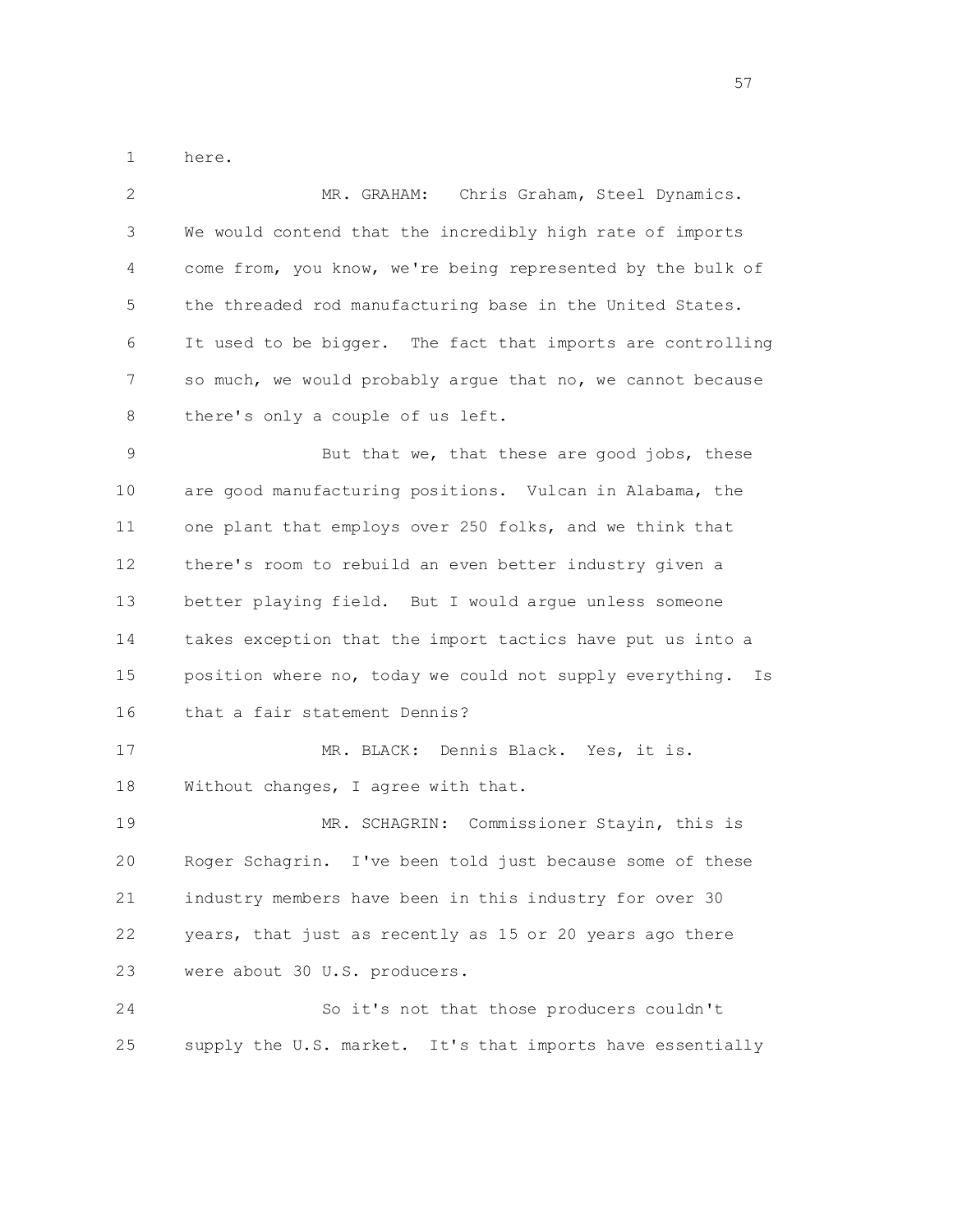1 destroyed more than two-thirds of the U.S. industry over the 2 past couple of decades. So as they say in Field of Dreams, 3 if the Commission creates fair trade, the industry, because 4 we're based on market conditions here, will respond by 5 expanding capacity.

 6 I think it's great. I haven't had many cases 7 in the past in which all three U.S. producers here have said 8 when we get relief, we already have plans in place. I think 9 Mr. Diorio already said they just in the past couple of 10 weeks have placed orders for new equipment. He said hey, 11 when that equipment arrives by next spring, are these duties 12 going to be in place?

 13 I say I'm just a trade lawyer, you know. Tell 14 your story to the Commissioners. They vote, not me. I 15 wouldn't make investment decisions based on Roger Schagrin's 16 advice because it's not my business. But the way the laws 17 work, these imports are unfairly traded. They have surged 18 massively, I mean almost a 50 percent increase over just the 19 first three years of the POI while the market was growing, 20 and now this industry wasn't able to take advantage of that 21 market growth, and now without doubt it's going to decline. 22 Probably 40 to 50 percent of demand in this 23 industry comes from energy. Chairman Johanson, and you 24 know, the rate count's been down for what, 12 to 15 months. 25 So the energy side of demand is already declining and

 $58<sub>58</sub>$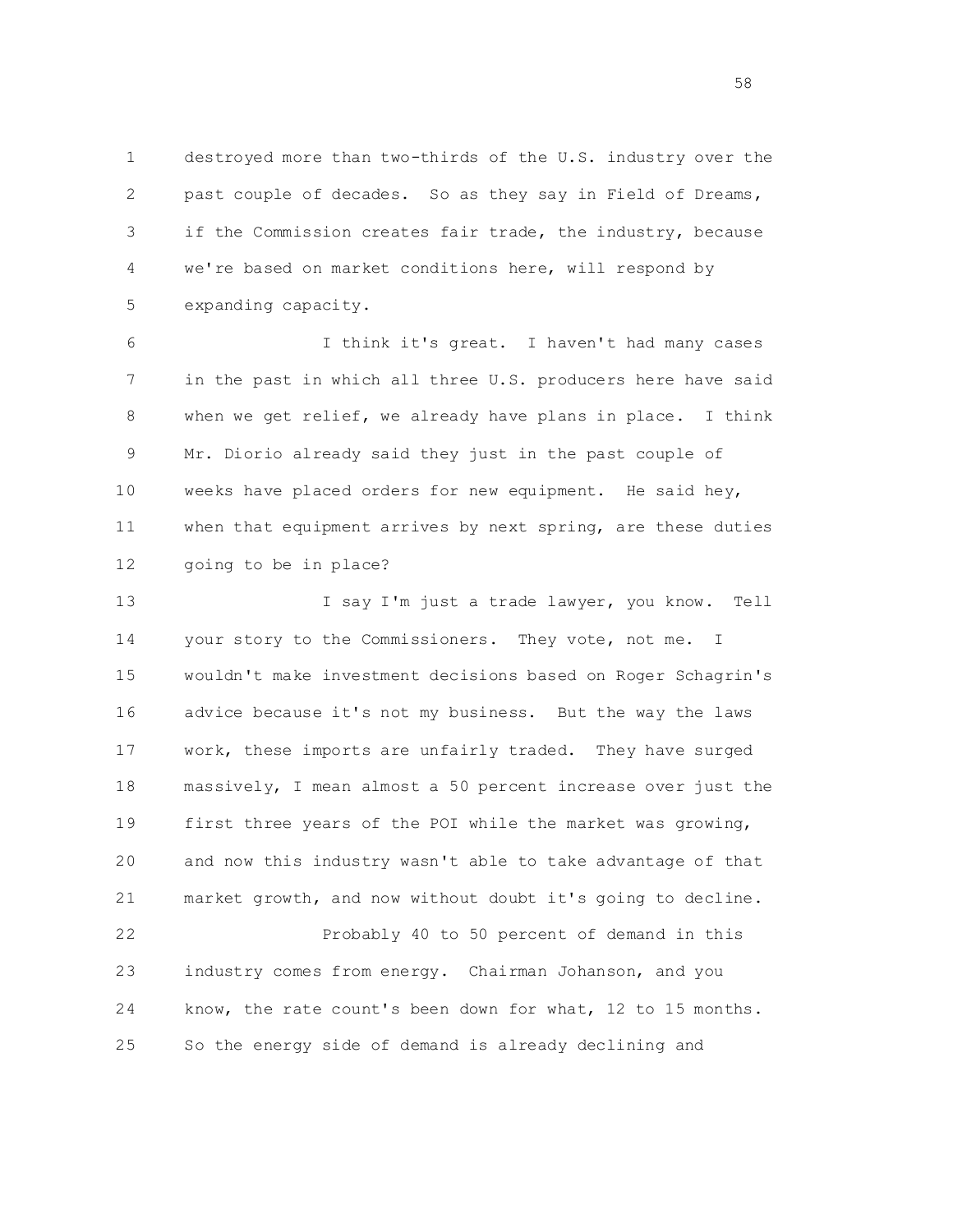1 construction has flattened and is declining slightly. So 2 they missed the uptick, but if they're able to replace 3 imports, all these companies are going to invest, have more 4 capacity, make more product, employ more Americans to supply 5 the market so that we're not dependent on unfairly traded 6 imports for constructing buildings or producing energy. 7 MR. LOGAN: I'd like to add one other thing. 8 I know personally of three additional companies that, 9 depending on the outcome of this case, are planning pretty 10 significant investments in this industry. 11 So it's not just those that are sitting here, 12 that are represented here, but there are other industry 13 players that would like to step up and supply domestic 14 product into the construction and oil and gas business, but 15 have been unable to do so up to this point. 16 COMMISSIONER STAYIN: Anybody else. Okay the 17 -- yes sir. 18 MR. DIORIO: Paul Diorio, Dan-Loc Group. 19 COMMISSIONER STAYIN: Yep. 20 MR. DIORIO: In the beginning of 2000 -- as I 21 mentioned in my testimony, at the beginning of 2016 we were 22 only operating at 10 to 15 percent of our capacity. We are 23 anticipating that CVD/AD orders will be issued, and in 24 anticipation of that as I mentioned, we've already bought 25 some new thread rollers, and we're in the process of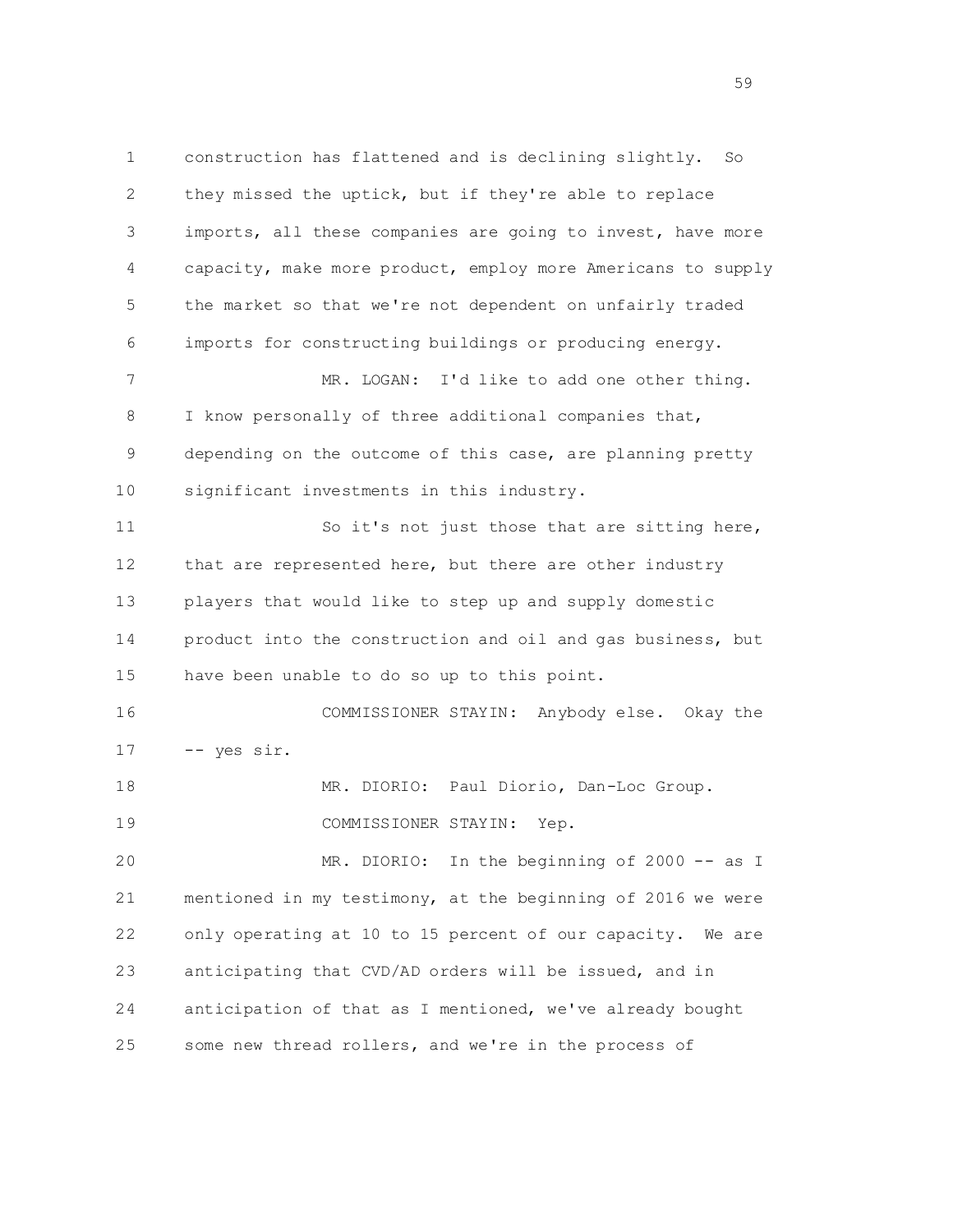1 acquiring additional ones.

| 2  | We've started our retraining program on                      |
|----|--------------------------------------------------------------|
| 3  | threading, so that our employees can take an influx of new   |
| 4  | folks coming in, and we -- we anticipate that we will be     |
| 5  | able to supply a significant amount of the requirements for  |
| 6  | the oil and gas industries, and that's particularly our area |
| 7  | of expertise. So we anticipate that we will, and we look     |
| 8  | forward to the orders being issued.                          |
| 9  | COMMISSIONER STAYIN: Thank you. Anybody                      |
| 10 | else? Okay, I appreciate your comments, and of course it is  |
| 11 | very important to be prepared should these rates go into     |
| 12 | place. So I am encouraged that you have in place a position  |
| 13 | to increase your capacity. I assume was that the purpose of  |
| 14 | your -- it was before the case was filed. But when you       |
| 15 | purchased Acme, the products from Acme, was the intention    |
| 16 | then to expand your production?                              |
| 17 | MR. BLACK: Yes it was, and obviously we                      |
| 18 | bought that in August of 2017, and that was before a lot of  |
| 19 | the pricing increases of '18, and we really had nowhere to   |
| 20 | go at that point. So again, we kept those assets. We own     |
| 21 | They're in a warehouse in storage.<br>them.                  |
| 22 | COMMISSIONER STAYIN: Okay, thank you.<br>The                 |
| 23 | staff has determined that the industry is inelastic from the |
| 24 | standpoint of price. Yet one of you have said to us today    |
| 25 | that it's a price sensitive market right now, and it's       |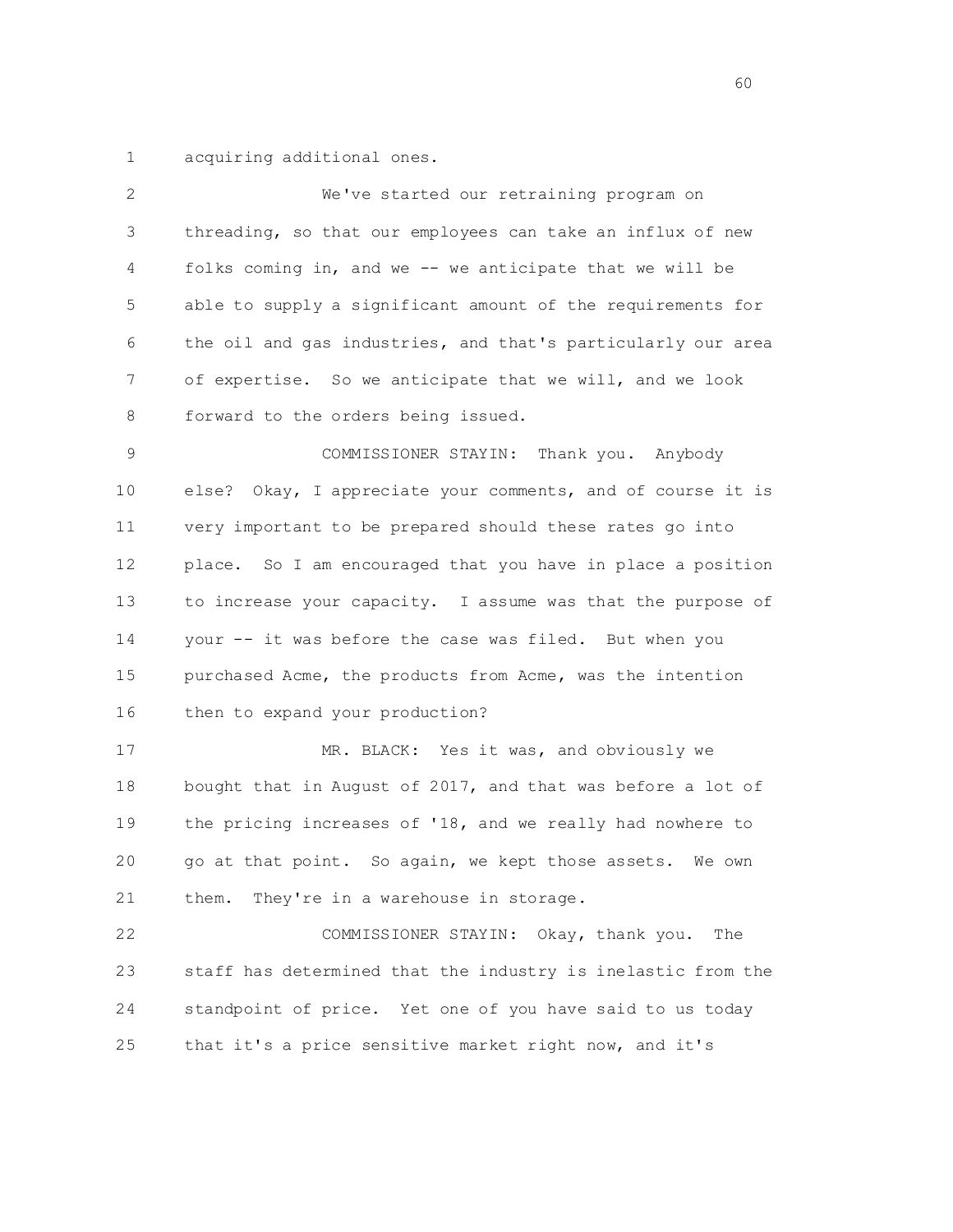1 difficult for you to compete in it. Can you explain to me 2 the difference between what's happening and what has been 3 determined by staff about an inelastic market? 4 MS. DRAKE: Commissioner Stayin, this is 5 Elizabeth Drake of Schagrin Associates. I believe -- I

 7 So the staff's finding about inelasticity is the overall 8 elasticity of demand to price.

6 believe both facts are correct and can be at the same time.

 9 So if overall prices for steel threaded rod in 10 the U.S. market go up, that's not going to significantly 11 overall demand for steel threaded rod because demand is 12 inelastic in the sense that construction companies, oil and 13 gas companies that need steel threaded rod, that there's no 14 substitute for it and that it's a low share of their total 15 cost, are going to continue to buy it in the same volumes.

 16 If overall market prices go up by ten percent, 17 20 percent, that's not going to reduce overall demand. But 18 at the same time, competition within the market from 19 different suppliers of steel-threaded rod is very price 20 sensitive. And so when Vulcan is competing against an 21 importer, if that importer's prices are a bit lower than 22 Vulcan's because it's a commodity product, that sale will be 23 lost if Vulcan isn't able to meet the price. So it's the 24 difference between the overall dynamics between demand and 25 overall prices versus competition between different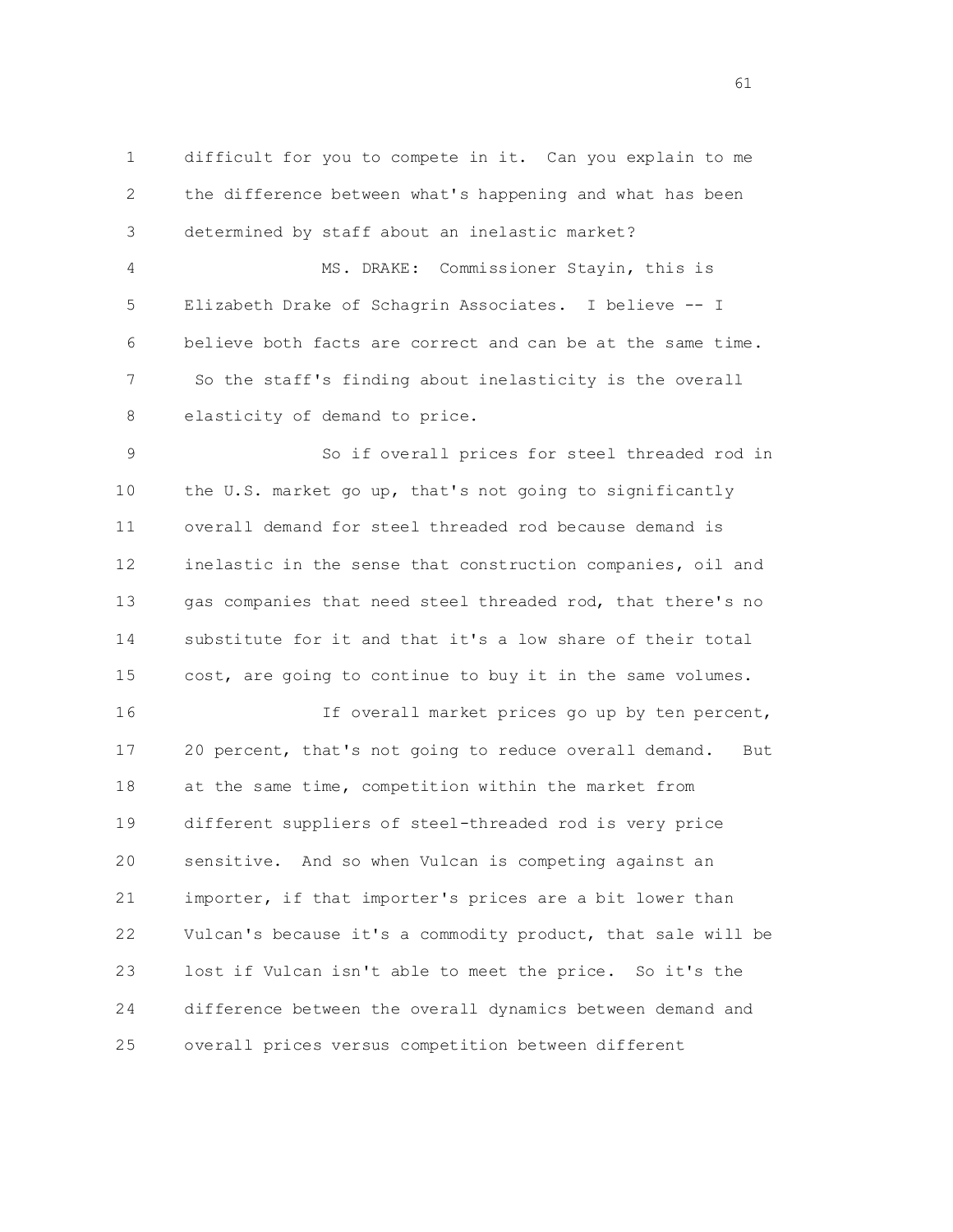1 suppliers of a commodity product based on price.

 2 COMMISSIONER STAYIN: Thank you. My time is 3 up. 4 CHAIRMAN JOHANSON: Commissioner Karpel.

 5 COMMISSIONER KARPEL: Thanks for all of you 6 being here. I wanted to start a little bit with trying to 7 understand the scope of this investigation as compared to 8 the prior investigation. How -- there appears to be some 9 overlap in scope of the two investigations. Can you talk 10 about that, and in particular the overlap appears to be 11 carbon products from China, and can you talk about your 12 decision to include them in this new investigation when 13 they're already covered or appear to be covered by an order? 14 MS. DRAKE: Thank you, Commissioner Karpel.

 15 Elizabeth Drake from Schagrin Associates. So the scope in 16 general covers both carbon and alloy steel threaded rod from 17 all four countries. The one exception is that the 18 anti-dumping investigation on China does not cover carbon 19 threaded rod that's already covered by the existing 20 anti-dumping order on carbon-threaded rod from China.

 21 So it's only the anti-dumping investigation on 22 China this time around that's focused on the alloy only, 23 because carbon's already covered by a dumping order. But 24 the countervailing duty investigation on imports from China 25 this time around does cover both carbon and alloy, because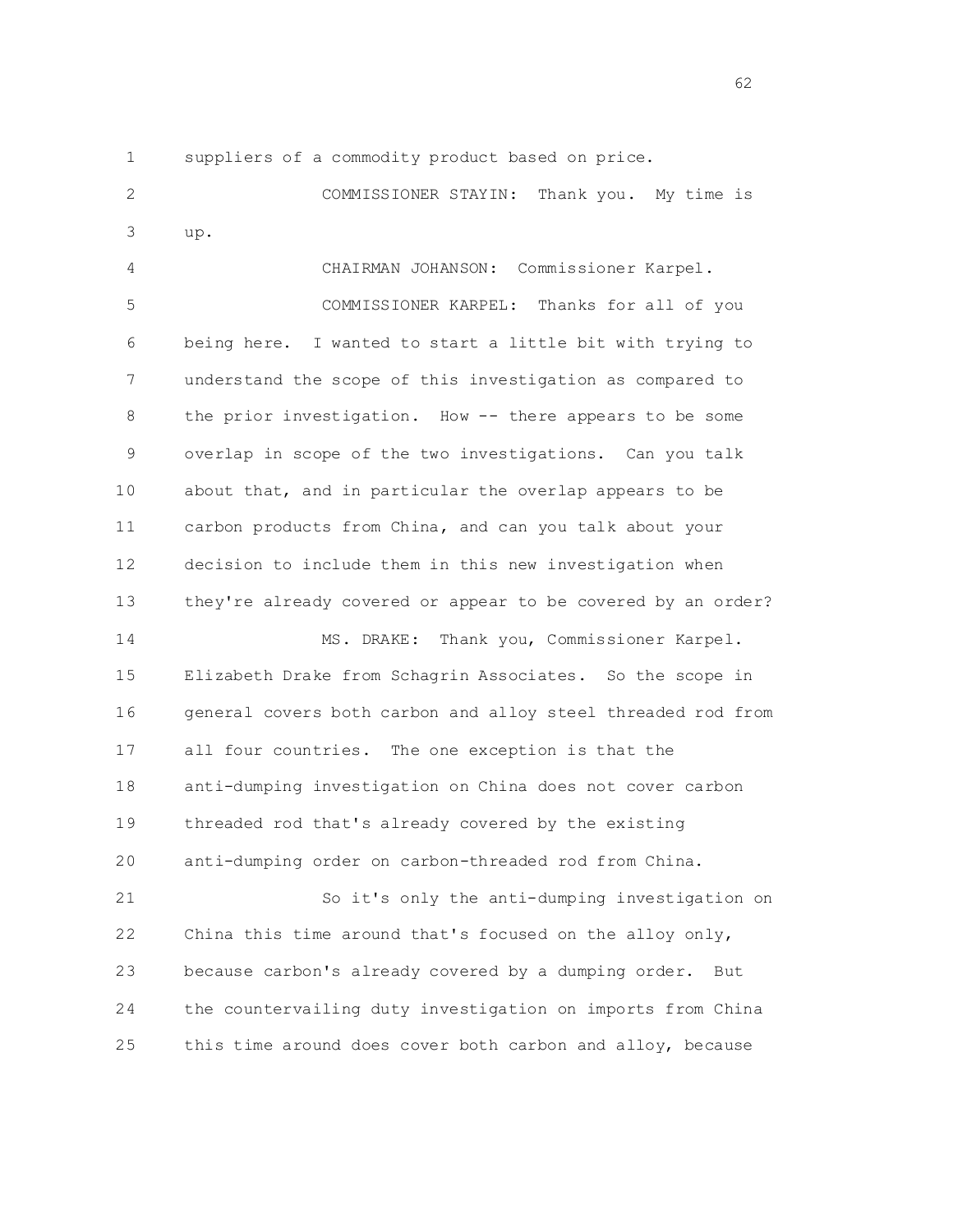1 there's no countervailing duty order on imports from China. 2 So that's why it's appropriate when the Commission is 3 looking at cumulated imports, to include both carbon and 4 alloy from each of the four subject countries, because 5 carbon, even though it's excluded from the dumping China 6 investigation is included in the countervailing duty 7 investigation on China.

 8 COMMISSIONER KARPEL: But am I reading this 9 right; Commerce came up with margins for the Chinese 10 producers on dumping?

11 MS. DRAKE: Correct, but that's just on alloy, 12 so the scope, overall, is carbon and alloy. But the dumping 13 investigation on China this time around only covers alloy 14 because carbon is already covered by the existing Order, so 15 those margins aren't imports of alloy threaded rod from 16 China from the dumping investigation, but the countervailing 17 duties margins on China cover both carbon and alloy from 18 China.

 19 MR. SCHAGRIN: Just for Commission precedence, 20 looking at similar situations, that was the exact same 21 situation the Commission had two years ago as to plate -- 22 cut-to-length plate where there had been an existing 23 anti-dumping duty Order on carbon plates, so the new dumping 24 case covered only alloy, but the countervailing duty case 25 covered both carbon and alloy. And then based on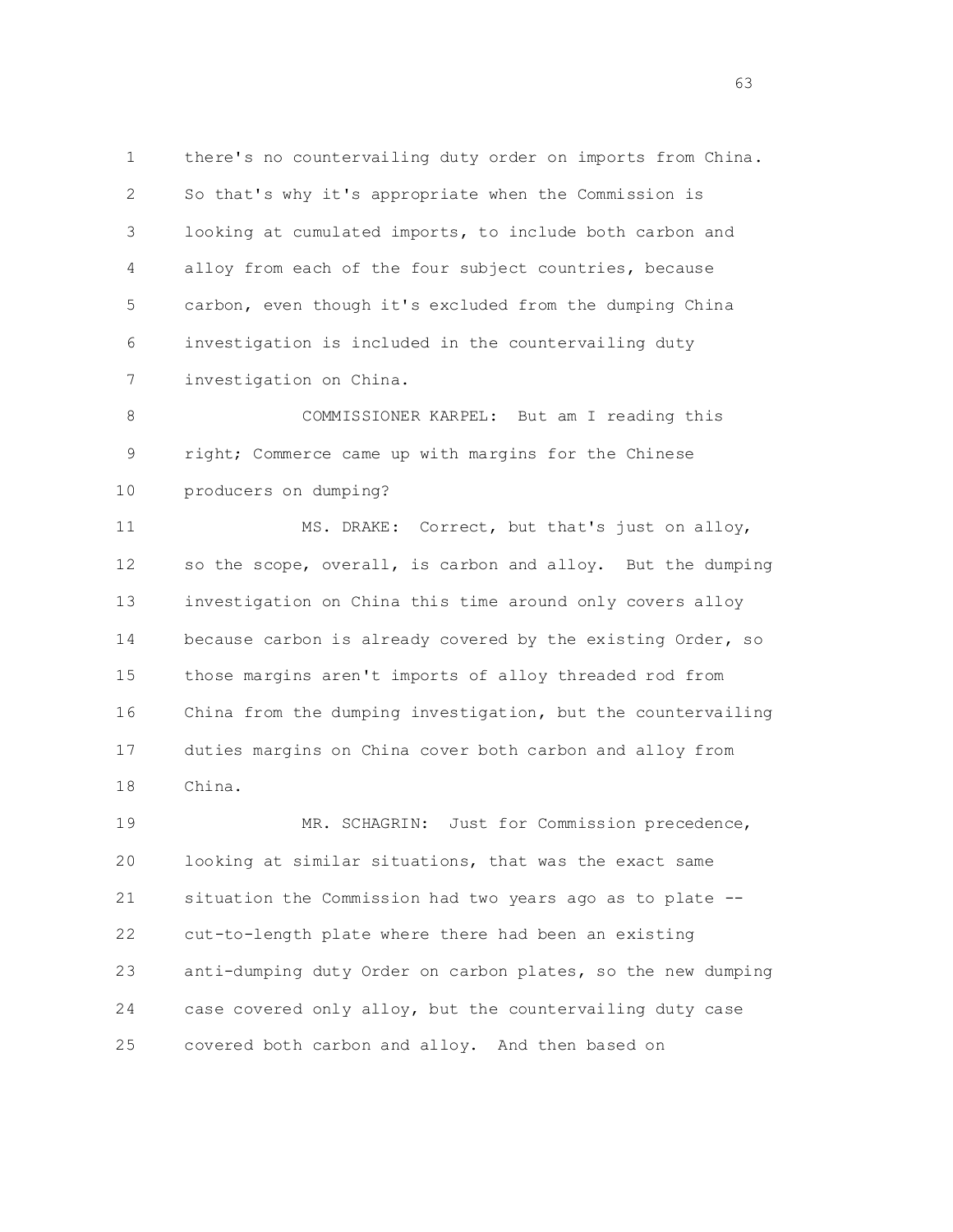1 cross-cumulation between CVD and AD, the Commission simply 2 cumulated all of the cut-to-length plate imports from China 3 with all of the other countries because of the fact that the 4 scope of the CVD case and the determination by Commerce that 5 all of the carbon and alloy plate from China had been 6 subsidized they were all cumulated and the same is true here 7 where Commerce has determined that all of the carbon and 8 alloy threaded rod from China is subsidized. So, you have 9 all those imports that can be cumulated with the other cases 10 because of the same scope in the CVD case as all of the AD 11 cases and the CVD case from India. It's a little 12 complicated, but as I say, we've done it once before just 13 two years ago.

 14 COMMISSIONER KARPEL: Thank you. I want to go 15 back a little bit to some of the questions that we started 16 out this morning on about availability of domestic product 17 and some of the information in the staff report that speaks 18 to that.

 19 I know it was earlier a cite was given to page 20 II-8 of the staff of the information there about lack of 21 availability of supply from domestic sources, but there's 22 also some information elsewhere in the staff report -- pages 23 III-13, Table V-12. Some of that information is 24 proprietary, so I don't want to talk about it here, but as 25 you look to address this in your post-hearing brief could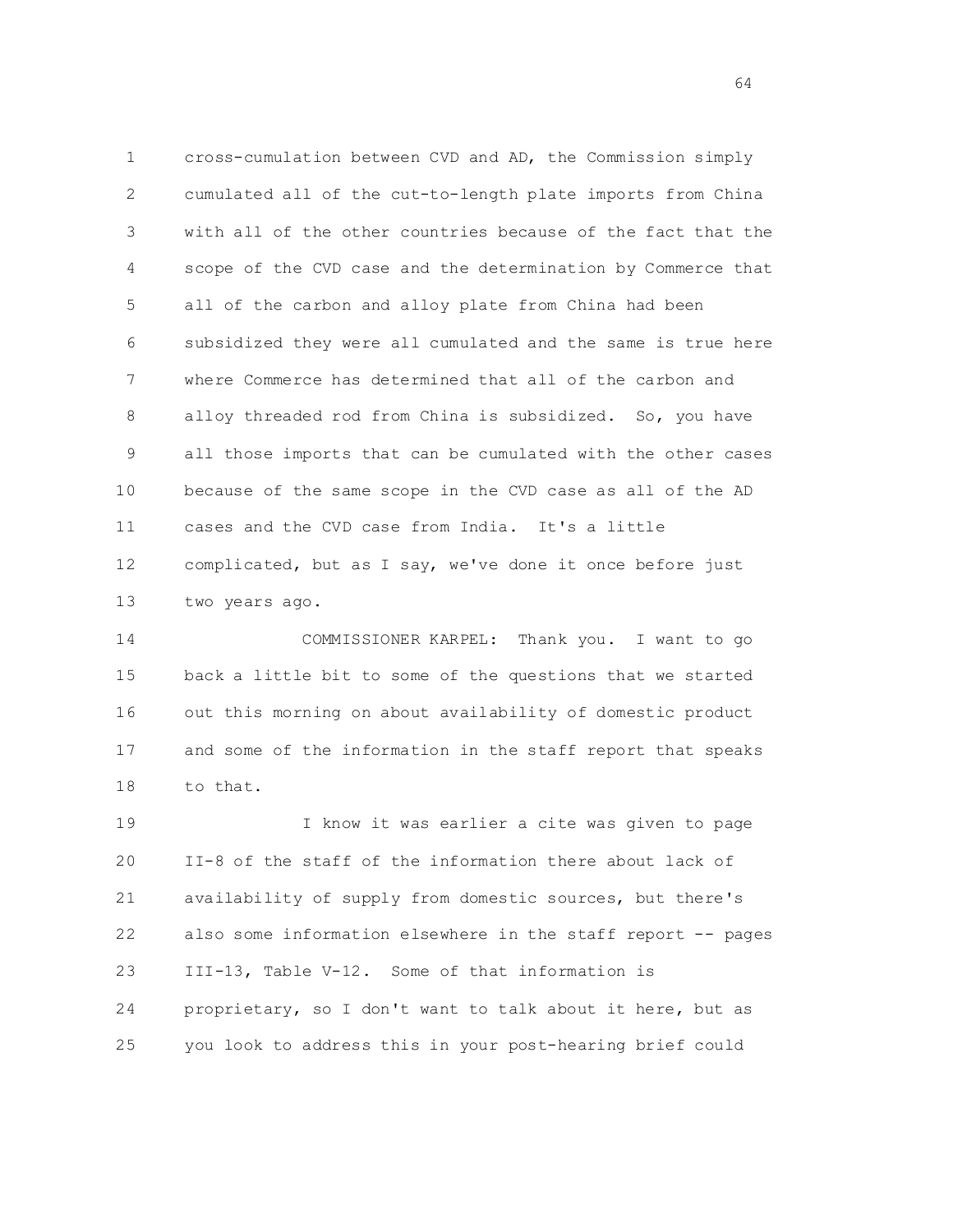1 you be sure to address that in light of the information on 2 the other pages I cited as well?

 3 I take your point that some of this may be any 4 given supplier doesn't have something in inventory at any 5 given time. It seems like what's being discussed in the 6 staff report is a little bit different than that scenario, 7 so if you could elaborate on that I'd appreciate it. 8 MR. SCHAGRIN: Commissioner Karpel, we'll do so

 9 in our post-hearing brief because of the confidential 10 nature.

11 I would say, in general -- and it goes to some 12 of Commission Stayin's questions -- the low capacity 13 utilization in this industry is just incredible. I mean 14 this is an industry in which literally the entire industry, 15 given the market share of the unfairly traded imports is on 16 the cusp of going out of existence. Bay Standard is lucky 17 that the seismic construction situation in California gave 18 them a life preserver for some of their business for a short 19 period of time, but this is an industry with unbelievable 20 amounts of excess capacity. And the fact that, I think, 21 like a lot of industries once the U.S. supply chain gets so 22 accustomed to having so much cheap import available all the 23 time you would ask some of those U.S. customers -- and of 24 course, it's all confidential -- they just don't want to pay 25 a fair market price for domestic material. They love the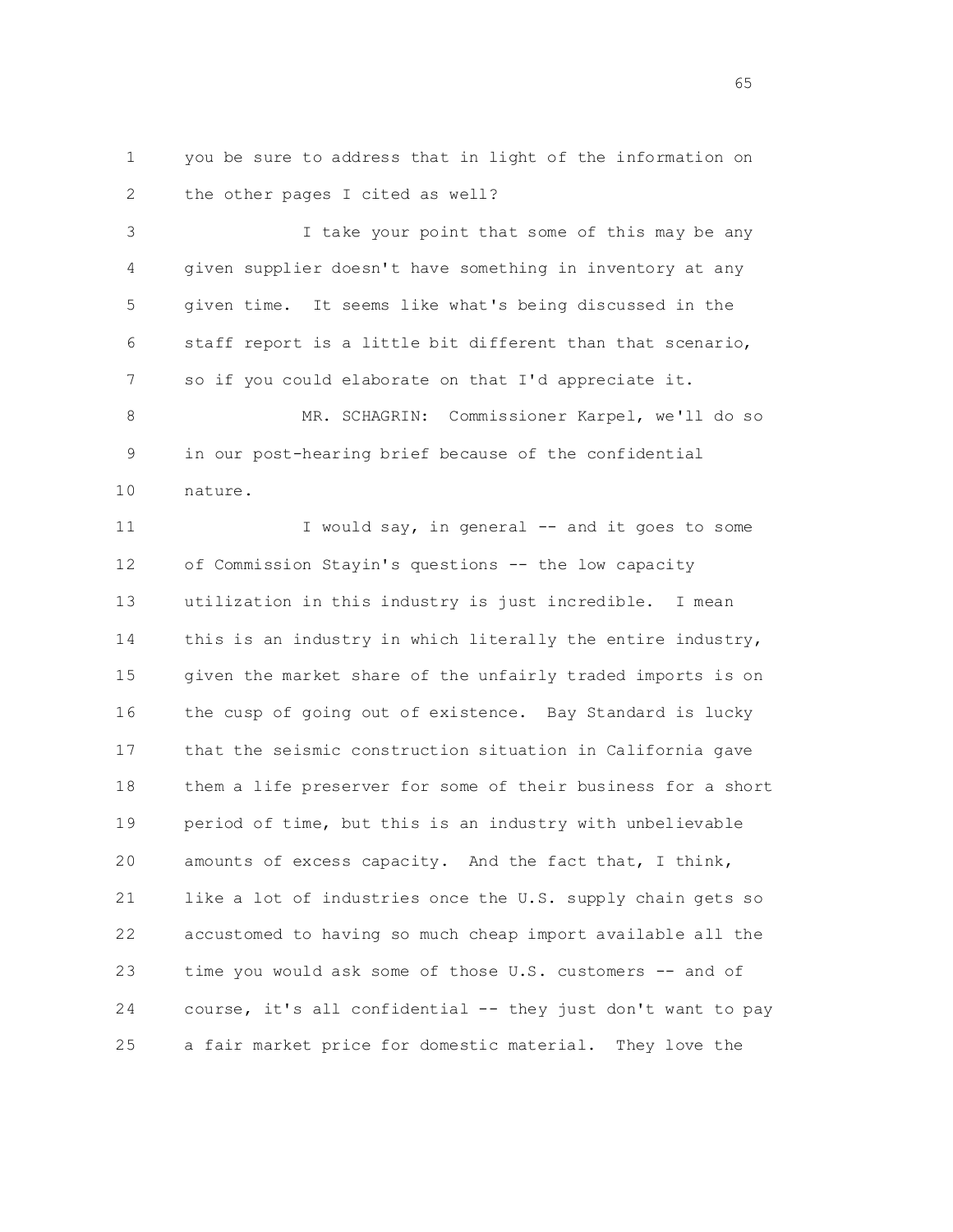1 imports. Imports here take well over half the U.S. market. 2 These suppliers, who I'm sure make enormous 3 amounts of profits as distributors reselling unfairly traded 4 imports, they would much rather continue buying unfairly 5 traded imports than buying domestic and only duties will 6 force them to buy domestic. So, we'll address it 7 confidentially in our brief, but this is an industry that is 8 really characterized by extremely poor capacity utilization 9 rates to the point where they're on the cusp of not even 10 being able to utilize the capacity they have remaining. 11 COMMISSIONER KARPEL: Thank you. Can we back up 12 a little bit and talk about the difference between carbon 13 and alloy steel threat? You've talked about earlier how 14 they are different, but if you can get alloy at the same 15 price as carbon, then a purchaser would just as well 16 purchase that. So, I want to unpack that a little bit, 17 understand what is the difference between the two end uses 18 production process, pricing, and if you can point me to 19 anywhere in the record where it's talking about that 20 particular fact you mentioned, that purchasers are buying 21 alloy when they could use carbon because it's just as cheap. 22 MR. BLACK: I'll take at least the first part. 23 This is Dennis Black from Vulcan Threaded Products. As far 24 as the difference between carbon and alloy, I mean they're

25 very similar products. If I laid two on your desk, you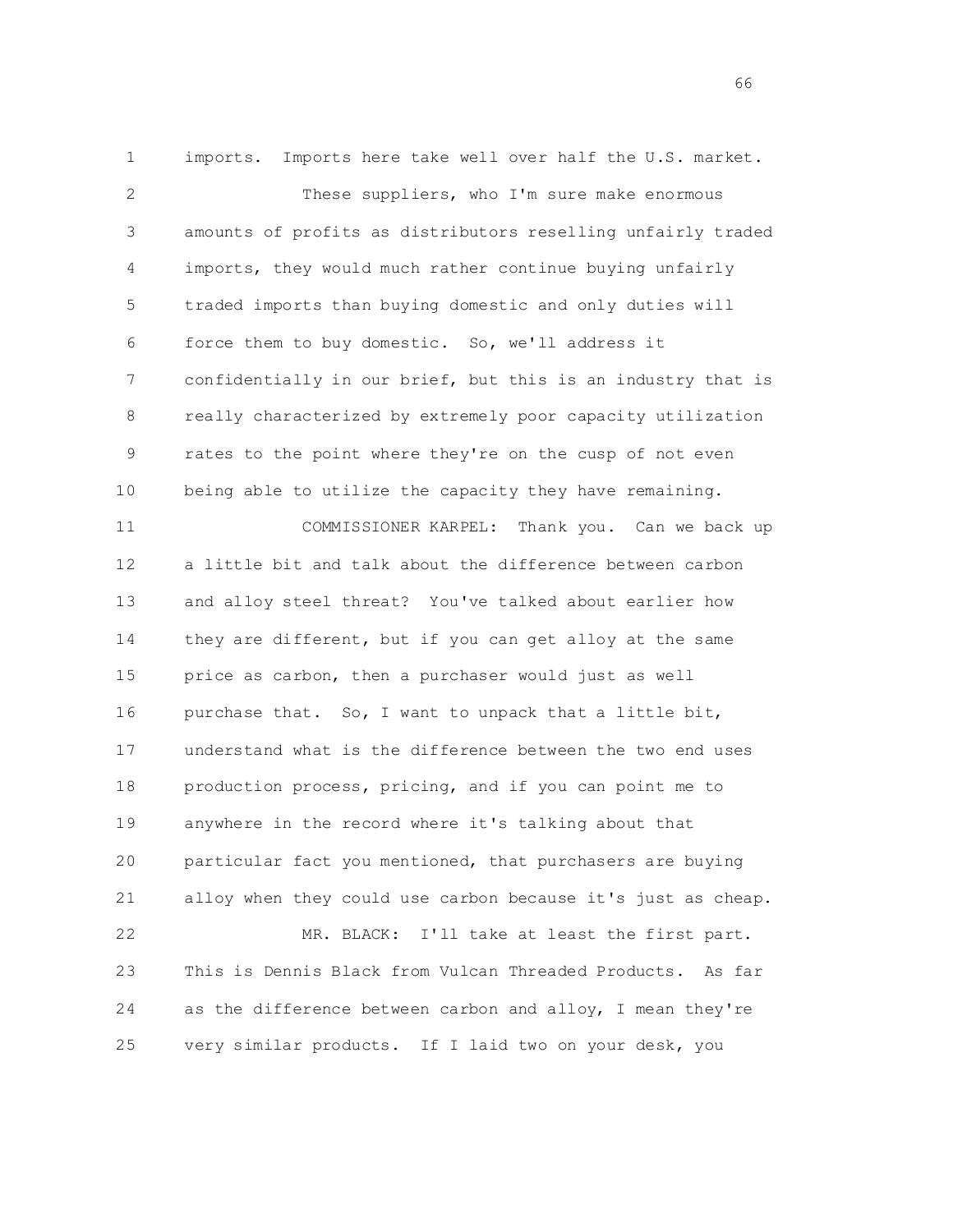1 wouldn't be able to tell them apart. I would tell you that 2 it's really probably has to do with the application, the 3 criticality. Again, you might use them; especially, like 4 Paul can talk about in oil and gas. You can use them for 5 flange bolts, use them in refineries or pipelines, and 6 things of high pressure where explosions, fire they're going 7 to use the more expensive, heat-treated alloy product for 8 the safety factor.

9 But if you had, let's say, water or air lines, 10 they look the same. The flanges look very similar. They're 11 going to use a low carbon bolt for that. So, sometimes it's 12 just the criticality of the application, almost like anchor 13 bolts. You know what'd you're holding up; is it a light 14 post or a building. There's a difference there. So, a lot 15 of times it's the criticality, the difference in the loads 16 because obviously the alloy has higher load capacities, but 17 on the surface you couldn't tell them apart if I laid them 18 on your desk.

19 As far as some of the privileged stuff, I'll 20 have to leave that to Roger.

 21 COMMISSIONER KARPEL: In terms of production 22 differences?

 23 MR. BLACK: Excuse me, as far as production? At 24 least in our plant, the low carbon -- again, there's a lot 25 of differences -- diameter, length. You know there's a lot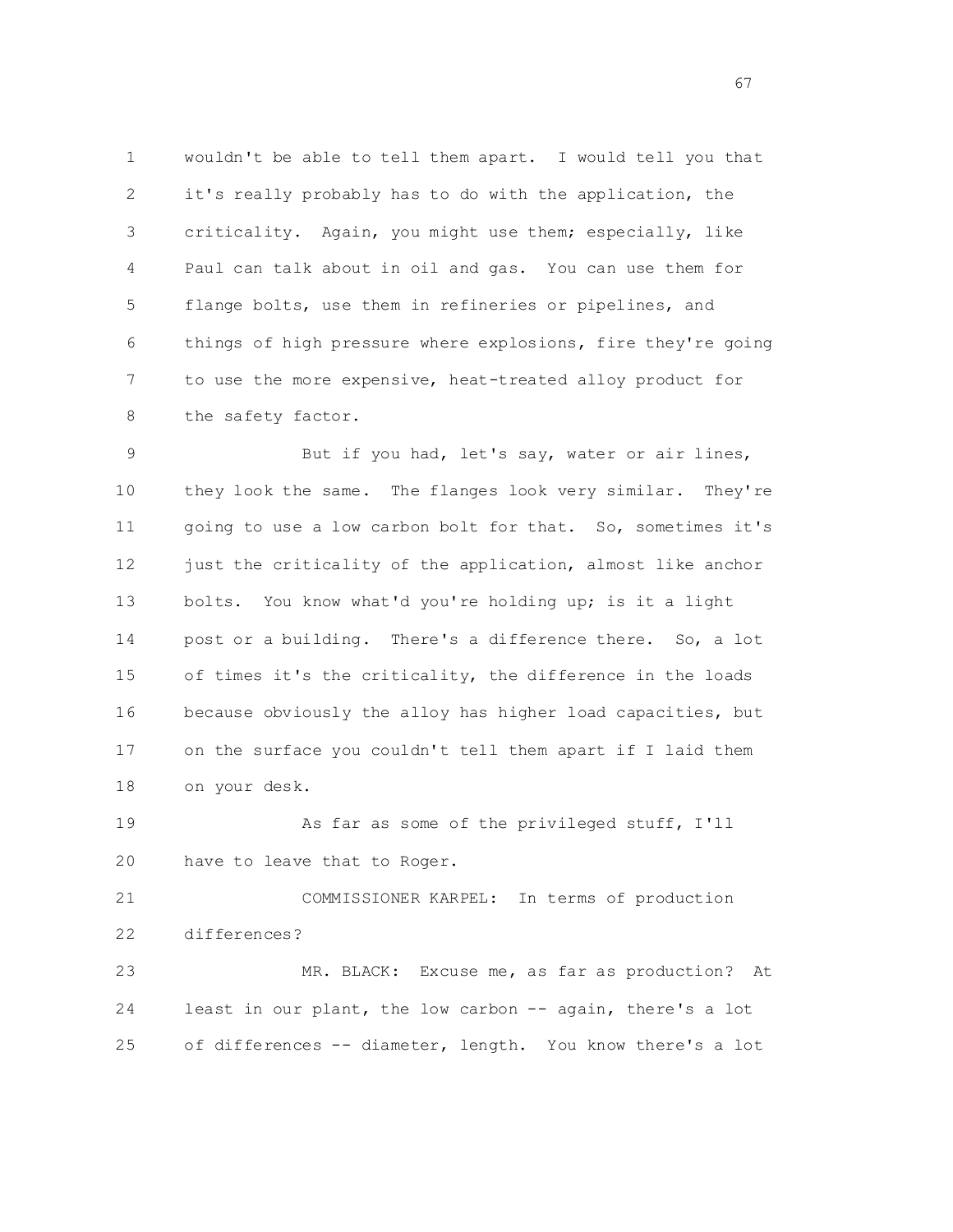1 of differences. They're treaded. Production low carbon is 2 much higher in our plant. I think as far as the markets the 3 markets are not so dissimilar. It's just that you know by 4 my best -- I don't have you know the -- look at the 5 privileged information, but you know China is 85 percent of 6 the alloy market, by my guess and that's only mine. You 7 obviously have better facts than I do, but you know for us 8 low carbon is much higher.

 9 COMMISSIONER KARPEL: But what kind of 10 additional equipment or processes do you need to do? 11 MR. BLACK: As far as alloy, it's a different 12 raw material. It's normally -- obviously, it has alloy. It 13 costs more. The machinery, what you do in the process is 14 pretty similar, except normally in alloy there is a heat 15 treatment process. So, normally, there's a heat treatment. 16 In our facility it's before threading, but you can also do 17 it after. But for us -- for me where I do the alloy and 18 threaded they're right next to each other. The lines are 19 right next to each other on the production floor.

 20 COMMISSIONER KARPEL: Is the higher cost of 21 alloy due mainly to the raw material cost being higher or 22 the extra production step?

 23 MR. BLACK: A little bit of both probably. I 24 mean, obviously, the material is going to cost a certain 25 percentage. There's obviously heat treatment costs a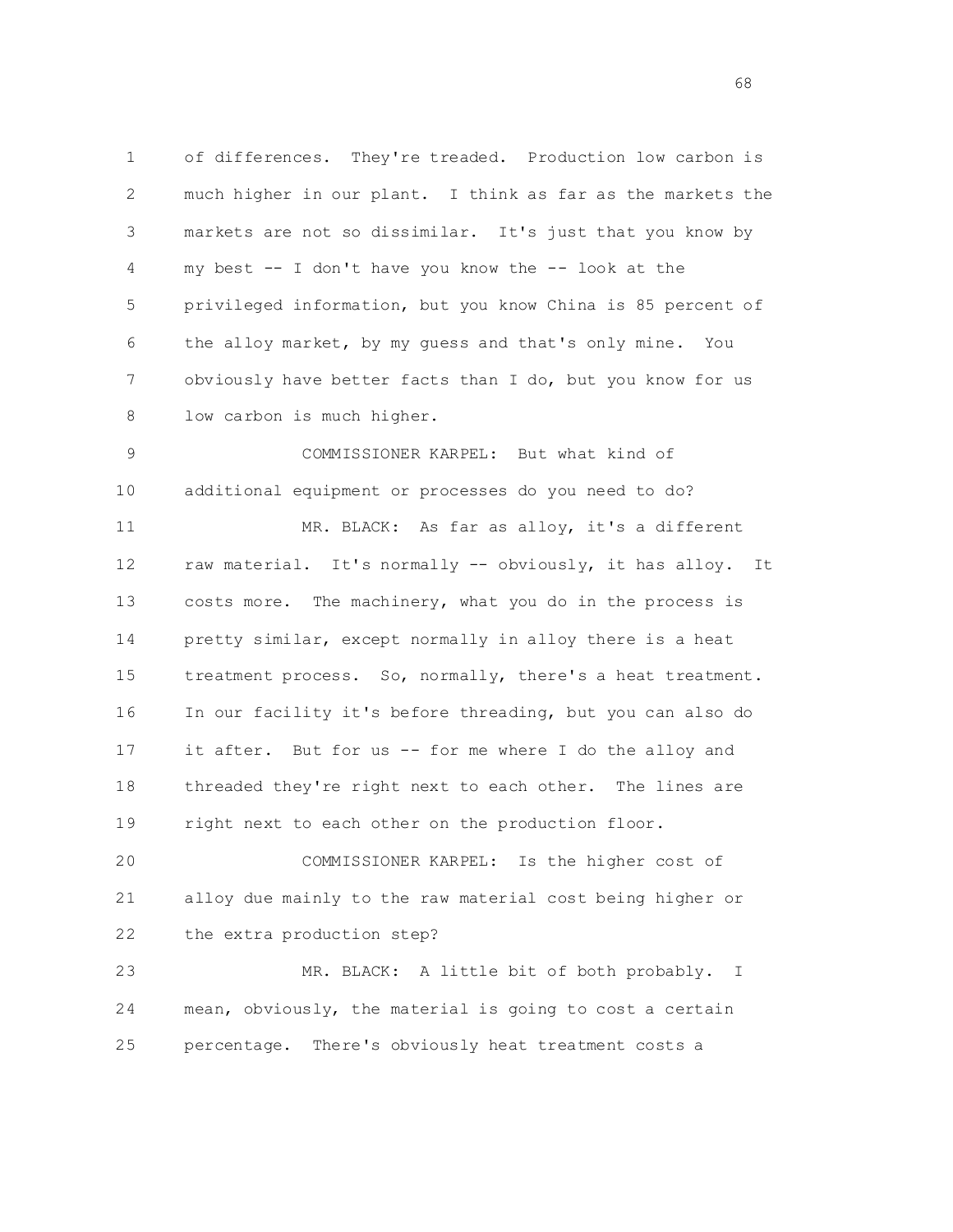1 certain amount of money also, so I think both.

| $\mathbf{2}$ | MR. GROSS: Being somewhat of a different                      |
|--------------|---------------------------------------------------------------|
| 3            | company than Vulcan since we do not produce our raw           |
| 4            | material, our bars, in our plant low carbon and alloy bars    |
| 5            | are subjected to the same processes to produce -- same        |
| 6            | equipment. There's no difference between the two.             |
| 7            | MR. GRAHAM:<br>Chris Graham with Steel Dynamics.              |
| 8            | COMMISSIONER KARPEL: I'm sorry; just one                      |
| 9            | follow-up for Mr. Gross. So, it's just the raw material       |
| 10           | that's different in your production?                          |
| 11           | MR. GROSS: Yes, that's correct.                               |
| 12           | MR. GRAHAM: I think we're understating the                    |
| 13           | effect of the alloy. The alloy is the expensive part of the   |
| 14           | recipe that allows it to perform at a higher level than just  |
| 15           | a vanilla, basic threaded rod, carbon rod. So, even if they   |
| 16           | are produced at the same rate on the same equipment and you   |
| 17           | can't tell them visually, the recipe required to make alloys  |
| 18           | -- to add alloys should be markedly more costly from a        |
| 19           | recipe standpoint, as the steel's being made in its rawer     |
| 20           | form, in its liquid form. We have steel mill that sell for,   |
| 21           | say, \$800-a-ton steel. Alloy steels might sell for \$2,000 a |
| 22           | Alloys are typically a high-cost item.<br>ton.                |
| 23           | We can amplify this in our<br>MR. SCHAGRIN:                   |
| 24           | post-hearing, but one of the key factors for the traditional  |
| 25           | like product analysis that the Commission does, and it's      |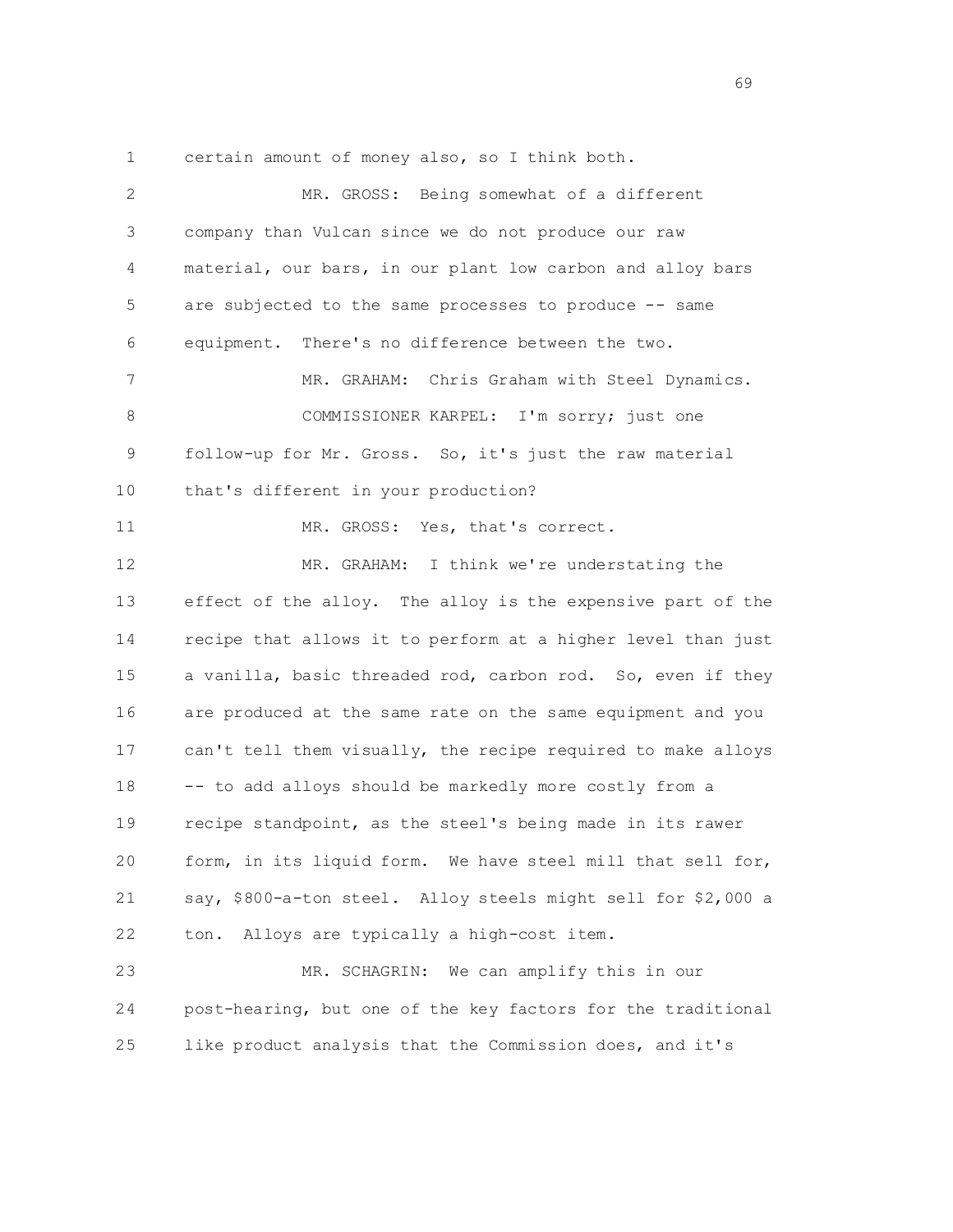1 unfortunate you didn't get questionnaire responses from the 2 Tia and Chinese industries, but to the best of the 3 industry's knowledge, all U.S. producers and all the subject 4 foreign producers produce both carbon and alloy and they're 5 producing them on the same machinery with the same 6 employees.

 7 They may have in the production process either 8 an additional step or a longer time period of heat treatment 9 for the alloy, but other than that additional time of heat 10 treating alloy similar to plate with carbon and alloy that 11 you have heat treatment of the alloy product that you do 12 have that tremendous overlap, as well as the same with 13 channels of distribution and in uses that continuum just 14 goes along a continuum of criticality.

 15 You just need -- whenever you get more safety 16 involved and potential for more explosions in the oil and 17 gas filed you're going to use the alloy product because it's 18 stronger than the carbon product, but it does the same 19 thing.

 20 MR. GRAHAM: It's arguable that someone could 21 look at the laws that are in place and add a little bit of 22 alloy to be able to characterize it as an alloy product and 23 they really didn't -- they're not going to sell it as the 24 Cadillac. They're going to sell it as the carbon-based and 25 try to get it called an alloy product to find a loophole.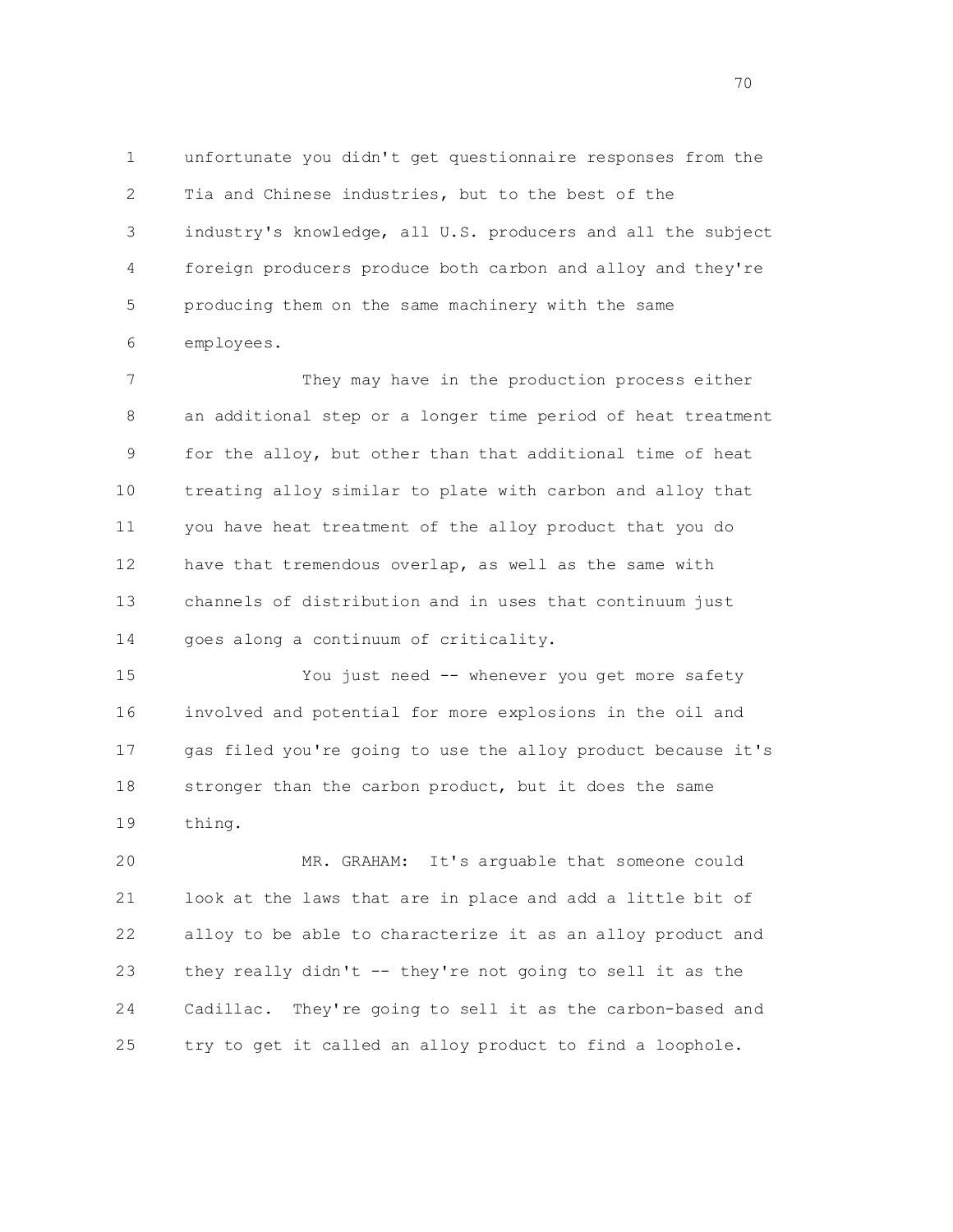1 CHAIRMAN JOHANSON: Mr. Schagrin, 2 you just brought up the use of steel threaded rod in oil and 3 gas application. Is this product limited to joint restraint 4 systems or are their other uses in the oil and gas sector 5 because I'm somewhat familiar with how it's used in the 6 construction. You can easily visualize that. I just don't 7 know about oil and gas.

 8 MR. SCHAGRIN: I'll let Mr. Diorio take it, but 9 I was shocked that, Chairman Johanson, like it's everywhere 10 in the field. It's supporting the pipes. It's on the rigs. 11 It's hooked up with all the flanges, but I'll let Mr. Diorio 12 explain that.

 13 MR. DIORIO: It's used in joint connections. 14 So, if you have a flange and you have a bunch of holes in 15 the flange, two flanges come together, each one of those 16 holes is filled by an all-thread stud. It could be as small 17 as a half-inch diameter two inches long up to four inches in 18 diameter and 48-inches long. They're higher strength studs, 19 so as the pressure in the line or the application as it 20 tries to pull that joint apart the strength that's required 21 in that stud is a lot higher than a standard carbon stud. 22 Any time you see a blow-out preventer, a tree or a Christmas 23 tree, an oil production upstream, any of the terminals where 24 the pipes come out of the ground and they have joints and 25 they go to valves, the valve metrics, all of those studs are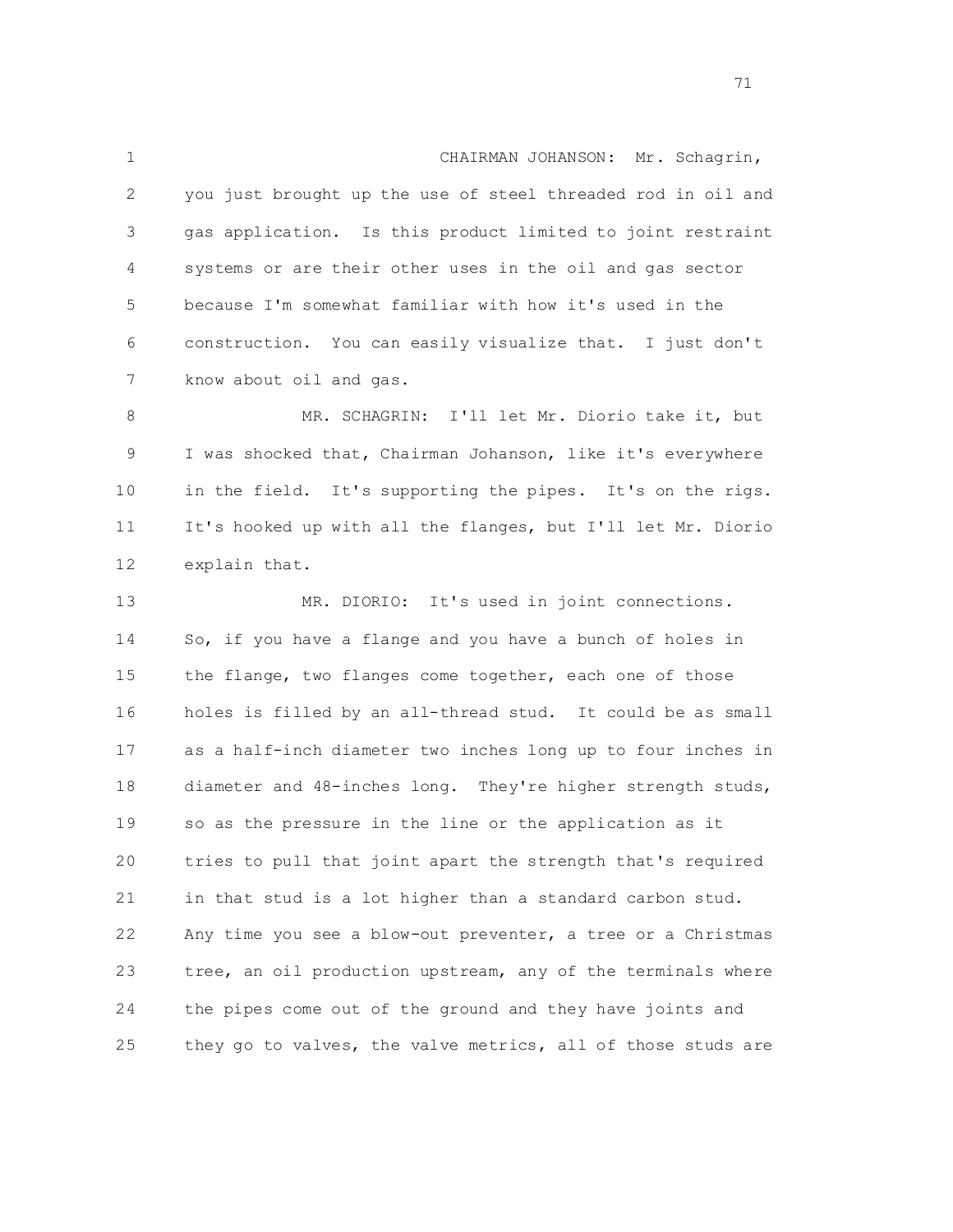1 an alloy stud; typically, of a Grade B-7 or an L-7. All our 2 LNG facilities along the coast, import and export, all have 3 a variety of alloy studs in that facility, some of them for 4 high strength, some of them for low temperature, cryogenic 5 applications. Again, higher strength due to the alloy that 6 is in the product.

 7 CHAIRMAN JOHANSON: So there's of course a great 8 deal of difference in the products being created. When I 9 think of steel threaded rod, I came into the hearing 10 thinking it's a commodity product, which I think it is to a 11 certain extent in the building trade, it sounds like in oil 12 and gas, it's more specialized?

 13 MR. DIORIO: It is a little bit more specialized. 14 However, we treat it as a commodity, as do our customers. 15 The service aspect is being able to have it in inventory and 16 being able to deliver it, but it is a commodity threaded 17 product as well.

 18 CHAIRMAN JOHANSON: As the imported products 19 coming in more for the construction industry or the oil and 20 gas industries? It seems that it's so specialized, it would 21 appear normal for certain products to be produced, let's 22 say, in the Houston area where you are, but perhaps not be 23 produced in other countries.

 24 MR. SCHAGRIN: Chairman Johanson, to the best of 25 our knowledge and I think the staff report supports this, is

72 and 2012 and 2012 and 2012 and 2012 and 2012 and 2012 and 2012 and 2012 and 2012 and 2012 and 201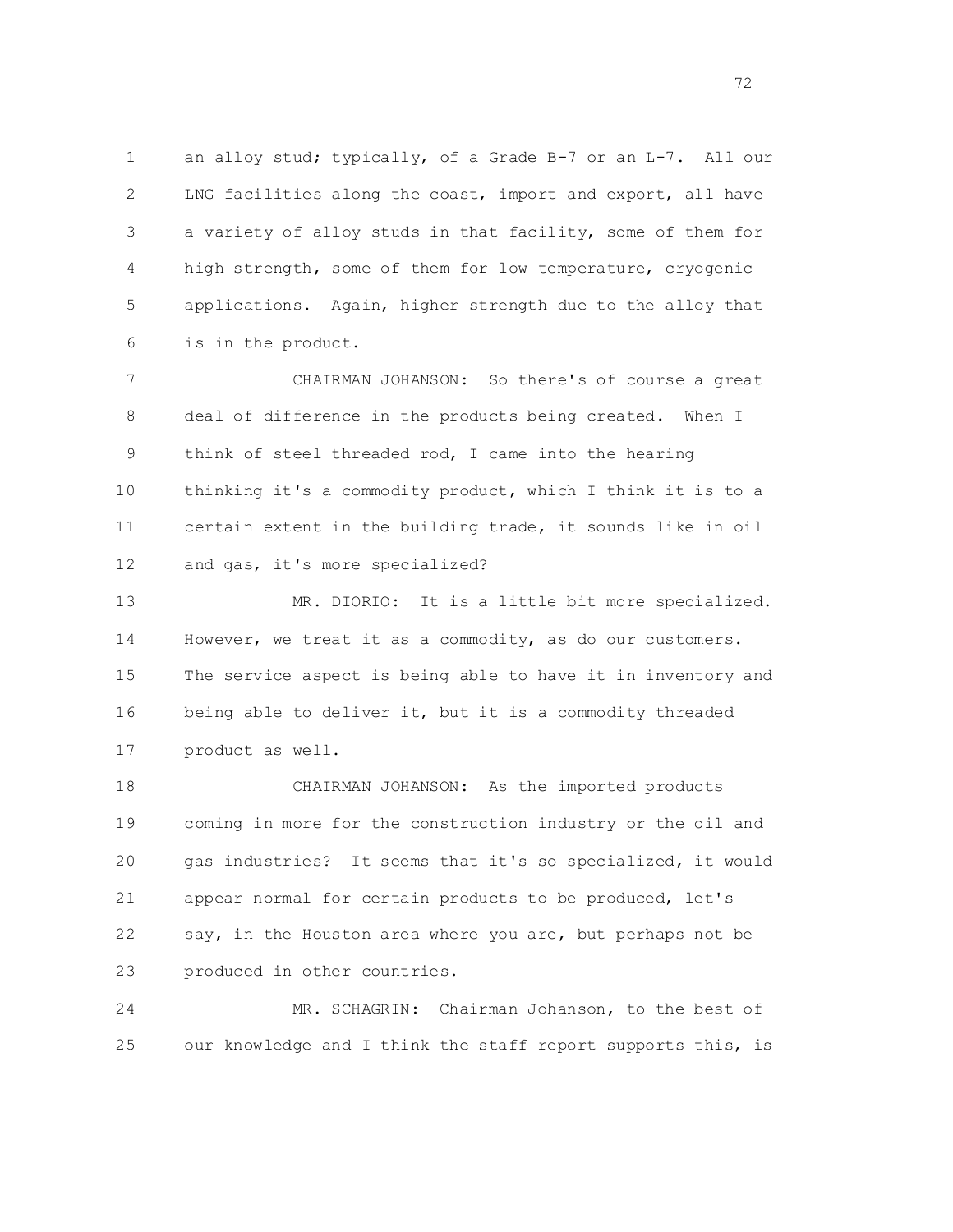1 that they're coming in heavily for both applications and I 2 think, as Mr. Diorio testified, even though the products 3 used in oil and gas, in general, will be of higher grades 4 than the products used in commercial construction, they are 5 still just made to common specifications, specifications 6 delivered that are drafted both by the ASTM and/or the API, 7 but it's still just a product made to a specification for 8 use in these applications.

 9 And there are tremendous volumes of 10 unfairly-traded imports coming in meeting those 11 specifications, just as there are meeting the other 12 specifications that are more common in construction, and the 13 same for the domestic industry. The domestic industry can 14 produce all the specifications that are used in 15 construction and can produce all the specifications that are 16 used in the oil and gas industry. Even though they are 17 generally different specifications, both the domestic 18 industry and the imports both make large quantities of 19 products that meet those specifications.

 20 MR. LOGAN: I serve on an ASTM committee called 21 F16 for specification called F1554, which is actually both a 22 carbon specification and an alloy specification. And the 23 alloy specification, part of that spec is basically B7, and 24 it is wholly used, that specification is geared towards the 25 construction industry. So there's not an "either-or" here.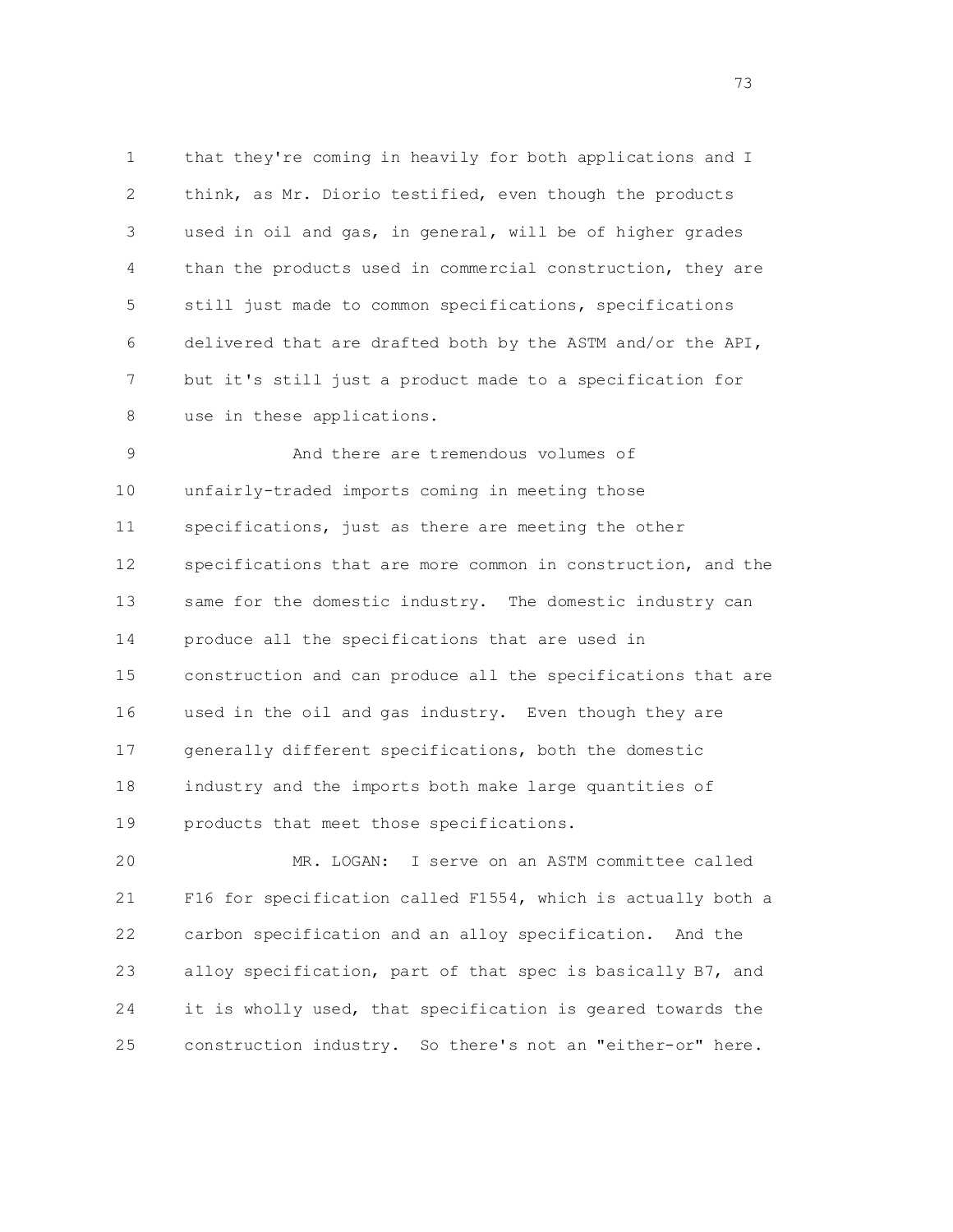1 There is a "both". And alloy and carbon are being used in 2 both oil and gas applications and in construction 3 applications.

 4 MR. GROSS: I would just like to add, twenty 5 years ago I worked heavily in pump-and-valve and nuclear and 6 toward Houston looking for vendors, where there was a very 7 strong supply of domestic manufacturers, I was surprised 8 five years ago when I was touring China, that I went to many 9 factories that had been private labeling, these fasteners to 10 these ASTM standards for those manufacturers who, twenty 11 years ago, were making them in the United States. So it's 12 very much turned--in my opinion, very much turned to a 13 commodity.

 14 CHAIRMAN JOHANSON: And my apologies if this is 15 covered in the staff report, I don't recall, but do you know 16 how much steel threaded rod is used in the oil and gas 17 sectors, as opposed to non-residential and commercial 18 construction?

 19 MS. DRAKE: Chairman Johanson, Elizabeth Drake. 20 I believe it's not covered in the staff report. There's 21 data on distributors versus end users, but not different 22 kinds of markets. But in our discussions yesterday, I think 23 we had a rough estimate that it might be about half and 24 half, in terms of demand, half construction and half oil and 25 gas. But there's no data that we have that would answer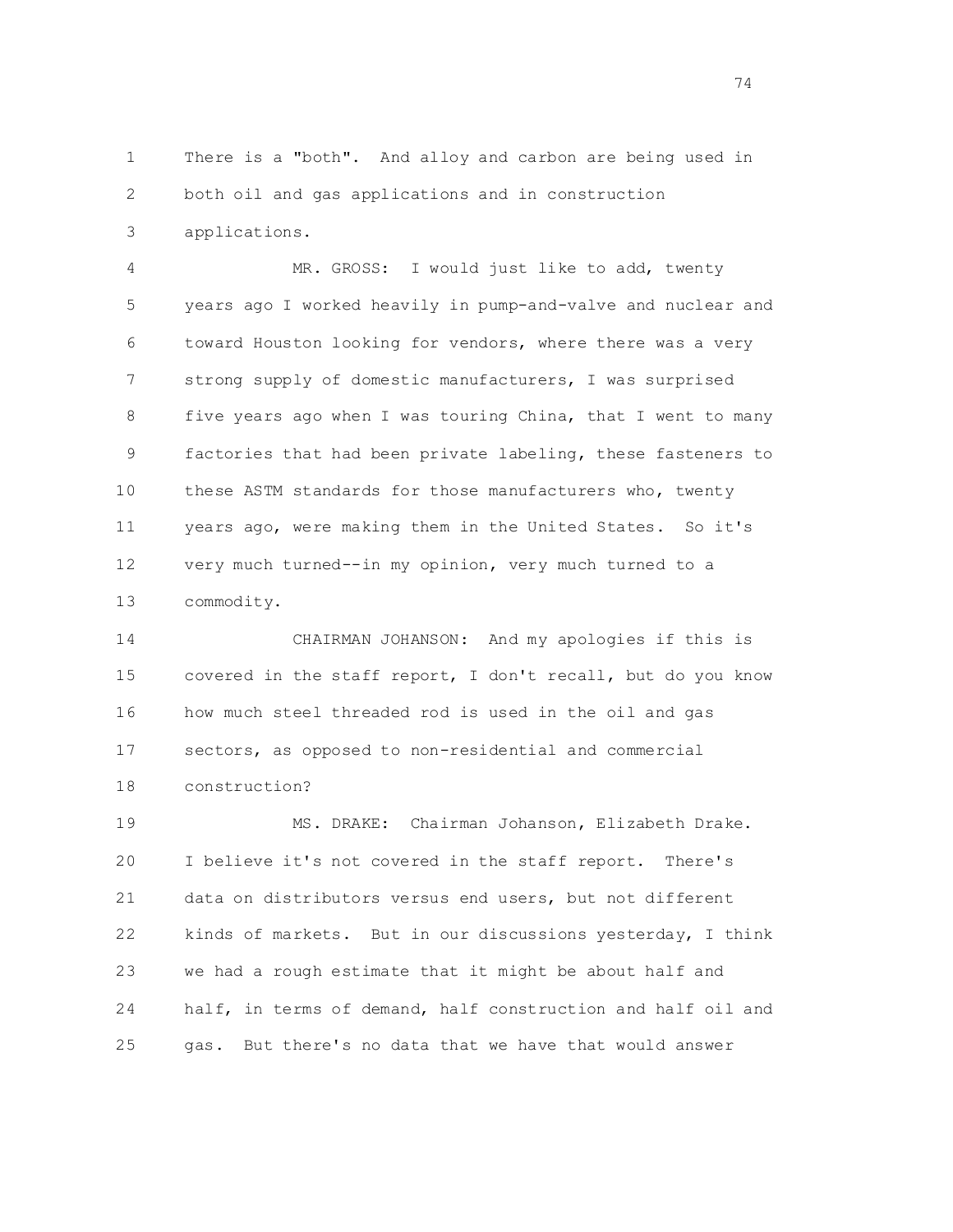1 that question precisely.

 2 MR. SCHAGRIN: Chairman Johanson, it's almost 3 scary that we might be thinking alike, but after I read the 4 staff report and I noticed that kind of channel wasn't 5 addressed, that was one of my first questions for the 6 industry yesterday. 7 So, you know, based on your experience, I mean, 8 how much of this is oil and gas and how much is construction 9 and I was surprised when they said it's about 50-50, which 10 just shows how much and how prevalent these products are in 11 the oil and gas area and why they're suffering from the 12 decline in demand coming out of that segment as the rig 13 count's been declining. 14 CHAIRMAN JOHANSON: Okay, thank you. Yeah, I 15 find this kinda interesting. I took one engineering class 16 in college, Petroleum Engineering 101, and so I know a 17 little bit about this. I made an A by the way. I was very 18 surprised. I didn't stick with that field of course. 19 19 I think I know the answer, but I'm gonna ask this 20 anyway. Do U.S. producers tend to serve distinct parts in 21 the market for threaded rod? Or do you cover the whole 22 sector? 23 MR. BLACK: Pretty much we -- a customer calls, 24 we supply it, whether it's through distribution or directly.

25 So, I mean, again, there's specifications for a lot of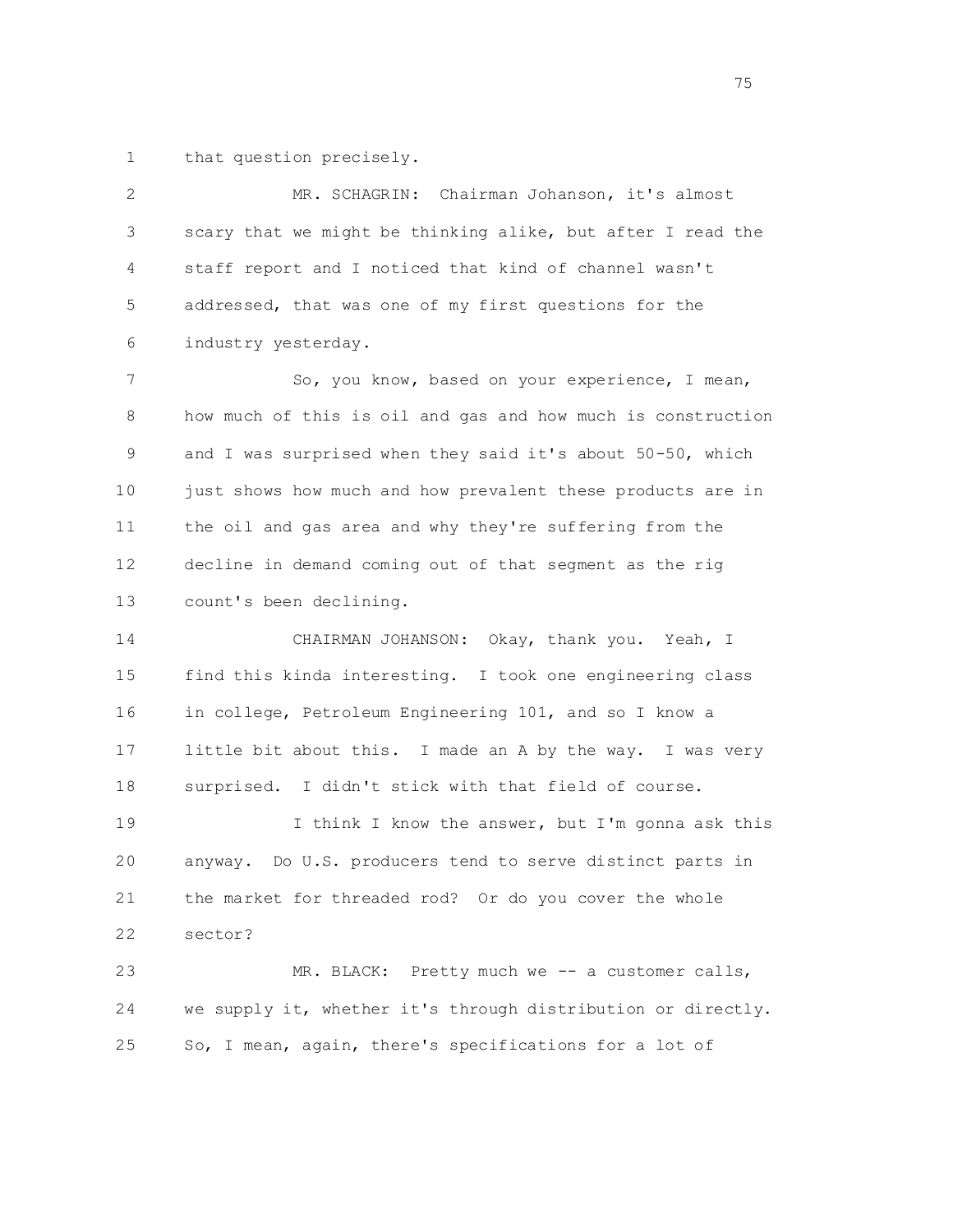1 different products, whether it would be alloy, whether it'd 2 be low-carbon, so for us, the more customers, the better. 3 MR. GROSS: I'd agree with Dennis, especially in 4 low-carbon and alloy, and no matter what configuration an 5 inquiry comes, we can quote it and produce it. 6 MR. DIORIO: We supply to OEMs, the original 7 equipment manufacturers, typically in the upstream side of

 8 the oil and gas sector. And in the midstream, so the 9 pipelines to take it from the wells to a terminal or to the 10 refinery. We sell to the pipeline installer, and then on 11 the downstream side--inside the fence, so to speak--at the 12 refineries, at the petro-chem plant, we'll sell to 13 distributors, and then we also sell to EPCs, folks that do 14 Greenfield construction sites and LG facilities, we'll sell 15 to that engineering and engineering procurement construction 16 company. Four different channels.

 17 CHAIRMAN JOHANSON: Okay, thanks for clarifying 18 there. The yellow light's on, so we're now gonna turn to 19 Commissioner Kearns.

 20 COMMISSIONER KEARNS: Thank you. I have a few 21 more questions about pricing. One, just to continue on from 22 what I was asking before about how prices are set in the 23 market. In negotiations with purchasers, are your raw 24 material costs or other costs--oh, I think we're already 25 kind of addressed that--I don't know if anyone wants to say

последници представителници и представителници и представителници и представителници и представителници и пред<br>В 16 марта 16 марта 16 марта 16 марта 16 марта 16 марта 16 марта 16 марта 16 марта 16 марта 16 марта 16 марта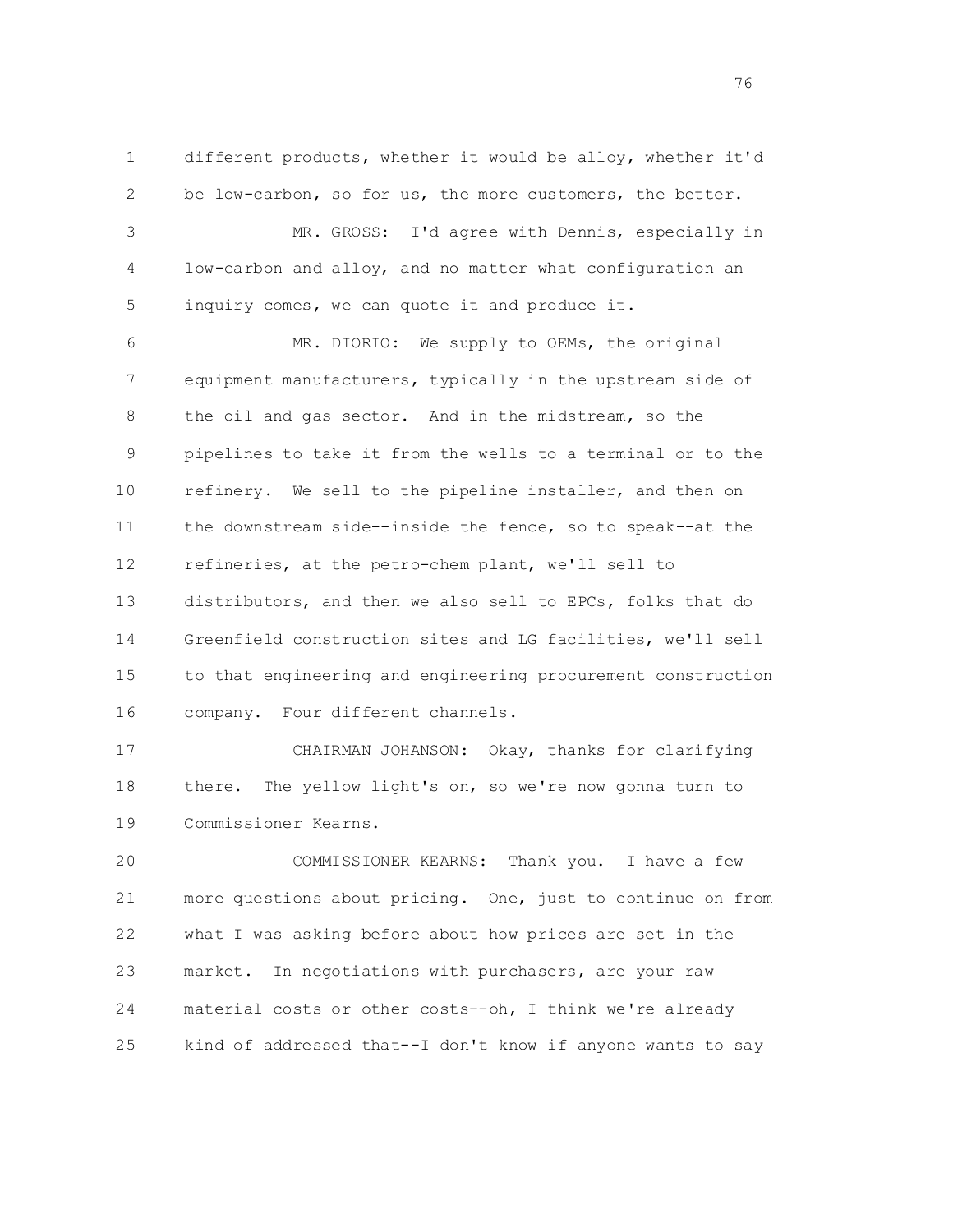1 anything more about the extent -- I guess we focused more on 2 contracts, but outside of contracts, in negotiations with 3 purchasers, are your raw material costs an explicit factor 4 in the discussions? 5 MR. BLACK: For us, it's not. I mean it's more 6 of a demand than a supply type of agreement, size, 7 application. But raw materials, it's just not part of that 8 industry compared to others. It's not thought about, 9 especially construction. 10 COMMISSIONER KEARNS: Anyone else? 11 MR. DIORIO: Paul Diorio, Dan-Loc. It's never a 12 discussion with us. We have very few, beyond spot buys, so 13 it's always delivered product. The price is the delivered 14 product, either at our dock or construction site. 15 COMMISSIONER KEARNS: Okay. And how common is it 16 for purchasers to reference import prices on threaded rod in 17 price negotiation? 18 MR. GROSS: It's very common. I have people that 19 I've had relationships with for twenty years in the 20 industry, so I know them very well, and they're very astute 21 about telling me where import pricing is when I'm trying to 22 quote domestic, in trying to get me to some number close to 23 those prices. 24 MR. BLACK: I think I don't have much to say 25 other than Wally said it very good. It comes up a lot.

ти и последници се представа на селата на 1977 година, се представа на 1977 година, се представа на 1977 годин<br>В 1972 година од селата на 1972 година, селата на 1982 година, селата на 1982 година, селата на 1983 година, с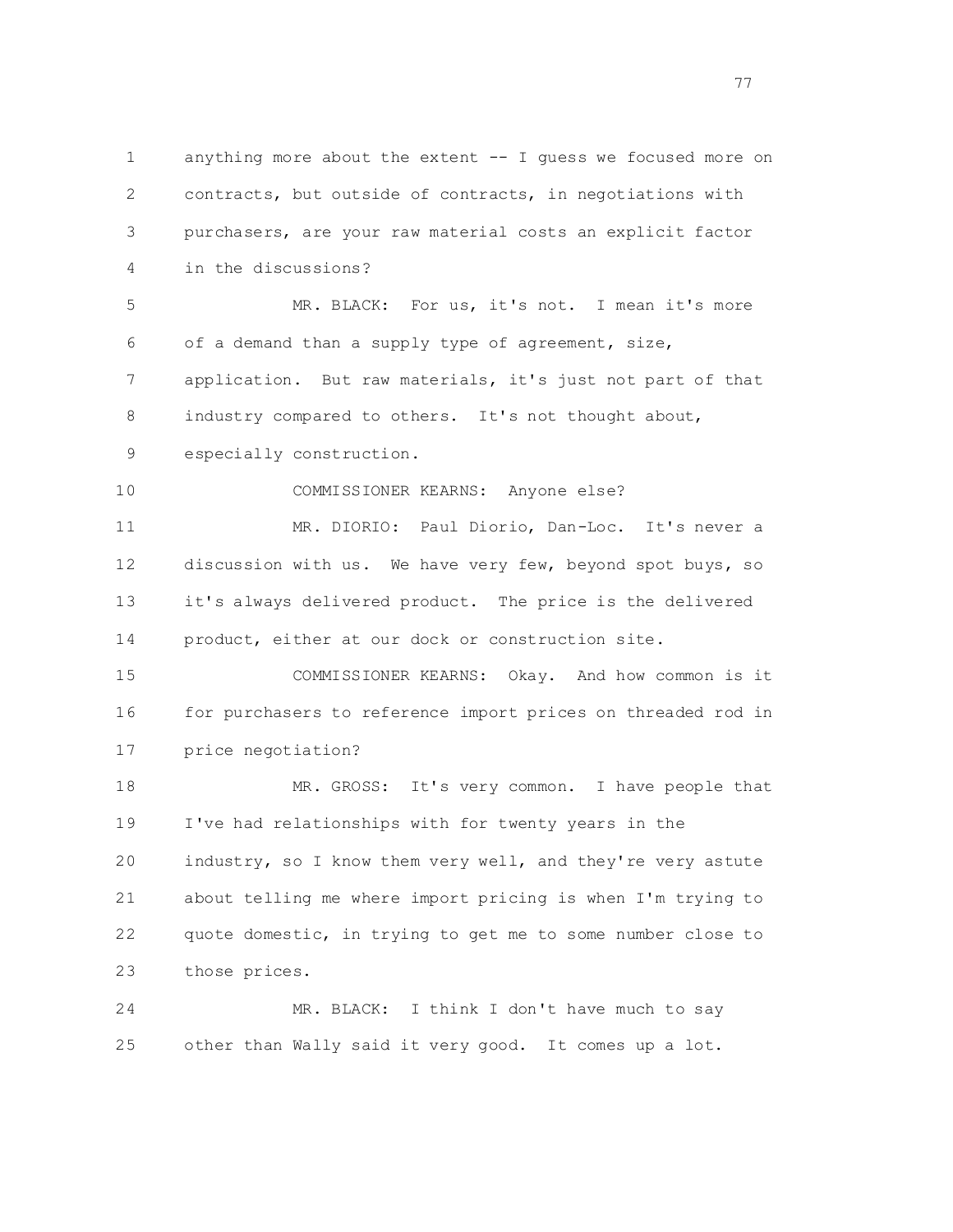1 We're always cognizant of it in trying to stay close.

 2 MR. JENKINS: It comes up all the time with 3 customers. They're trying to get us to meet an import 4 price. We are a member of at least four different 5 associations that bring together suppliers in the 6 construction market, as well as distributors, and at these 7 annual meetings, there's table-top sessions where you have 8 twenty-minute face-to-face meetings with dozens of 9 customers.

 10 And typically, these are the larger distributors. 11 And every single meeting goes with, "This is what I'm paying 12 for import. If you can get there, I'd rather buy domestic," 13 but typically we can never touch those prices. But it does 14 come up, it's the first thing they bring up.

 15 COMMISSIONER KEARNS: Okay, thank you. And if 16 you all have any other documentation of that, e-mails or so 17 forth, that'd be helpful. But I hear your answer, which is 18 more about in meetings, so I wouldn't expect it there, but 19 if you have any further documentation of that, that'd be 20 helpful post-hearing.

 21 MR. SCHAGRIN: And Commissioner Kearns, I would 22 say, because such an excellent staff report, that as 23 compared to a lot of other industries here, the amount of 24 the documented lost sales is overwhelming. I think this is 25 one of the cases that we have had with the most confirmed

78 and 2012 and 2013 and 2014 and 2014 and 2014 and 2014 and 2014 and 2014 and 2014 and 2014 and 2014 and 201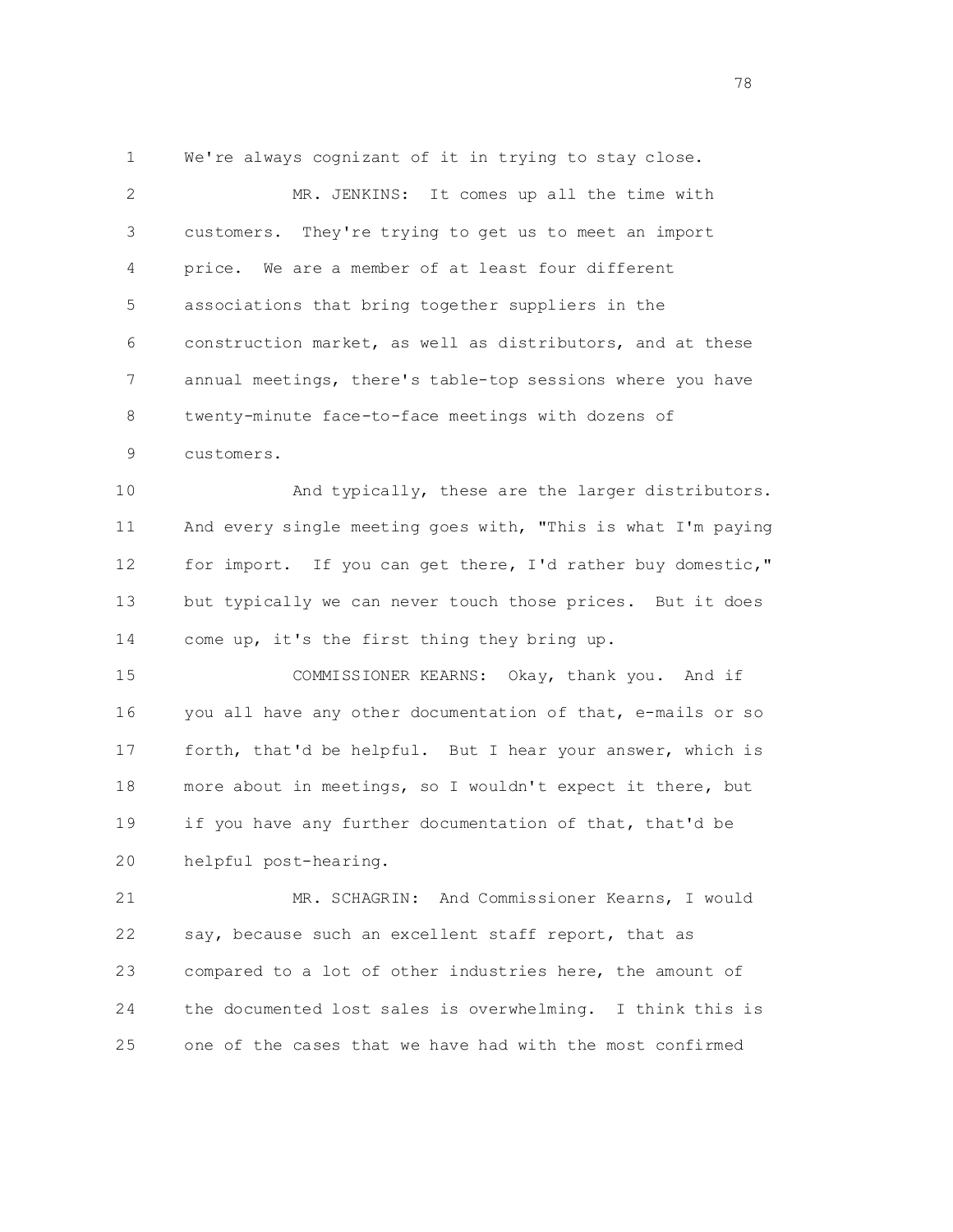1 lost sales and with purchasers saying time and again, and 2 giving quantities in their purchaser responses saying that, 3 "We shifted X amounts of millions of pounds of purchases 4 from domestic to subject imports because the imports was at 5 a lower price."

 6 I think the total reported of just the purchasers 7 responses received was about twenty-three million pounds 8 over the POI of increased import purchases just because of 9 price. That's a--for documentation in the staff 10 report--that's extremely large number as compared to other 11 cases.

 12 COMMISSIONER KEARNS: Okay, thank you. And Mr. 13 Jenkins, you touched on this just a second ago--but I think 14 I heard someone else say it as well--that customers prefer 15 to buy domestic. I think someone on the panel may've even 16 estimated, maybe it's 10 or 15%, you know, willingness to 17 pay 10 or 15% more for domestic than imports. Did I hear 18 that right? And anything else you'd like to say about all 19 that?

 20 MR. JENKINS: That's pretty common. I mean it 21 depends on the customer. Some customers may have no 22 preferences. It's 100% about price. But I would say 99% of 23 all customers, the number one driving point of getting a 24 sale is your ability to meet price, and the customers are 25 only willing to pay so much more for domestic product. But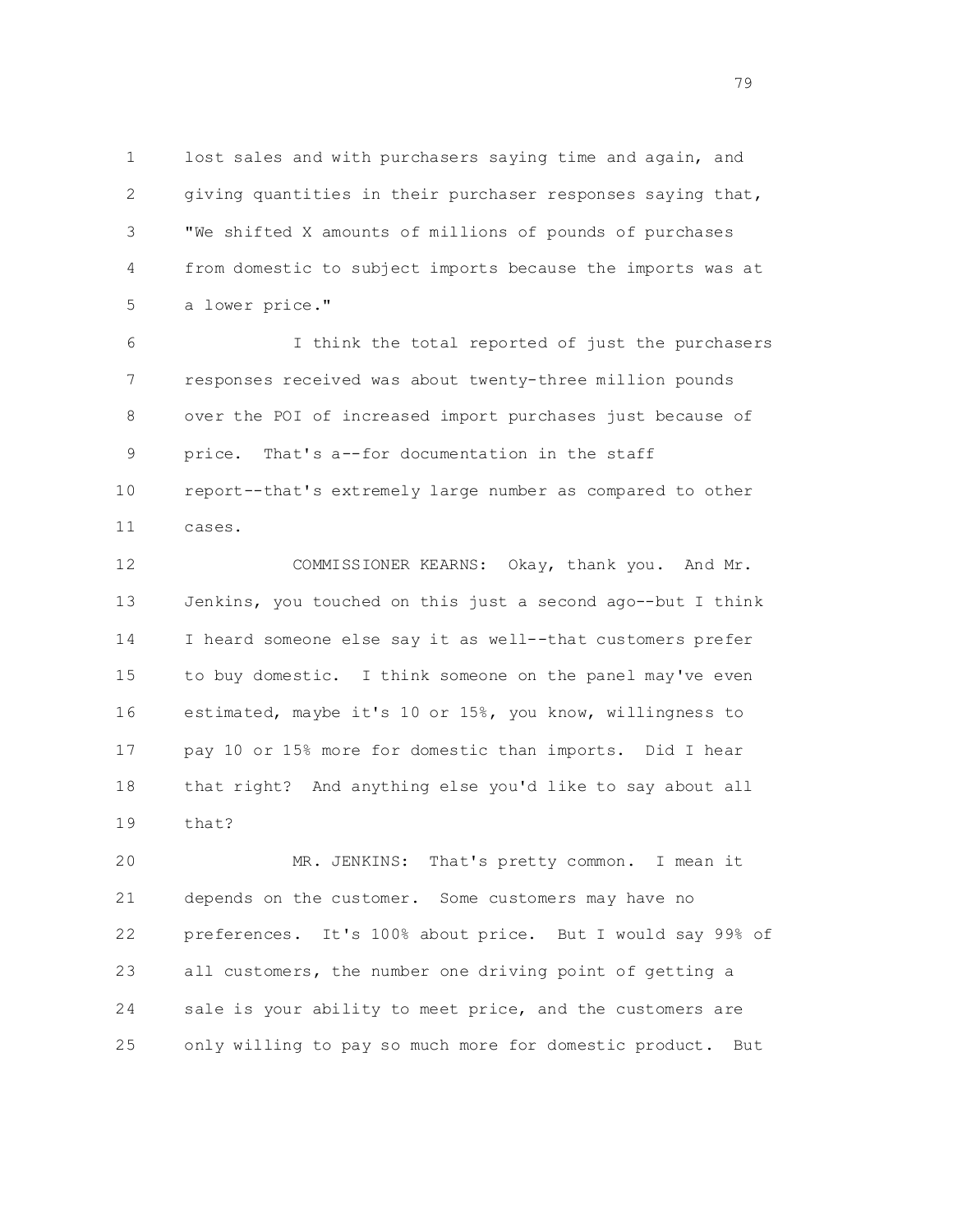1 yes, I think most of our customers would prefer to buy 2 domestic, if the price were close. But too often, it's not 3 close.

 4 MS. DRAKE: Commissioner Kearns, just quickly. I 5 think your staff report confirms that the vast majority of 6 purchasers report that neither they nor their customers make 7 decisions based on origin or the producer. And also, a 8 majority of purchasers confirmed that they always or usually 9 buy the lowest-priced product. So clearly price is number 10 one for them.

 11 COMMISSIONER KEARNS: Okay. Mr. Graham, did you 12 wanna say something on this, too?

 13 MR. GRAHAM: I just wanted to make maybe an 14 obvious comment. We do think that -- if I'm a buyer of 15 steel products, and I have the ability to get producers in a 16 day or two, by a truck from a domestic supplier, that allows 17 me to run a more cost-effective operation because I don't 18 have to have all the working capital. I don't have to deal 19 with the whole import process. I don't have to wait however 20 many weeks it is for a ship. And I say that because that 21 reinforces the fact that they're willing to go through all 22 that to get the pricing they're getting, if that makes 23 sense.

 24 COMMISSIONER KEARNS: Yeah, okay, it does. Thank 25 you. Just some more kind of cleanup questions, I'd call

 $80<sub>2</sub>$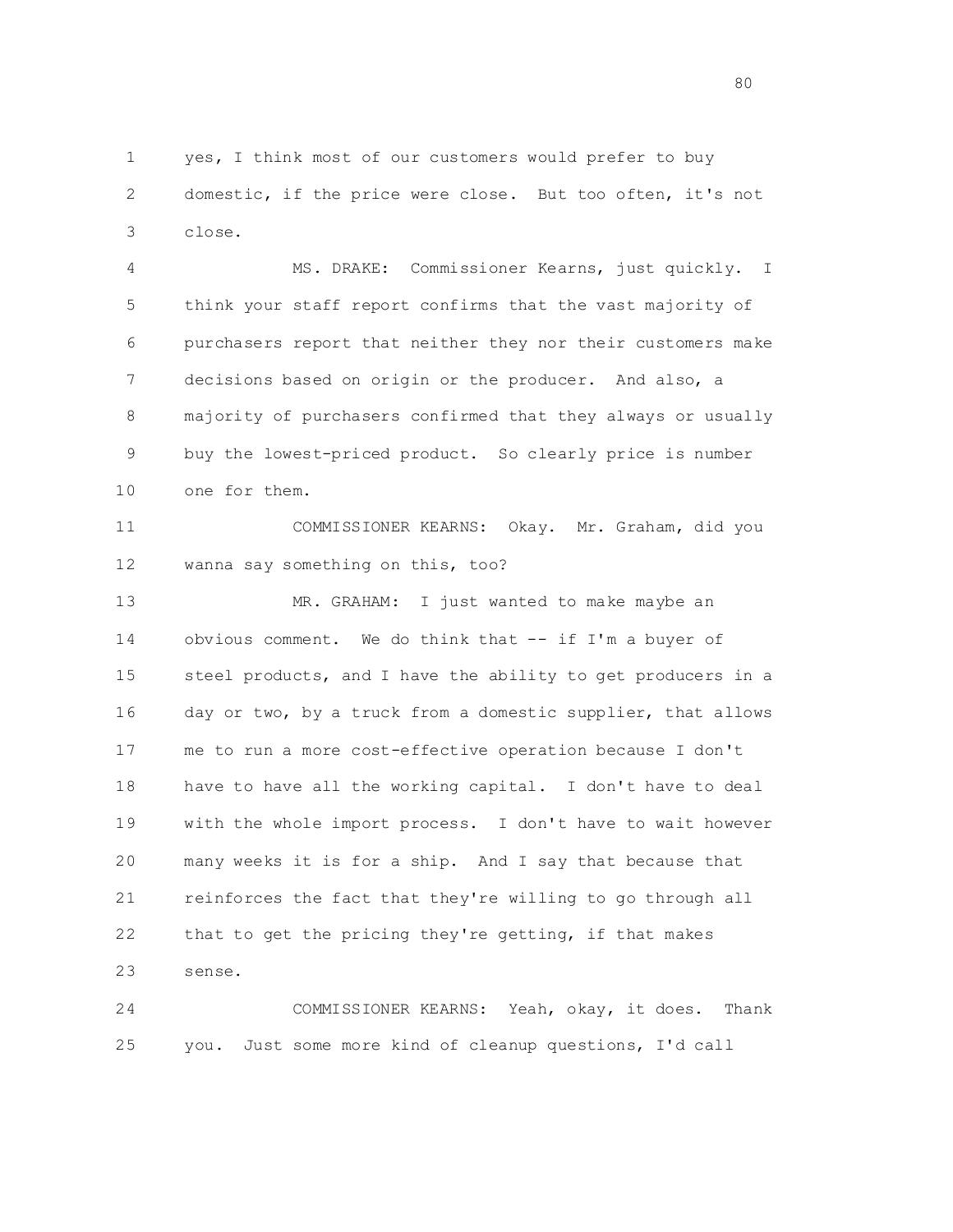1 them. One on domestic industry, and I guess this is a 2 question for the lawyers -- I know you all said it doesn't 3 matter, you know, it's in terms of the impact on the 4 numbers. But what should we do in any event? Who should we 5 exclude? I know we've got one -- we've got some companies 6 here that are smaller and probably wouldn't have much of an 7 impact, but anything you can tell us about -- I mean, what's 8 the right way for us to make that decision? Either now -- 9 or post-hearing is fine.

 10 MR. SCHAGRIN: So Commissioner, we'll address 11 the particulars because it's all based on confidential 12 information company by company. While we point out in our 13 prehearing brief that it doesn't make a difference of 14 course, like you all are as Commissioners we are as 15 practitioners. We're concerned about the process and the 16 precedents.

 17 So even if it doesn't impact the trends, we 18 think it's very important that the Commission establish good 19 policies of excluding and, as you're supposed to do under 20 the statute and in your practice from the domestic industry, 21 producers who -- for whom imports are so significant the act 22 of importation, resale of the imports essentially skews 23 their data and makes them look less like someone who is a 24 domestic producer.

25 So yes, even though it doesn't have an impact

81 and the state of the state of the state of the state of the state of the state of the state of the state of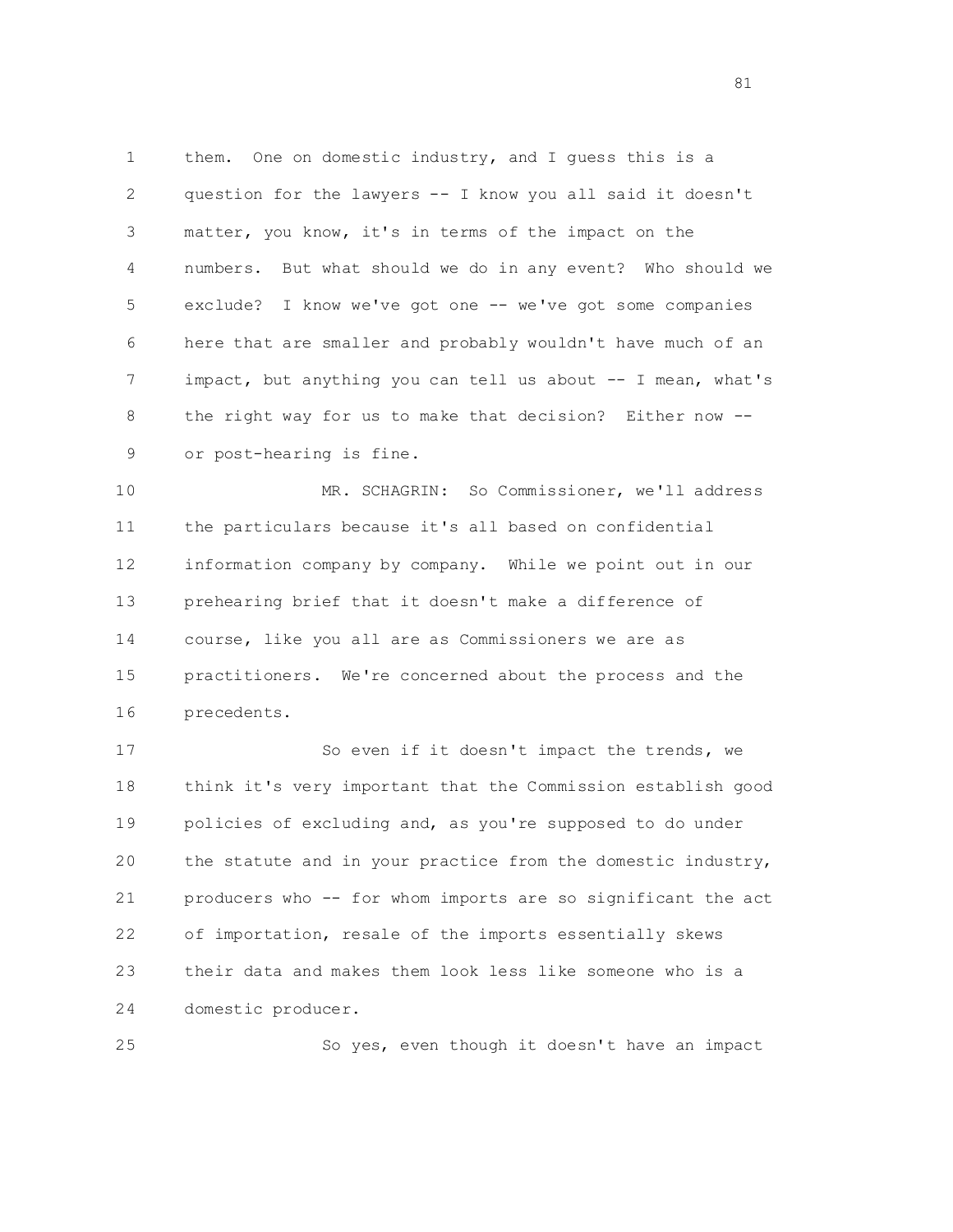1 as to probably the final decision in this case, who you 2 include or who you exclude, the process is important and I 3 think we'll address all of it by company confidential in our 4 post-hearing brief.

 5 COMMISSIONER KEARNS: Okay, and the only other 6 thing I would say on that is another way that the data can 7 be skewed is if you see a U.S. producer who is producing a 8 whole lot less and has decided to import a whole lot more, 9 you know, excluding them and saying well, they're not really 10 a producer can also of course skew the data that way as 11 well, and so it's something to keep in mind when you all 12 brief the issue after the hearing.

 13 MR. SCHAGRIN: And just think about one final 14 comment from Roger Schagrin. I mean think about the fact 15 that there's only roughly eight remaining producers in this 16 industry, and when we were doing our research at the 17 beginning because it's so different than it would have been 18 a decade or a couple of decades ago because of Panjiva, 19 Pierce, etcetera, you know, we're going through who's 20 listed as importers on these bills of entries, and it's like 21 oh my God. It looks like other than Petitioner, every U.S. 22 producer has been forced to become an importer, because they 23 can buy imports at less than their cost of production. 24 That's what happens. That's the beginning of 25 -- that's the death knell for an industry when you can

82 and 2012 and 2012 and 2012 and 2012 and 2012 and 2012 and 2012 and 2012 and 2012 and 2012 and 201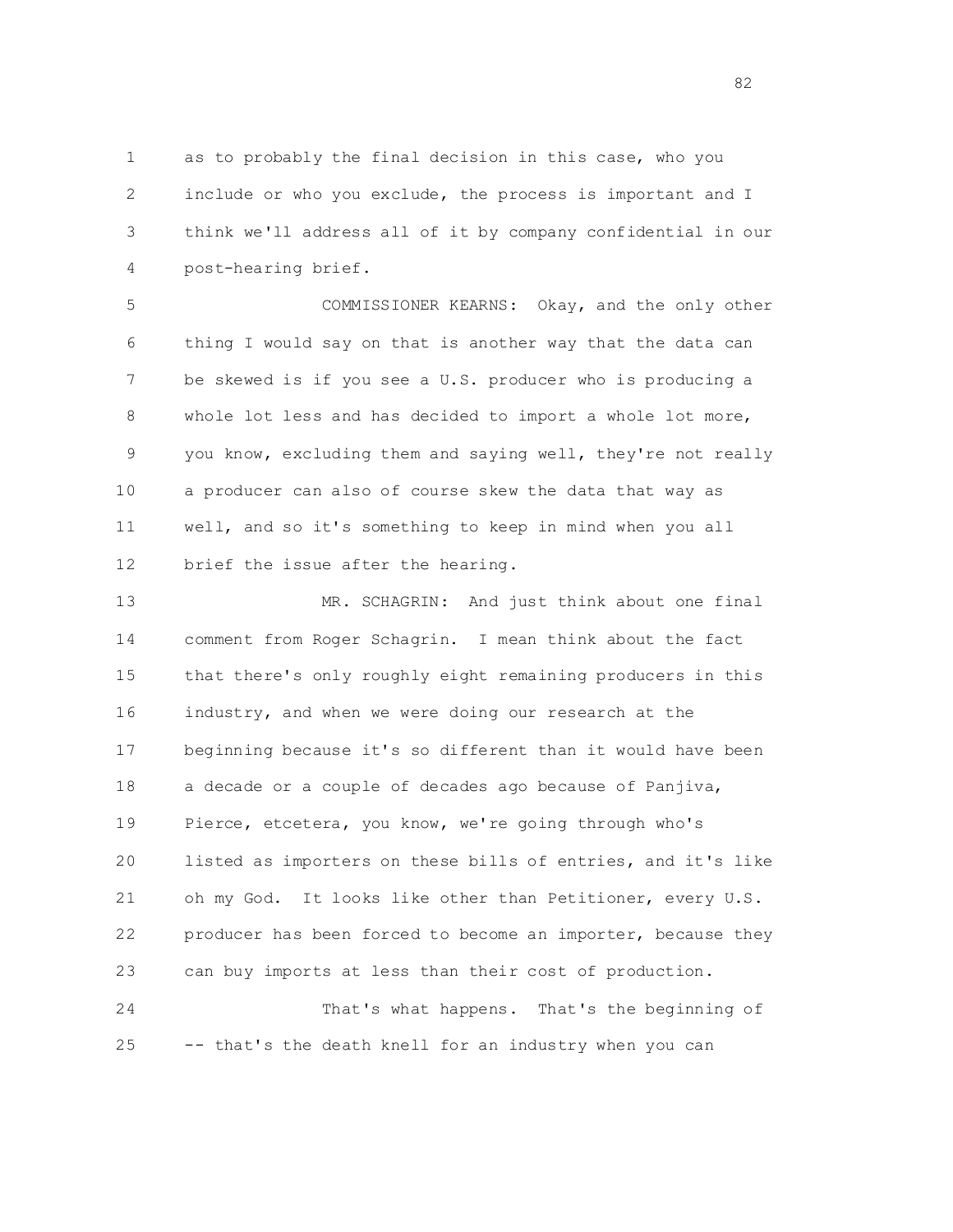1 import product at less than your cost of manufacturing. But 2 we'll address it more fully in our post-hearing. Thank you 3 Commissioner Kearns.

 4 COMMISSIONER KEARNS: Okay thank you, and 5 since my time is short, let me just ask one more quick 6 question on critical circumstances. Considering the data in 7 the prehearing report, are you any longer arguing we should 8 find critical circumstances for Thailand?

 9 MR. SCHAGRIN: Ms. Drake tells me it's all 10 confidential. So we'll address it in our post-hearing. 11 COMMISSIONER KEARNS: Okay. Thank you. My

12 time's about up. I'll turn it back over.

 13 CHAIRMAN JOHANSON: Commissioner Stayin. 14 COMMISSIONER STAYIN: Thank you. You spoke 15 earlier about the issues of importation and with alloy and 16 carbon, and have you been experiencing circumvention of the 17 carbon duties by wrongly labeling the product coming in as 18 alloy?

 19 MR. SCHAGRIN: The answer Commissioner Stayin 20 is yes. This industry has spent a lot of time with previous 21 counsel and then since we've become counsel, in working with 22 Customs to try to address circumvention of the carbon order 23 by mislabeling carbon products as alloy, even though they 24 didn't contain all the appropriate alloy materials.

25 That's, I can tell you doing a lot of work in

e e seu a construída de 1980, e a construída de 1980, e a construída de 1980, e a construída de 1980, e a cons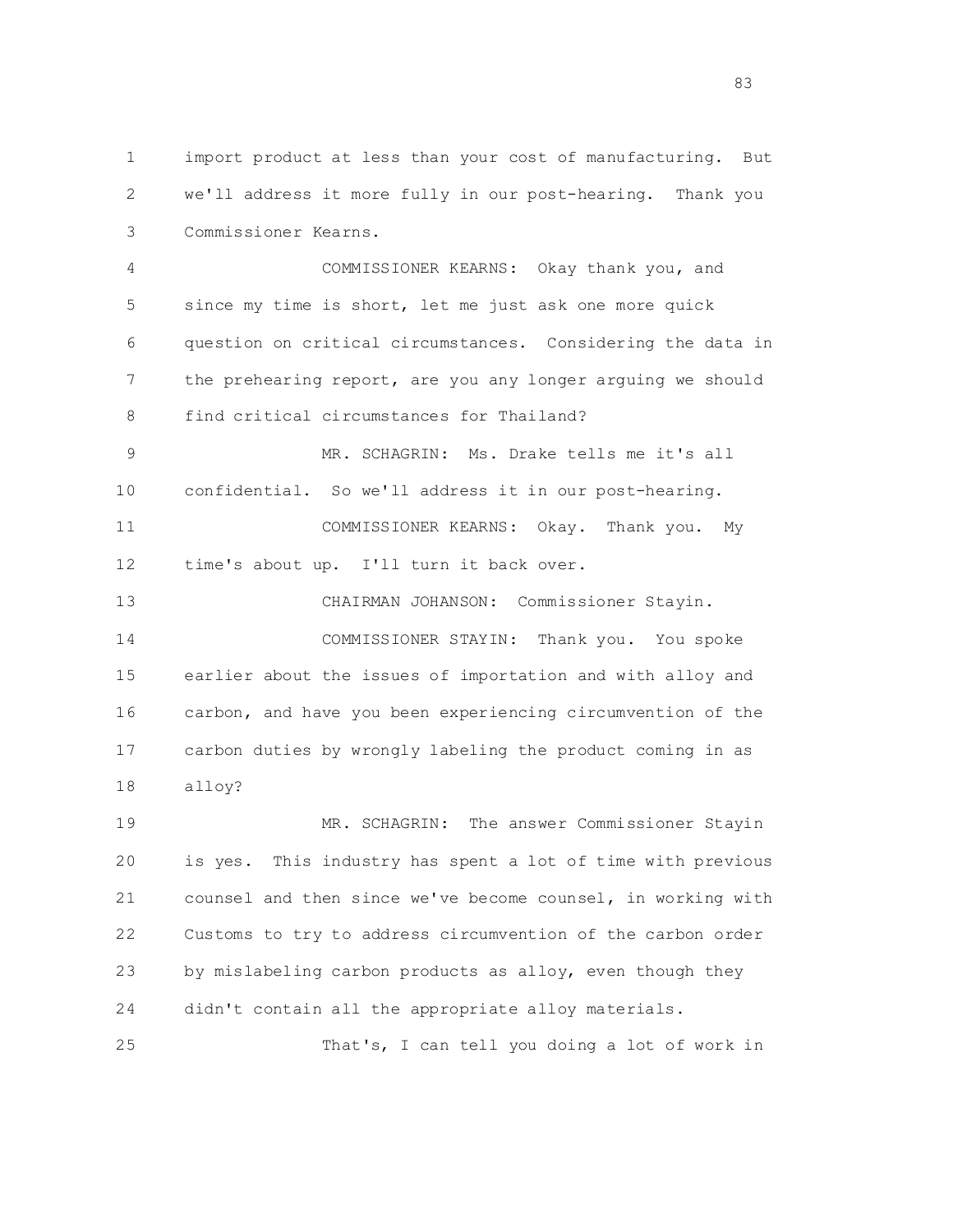1 steel, that if I had it to do all over again, you know, 30 2 years ago I would have said it's all carbon and alloy, 3 because the amount of circumvention over the past couple of 4 decades is massive. To be honest, Customs simply -- they've 5 got the labs. There's about five labs around the country. 6 The only way you can prove that is Customs has to actually 7 take the steel into a laboratory and do the chemical 8 analysis and say gee, the mill test report says .23 silicon, 9 but I don't see any silicon or I see .05. 10 So you can just imagine with all the

 11 circumvention, the only way Customs can prove it and then 12 assess the duty is doing the lab work. They just, talk 13 about under-utilized or not having enough capacity, the 14 Customs labs simply do not have enough capacity to do the 15 analysis when the domestic industry says gee, there's 16 product coming in that they're claiming is alloy and it 17 doesn't really have the alloying elements. So there's been 18 a lot of circumvention of the carbon dumping case here. 19 MR. LOGAN: This is Alan Logan with Vulcan. 20 We've also seen circumvention through country of origin 21 issues, where product was shipped from China to another 22 country and then labeled as a manufacturer of that country, 23 which we have proved to be false.

 24 COMMISSIONER STAYIN: Is this happening from 25 all of the importing countries, or is it --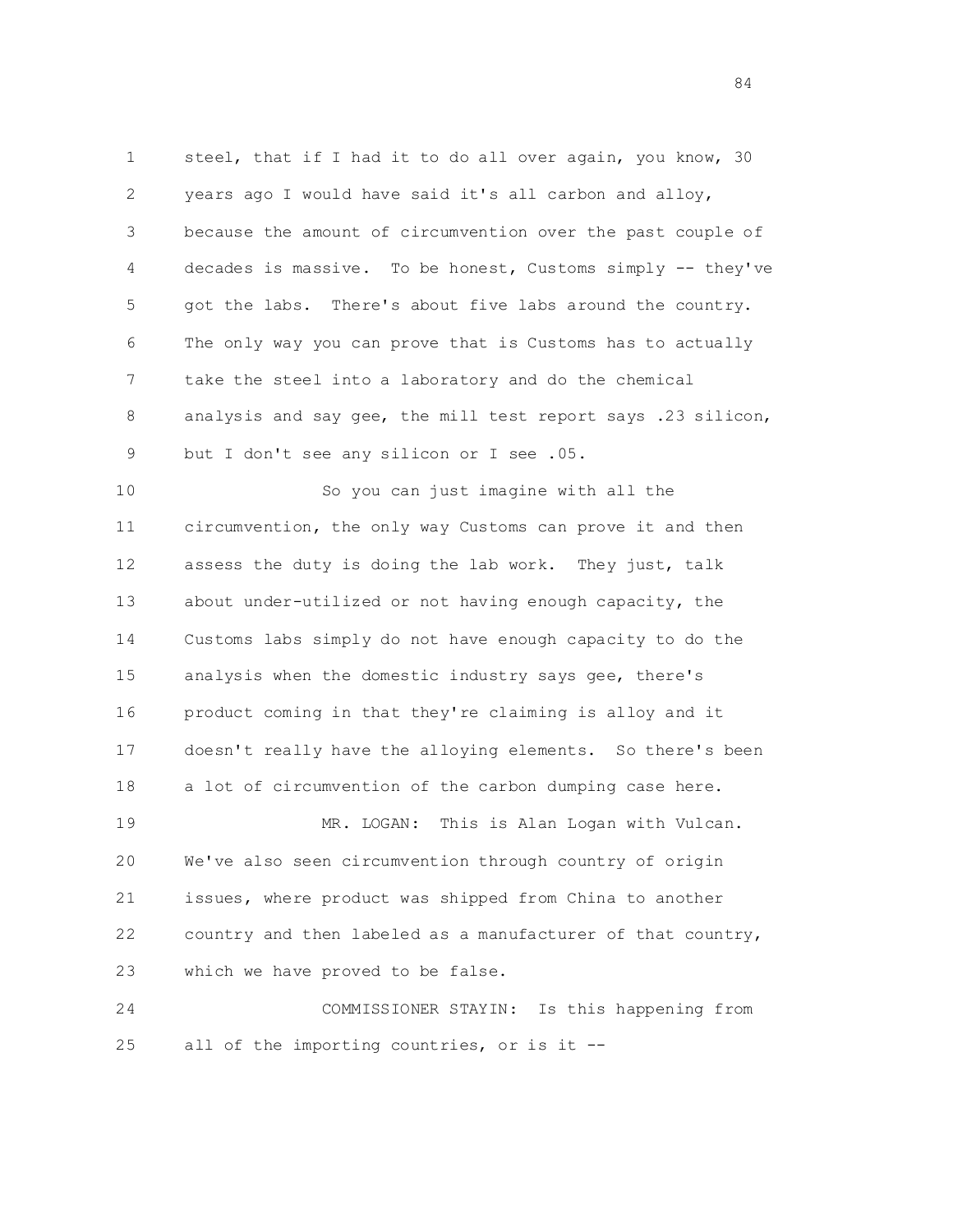1 MR. SCHAGRIN: No, it was just China because 2 of the China carbon order. So we will see later, after we 3 hope these orders go into effect what happens. But I can 4 tell you, just based on experiences in plate for 20 years of 5 carbon only cases and now having orders of carbon and alloy, 6 that boy it really solves most of those problems, that we 7 just don't have to worry about them anymore. 8 We will generally as to transshipment, China 9 is the king. You can -- and it does not apply as much to

 10 countries like India, Taiwan, Thailand. You can literally 11 go online and find advertisements for 50 Chinese shipping 12 companies who will claim that they can easily change country 13 of origin of a Chinese product and country of origin of ten 14 other countries. So it's its own business in China.

 15 COMMISSIONER STAYIN: I know we've talked a 16 lot about price, and in the questionnaire responses, there 17 were a variety of other concerns with respect to purchasing. 18 And I'd like you to comment on the results of some of these 19 questionnaire responses, that found that issues such as 20 quality, availability, reliability of supply, product 21 consistency, delivery time, delivery terms, these all seem 22 to be of some concern to purchasers. To what extent have 23 these other concerns benefitted you in your competition with 24 the price issue?

25 MS. DRAKE: Commissioner Stayin, Elizabeth

e de la construcción de la construcción de la construcción de la construcción de la construcción de la construcción<br>En la construcción de la construcción de la construcción de la construcción de la construcción de la const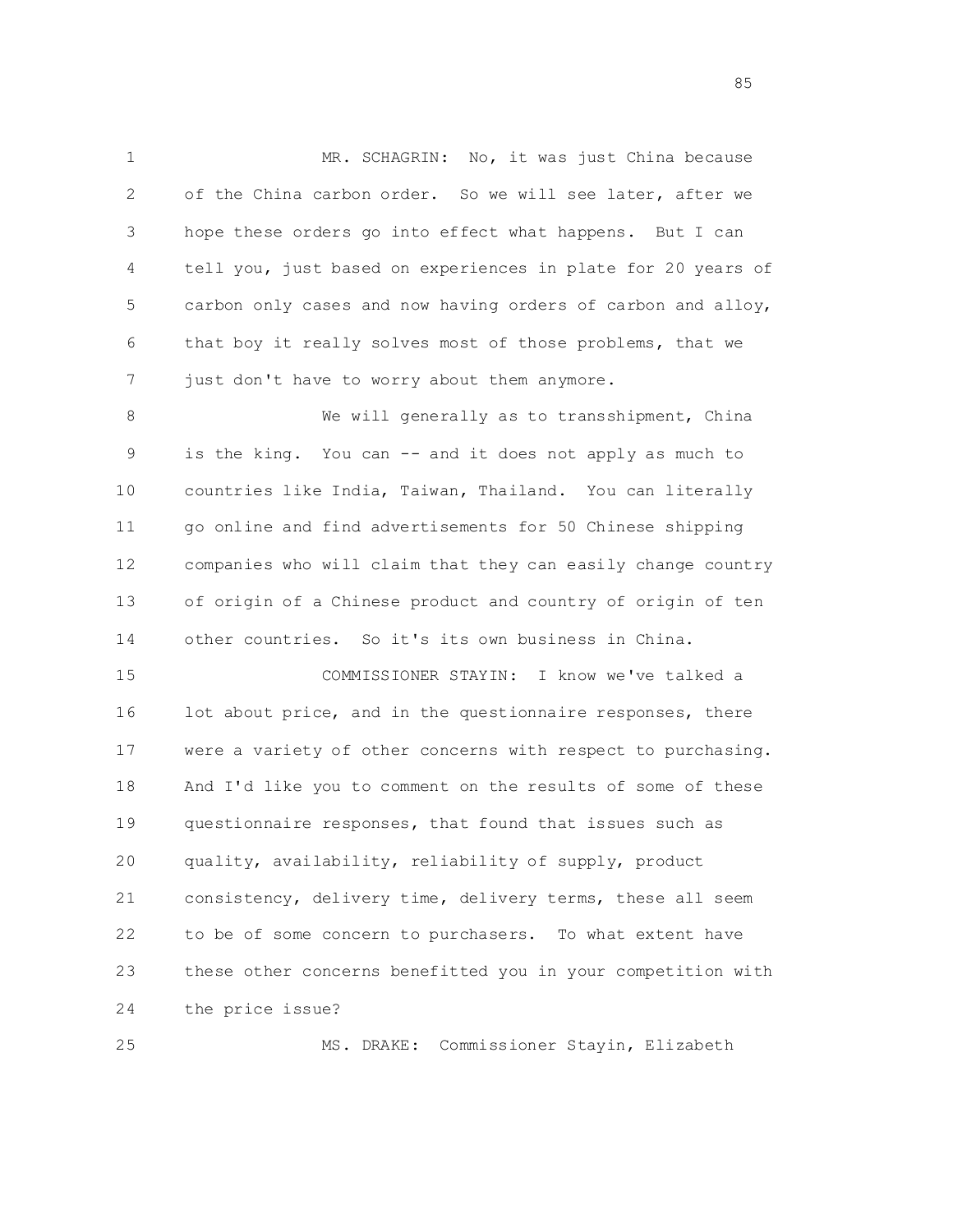1 Drake, Schagrin Associates. Just to start and maybe others 2 can comment. In terms of the overall data in the staff 3 report, while it shows that those factors are important, a 4 number of them are listed as top three factors. A number of 5 them are rated as very important or somewhat important. 6 I think what's most telling is the table that 7 compiles the purchasers' responses in terms of comparability 8 between domestic product and the subject imports, and the 9 majority rate domestic and imported comparable on 10 availability, comparable on quality, comparable on 11 consistency, reliability, etcetera. The one factor that 12 over and over again they are not comparable on is price, 13 where the imports are priced lower. 14 So I think given the importance of price, 15 given those consistent answers about lower prices, that's 16 why competition comes down to price between imports and 17 domestic product. 18 COMMISSIONER STAYIN: Thank you very much. 19 That finishes my questions. 20 CHAIRMAN JOHANSON: Commissioner Karpel. 21 COMMISSIONER KARPEL: Thank you. Going back 22 to the questions I had on alloy and carbon steel threaded 23 rod, is it your view that imports of alloy steel threaded 24 rod are taking market share from domestic sales of carbon 25 steel-threaded rod? I think I know the answer to that, but

e de la construcción de la construcción de la construcción de la construcción de la construcción de la construcción<br>En la construcción de la construcción de la construcción de la construcción de la construcción de la const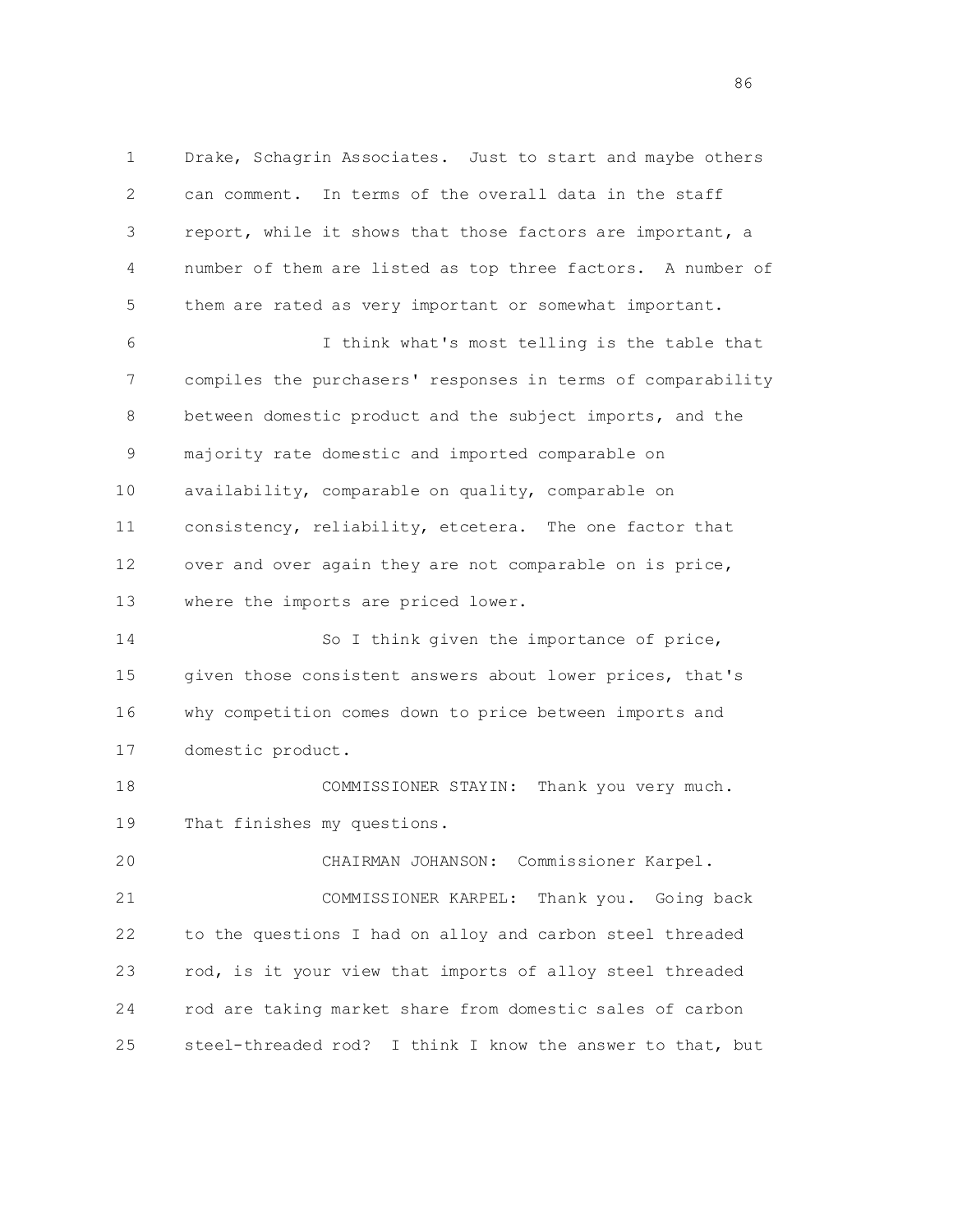1 what can you point me to in the staff report or elsewhere to 2 be the facts underlying, you know, such an assertion? 3 MS. DRAKE: Thank you, Commissioner Karpel. 4 Elizabeth Drake. I mean I think as a general matter, we're 5 not looking at the markets as being separate. We look at it 6 as one market, of course, because we see it as one domestic 7 like product. But I do think there is some confidential 8 data in the staff report about the portions of imports that 9 are alloy versus carbon, and the portions of domestic 10 shipments that are alloy versus carbon. So maybe we can 11 look at those post-hearing and try to answer your question 12 based on that data. 13 COMMISSIONER KARPEL: Yeah, and I think that's 14 where my question really came from. I'm looking at Table 15 IV-5 for example, and that's where the question is coming 16 from. 17 MR. SCHAGRIN: So Commissioner Karpel, we'll 18 do that in the post-hearing. But it also gets back to an 19 issue I think we've addressed in a number of Commissioners' 20 questions, is that because of the dumping order on carbon 21 from China we saw, as I think you saw in Ms. Drake's 22 originally tables at the beginning, you know, we saw 23 reported carbon imports from China fall by 80 or 90 percent, 24 and reported alloy imports from China go up by 500 percent 25 since the carbon order went into effect.

87 and 2012 and 2012 and 2012 and 2012 and 2012 and 2012 and 2012 and 2012 and 2012 and 2012 and 201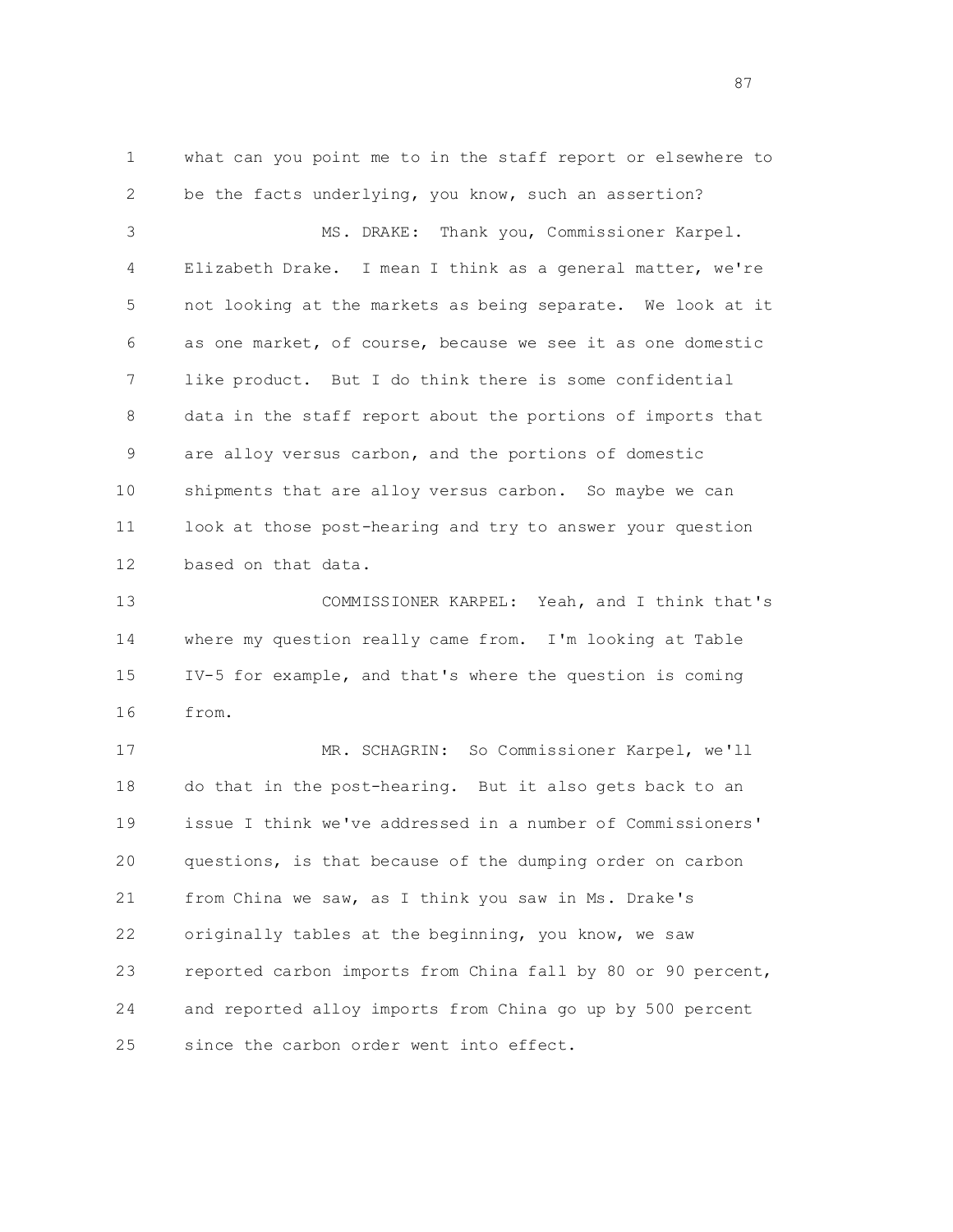1 No one knows except for the Chinese, who 2 refuse to provide any producer responses, how much of the 3 Chinese product that is classified in HTS codes that are for 4 alloy product, is really just carbon. What we do know from 5 the marketplace is that the Chinese still sell the carbon 6 grades, and yet we believe they are entered as alloy because 7 you can meet a carbon specification and have additional 8 amounts of any one of 20 alloying elements.

 9 So you can be a carbon spec product but enter 10 the United States in an alloy, and be perfectly legal if you 11 just added a little alloy element, and we don't know when it 12 is legal or not legal. But that's why we believe that there 13 is a lot of competition between the Chinese alloying entered 14 products and the U.S. carbon production, as well as U.S. 15 alloy production.

 16 COMMISSIONER KARPEL: So are you suggesting 17 that product is coming in as alloy to the importer, and then 18 the importer is turning around and selling it as a carbon 19 product?

 20 MR. SCHAGRIN: Whether they sell it as carbon, 21 yes. In fact, they can sell it as a product that is a 22 specification that is normally a carbon specification. And 23 as I say, I mean we see it in this marketplace and we saw it 24 in cut to length plate all the time, where there were two 25 different, and Alan can, because he's an expert in these

e e seu a constante de la constante de la constante de la constante de la constante de la constante de la cons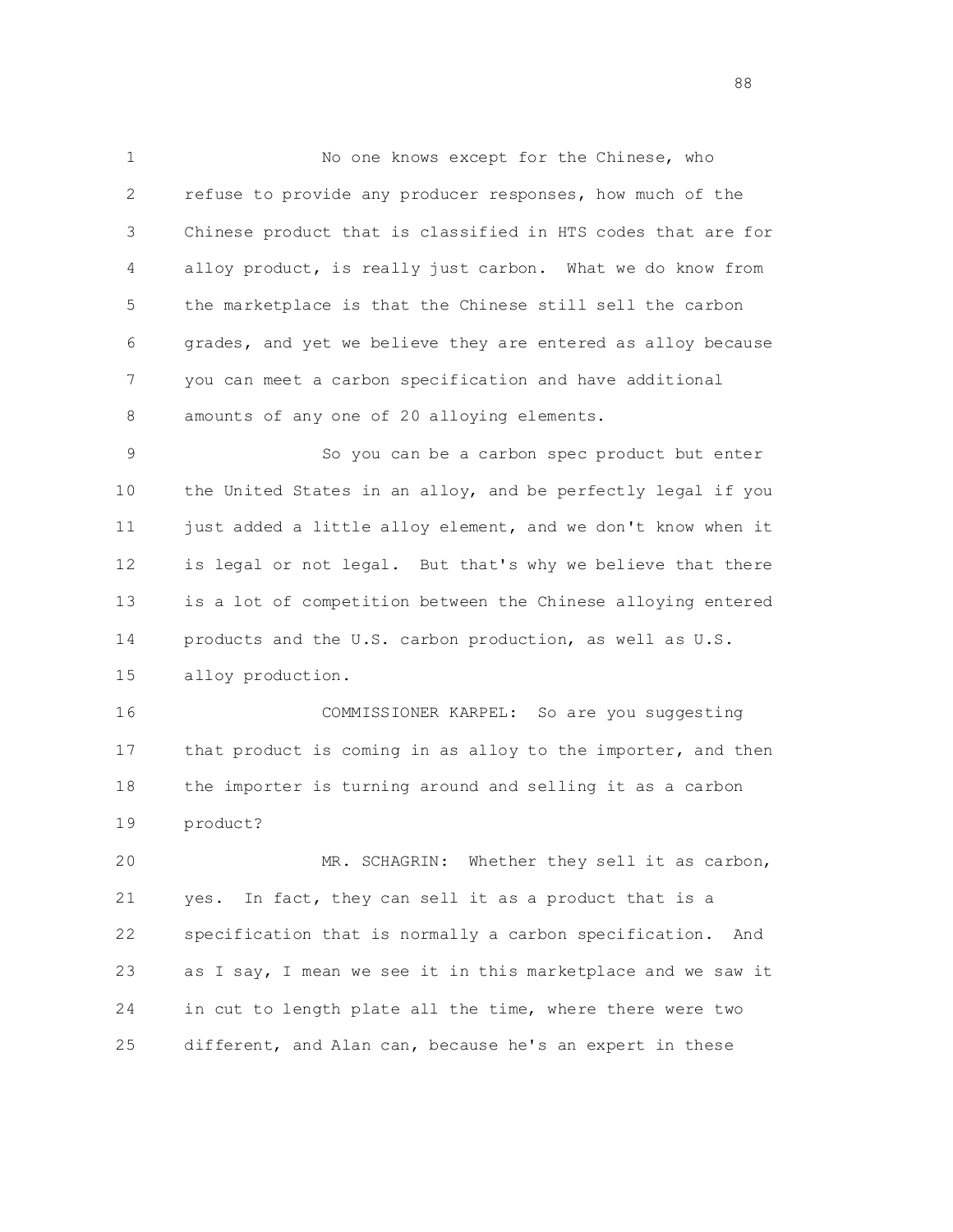1 specifications.

| 2  | But there were clearly traditionally a carbon                 |
|----|---------------------------------------------------------------|
| 3  | specification and then a separate alloy specification.<br>The |
| 4  | Chinese consistently state in the market selling product to   |
| 5  | that carbon specification, even though they entered it        |
| 6  | sometimes legally, sometimes not legally, in an alloy tariff  |
| 7  | classification to avoid the payment of the dumping duties on  |
| 8  | carbon. Alan, do you have anything to add? I think I may      |
| 9  | have said it all, but that's what we've heard from our        |
| 10 | clients.                                                      |
| 11 | COMMISSIONER KARPEL: So I thought I heard                     |
| 12 | something also earlier where--so there may be situations      |
| 13 | where it's coming in as alloy and then being turned around    |
| 14 | and sold as a carbon product. And then you said there's       |
| 15 | also situations where it's still being sold as an alloy       |
| 16 | product in the U.S. market but it's being sold at a price     |
| 17 | that is just as cheap as the carbon product.                  |
| 18 | And I think I asked this earlier, but I think I               |
| 19 | ran out of time on my clock to get an answer from you all     |
| 20 | about that, but is there something in the record, or          |
| 21 | something you could provide that substantiates that idea,     |
| 22 | that alloy product is being sold as cheaply as the carbon     |
| 23 | products?                                                     |
| 24 | Elizabeth Drake. I think we'll have<br>MS. DRAKE:             |
| 25 | to answer that posthearing so we can look through the whole   |

89 and 2012 and 2012 and 2012 and 2012 and 2012 and 2012 and 2012 and 2012 and 2012 and 2012 and 201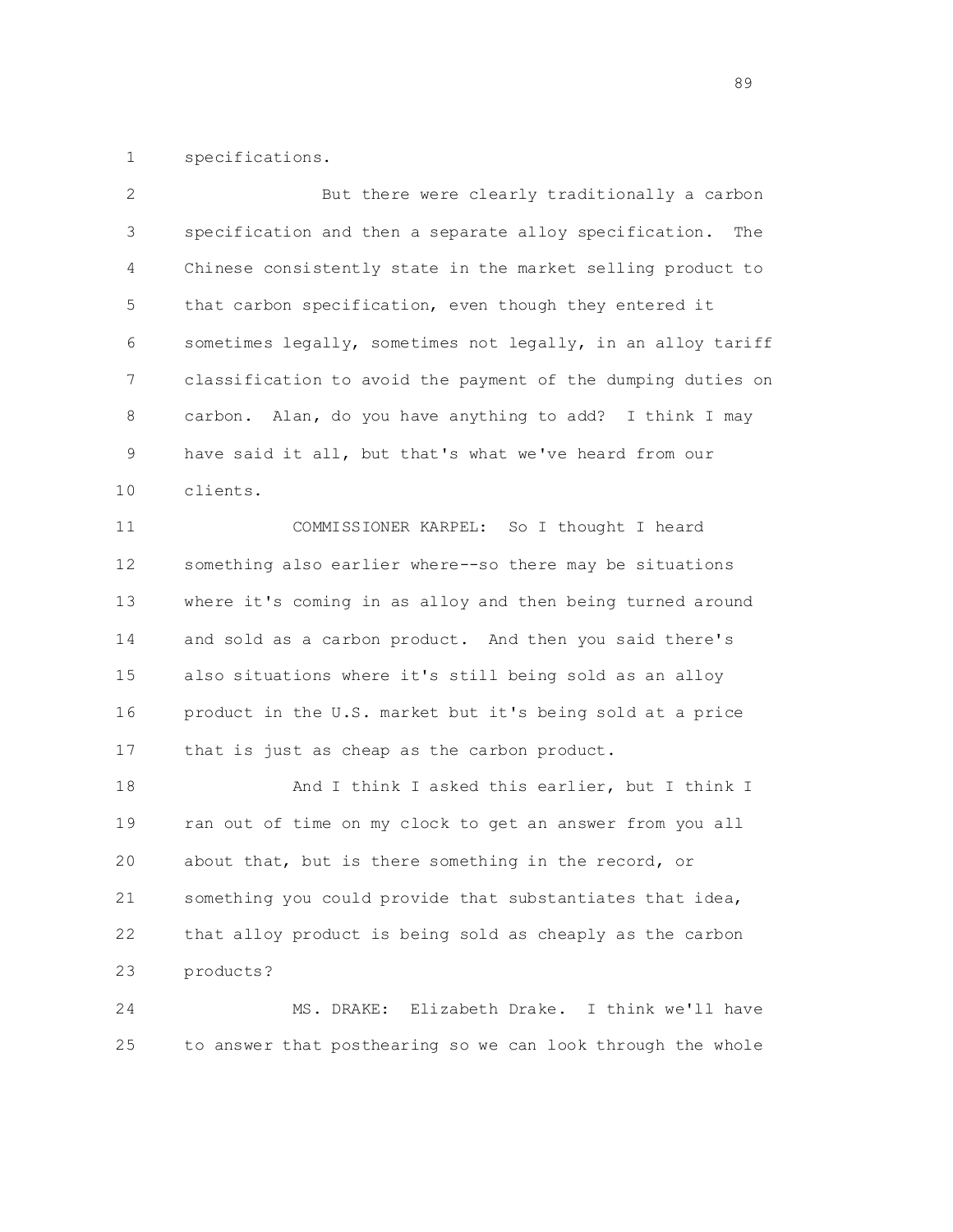1 record and see what is most responsive.

| 2  | COMMISSIONER KARPEL: And then on capacity, I                 |
|----|--------------------------------------------------------------|
| 3  | wanted to turn to capacity. We're seeing in the record       |
| 4  | pretty low--and we've heard all of your testimony say a very |
| 5  | low capacity utilization rates. I've also heard you discuss  |
| 6  | about plans to add additional capacity.                      |
| 7  | I'm trying to square those two in my head. If                |
| 8  | you have so much unused capacity, wouldn't the goal first be |
| 9  | to get that unused capacity up to a higher number before     |
| 10 | adding new production?                                       |
| 11 | MR. GROSS: Wally Gross, Bay Standard                         |
| 12 | Manufacturing. As a smaller manufacturer, we are running 24  |
| 13 | hours a day, 6 days a week. We have the ability to increase  |
| 14 | capacity based on available space for equipment and          |
| 15 | available power. So we are running at a fairly high          |
| 16 | capacity, as you can see in our growth over the past three   |
| 17 | to four years. But we have aggressive expansion plans, and   |
| 18 | the ability to, as I put in my testimony, to double our      |
| 19 | production capacity in 12 to 18 months.                      |
| 20 | This is Dennis Black from Vulcan<br>MR. BLACK:               |
| 21 | Threaded Products. I think the answer is yes to both of      |
| 22 | those questions. I think that we normally run two shifts of  |
| 23 | 40 hours. So that's only 80 hours a week.<br>There's         |
| 24 | obviously 168 hours a week. So existing equipment could be   |
| 25 | ran longer with different, you know, different people,       |
|    |                                                              |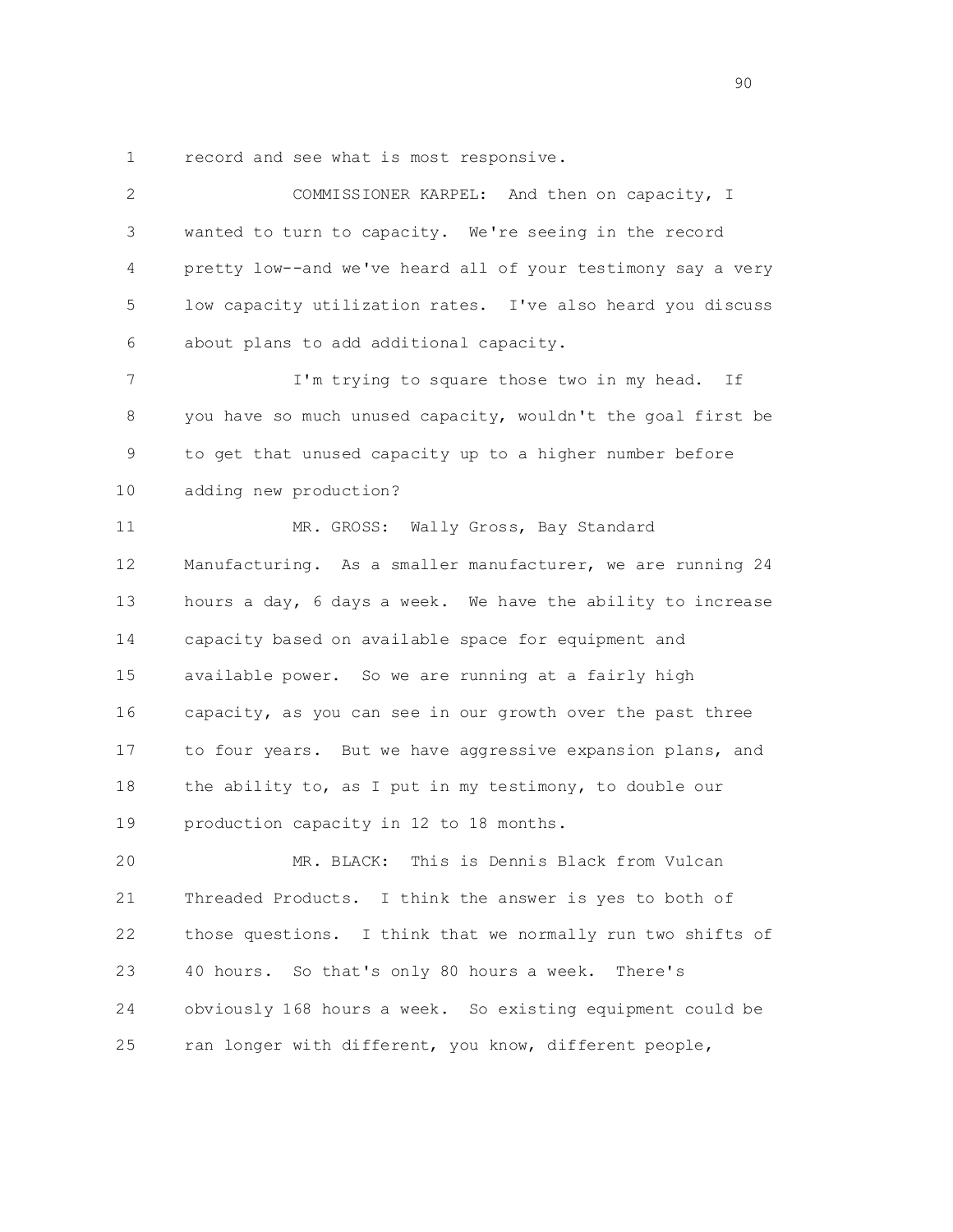1 obviously, and crews. And as I stated earlier, we purchased 2 the assets of a competitor, and that equipment is in 3 storage.

 4 So at one point, you know, depending on demand, 5 we would deploy those assets when we couldn't keep up at our 6 existing facility by adding people or shifts.

 7 MR. DIORIO: Paul Diorio. As I mentioned before, 8 we've been operating at 10 percent, 10 to 15 percent. So 9 directly to your question, we're anticipating not only 10 filling up our capacity, but also meeting the market demand 11 for other folks in the Houston area, in the Texas area, Gulf 12 Coast area, that are strictly importers.

 13 And as their inventories deplete over the next 14 period of time, we are in anticipation that we are going to 15 have to meet the increased demand for that void. So, yes, 16 we are going to fill up our capacity, but we think that 17 there's additional capacity that will have to be able to 18 have on hand to be able to meet the increased demand, if 19 these orders go through.

20 So, yes, to both your questions.

 21 COMMISSIONER KARPEL: And in terms of capacity, 22 some mentioned that of the produced alloy, it's just a 23 matter of buying the right raw material. Others said 24 there's a heat treatment. For those that add a heat 25 treatment, do you have capacity there, or plan to add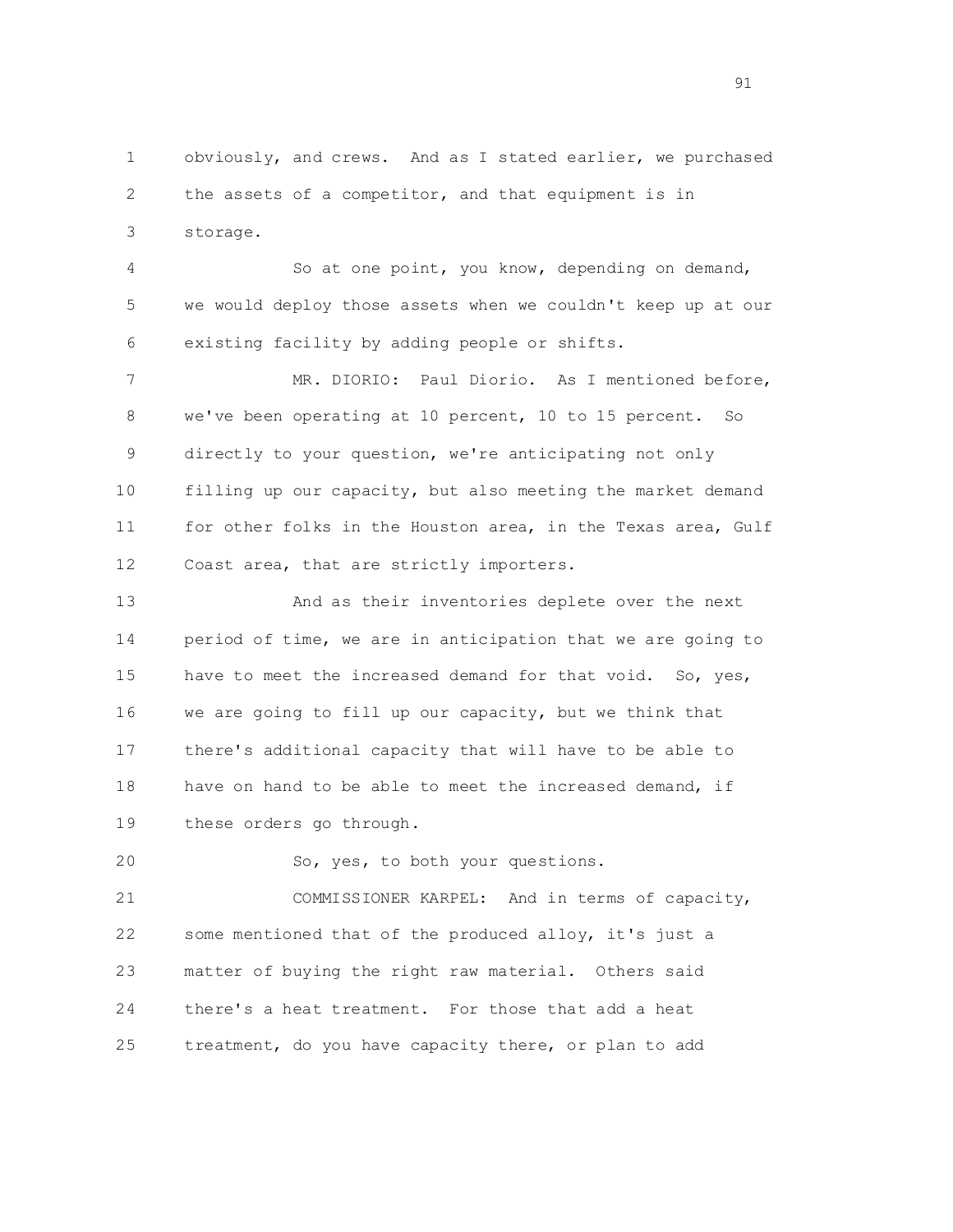1 capacity there to ensure that you can produce alloy if the 2 rise in demand for your product happens?

 3 MR. BLACK: Dennis Black, Vulcan Threaded 4 Products. At the moment, with obviously the steel market 5 kind of depressed, at this point our heat-treat capacity is 6 not full on that side of the fence, either. So we do have 7 capacity in the heat treatment, where maybe in 2018 that 8 capacity was higher, the utilization was higher than it is 9 now. But right now our utilization of our heat treatment is 10 pretty low. So we believe a lot of that can be taken with 11 the threaded product.

12 MR. GROSS: Wally Gross, Bay Standard 13 Manufacturing. Though I am not directly the producer of the 14 bars, my supplier is currently installing a second 15 heat-treat line to support a hopeful affirmative 16 determination. That is supposed to be operational as soon 17 as this January or February.

 18 MR. GRAHAM: Chris Graham, Steel Dynamics. Can 19 you hear me okay? I think the lens that many of us look 20 through, if one looks at a healthy flat-rolled steel market 21 supply chain, not judging whether it's right, wrong, or 22 otherwise, but in flat-roll we don't make everything in the 23 country that we consume. Historically, we make 100 million 24 tons a year and consume 120 million tons of steel, I guess, 25 flat-roll is included in that and others.

92 and 2012 and 2012 and 2012 and 2012 and 2012 and 2012 and 2012 and 2012 and 2012 and 2012 and 201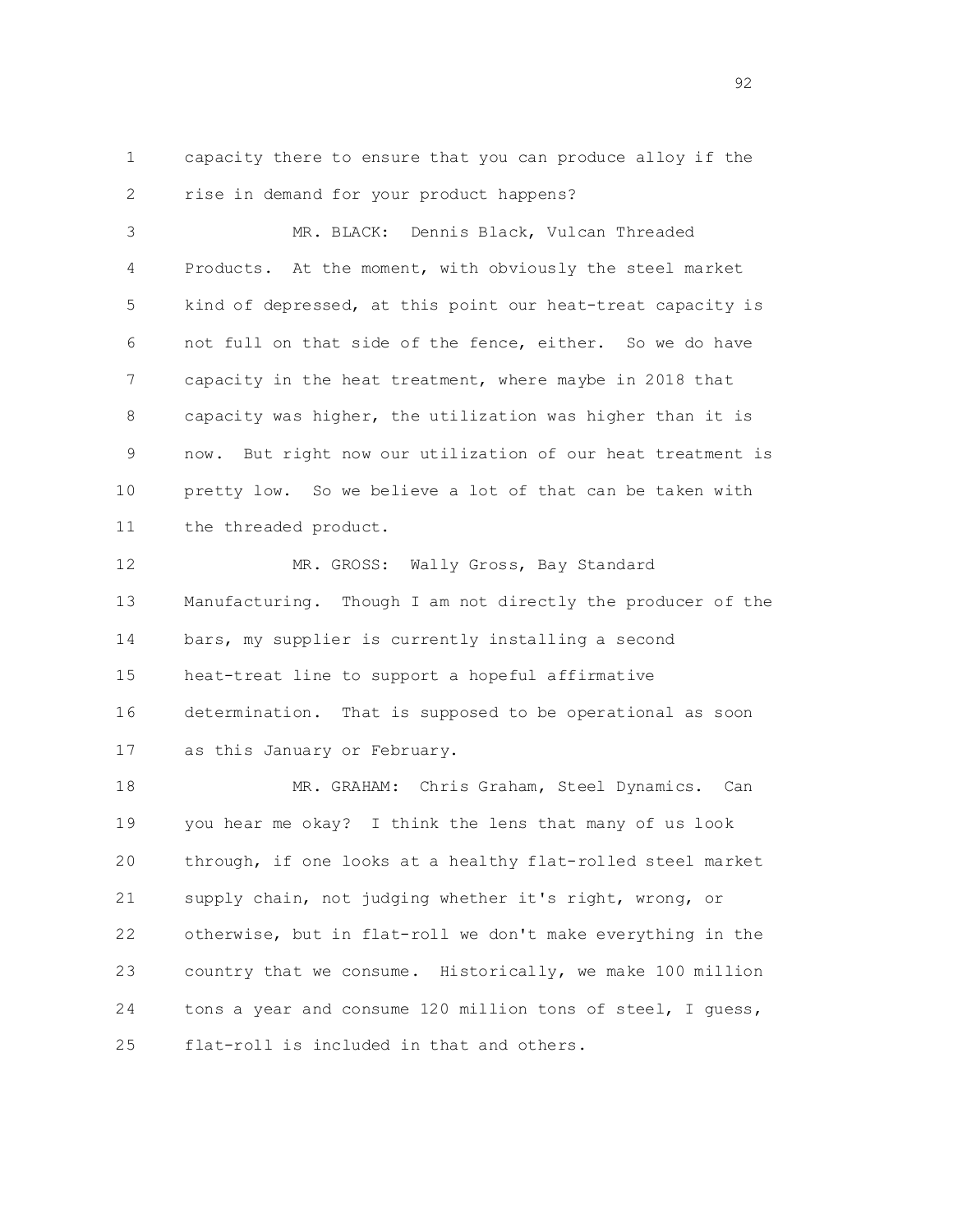1 But this one--so we believe that obviously is 2 good for the consumer, who we have to remain competitive 3 because they have options. We believe this one, this market 4 is so upside down that in a normal competitive environment 5 it would fill up our existing available capacity and more. 6 And so we are trying to prepare to react 7 accordingly. So I think that's what we're looking at. If 8 it was a normal trade situation, we believe we'd have to 9 fill up the Vulcan plant in Birmingham, deploy those 10 all-American assets, and maybe look for further growth 11 opportunities. 12 CHAIRMAN JOHANSON: I have just one more 13 question. Vulcan has argued that imports of carbon steel 14 threaded rod from India and Thailand have increased since 15 the Commission's negative determination in an earlier 16 threaded rod investigation involving these two countries in 17 2014. And this is in your brief at pages 27 to 28, and also 18 Exhibit 7. 19 The cited data in your brief at Exhibit 7 shows

 20 that during the Period of Investigation imports from 21 Thailand were roughly half what they were in 2012 and 2013. 22 Do you know what explains this difference in import volume 23 from Thailand?

 24 MS. DRAKE: Elizabeth Drake. Yes, the data just 25 for the carbon steel threaded rod is split out between India

93 and 2012 and 2013 and 2014 and 2014 and 2014 and 2014 and 2014 and 2014 and 2014 and 2014 and 2014 and 201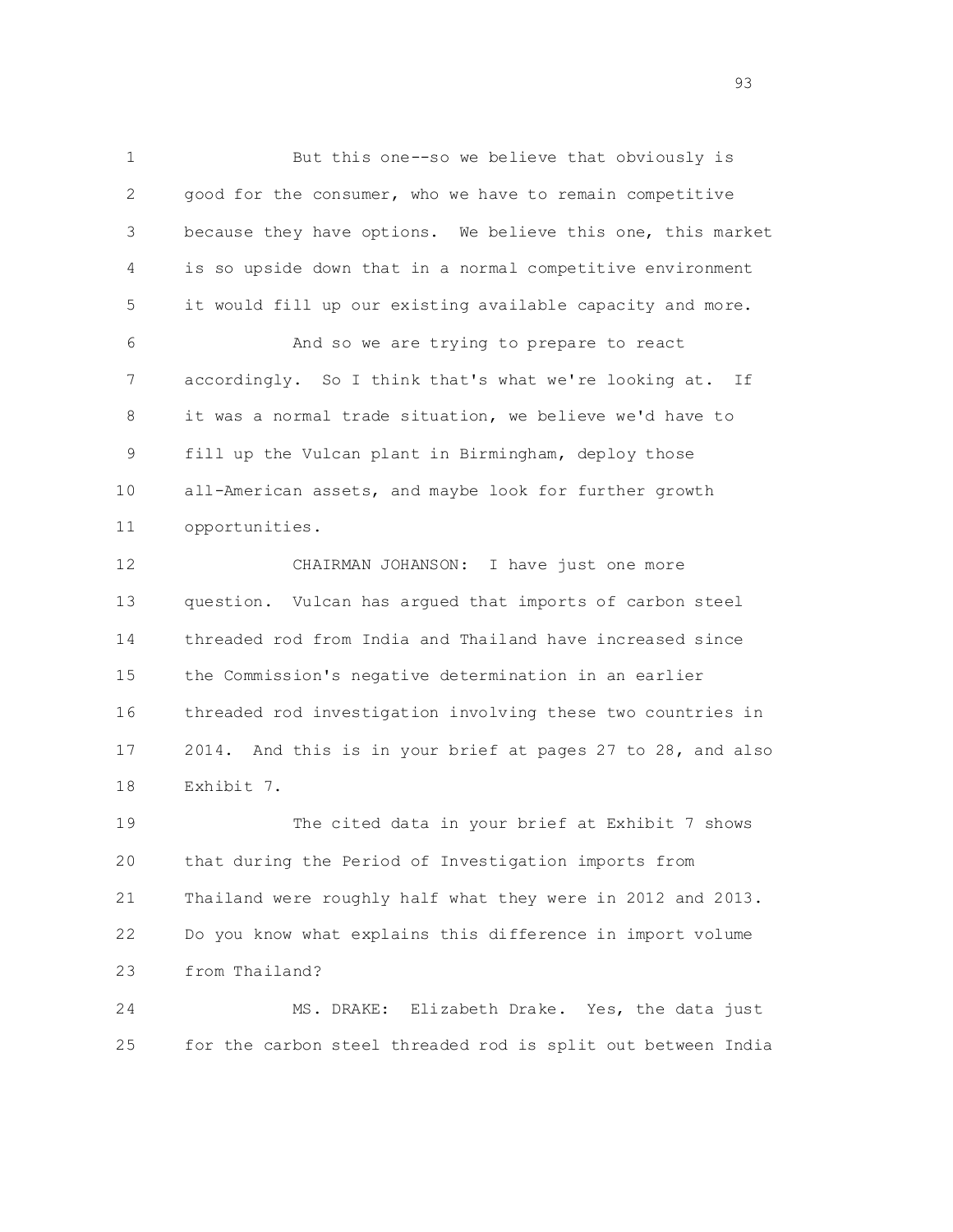1 and Thailand instead of shown jointly, which is how we 2 showed it since they were cumulated for those investigations 3 that started in 2013.

 4 You will see that, while India has exceeded its 5 peak, Thailand hasn't yet exceeded its peak. But in 2014, 6 the year of the negative determination, imports from 7 Thailand were at just a little bit under 3 million pounds a 8 year. And already in 2018 they're up to nearly 12 million 9 pounds a year, just the carbon from Thailand. So they 10 obviously also have been increasing very rapidly, just like 11 imports from India. And then this doesn't include 12 additional increases that we saw in 2019. 13 CHAIRMAN JOHANSON: Okay, thanks for that 14 response, Ms. Drake. That concludes my questions. 15 Commissioner Kearns? 16 COMMISSIONER KEARNS: Okay, thanks. I have just 17 a few more here. 18 One--and this is a question I think for the 19 lawyers--as stated in the prehearing report at pages 1-5, 20 the import data in the prehearing report are based on three 21 HTS numbers. Can you comment on the extent to which the 22 other two HTS numbers ending in 1-5-2095 and 1-9-190000, 23 listed in Commerce's Scope, contain in-scope products? 24 MS. DRAKE: Elizabeth Drake. Yes, we can do that 25 posthearing, Commissioner.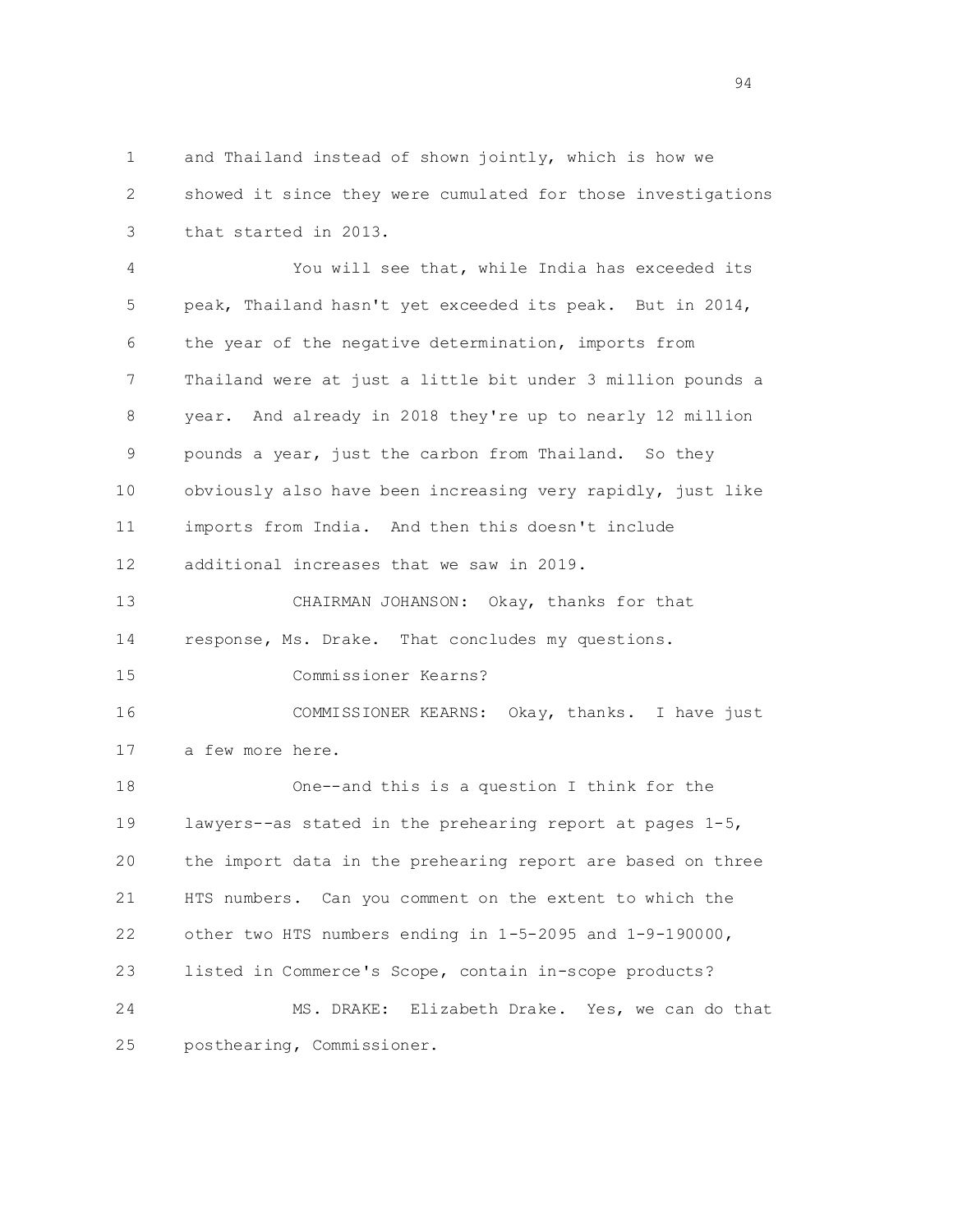1 COMMISSIONER KEARNS: Okay, thank you. And just 2 one last follow-up on the pricing questions. I know we've 3 talked about this to some extent, but there's one I meant to 4 ask that I didn't. 5 At times the raw material costs have been 6 declining. Have purchasers asked for lower prices to take 7 this into account? 8 MR. GROSS: Wally Gross, Bay Standard 9 Manufacturing. The answer to that question is, yes. One of 10 the--where things work well for me as far as keeping things 11 stable and not having to immediately react to lowering raw 12 material costs, is the value-added services that I put into 13 my product and how I get it to the customer. 14 And that gives me some flexibility with increased 15 minimum wages in California. I can many times offset their 16 request. But if push comes to shove and it still continues 17 to--prices continue to lower, then I eventually have to 18 react. 19 COMMISSIONER KEARNS: Anyone else? 20 MR. JENKINS: Brent Jenkins from Vulcan. Yes, 21 customers, if they're aware of what's going on in the steel 22 market and they see that steel prices are lowering, they're 23 usually pretty quick to ask for a better price. That's all

24 I've got.

25 MR. DIORIO: Paul Diorio, Dan-Loc. Customers ask

en 1995 en 1996 en 1996 en 1997 en 1998 en 1998 en 1998 en 1999 en 1999 en 1999 en 1999 en 1999 en 1999 en 19<br>De grote en 1999 en 1999 en 1999 en 1999 en 1999 en 1999 en 1999 en 1999 en 1999 en 1999 en 1999 en 1999 en 19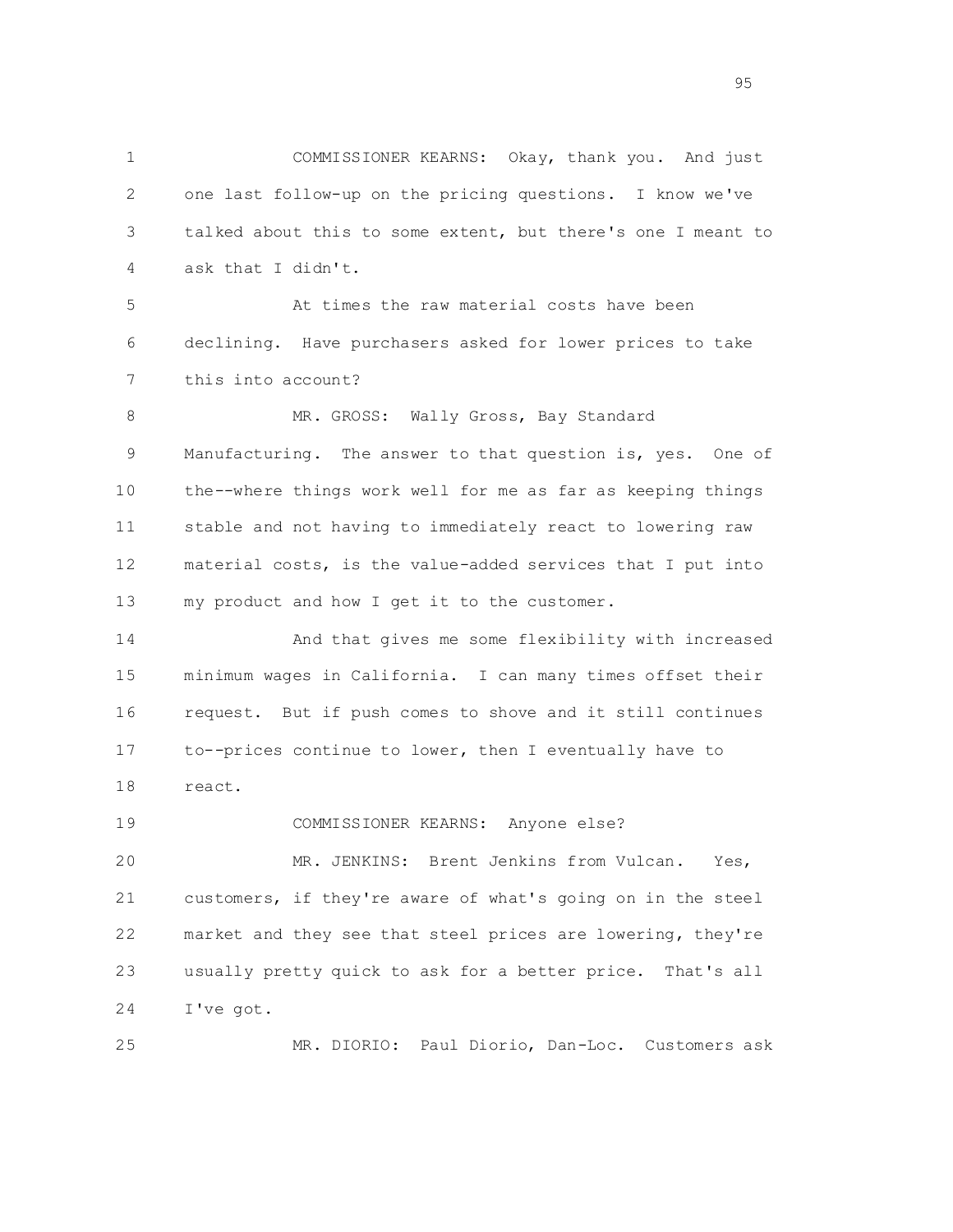1 that question, but not in the words that you used. What they 2 do instead is they'll shop us. They'll go out and get our 3 price, and they'll go out and get two or three other prices, 4 and then they go with the low price. So we track that. We 5 track that kind of a question through loss of quotes, or 6 loss of our--our win percentage drops. 7 So, yes, they do ask the question, but not in 8 your words. 9 COMMISSIONER KEARNS: Okay, and--go ahead, 10 please. 11 MR. BLACK: Dennis Back from Vulcan Threaded 12 Products. I would say we have a small percentage that asks, 13 especially if they buy other steel products, so they 14 understand that. But really in our threaded market the 15 import pricing is really the indices. So if that moves, 16 that's when you see it on our side. I mean, unless they buy 17 other steel products and realize it, but a lot of our 18 people in construction and others, they don't buy other 19 steel products, so they're more worried about that. So 20 really the indices they hold us to is import pricing. 21 COMMISSIONER KEARNS: Okay, thank you. And, Mr. 22 Diorio, is the reason why you say they shop around, and do 23 you kind of figure out that this is a raw material issue 24 because they're shopping around with other potential

25 suppliers who have different raw material costs maybe

96 - Paul Britain, actris and a construction of the construction of the construction of the construction of th<br>Distribution of the construction of the construction of the construction of the construction of the constructio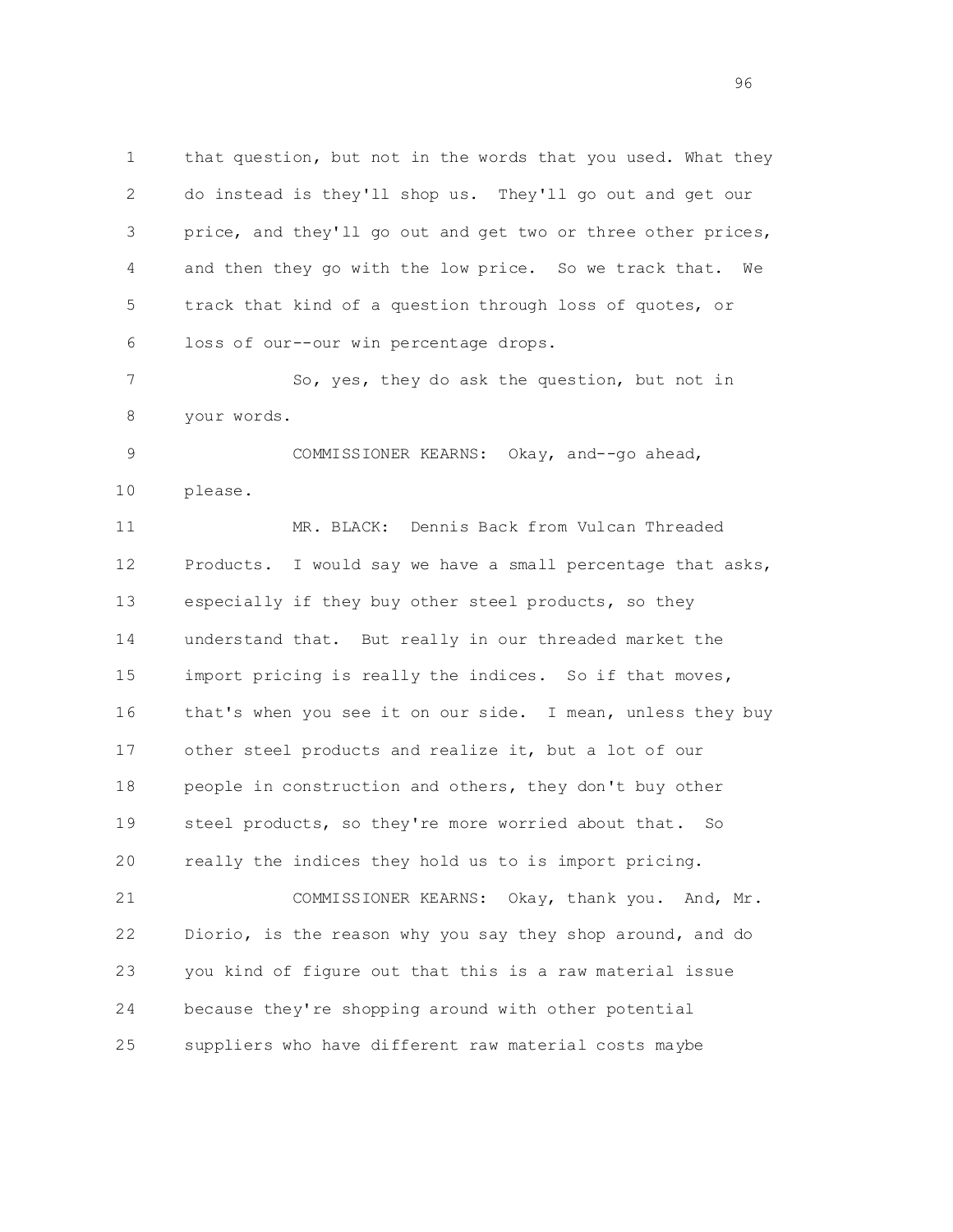1 because they are operating overseas? Or how do you sort of 2 see the raw material aspect of shopping around? 3 MR. DIORIO: Most of the people--Paul Diorio, 4 Dan-Loc--most of the people that we compete with are 5 straight importers. Very few producers. 6 So the raw material cost is the overseas' raw 7 material cost, the finished product. 8 COMMISSIONER KEARNS: Okay, so you say, when you 9 see your customer shopping around, you mean they're shopping 10 for imports and that's how you sort of see the raw material 11 difference there factoring its way through? 12 MR. DIORIO: Correct. 13 COMMISSIONER KEARNS: Okay, gotcha. 14 MR. SCHAGRIN: Commissioner Kearns, can I just 15 add--this is Roger Schagrin. In some of the steel cases 16 you'll have purchasers come to the Commission to argue 17 against the imposition of duties. And you'll hear well, you 18 know, my domestic suppliers are saddled with a higher cost 19 supply chain. I can remember the tin mill cases, and the 20 can guys would say, you know, the U.S. integrated industry 21 making tin mill, they've got all these 50-hear-old mills. 22 The Japanese have, you know, 10-year-old mills. So 23 obviously they're more efficient. They've got newer 24 equipment.

25 Virtually 100 percent of the raw material supply

97 and 2012 and 2012 and 2012 and 2012 and 2012 and 2012 and 2012 and 2012 and 2012 and 2012 and 201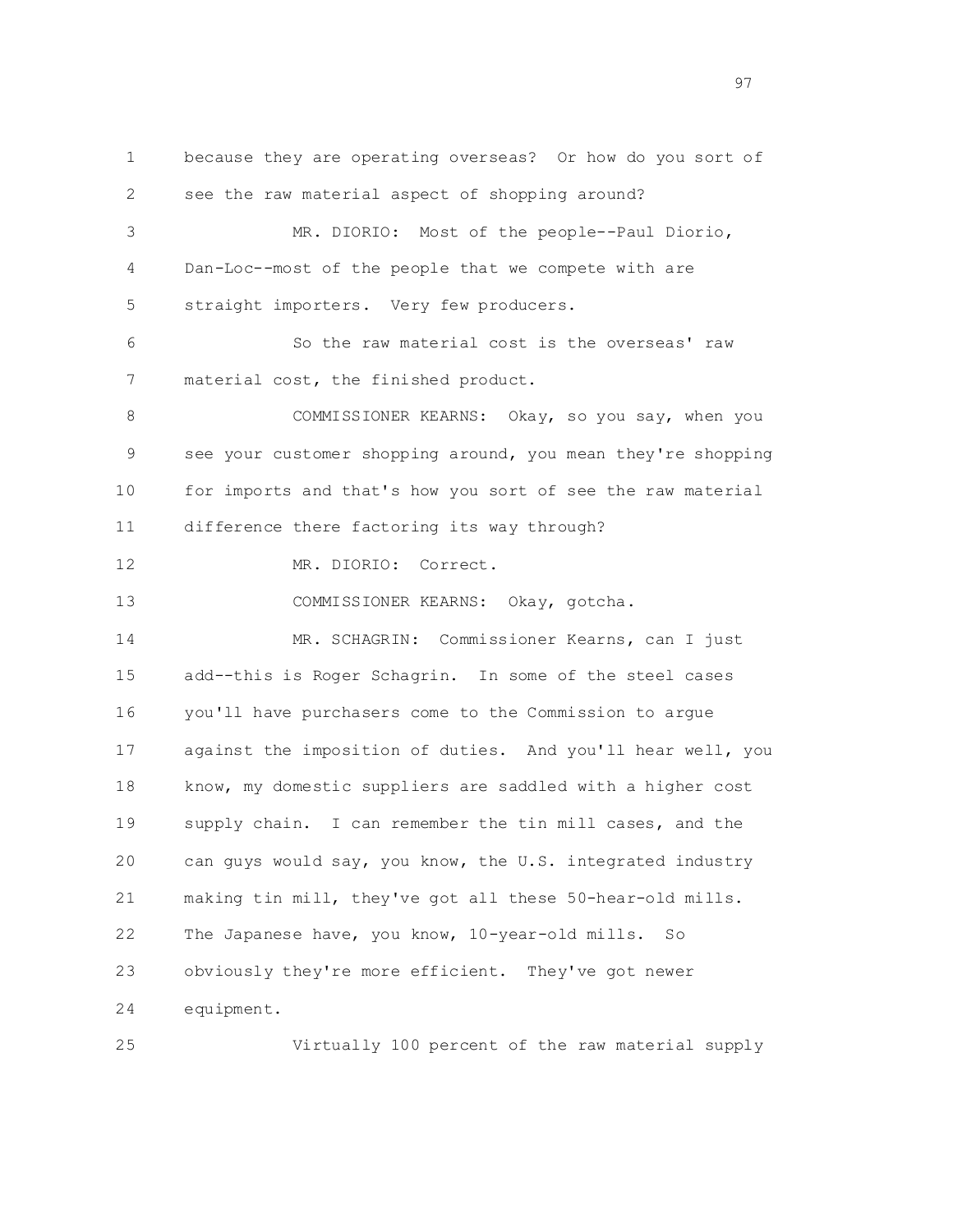1 for threaded rod is made in the United States in electric 2 furnaces. Bars and rods are not made and integrated. We 3 have, and I think everyone in the world would admit this, 4 the United States has the lowest prices for scrap in the 5 entire world. We are the big scrap creator, and we're the 6 big scrap exporter.

 7 We have the most efficient electric furnace 8 minimills. I mean, no one can ever say that Nucor and SDI 9 aren't the two lowest-cost electric furnace producers in the 10 world.

 11 So we actually have a supply chain for this 12 product in the United States that has not the lowest prices 13 possibly but the lowest cost suppliers in the entire world. 14 And yet you see a staff report that shows that well over 15 half the U.S. market is being taken by foreign producers who 16 have much less efficient supply chains, and who have to 17 absorb all the freight to get it to the U.S. market.

 18 So if there was ever a case in which a U.S. 19 industry is getting battered with every law of comparative 20 advantage on their side, this is that case. And it's just 21 amazing.

 22 And part of it is, yeah, I mean in any trade 23 policy you get some inconsistencies, and I think we started 24 here with some questions from Chairman Johanson: Has there 25 been an impact on this downstream industry of 232 tariffs on

98 - Paul Britain, actriz et al. (1992)<br>1980 - Paul Britain, actriz et al. (1992)<br>1980 - Paul Britain, actriz et al. (1992)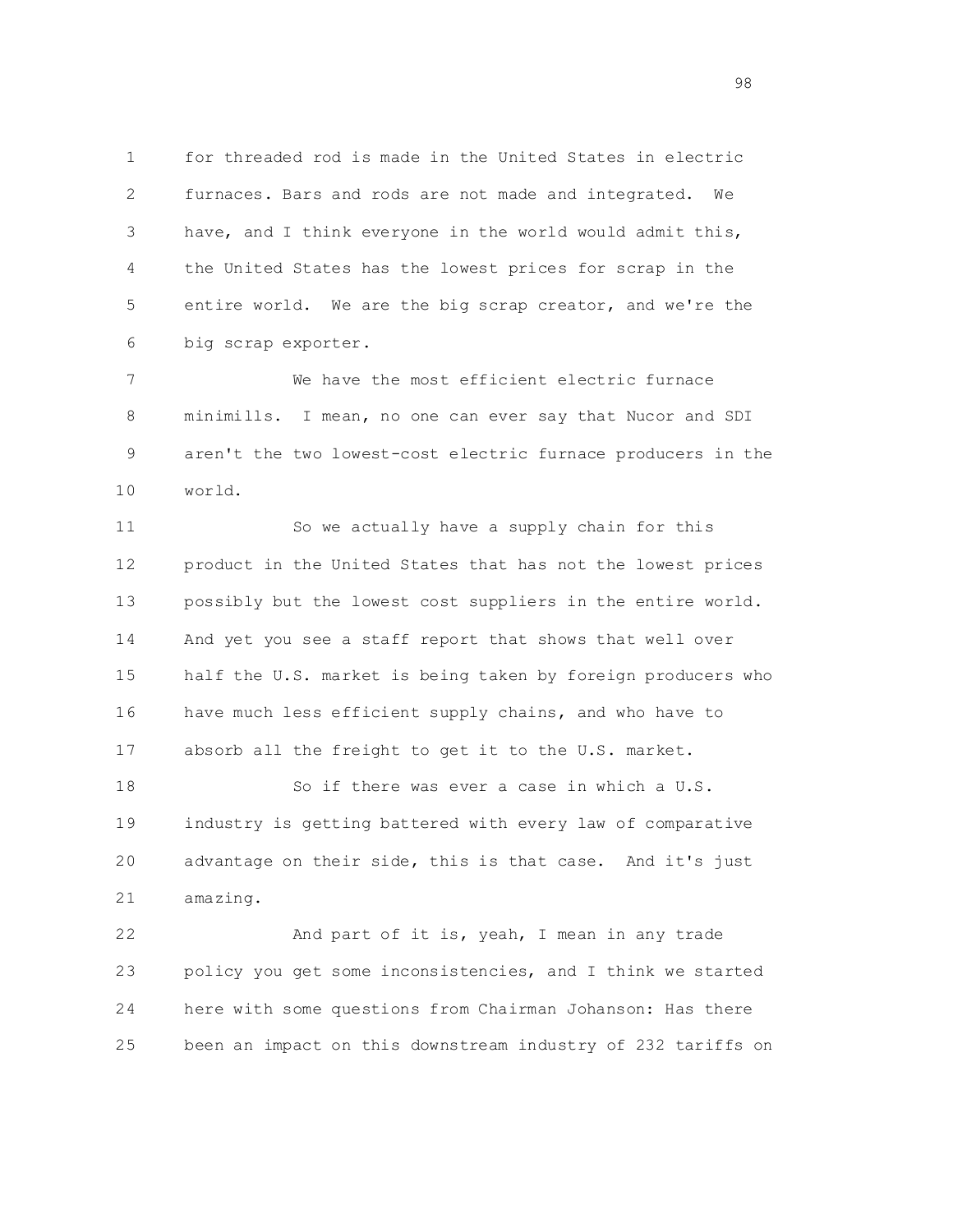1 the upstream? Yeah, we'd be crazy. There's been an 2 absolutely significant impact. Has there been an impact of- 3 -and it's right in the staff report--of antidumping duty 4 orders on wire rod supplies from 10 countries? Yeah, 5 absolutely there has been.

 6 So as we're trying to keep probably less 7 efficiently, less environmentally compliant raw materials 8 out of the U.S. market through our trade policy, you've got 9 somebody downstream from that who is just getting clobbered. 10 And in part it's because all their foreign competitors say 11 I'd rather ship a value-added threaded rod product to the 12 U.S. and not pay extra duties than ship rod and pay dumping 13 duties, or ship rod or bar and pay 232 duties.

 14 So you really have some, let's say, separate 15 situations going on here. But this is an industry which can 16 expand because there's plenty of low-cost domestic supply of 17 bar and rod that can quickly furnish existing and new 18 capacity to make threaded rod for U.S. consumption.

 19 COMMISSIONER KEARNS: Okay, thank you. Just to 20 finish off the question, so you all say that when you have 21 lower raw material costs that your customers, you know, what 22 your prices to be lower. How do you mesh that with what you 23 said earlier, which was that rising costs are not part of 24 discussions with purchasers?

25 MR. LOGAN: We're really in an untenable Catch-22

99 and 2012 and 2012 and 2012 and 2012 and 2012 and 2012 and 2012 and 2012 and 2012 and 2012 and 201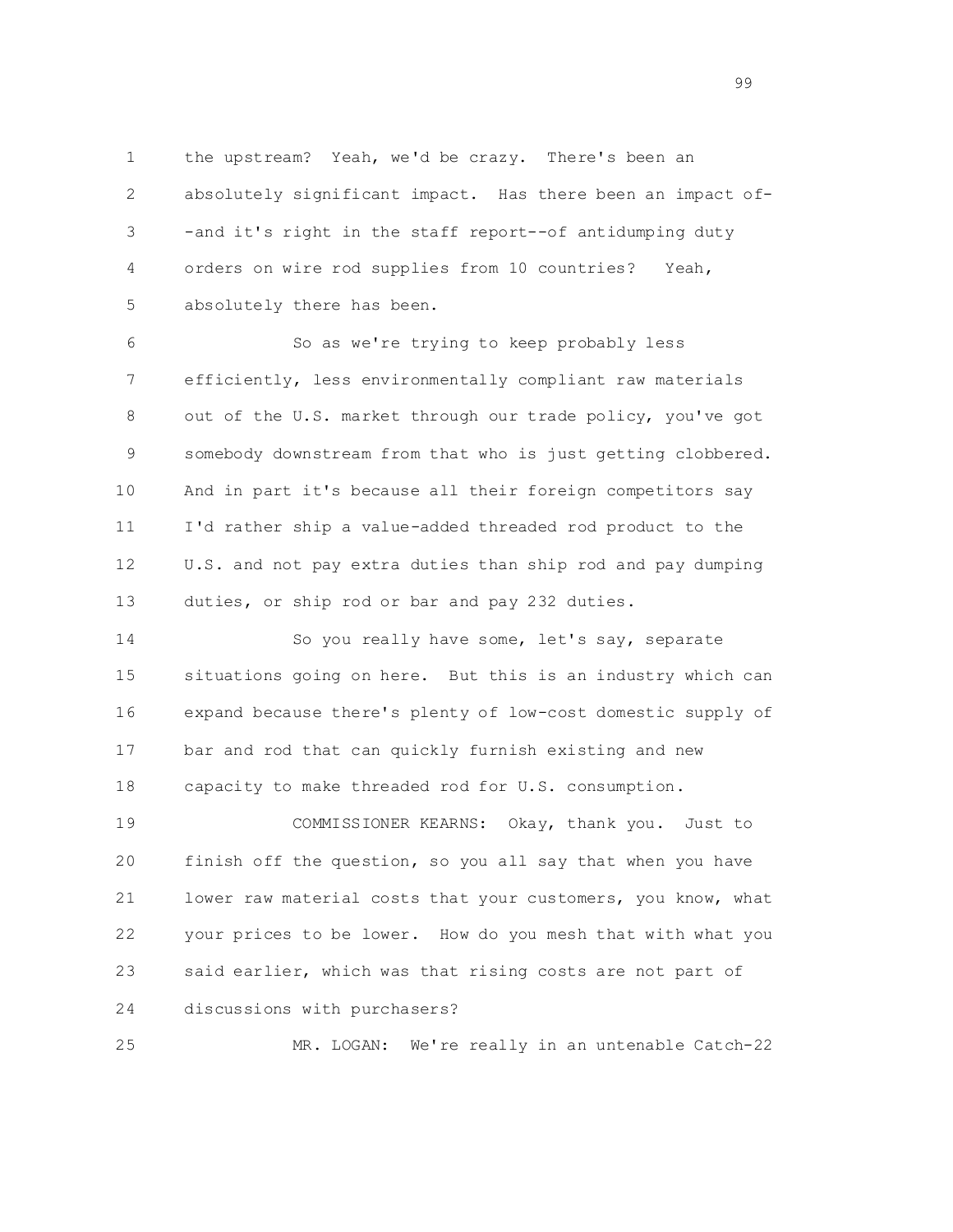1 position. I can assure you if a buyer sees that raw 2 material costs in general are going down in the United 3 States, he'll be quick to call us and say, "Hey, your costs 4 are going down, we should get a better price."

 5 However, on the flip side of that, if costs are 6 going up, the answer is not, "Oh, your costs are going up," 7 it's, like, "Oh, my import price is here, so you need to be 8 competitive with this import price." So they want us to go 9 down in a down market, but we can't go up in an up market. 10 That's what makes it so difficult.

 11 COMMISSIONER KEARNS: Okay, thank you. Turning 12 to profitability, the actual data, of course, BPI, and I 13 know what the statute says about profitability in this 14 profitable industries, but I note that the industry's 15 profitability remained reasonably positive and some of the 16 trends in operating income and net income ratios were 17 positive. Can you explain how this meshes with your 18 material injury arguments?

 19 MR. SCHAGRIN: So yes, two points. First, they 20 are declining, but the other thing is that over the period 21 of investigation, the profits and profit margins are 22 declining during a period in which demand was increasing 23 rapidly. So in the context of the business cycle, 24 profitability is horrible because this industry will face 25 the next downturn it already is in the energy markets.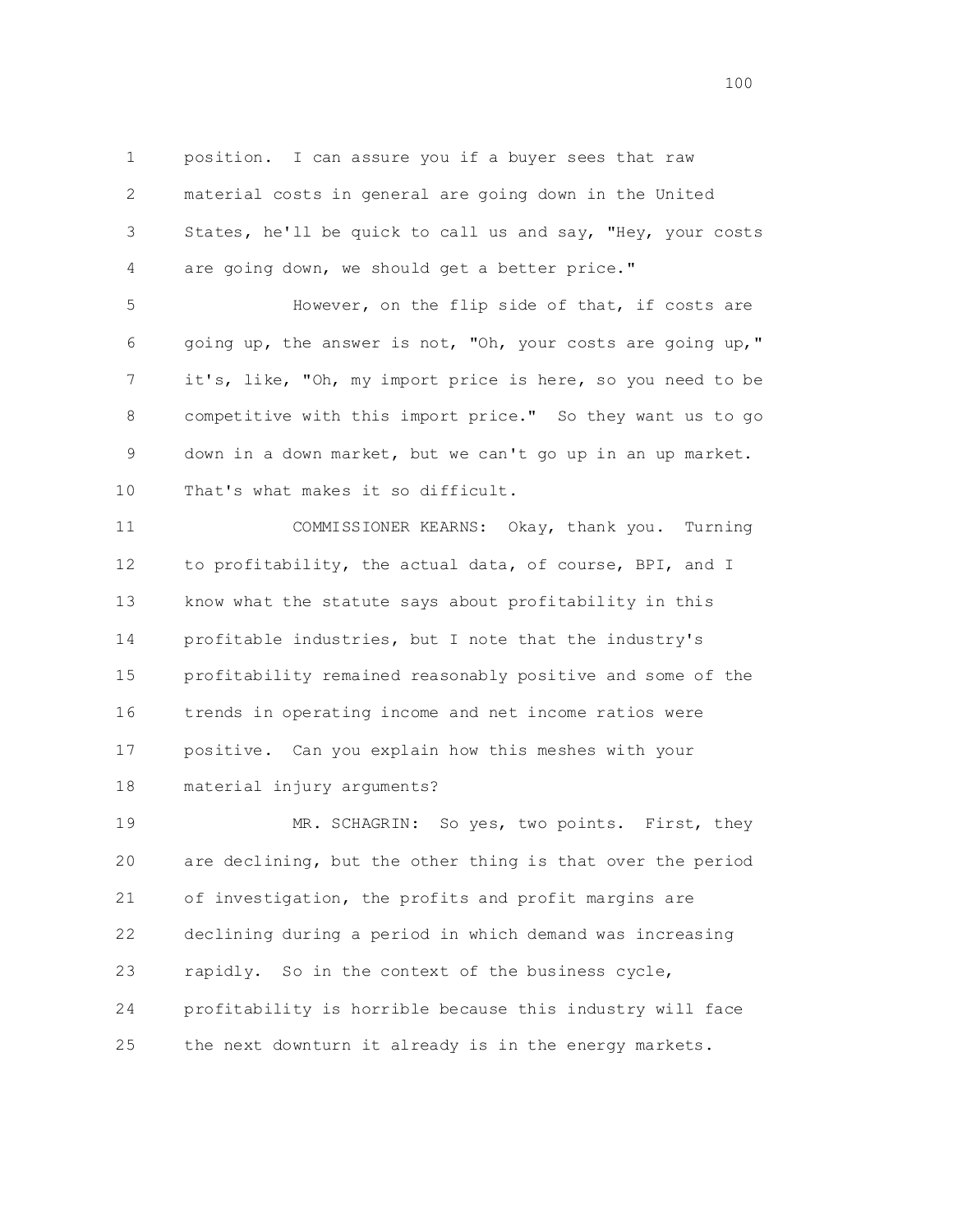1 So whether you look at the decline in the context 2 of the big increase in demand and say profits should never 3 be declining during a period of significant increase in 4 demand. Or you look at it absolutely and say, look, while 5 imports were increasing over the POI, the domestic 6 industry's profits were declining.

 7 And we don't think for the Commissions' analysis, 8 it makes any difference that profit margins may have been 9 positive throughout the POI. The key is the downward trend 10 in the margins, particularly in light of the period of 11 increasing consumption over the POI.

 12 MS. DRAKE: This is Elizabeth Drake, just to add 13 to that, I think the only period where--I think this is 14 public--there may have been some increase in profitability 15 was the interim period. But that's also where you saw, even 16 though demand was continuing to increase, not only did 17 shipments not keep up with demand, they actually declined on 18 an absolute basis. And the domestic industry's market share 19 was at the very lowest of the period.

 20 So, to the extent that they were able to gain 21 some better pricing or changed strategies in that interim 22 period, they definitely paid the cost in terms of volume. 23 And so I think, to the extent there was some positive trend 24 for some small part of the period, it showed up in even more 25 negative trends on the other side.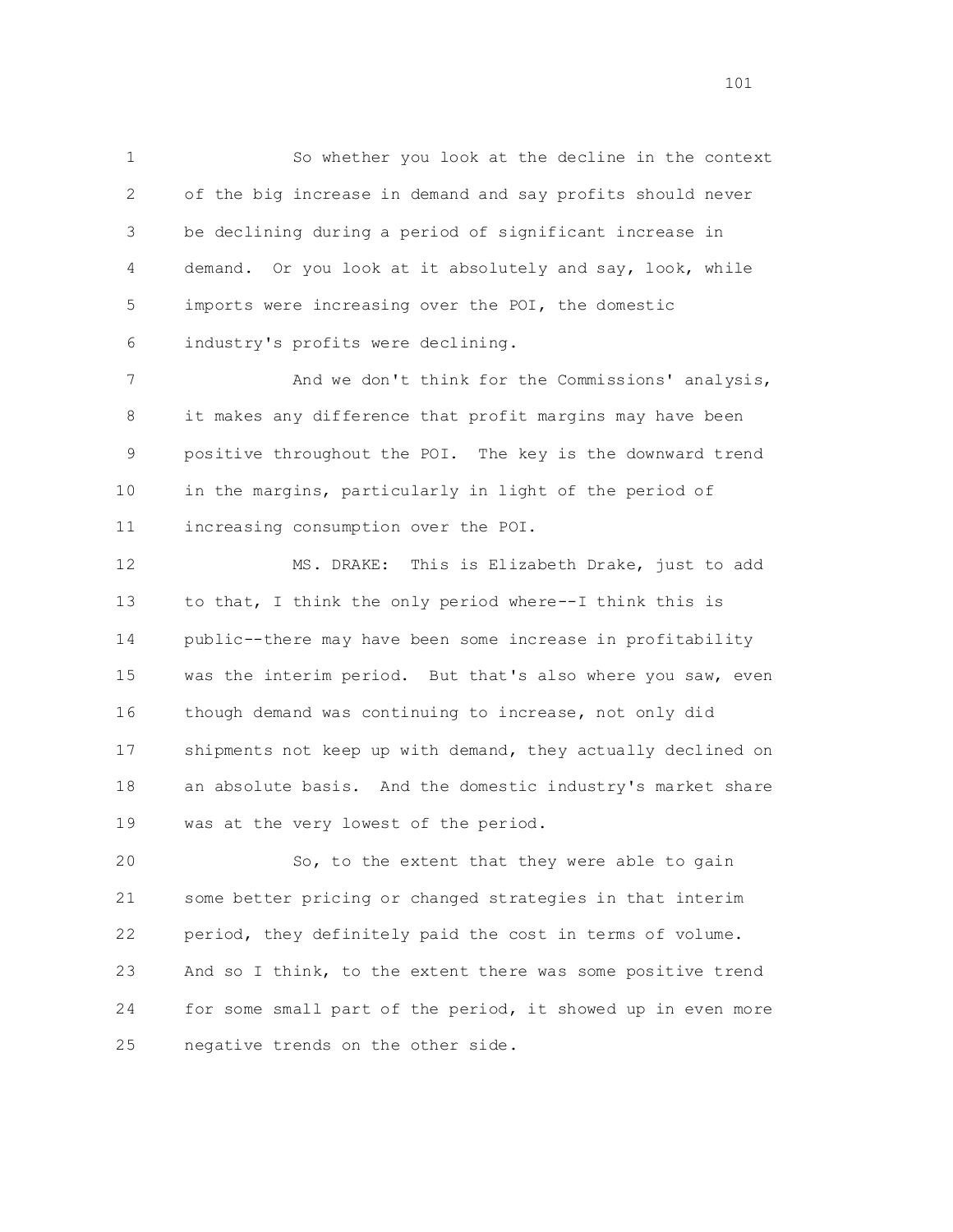1 COMMISSIONER KEARNS: Okay, thank you very much. 2 CHAIRMAN JOHANSON: Commissioner Stayin. 3 COMMISSIONER STAYIN: I have no further 4 questions. I've had my questions answered through my 5 colleagues and their questions as well. Thank you. 6 CHAIRMAN JOHANSON: All right. Commissioner 7 Karpel? 8 COMMISSIONER KARPEL: Yeah, just a few more. Can 9 you talk a little bit about certification and how important 10 certification is to purchasing decisions? I think there's 11 some information in the staff report about lack of 12 certification being a barrier to some purchases. 13 MR. GROSS: By the nature of our business and the 14 liability, especially in construction for these tie-down 15 systems, certifications are extremely important. We 16 maintain lot traceability through production, through our 17 inventory, through delivery. So it's very critical to our 18 business. 19 COMMISSIONER KARPEL: Follow-up for you. So, 20 have there been any concerns from purchasers that wanna have 21 your product certified, so they can use it, and haven't been 22 able to have that done, or -- 23 MR. GROSS: To answer your question, no, we're 24 very stringent on everything we produce, meeting ASTM 25 standard. We test to it and certify to it.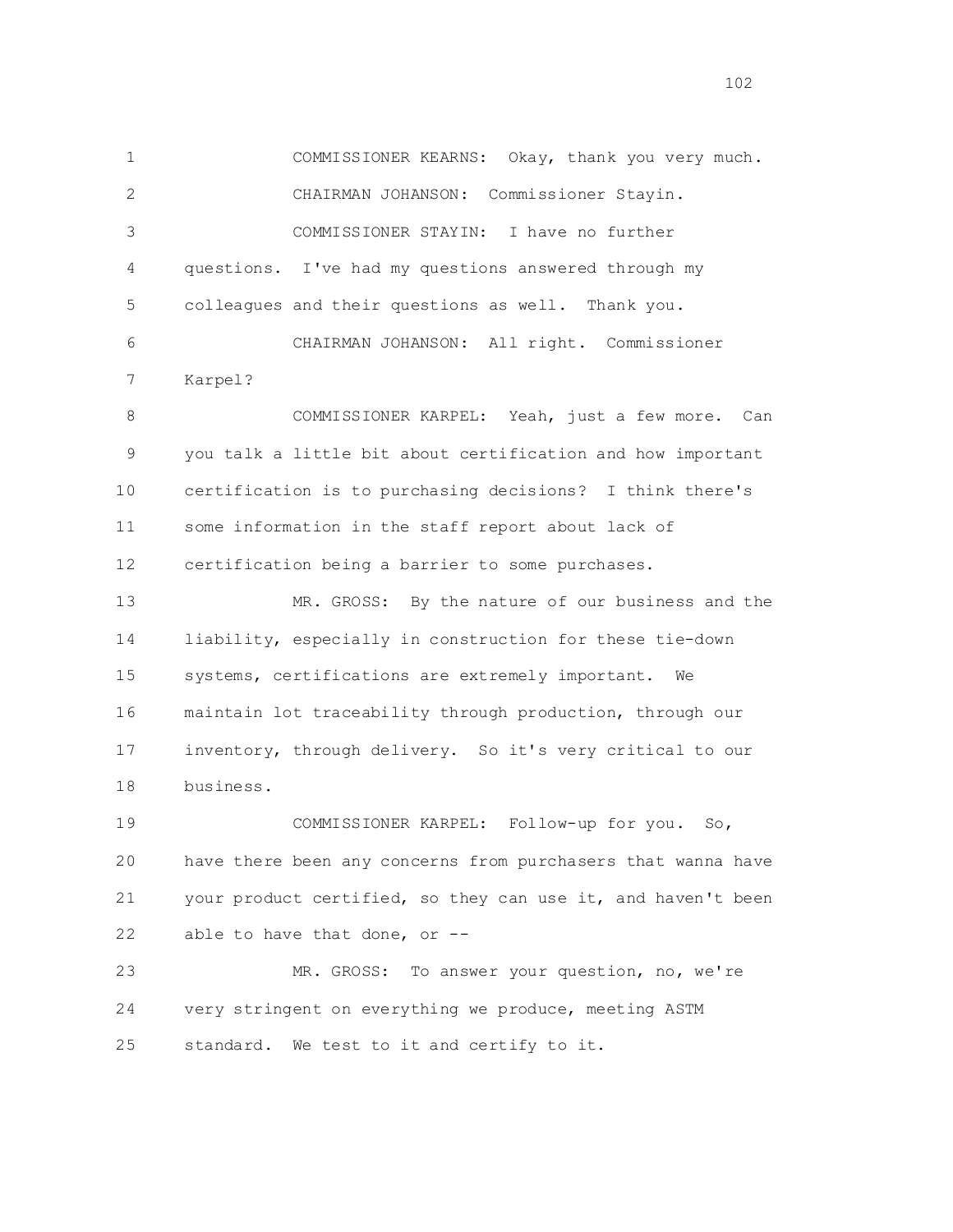1 COMMISSIONER KARPEL: You're certifying to the 2 purchasers that you meet these standards? Is that -- 3 MR. GROSS: Yes, that's what we're doing. 4 COMMISSIONER KARPEL: Okay. 5 MR. LOGAN: I'm not aware of anything that is 6 coming into the United States that we couldn't certify 7 ourselves, that we couldn't manufacture and certify to. 8 Certifications are extremely important. Standards are 9 extremely important. More so today than they have ever 10 been. The construction industry is taking on more 11 standards for themselves. They're actually and being more 12 active in the ASTM body to actually from a bolting standard,

 13 so yeah, certifications are extremely important. We have 14 our own in-house lab. We're in the process of becoming an 15 ISO 17025 certified for ISO lab. So testing we take very 16 seriously.

 17 MR. SCHAGRIN: I'd point out the foreign 18 producers and the subject imports also provide melt test 19 certificates that they meet the same specifications that the 20 U.S. producers do. So we don't see, which is, I mean, it's 21 borne out by the high import penetration rate, where imports 22 are having any problem penetrating the U.S. market because 23 of any inability to certify that their products meet the 24 specifications required by the purchasers.

25 MS. DRAKE: This is Elizabeth Drake. I would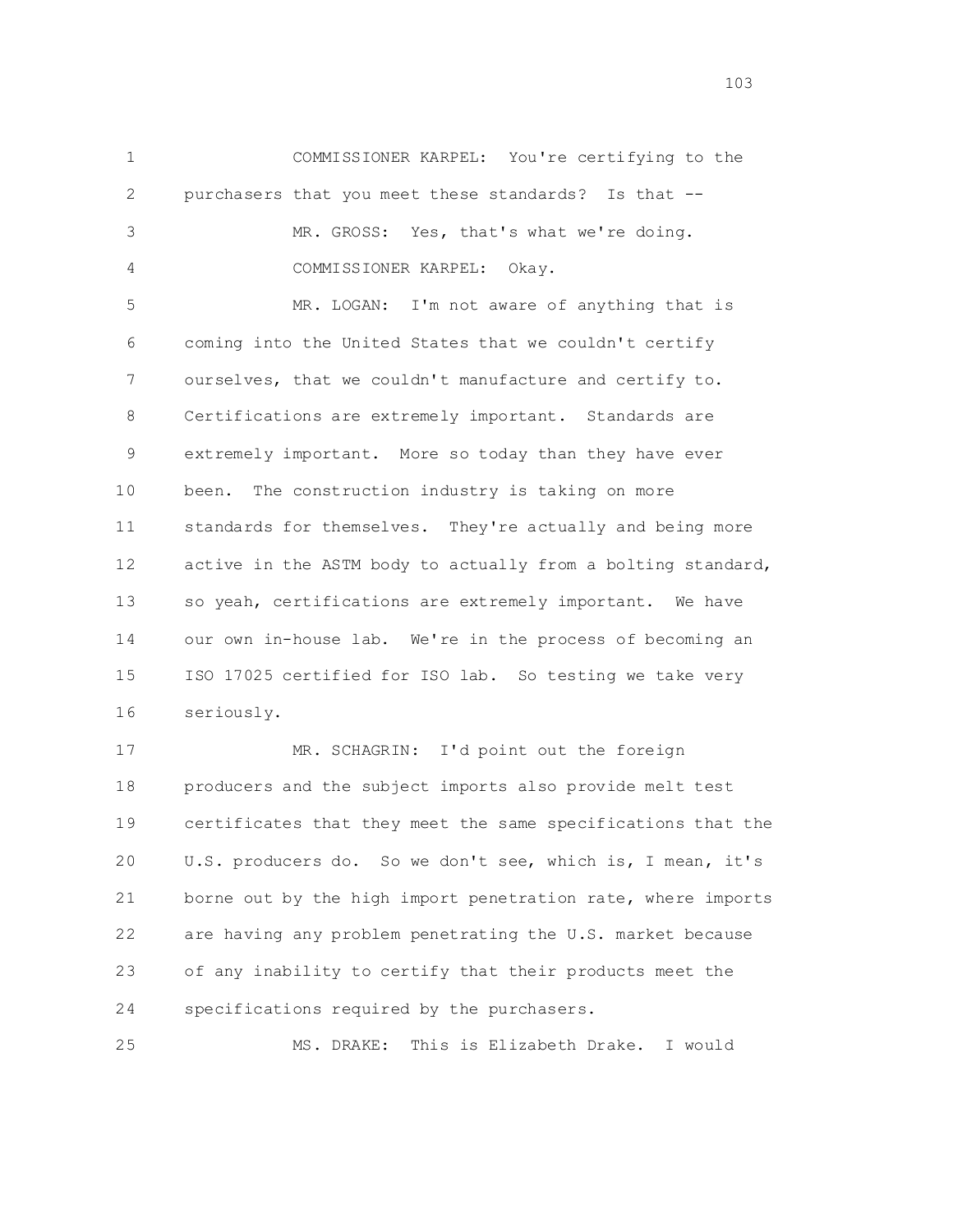1 just echo that, that the staff report also shows that, of 2 those purchasers that had knowledge of different country 3 sources, either 100% or close to 100% for each country said 4 they always, or usually, meeting minimum quality 5 specifications. So, to the extent someone might've raised 6 it in one questionnaire response, it's not typical of the 7 market overall.

 8 COMMISSIONER KARPEL: This is probably more of a 9 curiosity question, but on the certifications, is this 10 mostly purchasers accepting the producers' 11 self-certification that the standards are met? Or is there 12 any type of requests that these be certified or tested by a 13 third-party?

 14 MR. GROSS: Most of our business is generated by 15 an inquiry from our customer who, as far as ordering 16 practices, would give us the description of the product and 17 the standard that it needs to meet, and then we meet what 18 the customer requirement is. That's it.

 19 MR. SCHAGRIN: I believe in answer to your 20 question for that, that in this industry, it's almost all 21 producer self-certification with what are called mill test 22 reports, and that there's very little third-party testing of 23 these products. It's almost all in-house testing by the 24 producers who provide a test report showing, "These are the 25 tests we've performed, and these are the mechanical and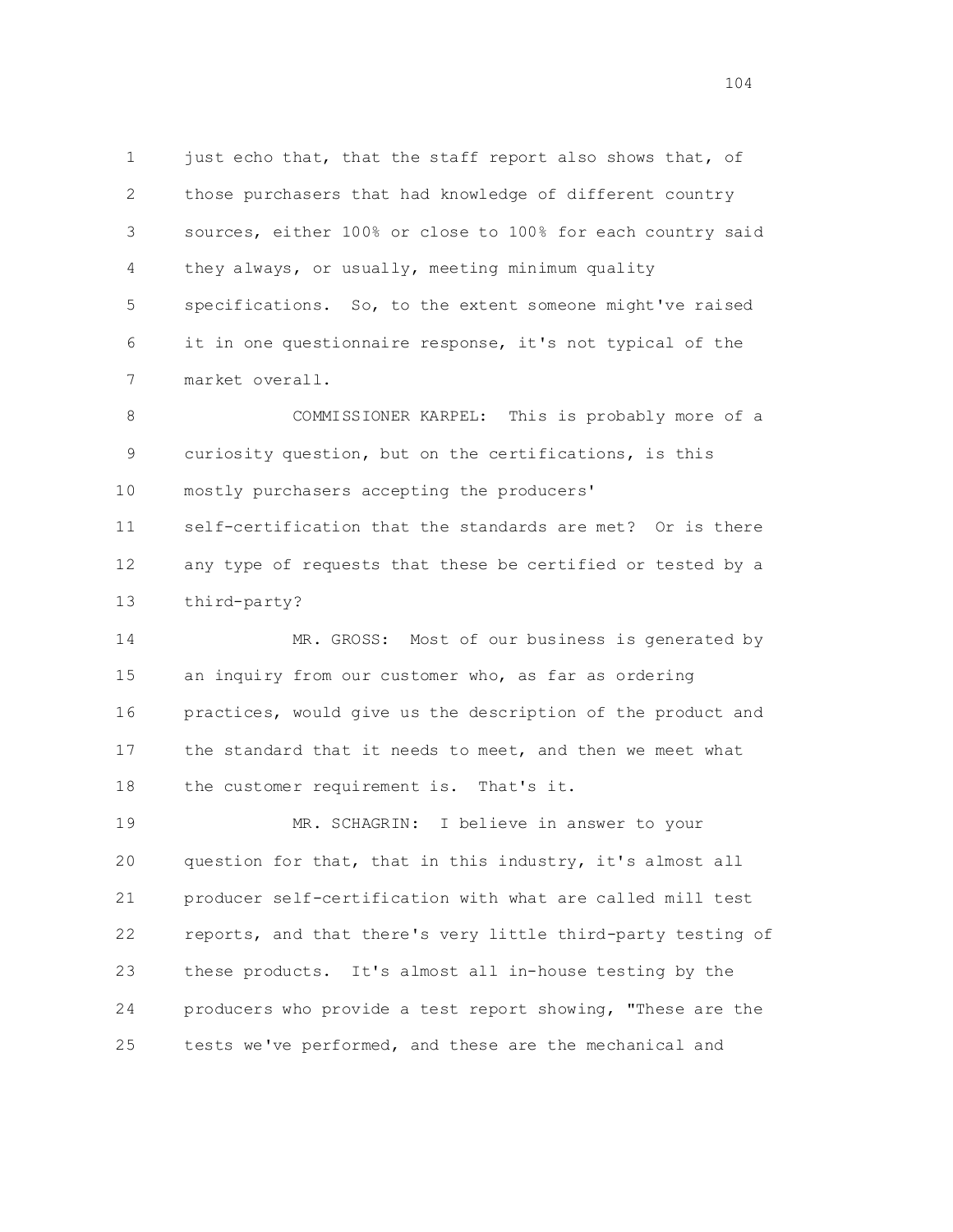1 chemical properties of the product that we are supplying 2 you."

 3 But they do supply paperwork, which includes the 4 steel and the steel heats, and where it came from. So if 5 there's a problem later on, people know who they ought to be 6 suing. But it's generally not in the broad range of 7 construction products, the big construction distributors are 8 relying on their suppliers and they're not going out to 9 third-party testing.

 10 COMMISSIONER KARPEL: All right, thank you. I 11 think I just have some cleanup questions. So let me go 12 through to make sure I've got my questions answered. So, on 13 demand, I think I'm hearing that the demand for alloy and 14 carbon is increasing on both -- they follow the same demand 15 trends. There's not a difference -- is that -- OK.

 16 And on pricing, I'm looking at the data on 17 underselling, and I don't wanna say too much, because all 18 the data there is proprietary. But I wondered, if in your 19 post-hearing brief, you could address some of the 20 different--at least in magnitude--underselling was seen for 21 Products 5 and 6, which are alloy products and what that 22 means in terms of price effects, and also in light of the 23 sort of composition of alloy versus carbon, in terms of 24 import volumes.

25 MR. SCHAGRIN: We'll do that post-hearing,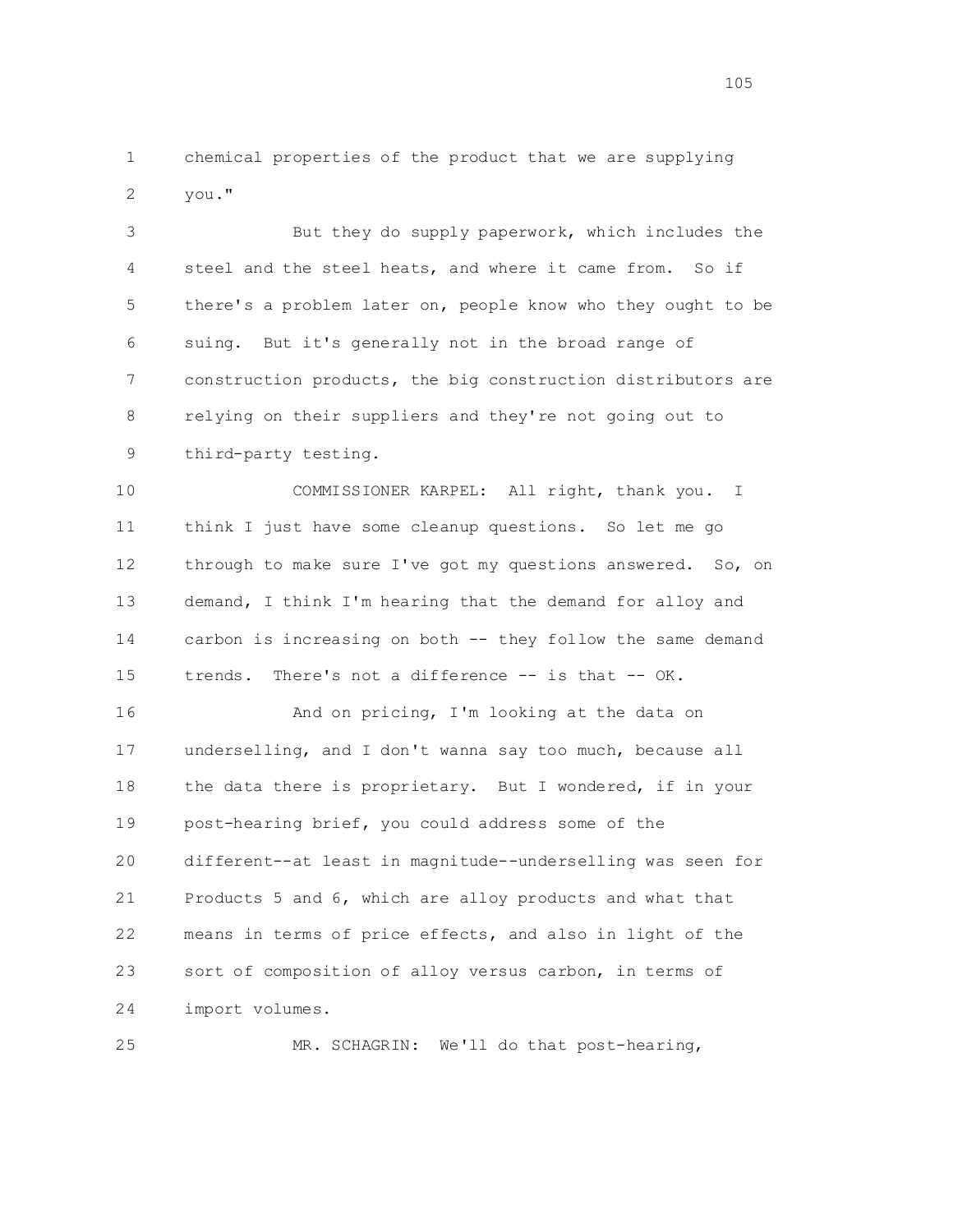1 Commissioner Karpel.

| 2  | COMMISSIONER KARPEL: And then, sort of curious,               |
|----|---------------------------------------------------------------|
| 3  | and this is going back to another line of questions I had.    |
| 4  | I'm looking at a Table 4-5 and they're showing breakdowns by  |
| 5  | alloy, non-alloy products and market shares, as between       |
| 6  | domestic and imported product.                                |
| 7  | I wondered, I wonder what that data would look                |
| 8  | like if it was showing a range of years, not just that one    |
| 9  | sort of chunk of time--which I believe is February 2018 to    |
| 10 | January 2019--so if you could elaborate on that. I guess      |
| 11 | another way to ask that question is what would Table 4-9      |
| 12 | look like if it were broken down into alloy and non-alloy.    |
| 13 | I also had a hard time following a footnote,                  |
| 14 | Footnote 10 on Page 4-9, and it's talking about the purchase  |
| 15 | of Acme by Vulcan, and I think it's giving some reasoning     |
| 16 | there, it's in brackets, so I don't wanna say what it is      |
| 17 | here, but if you could maybe give that a second read and      |
| 18 | explain that a bit further in light of what I heard today     |
| 19 | was the reason for the purchase of Acme's assets was to       |
| 20 | generally increase production. Okay, thank you.<br>That's it. |
| 21 | I don't think I have any further questions.                   |
| 22 | Do any other Commissioners<br>CHAIRMAN JOHANSON:              |
| 23 | have questions for this panel?                                |
| 24 | COMMISSIONER KEARNS: Yes, I just have one quick               |
| 25 | question. I seem to recall hearing -- and this may have       |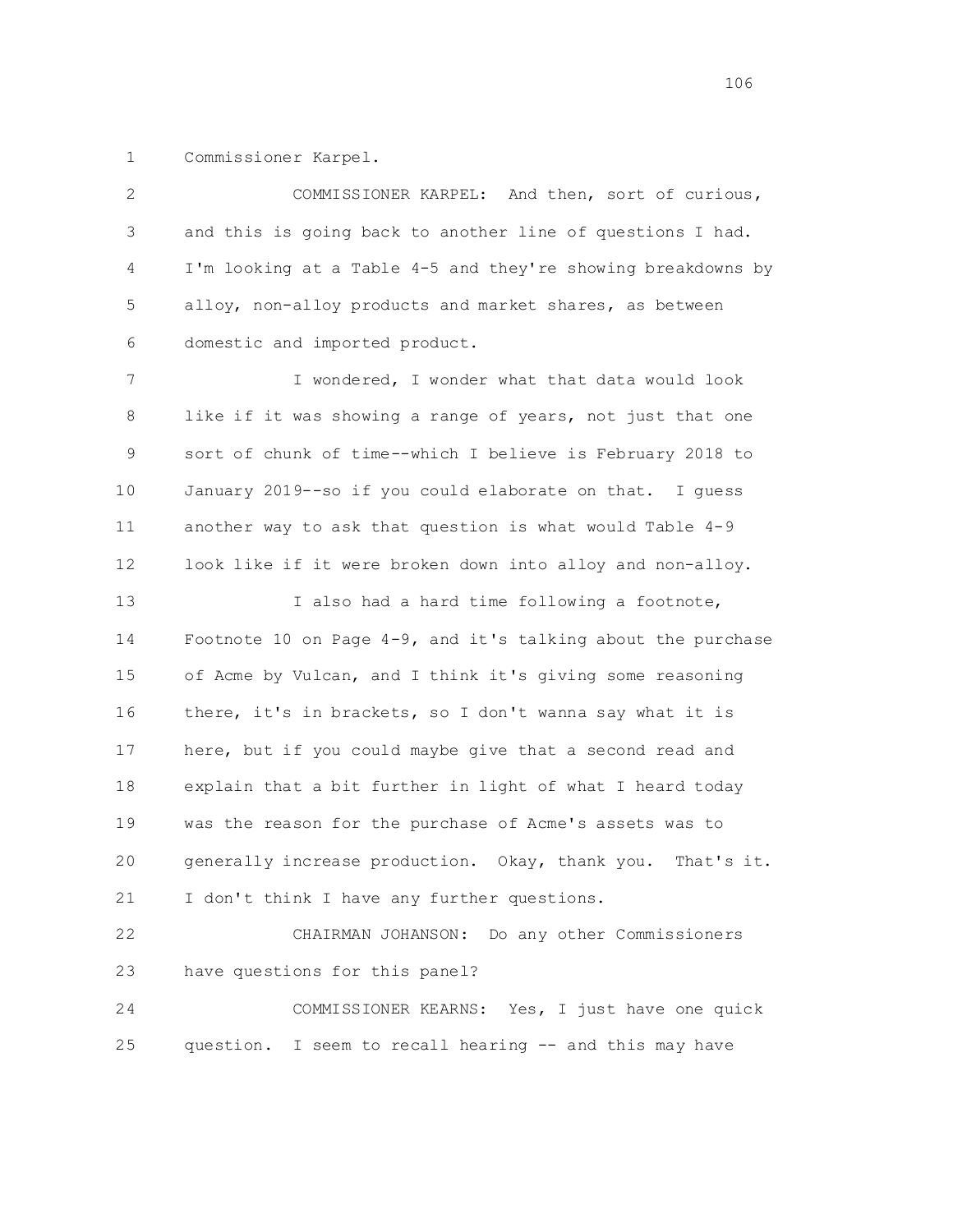1 been something that came up on the Commerce side of things, 2 but -- if I recall correctly, are there vat rebates in China 3 that are progressively larger the farther downstream you go 4 in the product cycle? Do y'all know anything about that? 5 Is that the case? And I guess, I'm wondering, are the 6 rebates greater for threaded rod than rod, or threaded rod 7 than, you know, raw material even farther up the value 8 chain?

 9 MR. SCHAGRIN: I can't answer the first part of 10 the question, Commissioner Kearns, and we'll research and 11 provide an answer to the second part, because we have access 12 to the Chinese vat schedules and we have Chinese speakers 13 who can go through those at the firm.

 14 But one thing that I know has been present for 15 many years in China is that their vat rebates were higher 16 for alloy products than for carbon products, and were higher 17 for stainless products than for alloy, just reflecting, 18 going up the value chain. And so, in addition to 19 circumventing U.S. or orders in other countries on carbon 20 products by claiming your products was alloy, even though it 21 might have still just been carbon, there was the additional 22 incentive of getting more vat back from the Chinese 23 government by claiming that your product was alloy, even if 24 it was just carbon.

25 So in general, like, most vat systems, there has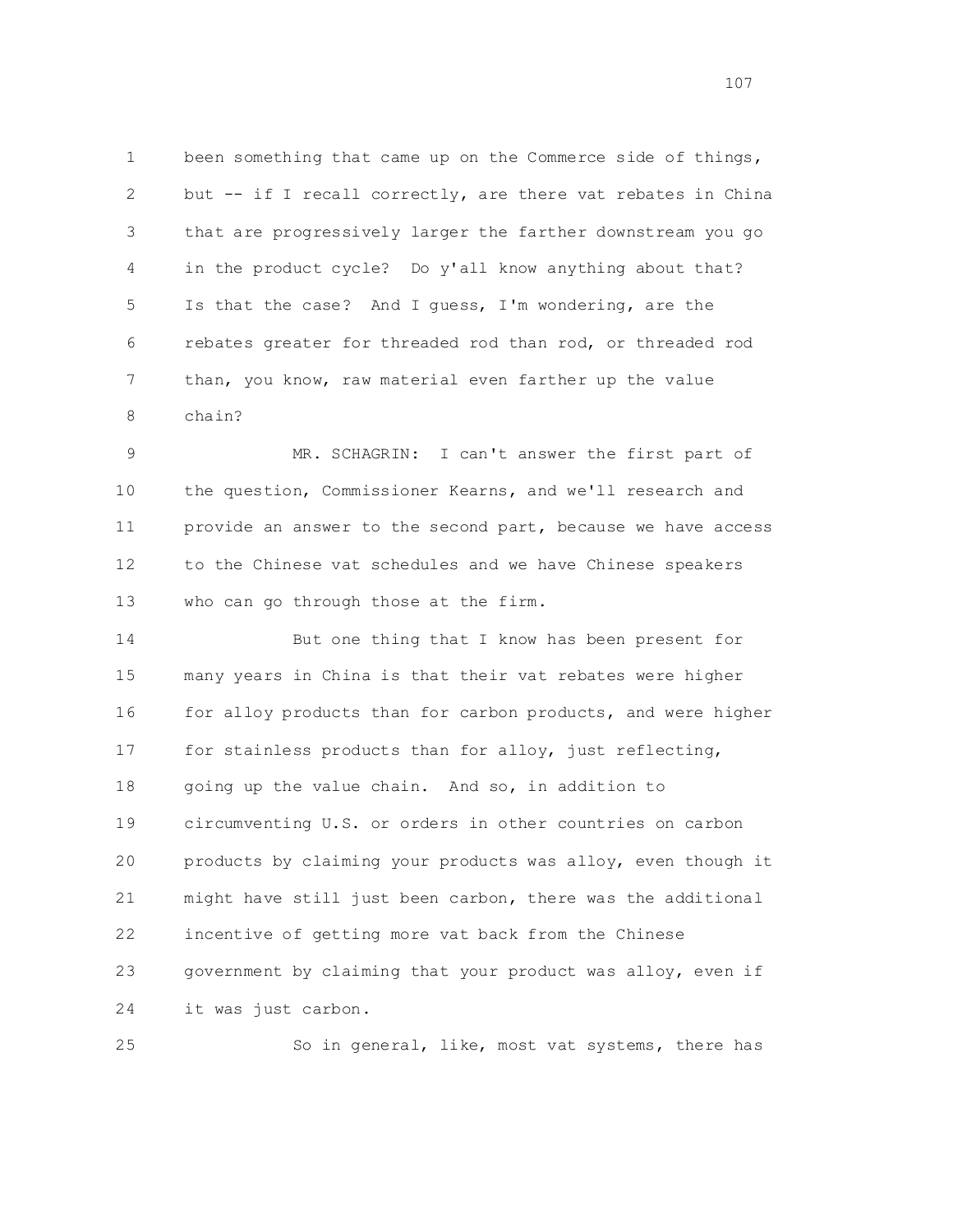1 been a reward for getting more vat back by being further 2 down in the value-added chain. But let us do some research 3 and give you a specific answer in our post-hearing brief. 4 COMMISSIONER KEARNS: Okay, thanks, I'd 5 appreciate that. And then, also, I guess, in addition to 6 the point you just made about more of an incentive to claim 7 it's alloy when it's not -- I guess it would also just 8 provide more of an incentive to produce an alloyed product. 9 MR. SCHAGRIN: Absolutely. Yes. 10 COMMISSIONER KEARNS: Which would create even 11 more of a competitive overlap for you all. Okay, thank you 12 very much. I have no further questions. 13 CHAIRMAN JOHANSON: Do staff have any questions 14 for this panel? 15 MS. HAINES: Staff has no questions. 16 CHAIRMAN JOHANSON: All right. Then we will now 17 turn to petitioners' closing. This panel is dismissed. I 18 will note that you have a total of five minutes for closing. 19 CLOSING STATEMENT OF ROGER B. SCHAGRIN 20 MR. SCHAGRIN: Because there's no opposition, 21 Chairman Johanson, members of the Commission, we're not 22 going to have the normal closing argument. I just want to 23 take time to first thank all the Commissioners for being 24 here and giving us your time this morning. 25 Secondly, I want to thank the staff for the

108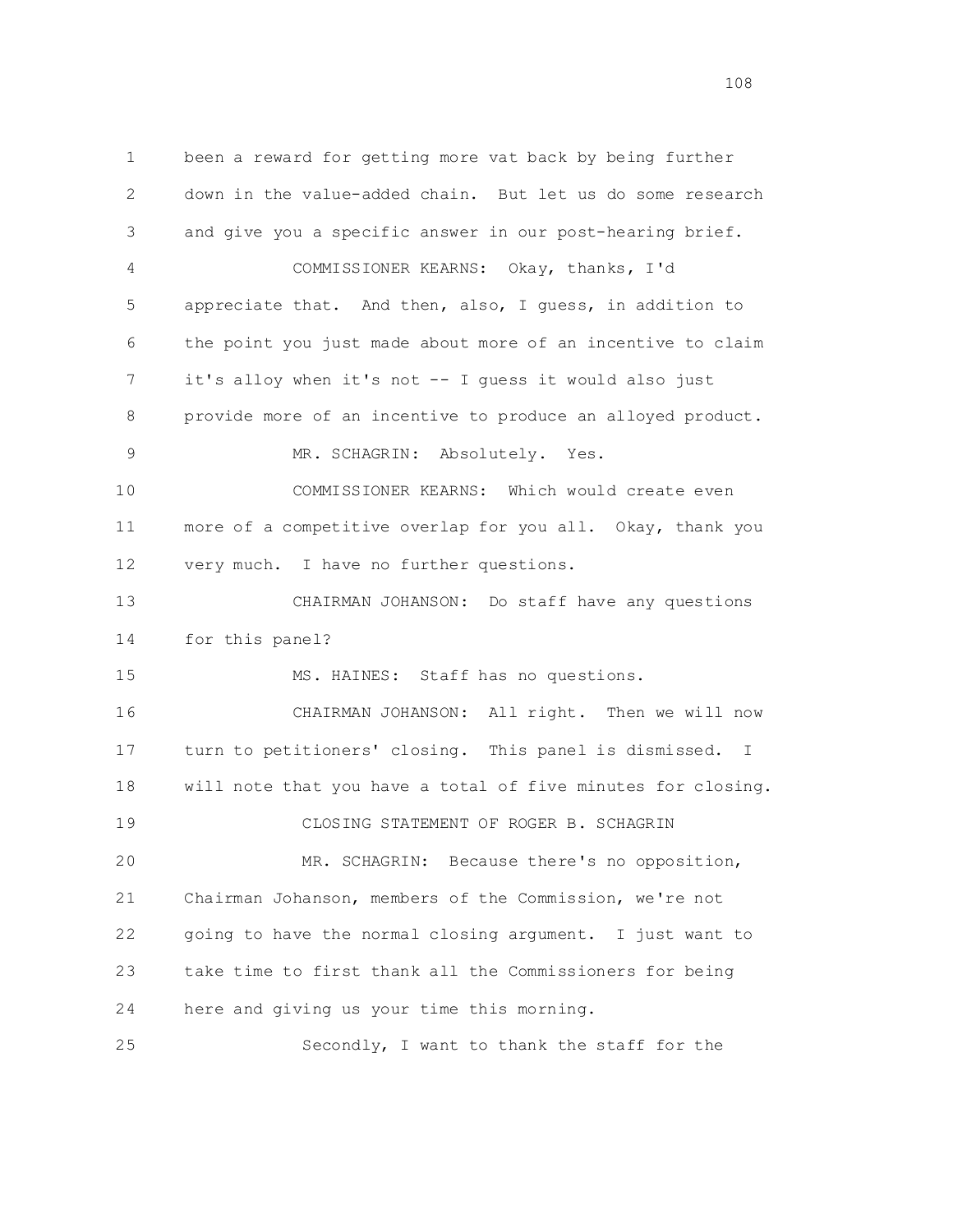1 quality of their staff report. Not only did they have to 2 overcome the fact that they didn't get any cooperation from 3 the Chinese and Tai industries, but we're all aware of how 4 great the workload is right now at the Commission, so I 5 think it is something that is worth pointing out that the 6 quality of your staff reports, and this one is excellent, 7 are just as good when you're extremely busy as when you are 8 less busy, and that says a lot, both about the staff at the 9 Commission and the Commissioners, that you're able to keep 10 the quality up in spite of greater work. Even we in the 11 private sector struggle to keep up the quality levels while 12 the workload is expanding.

 13 And finally, I think the staff report speaks for 14 itself. I think that this is a case where imports just 15 increased at such tremendous levels, buying through unfairly 16 traded low prices market share in the United States to the 17 point where the U.S. industry could not do well during a 18 period of rising consumption. They undersold the domestic 19 industry. They caused price unprofitability problems; they 20 caused a loss of market share. And now, unfortunately, this 21 industry is probably facing a period of lower consumption 22 levels. It didn't benefit on the upside and if they don't 23 get relief from these unfair trade practices many of them 24 will go out of business in this next period of lower 25 consumption. So, we ask you to make affirmative

109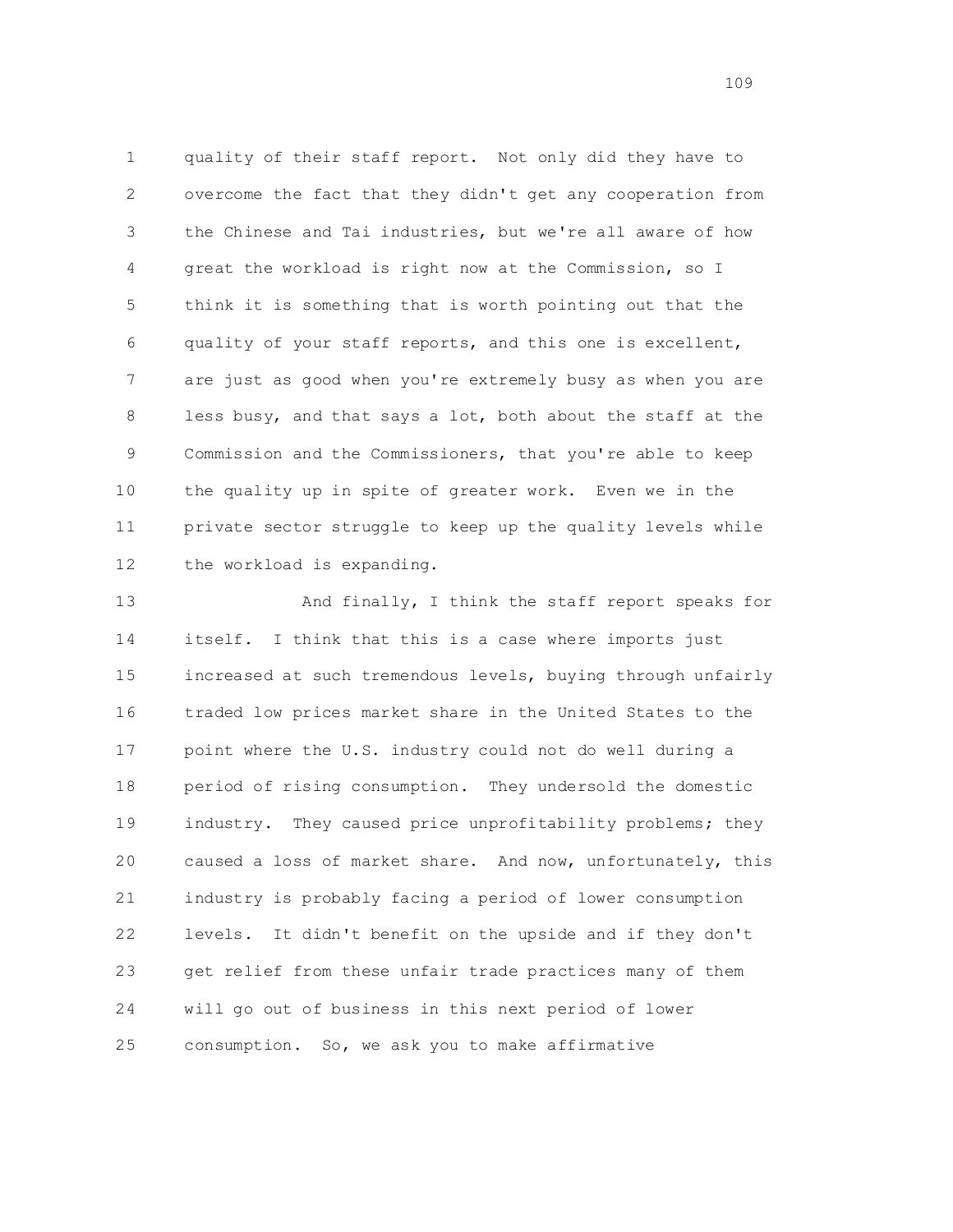1 determinations and again we thank you for your time here 2 today.

 3 CHAIRMAN JOHANSON: Thank you, Mr. Schagrin, and 4 thank you for comments on the quality of work of our staff. 5 I know that they appreciate it. They are, indeed, very busy 6 right now.

 7 Alright, well, thank you all for appearing here 8 today. I will now make the closing statement. Post-hearing 9 brief statements, statements responsive to questions and 10 requests of the Commission, and corrections to the 11 transcript must be filed by October 22. Closing of the 12 record and final release of data to parties occurs on 13 November 6, 2019, and final comments are due on November 8. 14 With that, this hearing is adjourned. 15 (Whereupon the meeting was adjourned at 12:14 16 p.m.) 17 18 19 20 21 22 23 24 25

110